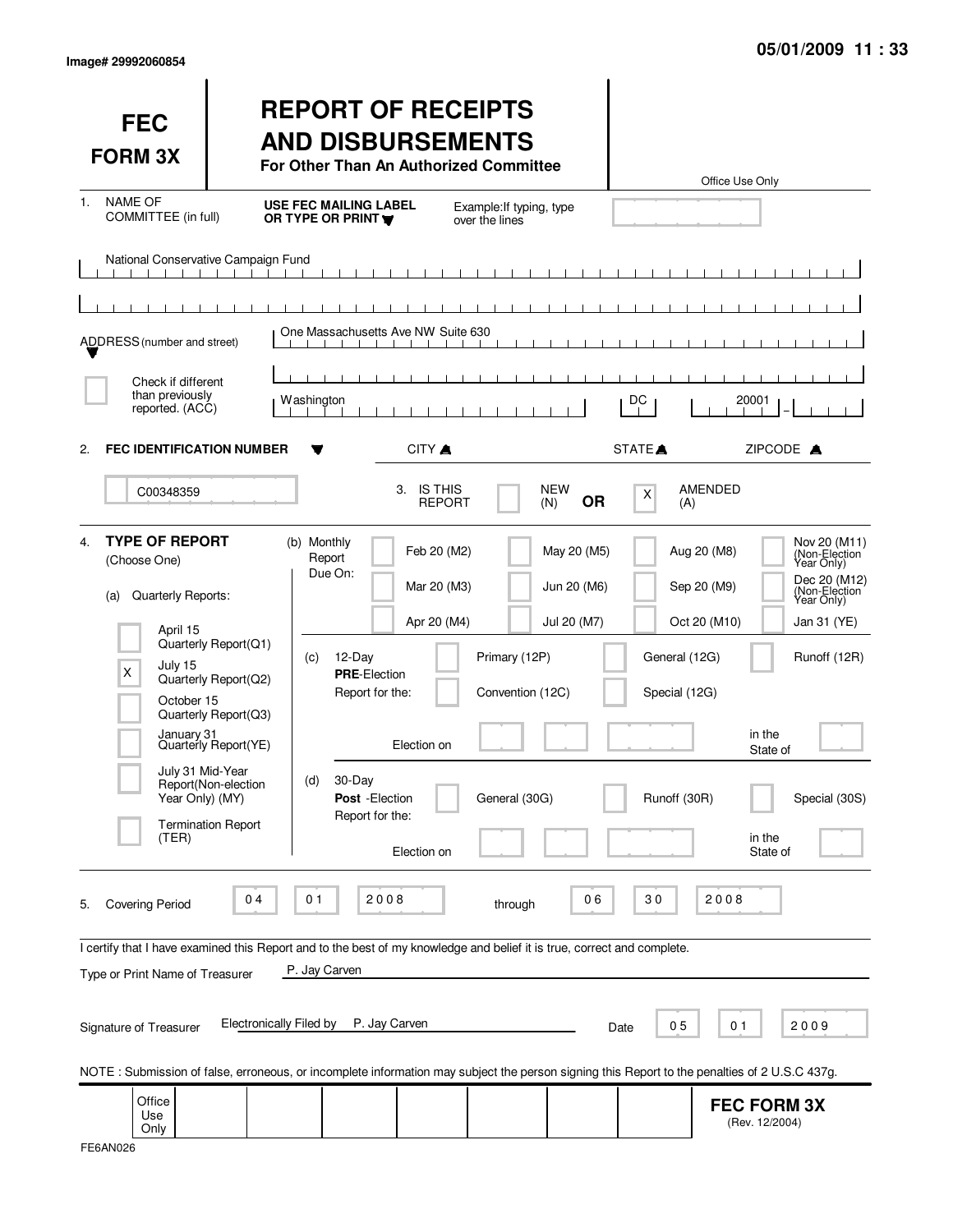| Image# 29992060855<br>FEC Form 3X (Rev. 02/2003) |                                                                                                        | <b>SUMMARY PAGE</b><br>OF RECEIPTS AND DISBURSEMENTS            | Page 2                                                             |
|--------------------------------------------------|--------------------------------------------------------------------------------------------------------|-----------------------------------------------------------------|--------------------------------------------------------------------|
|                                                  | Write or Type Committee Name<br>National Conservative Campaign Fund                                    |                                                                 |                                                                    |
|                                                  | Report Covering the Period:<br>From:                                                                   | Y W Y<br>M M<br>D D<br>0 <sub>1</sub><br>2008<br>0 <sub>4</sub> | $Y$ $Y$ $Y$<br>M M<br>D<br>$^{\circ}$ D<br>30<br>2008<br>06<br>To: |
|                                                  |                                                                                                        | <b>COLUMN A</b><br><b>This Period</b>                           | <b>COLUMN B</b><br><b>Calendar Year-to-Date</b>                    |
| 6.                                               | Cash on Hand<br>(a)<br>Y Y<br>2008<br>January 1                                                        |                                                                 | 7499.18                                                            |
|                                                  | Cash on Hand at<br>(b)<br>Begining of Reporting Period                                                 | 10380.60                                                        |                                                                    |
|                                                  | Total Receipts (from Line 19)<br>(c)                                                                   | 91523.50                                                        | 118925.95                                                          |
|                                                  | Subtotal (add lines 6(b) and<br>(d)                                                                    |                                                                 |                                                                    |
|                                                  | 6(c) for Column A and Lines<br>$6(a)$ and $6(c)$ for Column B)                                         | 101904.10                                                       | 126425.13                                                          |
| 7.                                               | Total Disbursements (from Line 31)                                                                     | 52876.60                                                        | 77397.63                                                           |
| 8.                                               | Cash on Hand at Close of<br><b>Reporting Period</b><br>(subtract Line $7$ from Line $6(d)$ )           | 49027.50                                                        | 49027.50                                                           |
| 9.                                               | Debts and Obligations owed<br>ΤO<br>the committee (Itemize all on<br>Schedule C and/or Schedule D)     | .00                                                             |                                                                    |
|                                                  | 10. Debts and Obligations owed<br>BY<br>the committee (Itemize all on<br>Schedule C and/or Schedule D) | 4534.71                                                         |                                                                    |

This Committee has qualified as a multicandidate committee. (see FEC FORM 1M) X

## **For further information contact:**

Federal Election Commission 999 E street, NW Washington, DC 20463

> Toll Free 800-424-9530 Local 202-694-1100

FE6AN026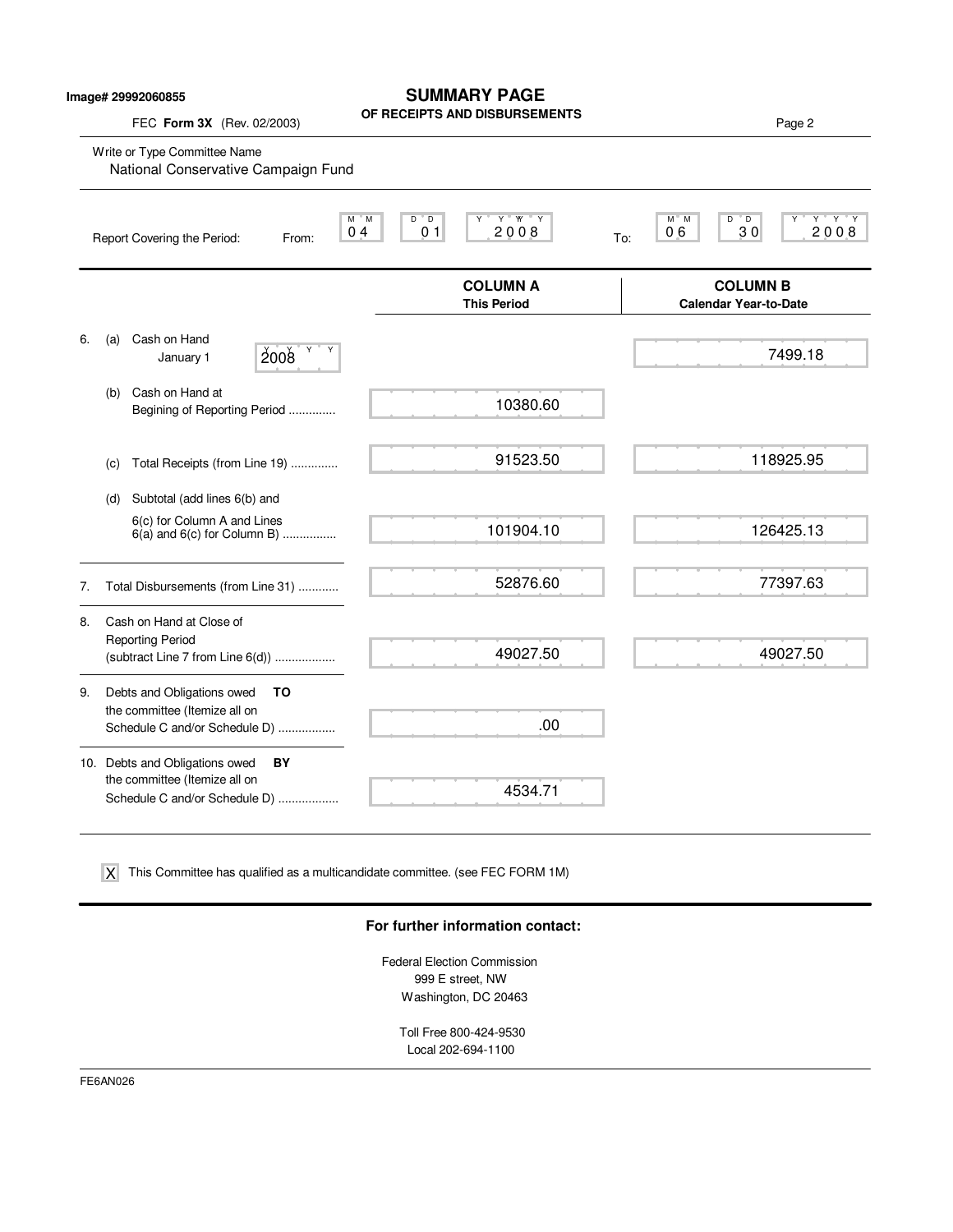| Image# 29992060856 |                                                                                          | <b>DETAILED SUMMARY PAGE</b><br>OF RECEIPTS                                              |                                                 |
|--------------------|------------------------------------------------------------------------------------------|------------------------------------------------------------------------------------------|-------------------------------------------------|
|                    | FEC Form 3X (Rev. 06/2004)                                                               |                                                                                          | Page 3                                          |
|                    | Write or Type Committee Name<br>National Conservative Campaign Fund                      |                                                                                          |                                                 |
|                    | Report Covering the Period:<br>From:                                                     | ĬΜ<br>D<br>$\overline{D}$<br>$2008$<br>м<br>Υ<br>0 <sub>1</sub><br>0 <sub>4</sub><br>To: | $M$ $M$<br>D<br>$30^{\circ}$<br>Υ<br>2008<br>06 |
|                    | I. Receipts                                                                              | <b>COLUMN A</b><br><b>Total This Period</b>                                              | <b>COLUMN B</b><br><b>Calendar Year-to-Date</b> |
|                    | 11. Contributions (other than loans) From:<br>Individuals/Persons Other<br>(a)           |                                                                                          |                                                 |
|                    | <b>Than Political Committees</b><br>(i) Itemized (use Schedule A)                        | 73890.00                                                                                 | 87190.00                                        |
|                    |                                                                                          | 7188.76                                                                                  | 17270.76                                        |
|                    | (iii) TOTAL (add<br>Lines $11(a)(i)$ and (ii)                                            | 81078.76                                                                                 | 104460.76                                       |
|                    | Political Party Committees<br>(b)                                                        | .00                                                                                      | .00                                             |
|                    | <b>Other Political Committees</b><br>(c)<br><b>Total Contributions (add Lines</b><br>(d) | 10444.74                                                                                 | 11444.74                                        |
|                    | $11(a)(iii),(b)$ and $(c)$ ) (Carry                                                      | 91523.50                                                                                 | 115905.50                                       |
|                    | 12. Transfers From Affiliated/Other                                                      | .00                                                                                      | .00                                             |
|                    |                                                                                          | .00                                                                                      | .00                                             |
|                    | 14. Loan Repayments Received<br>15. Offsets To Operating Expenditures                    | .00                                                                                      | .00.                                            |
|                    | (Refunds, Rebates, etc.)<br>(Carry Totals to Line 37, page 5)                            | .00                                                                                      | .00                                             |
|                    | 16. Refunds of Contributions Made<br>to Federal candidates and Other                     | .00                                                                                      | .00                                             |
|                    | 17. Other Federal Receipts<br>(Dividends, Interest, etc.)                                | .00                                                                                      | 3020.45                                         |
| 18.                | Transfers from Non-Federal and Levin Funds                                               |                                                                                          |                                                 |
|                    | (a) Non-Federal Account<br>(from Schedule H3)                                            | .00                                                                                      | .00                                             |
|                    | (b) Levin Funds (from Schedule H5)                                                       | .00                                                                                      | .00                                             |
|                    | (c) Total Transfer (add 18(a) and 18(b)).                                                | .00                                                                                      | .00                                             |
|                    | 19. Total Receipts (add Lines 11(d),<br>12, 13, 14, 15, 16, 17, and 18(c))               | 91523.50                                                                                 | 118925.95                                       |
|                    | 20. Total Federal Receipts<br>(subtract Line 18(c) from Line 19)                         | 91523.50                                                                                 | 118925.95                                       |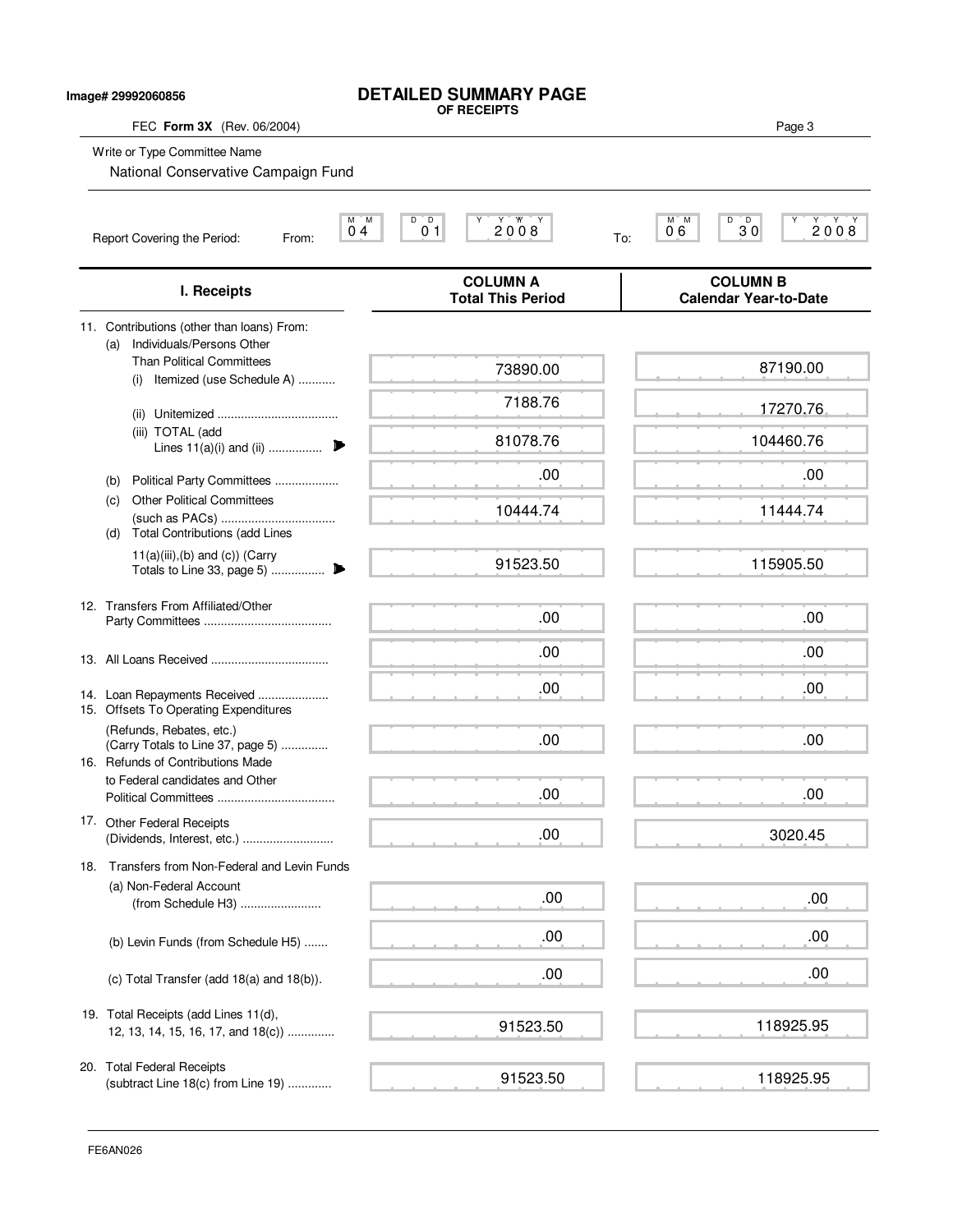**Image# 29992060857**

## **DETAILED SUMMARY PAGE**<br>of Disbursements

| FEC Form 3X (Rev. 02/2003)                                                              |  | of Disbursements                            | Page 4                                          |  |
|-----------------------------------------------------------------------------------------|--|---------------------------------------------|-------------------------------------------------|--|
| <b>II. DISBURSEMENTS</b>                                                                |  | <b>COLUMN A</b><br><b>Total This Period</b> | <b>COLUMN B</b><br><b>Calendar Year-to-Date</b> |  |
| 21. Operating Expenditures:                                                             |  |                                             |                                                 |  |
| (a) Shared Federal/Non-Federal<br>Activity (from Schedule H4)                           |  | .00                                         | .00                                             |  |
| Federal Share<br>(i)                                                                    |  |                                             |                                                 |  |
| Non-Federal Share<br>(ii)                                                               |  | .00                                         | .00                                             |  |
| <b>Other Federal Operating</b><br>(b)                                                   |  |                                             |                                                 |  |
|                                                                                         |  | 22376.60                                    | 37897.63                                        |  |
| (c) Total Operating Expenditures<br>(add 21(a)(i), (a)(ii) and (b))                     |  | 22376.60                                    | 37897.63                                        |  |
| 22. Transfers to Affiliated/Other Party                                                 |  |                                             |                                                 |  |
|                                                                                         |  | .00                                         | .00                                             |  |
| 23. Contributions to<br>Federal Candidates/Committees                                   |  | 30500.00                                    | 39500.00                                        |  |
| and Other Political Committees<br>24. Independent Expenditure                           |  |                                             |                                                 |  |
|                                                                                         |  | .00                                         | .00                                             |  |
| 25. Coordinated Expenditures Made by Party<br>Committees $(2 \cup S.C. 441a(d))$        |  | .00                                         | .00                                             |  |
|                                                                                         |  |                                             |                                                 |  |
|                                                                                         |  | .00                                         | .00                                             |  |
|                                                                                         |  |                                             |                                                 |  |
| 28. Refunds of Contributions To:                                                        |  | .00                                         | .00                                             |  |
| Individuals/Persons Other<br>(a)<br>Than Political Committees                           |  | .00                                         | .00                                             |  |
|                                                                                         |  |                                             |                                                 |  |
| (b) Political Party Committees                                                          |  | .00                                         | .00                                             |  |
| <b>Other Political Committees</b><br>(C)                                                |  | .00                                         | .00                                             |  |
| <b>Total Contribution Refunds</b><br>(d)                                                |  |                                             |                                                 |  |
| (add Lines 28(a), (b), and (c))                                                         |  | .00                                         | .00                                             |  |
| 29.                                                                                     |  | .00                                         | .00                                             |  |
|                                                                                         |  |                                             |                                                 |  |
| 30. Federal Election Activity (2 U.S.C 431(20))<br>(a) Shared Federal Election Activity |  |                                             |                                                 |  |
| (from Schedule H6)                                                                      |  |                                             |                                                 |  |
| (i) Federal Share                                                                       |  | .00                                         | .00                                             |  |
| (ii) "Levin" Share                                                                      |  | .00                                         | .00                                             |  |
| (b) Federal Election Activity Paid Entirely                                             |  | .00                                         | .00                                             |  |
| With Federal Funds                                                                      |  |                                             |                                                 |  |
| (c) Total Federal Election Activity (add                                                |  | .00                                         | .00                                             |  |
| Lines $30(a)(i)$ , $30(a)(ii)$ and $30(b)$ )                                            |  |                                             |                                                 |  |
| 31. Total Disbursements (add Lines 21(c), 22,                                           |  |                                             |                                                 |  |
| 23, 24, 25, 26, 27, 28(d), 29 and 30(c))                                                |  | 52876.60                                    | 77397.63                                        |  |
|                                                                                         |  |                                             |                                                 |  |
| <b>Total Federal Disbursements</b><br>32.                                               |  |                                             |                                                 |  |
| (subtract Line 21(a)(ii) and Line 30(a)(ii)<br>from Line 31)                            |  | 52876.60                                    | 77397.63                                        |  |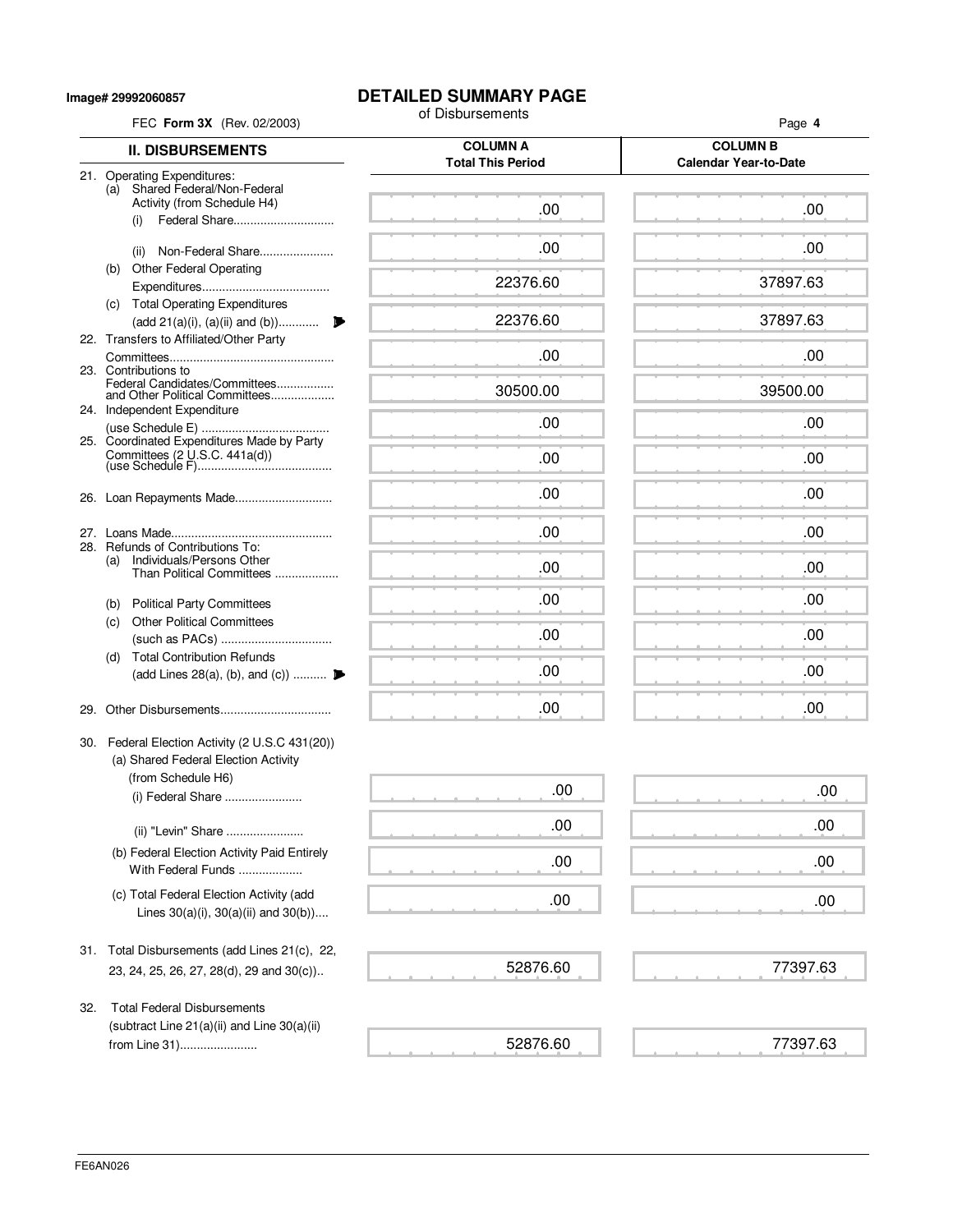## **Image# 29992060858**

## **DETAILED SUMMARY PAGE**

|     | III. Net Contributions/Operating<br><b>Expenditures</b>                                | <b>COLUMN A</b><br><b>Total This Period</b> | <b>COLUMN B</b><br><b>Calendar Year-to-Date</b> |
|-----|----------------------------------------------------------------------------------------|---------------------------------------------|-------------------------------------------------|
| 33. | Total Contributions (other than loans)<br>from Line 11(d), page 3)                     | 91523.50                                    | 115905.50                                       |
| 34. | <b>Total Contribution Refunds</b>                                                      | .00.                                        | .00                                             |
| 35. | Net Contributions (other than loans)<br>(subtract Line 34 from Line 33)                | 91523.50                                    | 115905.50                                       |
| 36. | <b>Total Federal Operating Expenditures</b><br>(add Line $21(a)(i)$ and Line $21(b)$ ) | 22376.60                                    | 37897.63                                        |
| 37. | Offsets to Operating Expenditures                                                      | .00                                         | .00                                             |
| 38. | Net Operating Expenditures<br>(subtract Line 37 from Line 36)                          | 22376.60                                    | 37897.63                                        |

FE6AN026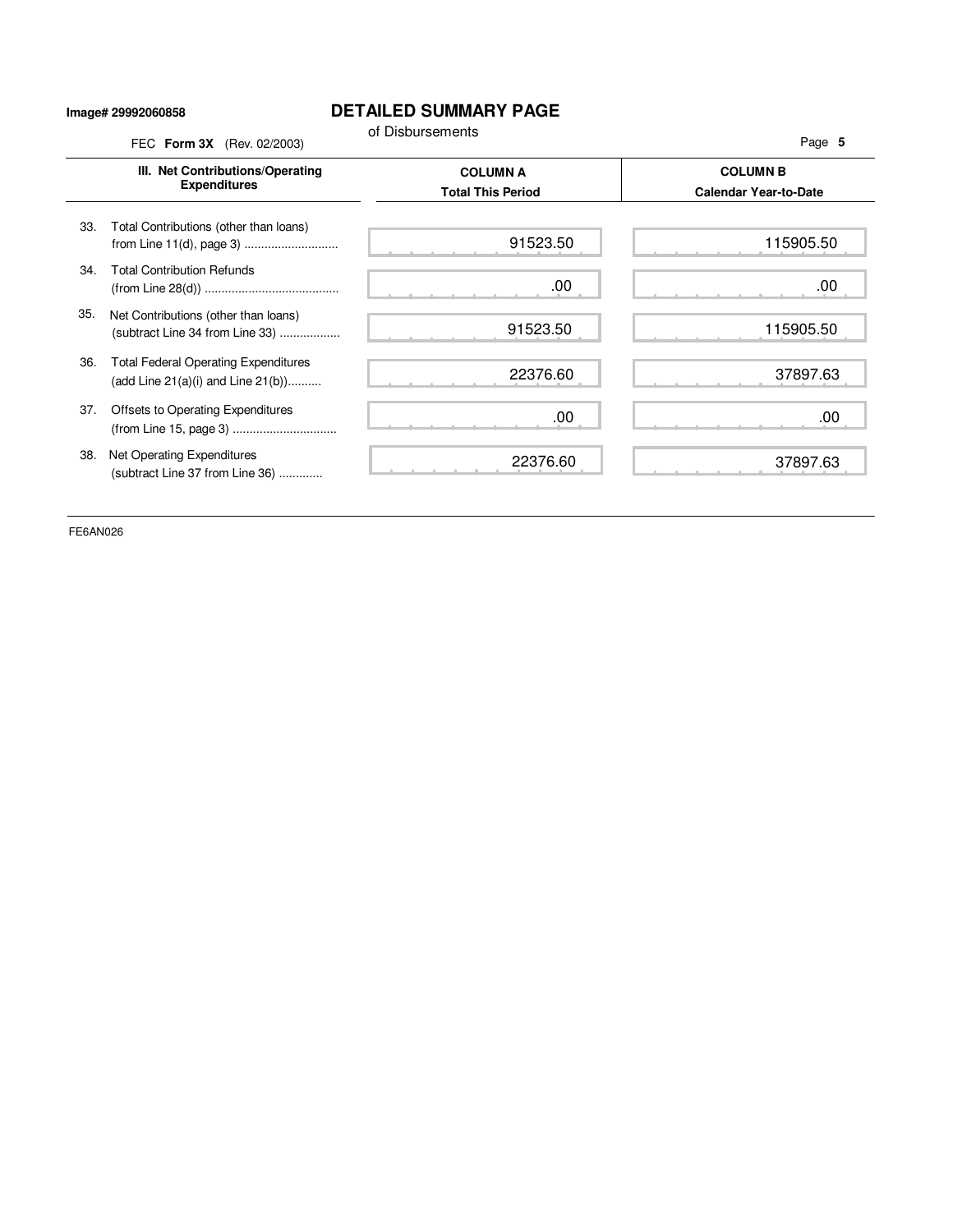|    | <b>SCHEDULE A (FEC Form 3X)</b><br><b>ITEMIZED RECEIPTS</b>                              | Use separate schedule(s)<br>for each category of the<br><b>Detailed Summary Page</b>                                                                                                                                                                                                    | FOR LINE NUMBER:<br>PAGE 6/59<br>(check only one)<br>11a<br>11 <sub>b</sub><br>$X$ 11 $c$<br>12<br>13<br>14<br>15<br>16<br>17 |
|----|------------------------------------------------------------------------------------------|-----------------------------------------------------------------------------------------------------------------------------------------------------------------------------------------------------------------------------------------------------------------------------------------|-------------------------------------------------------------------------------------------------------------------------------|
|    |                                                                                          | Any information copied from such Reports and Statements may not be sold or used by any person for the purpose of soliciting contributions<br>or for commercial purposes, other than using the name and address of any political committee to solicit contributions from such committee. |                                                                                                                               |
|    | NAME OF COMMITTEE (In Full)<br>National Conservative Campaign Fund                       |                                                                                                                                                                                                                                                                                         |                                                                                                                               |
| А. | Full Name (Last, First, Middle Initial)<br><b>Citizens United Political Victory Fund</b> |                                                                                                                                                                                                                                                                                         | Date of Receipt                                                                                                               |
|    | Mailing Address PO Box 1850                                                              |                                                                                                                                                                                                                                                                                         | $Y - Y - Y$<br>$M$ $M$ /<br>D<br>$\overline{D}$<br>9<br>2008<br>05<br>1                                                       |
|    | City                                                                                     | Zip Code<br>State                                                                                                                                                                                                                                                                       | Transaction ID: SA11C-CN15174                                                                                                 |
|    | Milton<br>FEC ID number of contributing<br>federal political committee.                  | <b>WA</b><br>98354<br>C<br>C00295527                                                                                                                                                                                                                                                    | Amount of Each Receipt this Period<br>5000.00                                                                                 |
|    | Name of Employer<br>None                                                                 | Occupation<br>Political Committee -- Federal                                                                                                                                                                                                                                            |                                                                                                                               |
|    | 2008<br>Receipt For:<br>X General<br>Primary<br>Other (specify) $\blacktriangledown$     | Aggregate Year-to-Date<br>5000.00                                                                                                                                                                                                                                                       |                                                                                                                               |
| В. | Full Name (Last, First, Middle Initial)<br>Free And Strong America PAC Inc.              |                                                                                                                                                                                                                                                                                         | Date of Receipt                                                                                                               |
|    | Mailing Address 585 Commercial St                                                        |                                                                                                                                                                                                                                                                                         | $M$ M<br>$\sqrt{ }$<br>D<br>$\overline{D}$<br>$Y + Y + Y$<br>2008<br>06<br>04                                                 |
|    | City                                                                                     | Zip Code<br>State                                                                                                                                                                                                                                                                       | Transaction ID: SA11C-CN15338                                                                                                 |
|    | <b>Boston</b><br>FEC ID number of contributing                                           | MA<br>02109<br>C                                                                                                                                                                                                                                                                        | Amount of Each Receipt this Period<br>444.74                                                                                  |
|    | federal political committee.                                                             | C00449280                                                                                                                                                                                                                                                                               | Airfare for PAC Event Spe-                                                                                                    |
|    | Name of Employer<br>None                                                                 | Occupation<br>Political Committee - Federal                                                                                                                                                                                                                                             | aker                                                                                                                          |
|    | Receipt For:<br>2008<br>X General<br>Primary<br>Other (specify) $\blacktriangledown$     | Aggregate Year-to-Date<br>444.74                                                                                                                                                                                                                                                        | Airline Fare for PAC Event<br>Speaker                                                                                         |
|    | Full Name (Last, First, Middle Initial)<br><b>HSP PAC</b>                                |                                                                                                                                                                                                                                                                                         | Date of Receipt                                                                                                               |
|    | <b>Mailing Address</b><br>13755 Sunrise Valley Dr<br>Suite 450                           |                                                                                                                                                                                                                                                                                         | $Y$ $Y$ $Y$<br>$D$ $D$ $I$<br>$Y$ <sup>U</sup><br>$M$ $M$<br>2008<br>0 <sub>5</sub><br>14                                     |
|    | City                                                                                     | State<br>Zip Code<br>VA                                                                                                                                                                                                                                                                 | Transaction ID: SA11C-CN15156                                                                                                 |
|    | Herndon<br>FEC ID number of contributing<br>federal political committee.                 | 20171<br>C<br>C00432419                                                                                                                                                                                                                                                                 | Amount of Each Receipt this Period<br>2500.00                                                                                 |
|    | Name of Employer<br>None                                                                 | Occupation<br>Political Committee -- Federal                                                                                                                                                                                                                                            |                                                                                                                               |
|    | Receipt For:<br>2008<br>X General<br>Primary<br>Other (specify) $\blacktriangledown$     | Aggregate Year-to-Date<br>2500.00                                                                                                                                                                                                                                                       |                                                                                                                               |
|    |                                                                                          |                                                                                                                                                                                                                                                                                         | 7944.74                                                                                                                       |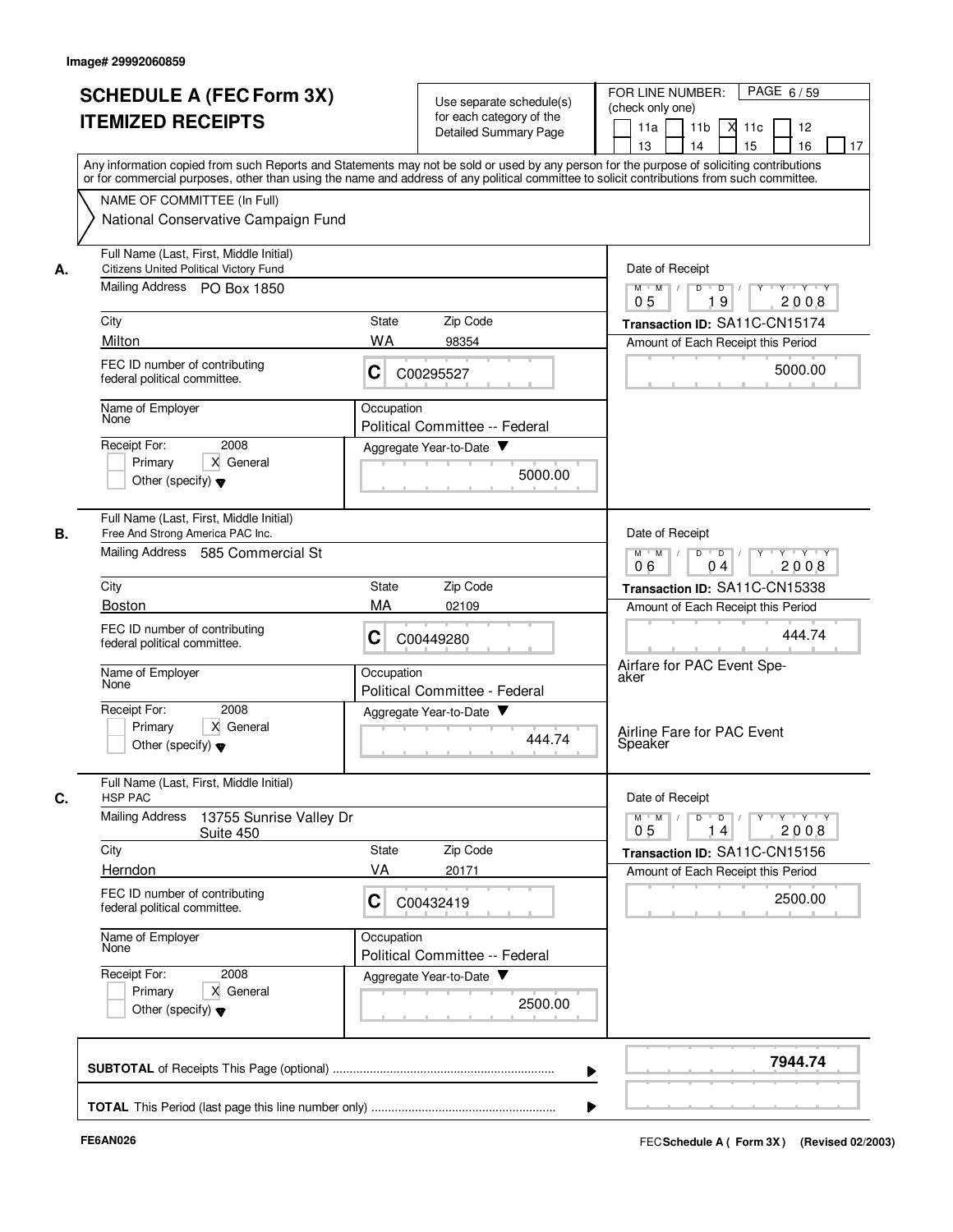Primary | X General Other (specify)  $\blacktriangledown$ 

|    | <b>SCHEDULE A (FEC Form 3X)</b><br><b>ITEMIZED RECEIPTS</b>                                                                                                                                                                                                                             |            | Use separate schedule(s)<br>for each category of the<br><b>Detailed Summary Page</b> | PAGE 7/59<br>FOR LINE NUMBER:<br>(check only one)<br>11a<br>11 <sub>b</sub><br>X<br>11c<br>12<br>15<br>13<br>16<br>17<br>14 |
|----|-----------------------------------------------------------------------------------------------------------------------------------------------------------------------------------------------------------------------------------------------------------------------------------------|------------|--------------------------------------------------------------------------------------|-----------------------------------------------------------------------------------------------------------------------------|
|    | Any information copied from such Reports and Statements may not be sold or used by any person for the purpose of soliciting contributions<br>or for commercial purposes, other than using the name and address of any political committee to solicit contributions from such committee. |            |                                                                                      |                                                                                                                             |
|    | NAME OF COMMITTEE (In Full)<br>National Conservative Campaign Fund                                                                                                                                                                                                                      |            |                                                                                      |                                                                                                                             |
| А. | Full Name (Last, First, Middle Initial)<br>VSS & P Federal PAC                                                                                                                                                                                                                          |            |                                                                                      | Date of Receipt                                                                                                             |
|    | Mailing Address<br>52 E. Gay St. Po Box 1008                                                                                                                                                                                                                                            |            |                                                                                      | Y Y Y Y Y<br>D<br>$\overline{D}$<br>05<br>30<br>2008                                                                        |
|    | City                                                                                                                                                                                                                                                                                    | State      | Zip Code                                                                             | Transaction ID: SA11C-CN15221                                                                                               |
|    | Columbus                                                                                                                                                                                                                                                                                | OH         | 43215                                                                                | Amount of Each Receipt this Period                                                                                          |
|    | FEC ID number of contributing<br>federal political committee.                                                                                                                                                                                                                           | С          | C00220764                                                                            | 2500.00                                                                                                                     |
|    | Name of Employer<br>None                                                                                                                                                                                                                                                                | Occupation | Political Committee -- Federal                                                       |                                                                                                                             |
|    | 2008<br>Receipt For:                                                                                                                                                                                                                                                                    |            | Aggregate Year-to-Date                                                               |                                                                                                                             |

2500.00

|  | 2500.00  |
|--|----------|
|  | 10444.74 |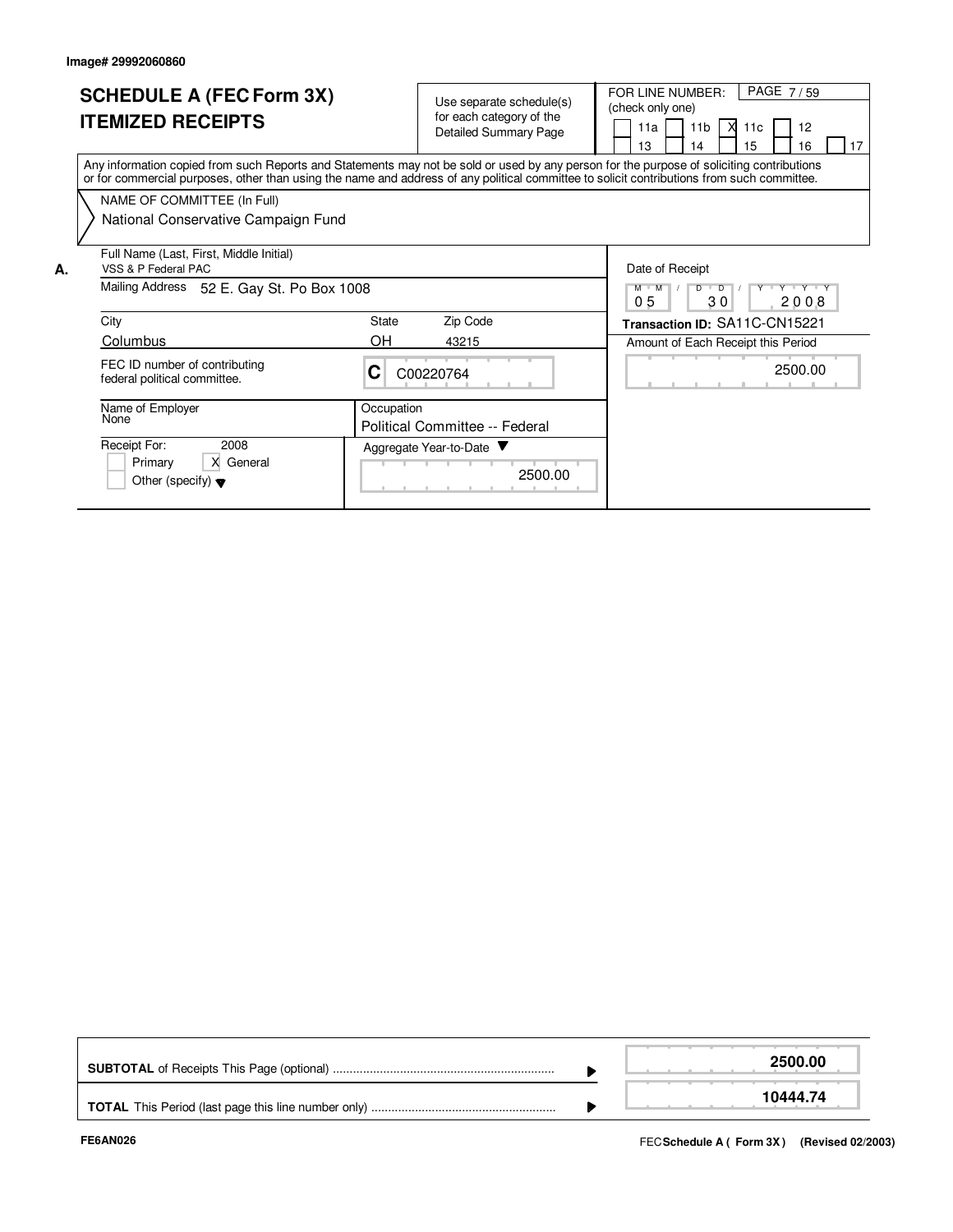|    |                                                                                                                                                                                                                                                                                         |                                   |                                                   |        | FOR LINE NUMBER:<br>PAGE 8/59                                               |
|----|-----------------------------------------------------------------------------------------------------------------------------------------------------------------------------------------------------------------------------------------------------------------------------------------|-----------------------------------|---------------------------------------------------|--------|-----------------------------------------------------------------------------|
|    | <b>SCHEDULE A (FEC Form 3X)</b>                                                                                                                                                                                                                                                         |                                   | Use separate schedule(s)                          |        | (check only one)                                                            |
|    | <b>ITEMIZED RECEIPTS</b>                                                                                                                                                                                                                                                                |                                   | for each category of the<br>Detailed Summary Page |        | X<br>11a<br>11 <sub>b</sub><br>11c<br>12                                    |
|    |                                                                                                                                                                                                                                                                                         |                                   |                                                   |        | 15<br>16<br>13<br>14<br>17                                                  |
|    | Any information copied from such Reports and Statements may not be sold or used by any person for the purpose of soliciting contributions<br>or for commercial purposes, other than using the name and address of any political committee to solicit contributions from such committee. |                                   |                                                   |        |                                                                             |
|    | NAME OF COMMITTEE (In Full)                                                                                                                                                                                                                                                             |                                   |                                                   |        |                                                                             |
|    | National Conservative Campaign Fund                                                                                                                                                                                                                                                     |                                   |                                                   |        |                                                                             |
| А. | Full Name (Last, First, Middle Initial)<br>Mr. Manny A. Ajuria, III                                                                                                                                                                                                                     |                                   |                                                   |        | Date of Receipt                                                             |
|    | Mailing Address 13427 Rising Sun Lane                                                                                                                                                                                                                                                   |                                   |                                                   |        | Y Y Y Y<br>$M$ $M$ /<br>D<br>$\overline{D}$<br>2008<br>0 <sub>5</sub><br>14 |
|    | City                                                                                                                                                                                                                                                                                    | State                             | Zip Code                                          |        | Transaction ID: SA11Ai-CN15160                                              |
|    | Germantown                                                                                                                                                                                                                                                                              | <b>MD</b>                         | 20874                                             |        | Amount of Each Receipt this Period                                          |
|    | FEC ID number of contributing<br>federal political committee.                                                                                                                                                                                                                           | C                                 |                                                   |        | 500.00                                                                      |
|    | Name of Employer<br><b>Healthy Directions LLC</b>                                                                                                                                                                                                                                       | Occupation<br><b>IT Executive</b> |                                                   |        |                                                                             |
|    | Receipt For:<br>2008                                                                                                                                                                                                                                                                    |                                   | Aggregate Year-to-Date                            |        |                                                                             |
|    | X General<br>Primary                                                                                                                                                                                                                                                                    |                                   |                                                   | 500.00 |                                                                             |
|    | Other (specify) $\blacktriangledown$                                                                                                                                                                                                                                                    |                                   |                                                   |        |                                                                             |
| В. | Full Name (Last, First, Middle Initial)<br>Mrs. Sonia J. August                                                                                                                                                                                                                         |                                   |                                                   |        | Date of Receipt                                                             |
|    | Mailing Address<br>1570 New London Road                                                                                                                                                                                                                                                 |                                   |                                                   |        | D<br>Y 'Y 'Y<br>$M$ $M$<br>$\overline{D}$<br>23<br>2008<br>05               |
|    | City                                                                                                                                                                                                                                                                                    | State                             | Zip Code                                          |        | Transaction ID: SA11Ai-CN15172                                              |
|    | Hamilton                                                                                                                                                                                                                                                                                | OH                                | 45013                                             |        | Amount of Each Receipt this Period                                          |
|    | FEC ID number of contributing<br>federal political committee.                                                                                                                                                                                                                           | C                                 |                                                   |        | 300.00                                                                      |
|    | Name of Employer<br>None                                                                                                                                                                                                                                                                | Occupation<br>Homemaker           |                                                   |        |                                                                             |
|    | Receipt For:<br>2008                                                                                                                                                                                                                                                                    |                                   | Aggregate Year-to-Date                            |        |                                                                             |
|    | Primary<br>X General<br>Other (specify) $\blacktriangledown$                                                                                                                                                                                                                            |                                   |                                                   | 400.00 |                                                                             |
| C. | Full Name (Last, First, Middle Initial)<br>Mr. Ernest E. Barnhouse                                                                                                                                                                                                                      |                                   |                                                   |        | Date of Receipt                                                             |
|    | Mailing Address 1009 Moxahala Ave.                                                                                                                                                                                                                                                      |                                   |                                                   |        | $M$ $M$ $/$<br>21<br>2008<br>0 <sub>4</sub>                                 |
|    | City                                                                                                                                                                                                                                                                                    | State                             | Zip Code                                          |        | Transaction ID: SA11Ai-CN15119                                              |
|    | Zanesville                                                                                                                                                                                                                                                                              | OH                                | 43701                                             |        | Amount of Each Receipt this Period                                          |
|    | FEC ID number of contributing<br>federal political committee.                                                                                                                                                                                                                           | C                                 |                                                   |        | 100.00                                                                      |
|    | Name of Employer<br>None                                                                                                                                                                                                                                                                | Occupation<br>Retired             |                                                   |        |                                                                             |
|    | Receipt For:<br>2008                                                                                                                                                                                                                                                                    |                                   | Aggregate Year-to-Date                            |        |                                                                             |
|    | X General<br>Primary                                                                                                                                                                                                                                                                    |                                   |                                                   | 400.00 |                                                                             |
|    | Other (specify) $\blacktriangledown$                                                                                                                                                                                                                                                    |                                   |                                                   |        |                                                                             |
|    |                                                                                                                                                                                                                                                                                         |                                   |                                                   |        | 900.00                                                                      |
|    |                                                                                                                                                                                                                                                                                         |                                   |                                                   |        |                                                                             |
|    |                                                                                                                                                                                                                                                                                         |                                   |                                                   |        |                                                                             |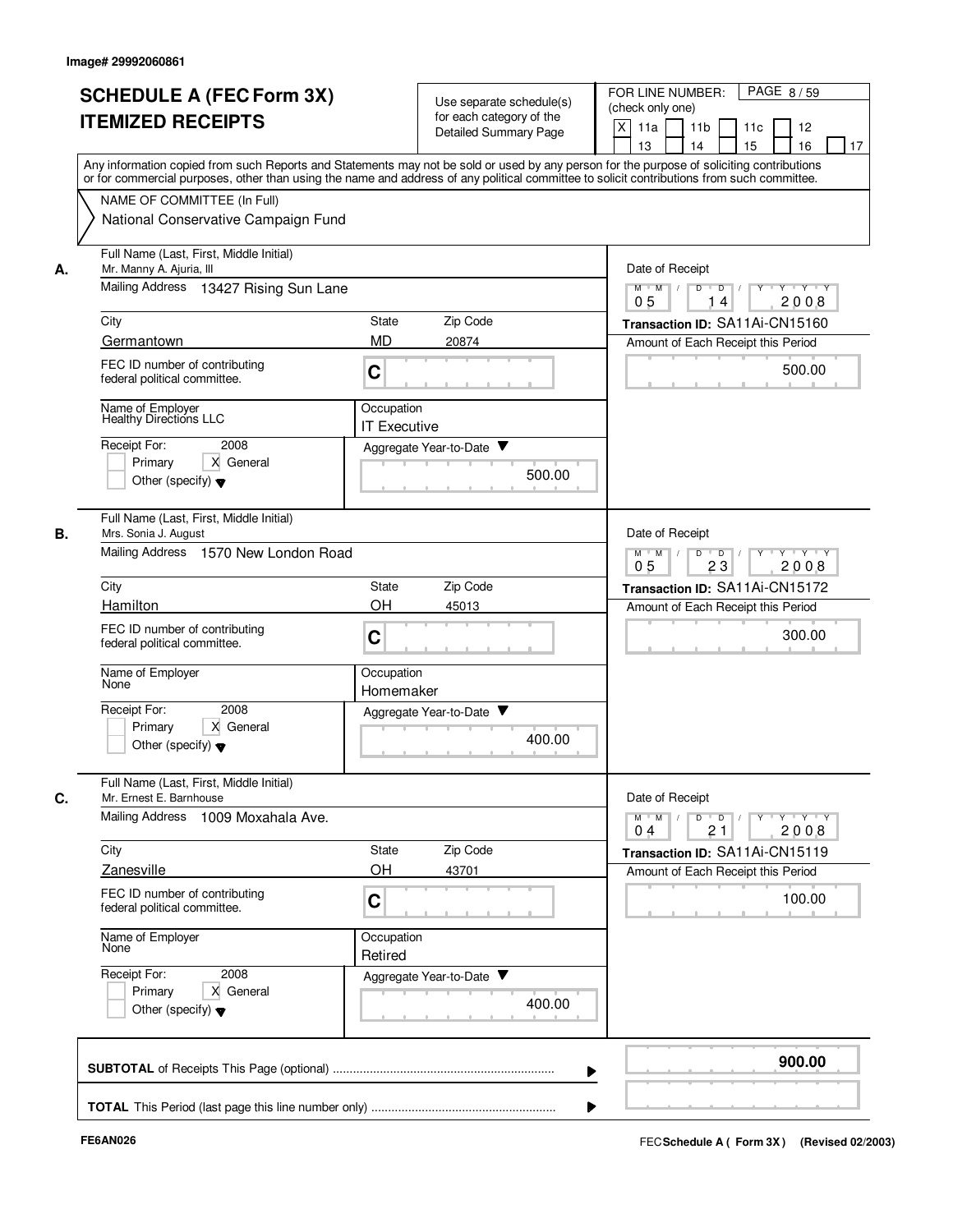| <b>ITEMIZED RECEIPTS</b><br>NAME OF COMMITTEE (In Full)<br>National Conservative Campaign Fund<br>Full Name (Last, First, Middle Initial)<br>Mrs. Mary Louise Beehler<br>А.<br>Mailing Address 5310 Wriley Rd<br>City<br>Bethesda<br>FEC ID number of contributing<br>federal political committee.<br>Name of Employer<br>None<br>Receipt For:<br>2008<br>X General<br>Primary<br>Other (specify) $\blacktriangledown$<br>Full Name (Last, First, Middle Initial)<br>В.<br>Mrs. Kathryn Diane Bellaschi<br>Mailing Address<br>6363 Lynwood Hill Rd.<br>City<br>Mc Lean<br>FEC ID number of contributing<br>federal political committee.<br>Name of Employer | Use separate schedule(s)<br>for each category of the<br>Detailed Summary Page<br>Any information copied from such Reports and Statements may not be sold or used by any person for the purpose of soliciting contributions<br>or for commercial purposes, other than using the name and address of any political committee to solicit contributions from such committee.<br>Zip Code<br>State<br><b>MD</b><br>20816<br>C<br>Occupation<br>None | (check only one)<br>X<br>11a<br>11 <sub>b</sub><br>11c<br>12<br>15<br>16<br>13<br>14<br>17<br>Date of Receipt<br>$Y - Y - Y$<br>$M$ $M$ /<br>D<br>$\overline{D}$<br>2008<br>0 <sub>5</sub><br>14<br>Transaction ID: SA11Ai-CN15158<br>Amount of Each Receipt this Period<br>500.00 |
|-------------------------------------------------------------------------------------------------------------------------------------------------------------------------------------------------------------------------------------------------------------------------------------------------------------------------------------------------------------------------------------------------------------------------------------------------------------------------------------------------------------------------------------------------------------------------------------------------------------------------------------------------------------|------------------------------------------------------------------------------------------------------------------------------------------------------------------------------------------------------------------------------------------------------------------------------------------------------------------------------------------------------------------------------------------------------------------------------------------------|------------------------------------------------------------------------------------------------------------------------------------------------------------------------------------------------------------------------------------------------------------------------------------|
|                                                                                                                                                                                                                                                                                                                                                                                                                                                                                                                                                                                                                                                             |                                                                                                                                                                                                                                                                                                                                                                                                                                                |                                                                                                                                                                                                                                                                                    |
|                                                                                                                                                                                                                                                                                                                                                                                                                                                                                                                                                                                                                                                             |                                                                                                                                                                                                                                                                                                                                                                                                                                                |                                                                                                                                                                                                                                                                                    |
|                                                                                                                                                                                                                                                                                                                                                                                                                                                                                                                                                                                                                                                             |                                                                                                                                                                                                                                                                                                                                                                                                                                                |                                                                                                                                                                                                                                                                                    |
|                                                                                                                                                                                                                                                                                                                                                                                                                                                                                                                                                                                                                                                             |                                                                                                                                                                                                                                                                                                                                                                                                                                                |                                                                                                                                                                                                                                                                                    |
|                                                                                                                                                                                                                                                                                                                                                                                                                                                                                                                                                                                                                                                             |                                                                                                                                                                                                                                                                                                                                                                                                                                                |                                                                                                                                                                                                                                                                                    |
|                                                                                                                                                                                                                                                                                                                                                                                                                                                                                                                                                                                                                                                             |                                                                                                                                                                                                                                                                                                                                                                                                                                                |                                                                                                                                                                                                                                                                                    |
|                                                                                                                                                                                                                                                                                                                                                                                                                                                                                                                                                                                                                                                             |                                                                                                                                                                                                                                                                                                                                                                                                                                                |                                                                                                                                                                                                                                                                                    |
|                                                                                                                                                                                                                                                                                                                                                                                                                                                                                                                                                                                                                                                             |                                                                                                                                                                                                                                                                                                                                                                                                                                                |                                                                                                                                                                                                                                                                                    |
|                                                                                                                                                                                                                                                                                                                                                                                                                                                                                                                                                                                                                                                             |                                                                                                                                                                                                                                                                                                                                                                                                                                                |                                                                                                                                                                                                                                                                                    |
|                                                                                                                                                                                                                                                                                                                                                                                                                                                                                                                                                                                                                                                             | Aggregate Year-to-Date ▼                                                                                                                                                                                                                                                                                                                                                                                                                       |                                                                                                                                                                                                                                                                                    |
|                                                                                                                                                                                                                                                                                                                                                                                                                                                                                                                                                                                                                                                             | 500.00                                                                                                                                                                                                                                                                                                                                                                                                                                         |                                                                                                                                                                                                                                                                                    |
|                                                                                                                                                                                                                                                                                                                                                                                                                                                                                                                                                                                                                                                             |                                                                                                                                                                                                                                                                                                                                                                                                                                                | Date of Receipt                                                                                                                                                                                                                                                                    |
|                                                                                                                                                                                                                                                                                                                                                                                                                                                                                                                                                                                                                                                             |                                                                                                                                                                                                                                                                                                                                                                                                                                                | D<br>$\Box$<br>Y 'Y 'Y<br>$M$ $M$<br>19<br>2008<br>05                                                                                                                                                                                                                              |
|                                                                                                                                                                                                                                                                                                                                                                                                                                                                                                                                                                                                                                                             | Zip Code<br>State                                                                                                                                                                                                                                                                                                                                                                                                                              | Transaction ID: SA11Ai-CN15196                                                                                                                                                                                                                                                     |
|                                                                                                                                                                                                                                                                                                                                                                                                                                                                                                                                                                                                                                                             | VA<br>22101                                                                                                                                                                                                                                                                                                                                                                                                                                    | Amount of Each Receipt this Period                                                                                                                                                                                                                                                 |
|                                                                                                                                                                                                                                                                                                                                                                                                                                                                                                                                                                                                                                                             | C                                                                                                                                                                                                                                                                                                                                                                                                                                              | 500.00                                                                                                                                                                                                                                                                             |
| Long and Foster                                                                                                                                                                                                                                                                                                                                                                                                                                                                                                                                                                                                                                             | Occupation<br>Realtor-Asst. Broker                                                                                                                                                                                                                                                                                                                                                                                                             |                                                                                                                                                                                                                                                                                    |
| Receipt For:<br>2008<br>Primary<br>X General<br>Other (specify) $\blacktriangledown$                                                                                                                                                                                                                                                                                                                                                                                                                                                                                                                                                                        | Aggregate Year-to-Date ▼<br>500.00                                                                                                                                                                                                                                                                                                                                                                                                             |                                                                                                                                                                                                                                                                                    |
| Full Name (Last, First, Middle Initial)<br>C.<br>Mr. Morton C. Blackwell                                                                                                                                                                                                                                                                                                                                                                                                                                                                                                                                                                                    |                                                                                                                                                                                                                                                                                                                                                                                                                                                | Date of Receipt                                                                                                                                                                                                                                                                    |
| Mailing Address 3128 17th St N                                                                                                                                                                                                                                                                                                                                                                                                                                                                                                                                                                                                                              |                                                                                                                                                                                                                                                                                                                                                                                                                                                | $M$ $M$ /<br>12<br>2008<br>0 <sub>5</sub>                                                                                                                                                                                                                                          |
| City<br>Arlington                                                                                                                                                                                                                                                                                                                                                                                                                                                                                                                                                                                                                                           | Zip Code<br>State<br>VA                                                                                                                                                                                                                                                                                                                                                                                                                        | Transaction ID: SA11Ai-CN15148                                                                                                                                                                                                                                                     |
| FEC ID number of contributing<br>federal political committee.                                                                                                                                                                                                                                                                                                                                                                                                                                                                                                                                                                                               | 22201<br>C                                                                                                                                                                                                                                                                                                                                                                                                                                     | Amount of Each Receipt this Period<br>250.00                                                                                                                                                                                                                                       |
| Name of Employer<br>Leadership Institute                                                                                                                                                                                                                                                                                                                                                                                                                                                                                                                                                                                                                    | Occupation<br>President                                                                                                                                                                                                                                                                                                                                                                                                                        |                                                                                                                                                                                                                                                                                    |
| Receipt For:<br>2008<br>X General<br>Primary<br>Other (specify) $\blacktriangledown$                                                                                                                                                                                                                                                                                                                                                                                                                                                                                                                                                                        | Aggregate Year-to-Date<br>250.00                                                                                                                                                                                                                                                                                                                                                                                                               |                                                                                                                                                                                                                                                                                    |
|                                                                                                                                                                                                                                                                                                                                                                                                                                                                                                                                                                                                                                                             |                                                                                                                                                                                                                                                                                                                                                                                                                                                | 1250.00                                                                                                                                                                                                                                                                            |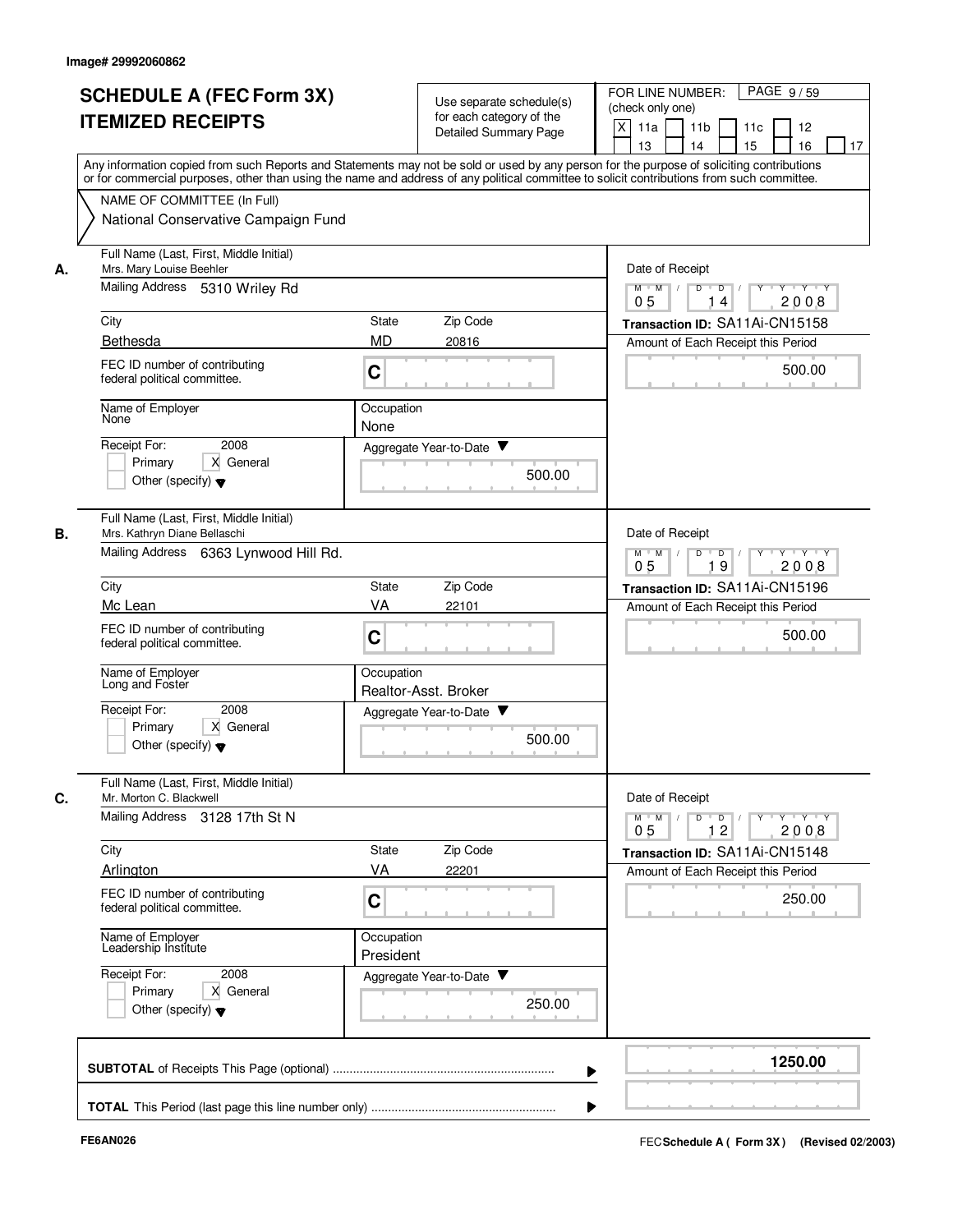|    | <b>SCHEDULE A (FEC Form 3X)</b><br><b>ITEMIZED RECEIPTS</b>                          | Use separate schedule(s)<br>for each category of the<br>Detailed Summary Page                                                                                                                                                                                                           | PAGE 10/59<br>FOR LINE NUMBER:<br>(check only one)<br>X<br>11a<br>11 <sub>b</sub><br>11c<br>12<br>13<br>14<br>15<br>16<br>17 |
|----|--------------------------------------------------------------------------------------|-----------------------------------------------------------------------------------------------------------------------------------------------------------------------------------------------------------------------------------------------------------------------------------------|------------------------------------------------------------------------------------------------------------------------------|
|    |                                                                                      | Any information copied from such Reports and Statements may not be sold or used by any person for the purpose of soliciting contributions<br>or for commercial purposes, other than using the name and address of any political committee to solicit contributions from such committee. |                                                                                                                              |
|    | NAME OF COMMITTEE (In Full)<br>National Conservative Campaign Fund                   |                                                                                                                                                                                                                                                                                         |                                                                                                                              |
| А. | Full Name (Last, First, Middle Initial)<br>Mrs. Shelley Brodecki                     |                                                                                                                                                                                                                                                                                         | Date of Receipt                                                                                                              |
|    | Mailing Address 9004 Wandering Trail Dr.                                             |                                                                                                                                                                                                                                                                                         | Y Y Y Y<br>D<br>$M$ $M$ /<br>$\overline{D}$ /<br>21<br>05<br>2008                                                            |
|    | City                                                                                 | Zip Code<br>State                                                                                                                                                                                                                                                                       | Transaction ID: SA11Ai-CN15205                                                                                               |
|    | Potomac                                                                              | <b>MD</b><br>20854                                                                                                                                                                                                                                                                      | Amount of Each Receipt this Period                                                                                           |
|    | FEC ID number of contributing<br>federal political committee.                        | C                                                                                                                                                                                                                                                                                       | 250.00                                                                                                                       |
|    | Name of Employer<br>Information Requested                                            | Occupation<br>Information Requested                                                                                                                                                                                                                                                     |                                                                                                                              |
|    | Receipt For:<br>2008                                                                 | Aggregate Year-to-Date                                                                                                                                                                                                                                                                  |                                                                                                                              |
|    | Primary<br>X General<br>Other (specify) $\blacktriangledown$                         | 250.00                                                                                                                                                                                                                                                                                  |                                                                                                                              |
| В. | Full Name (Last, First, Middle Initial)<br>Mr. Daniel S. Capper                      |                                                                                                                                                                                                                                                                                         | Date of Receipt                                                                                                              |
|    | Mailing Address<br><b>PO Box 270</b>                                                 |                                                                                                                                                                                                                                                                                         | $Y - Y - Y$<br>$M$ M<br>D<br>$\overline{D}$<br>$\sqrt{ }$<br>2008<br>05<br>21                                                |
|    | City                                                                                 | Zip Code<br>State                                                                                                                                                                                                                                                                       | Transaction ID: SA11Ai-CN15190                                                                                               |
|    | Dameron                                                                              | <b>MD</b><br>20628                                                                                                                                                                                                                                                                      | Amount of Each Receipt this Period                                                                                           |
|    | FEC ID number of contributing<br>federal political committee.                        | C                                                                                                                                                                                                                                                                                       | 500.00                                                                                                                       |
|    | Name of Employer<br>Information Requested                                            | Occupation<br><b>Information Requested</b>                                                                                                                                                                                                                                              |                                                                                                                              |
|    | Receipt For:<br>2008                                                                 | Aggregate Year-to-Date                                                                                                                                                                                                                                                                  |                                                                                                                              |
|    | X General<br>Primary<br>Other (specify) $\blacktriangledown$                         | 500.00                                                                                                                                                                                                                                                                                  |                                                                                                                              |
| С. | Full Name (Last, First, Middle Initial)<br>Mr. Jeffrey J. Carneal                    |                                                                                                                                                                                                                                                                                         | Date of Receipt                                                                                                              |
|    | Mailing Address 2011 R St. NW                                                        |                                                                                                                                                                                                                                                                                         | $Y$ $Y$ $Y$<br>$M$ $M$<br>D<br>$\overline{D}$<br>2008<br>0 <sub>5</sub><br>07                                                |
|    | City                                                                                 | Zip Code<br>State                                                                                                                                                                                                                                                                       | Transaction ID: SA11Ai-CN15136                                                                                               |
|    | Washington                                                                           | DC<br>20009                                                                                                                                                                                                                                                                             | Amount of Each Receipt this Period                                                                                           |
|    | FEC ID number of contributing<br>federal political committee.                        | C                                                                                                                                                                                                                                                                                       | 1000.00                                                                                                                      |
|    | Name of Employer<br>Eagle Publishing Inc.                                            | Occupation<br>Publishing                                                                                                                                                                                                                                                                |                                                                                                                              |
|    | 2008<br>Receipt For:<br>X General<br>Primary<br>Other (specify) $\blacktriangledown$ | Aggregate Year-to-Date<br>1000.00                                                                                                                                                                                                                                                       |                                                                                                                              |
|    |                                                                                      |                                                                                                                                                                                                                                                                                         | 1750.00                                                                                                                      |
|    |                                                                                      |                                                                                                                                                                                                                                                                                         |                                                                                                                              |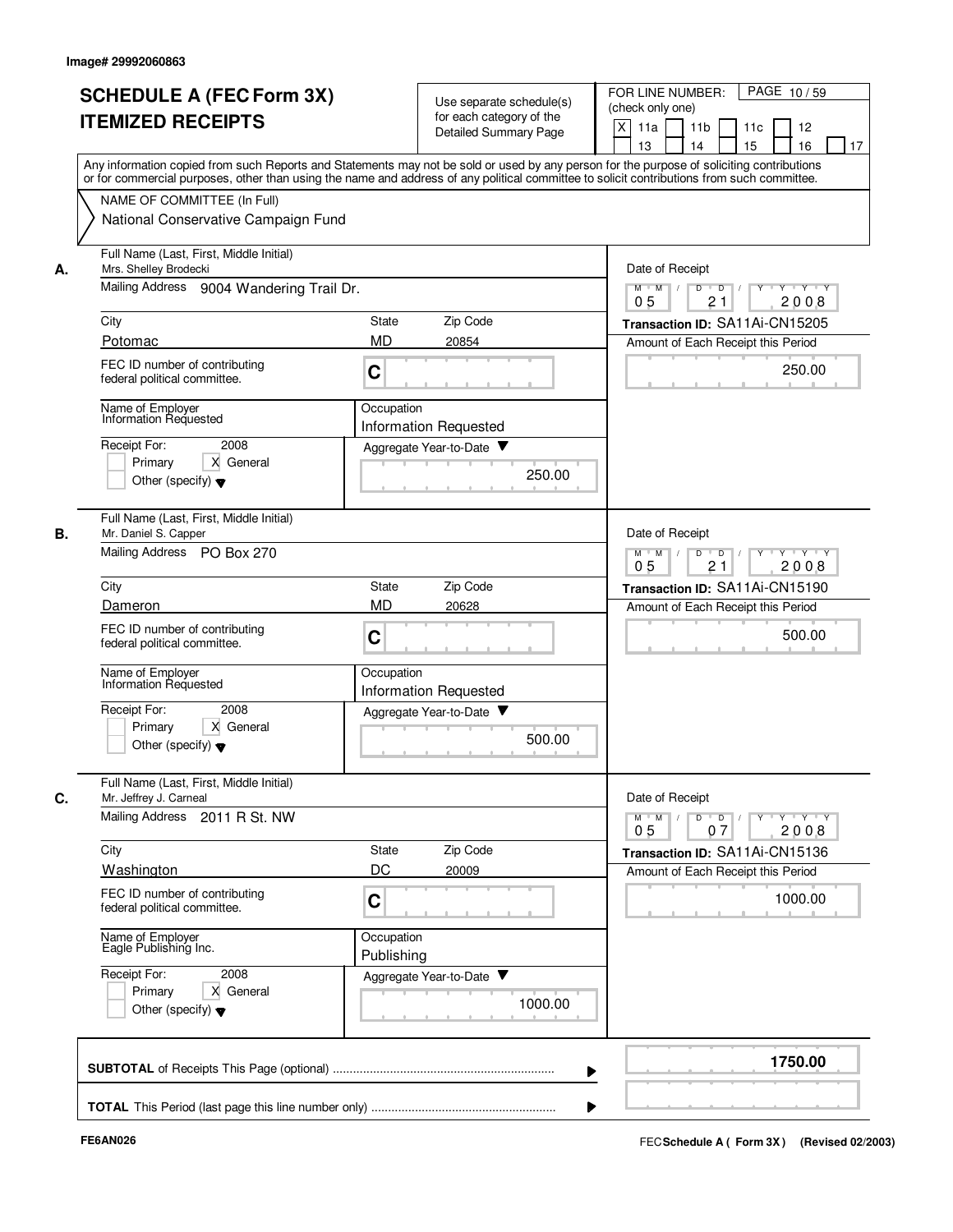|                                                     | <b>SCHEDULE A (FEC Form 3X)</b><br><b>ITEMIZED RECEIPTS</b>                     | Use separate schedule(s)<br>for each category of the<br>Detailed Summary Page | FOR LINE NUMBER:<br>(check only one)<br>X<br>11a<br>11 <sub>b</sub><br>11c<br>15<br>13<br>14                                                                                                                                                                                            | PAGE 11/59<br>12<br>16<br>17 |
|-----------------------------------------------------|---------------------------------------------------------------------------------|-------------------------------------------------------------------------------|-----------------------------------------------------------------------------------------------------------------------------------------------------------------------------------------------------------------------------------------------------------------------------------------|------------------------------|
|                                                     | NAME OF COMMITTEE (In Full)<br>National Conservative Campaign Fund              |                                                                               | Any information copied from such Reports and Statements may not be sold or used by any person for the purpose of soliciting contributions<br>or for commercial purposes, other than using the name and address of any political committee to solicit contributions from such committee. |                              |
| Mr. Peter J. Carven<br>А.                           | Full Name (Last, First, Middle Initial)<br>Mailing Address 2604 Washington Ave. |                                                                               | Date of Receipt<br>$M$ $M$ /<br>D<br>D<br>16<br>05                                                                                                                                                                                                                                      | $Y - Y - Y$<br>2008          |
| City                                                |                                                                                 | Zip Code<br>State                                                             | Transaction ID: SA11Ai-CN15154                                                                                                                                                                                                                                                          |                              |
| Chevy Chase                                         |                                                                                 | <b>MD</b><br>20815                                                            | Amount of Each Receipt this Period                                                                                                                                                                                                                                                      |                              |
|                                                     | FEC ID number of contributing<br>federal political committee.                   | C                                                                             |                                                                                                                                                                                                                                                                                         | 500.00                       |
| Name of Employer                                    | The Magazine Group                                                              | Occupation<br><b>CFO</b>                                                      |                                                                                                                                                                                                                                                                                         |                              |
| Receipt For:<br>Primary                             | 2008<br>X General<br>Other (specify) $\blacktriangledown$                       | Aggregate Year-to-Date                                                        | 500.00                                                                                                                                                                                                                                                                                  |                              |
| В.<br>Mr. Giuseppe Cecchi<br><b>Mailing Address</b> | Full Name (Last, First, Middle Initial)<br>1209 Aldebaran Drive                 |                                                                               | Date of Receipt<br>D<br>$M$ $M$<br>$\overline{D}$                                                                                                                                                                                                                                       | $\cdots$ Y $\cdots$ Y        |
|                                                     |                                                                                 |                                                                               | 0 <sub>2</sub><br>05                                                                                                                                                                                                                                                                    | 2008                         |
| City<br>McLean                                      |                                                                                 | Zip Code<br>State<br>VA<br>22101                                              | Transaction ID: SA11Ai-CN15126                                                                                                                                                                                                                                                          |                              |
|                                                     | FEC ID number of contributing<br>federal political committee.                   | C                                                                             | Amount of Each Receipt this Period                                                                                                                                                                                                                                                      | 2500.00                      |
| Name of Employer<br>The IDI Group                   |                                                                                 | Occupation<br>President                                                       |                                                                                                                                                                                                                                                                                         |                              |
| Receipt For:<br>Primary                             | 2008<br>X General<br>Other (specify) $\blacktriangledown$                       | Aggregate Year-to-Date ▼                                                      | 2500.00                                                                                                                                                                                                                                                                                 |                              |
| C.<br>Mr. Raj K. Chopra                             | Full Name (Last, First, Middle Initial)                                         |                                                                               | Date of Receipt                                                                                                                                                                                                                                                                         |                              |
|                                                     | Mailing Address 704 DeMott Ct                                                   |                                                                               | $D \quad D \quad / \quad   \quad Y \quad + \quad Y \quad + \quad Y \quad + \quad Y$<br>$M$ $M$<br>0 <sub>5</sub><br>08                                                                                                                                                                  | 2008                         |
| City                                                |                                                                                 | Zip Code<br>State                                                             | Transaction ID: SA11Ai-CN15130                                                                                                                                                                                                                                                          |                              |
| Westbury                                            |                                                                                 | <b>NY</b><br>11590                                                            | Amount of Each Receipt this Period                                                                                                                                                                                                                                                      |                              |
|                                                     | FEC ID number of contributing<br>federal political committee.                   | C                                                                             |                                                                                                                                                                                                                                                                                         | 500.00                       |
| Name of Employer<br>Tishcon Corp                    |                                                                                 | Occupation<br>President                                                       |                                                                                                                                                                                                                                                                                         |                              |
| Receipt For:<br>Primary                             | 2008<br>X General<br>Other (specify) $\blacktriangledown$                       | Aggregate Year-to-Date                                                        | 500.00                                                                                                                                                                                                                                                                                  |                              |
|                                                     |                                                                                 |                                                                               |                                                                                                                                                                                                                                                                                         | 3500.00                      |
|                                                     |                                                                                 |                                                                               |                                                                                                                                                                                                                                                                                         |                              |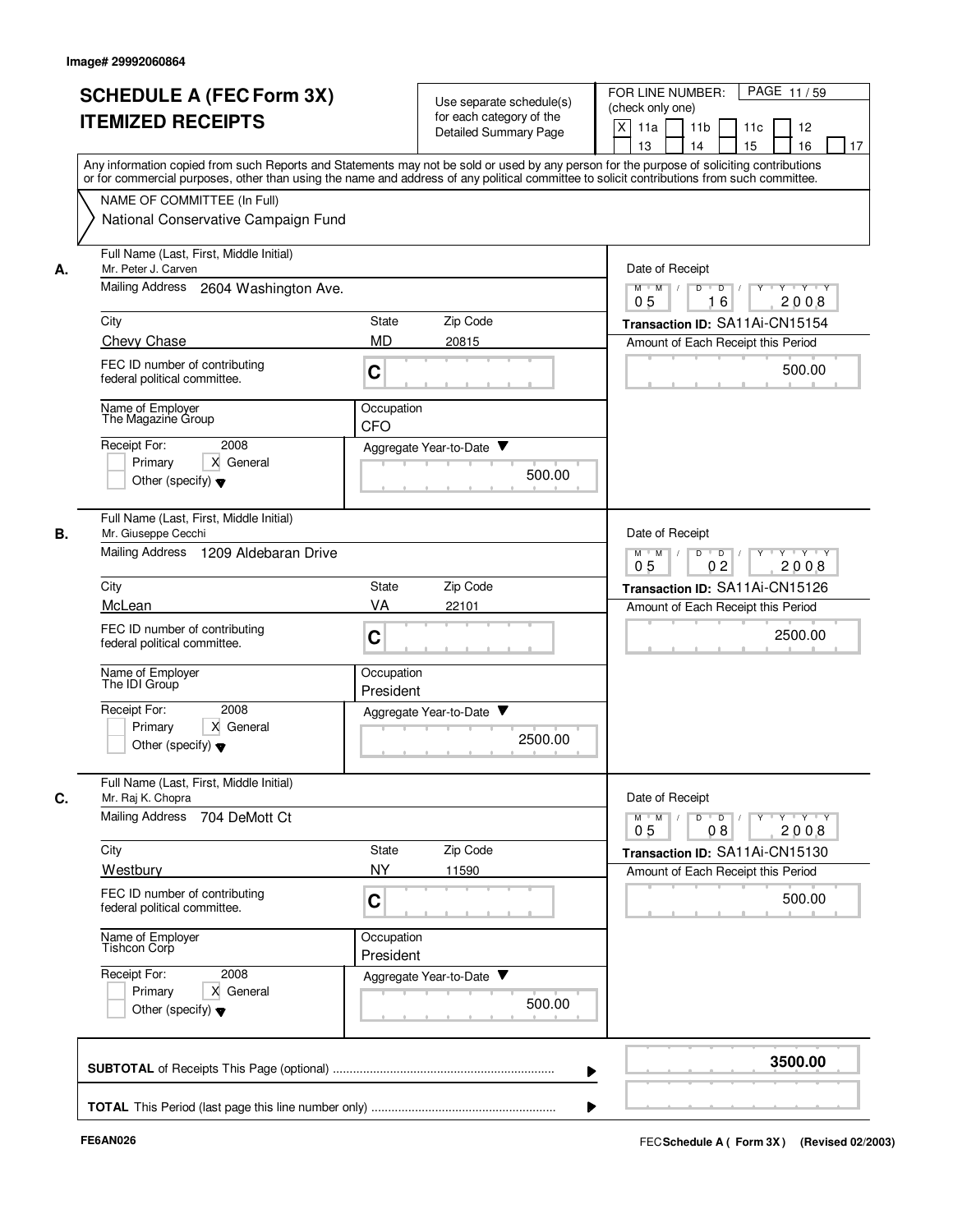|    | <b>SCHEDULE A (FEC Form 3X)</b><br><b>ITEMIZED RECEIPTS</b>         | Use separate schedule(s)<br>for each category of the<br><b>Detailed Summary Page</b>                                                                                                                                                                                                    | PAGE 12/59<br>FOR LINE NUMBER:<br>(check only one)<br>X<br>11a<br>11 <sub>b</sub><br>11c<br>12<br>13<br>14<br>15<br>16<br>17 |
|----|---------------------------------------------------------------------|-----------------------------------------------------------------------------------------------------------------------------------------------------------------------------------------------------------------------------------------------------------------------------------------|------------------------------------------------------------------------------------------------------------------------------|
|    |                                                                     | Any information copied from such Reports and Statements may not be sold or used by any person for the purpose of soliciting contributions<br>or for commercial purposes, other than using the name and address of any political committee to solicit contributions from such committee. |                                                                                                                              |
|    | NAME OF COMMITTEE (In Full)<br>National Conservative Campaign Fund  |                                                                                                                                                                                                                                                                                         |                                                                                                                              |
| А. | Full Name (Last, First, Middle Initial)<br>Mr. Stephen Clouse       |                                                                                                                                                                                                                                                                                         | Date of Receipt                                                                                                              |
|    | Mailing Address 43538 Golden Meadow Circle                          |                                                                                                                                                                                                                                                                                         | Y Y Y Y<br>D<br>$\Box$<br>$M$ $M$ /<br>23<br>05<br>2008                                                                      |
|    | City                                                                | Zip Code<br>State                                                                                                                                                                                                                                                                       | Transaction ID: SA11Ai-CN15173                                                                                               |
|    | Ashburn                                                             | VA<br>20147                                                                                                                                                                                                                                                                             | Amount of Each Receipt this Period                                                                                           |
|    | FEC ID number of contributing<br>federal political committee.       | C                                                                                                                                                                                                                                                                                       | 2500.00                                                                                                                      |
|    | Name of Employer<br>Stephen Clouse and Ass.                         | Occupation<br>President                                                                                                                                                                                                                                                                 |                                                                                                                              |
|    | Inc.<br>Receipt For:<br>2008                                        | Aggregate Year-to-Date                                                                                                                                                                                                                                                                  |                                                                                                                              |
|    | Primary<br>X General<br>Other (specify) $\blacktriangledown$        | 2500.00                                                                                                                                                                                                                                                                                 |                                                                                                                              |
| В. | Full Name (Last, First, Middle Initial)<br>Mrs. Barbara Conner      |                                                                                                                                                                                                                                                                                         | Date of Receipt                                                                                                              |
|    | Mailing Address<br>11415 Sagestanley Dr.                            |                                                                                                                                                                                                                                                                                         | $M$ M<br>D<br>$\overline{D}$<br>$Y - Y - Y$<br>$\sqrt{ }$<br>0 <sub>2</sub><br>2008<br>06                                    |
|    | City                                                                | Zip Code<br>State                                                                                                                                                                                                                                                                       | Transaction ID: SA11Ai-CN15223                                                                                               |
|    | Houston                                                             | ТX<br>77089                                                                                                                                                                                                                                                                             | Amount of Each Receipt this Period                                                                                           |
|    | FEC ID number of contributing<br>federal political committee.       | C                                                                                                                                                                                                                                                                                       | 200.00                                                                                                                       |
|    | Name of Employer<br>None                                            | Occupation<br>Retired                                                                                                                                                                                                                                                                   |                                                                                                                              |
|    | Receipt For:<br>2008                                                | Aggregate Year-to-Date ▼                                                                                                                                                                                                                                                                |                                                                                                                              |
|    | X General<br>Primarv<br>Other (specify) $\blacktriangledown$        | 400.00                                                                                                                                                                                                                                                                                  |                                                                                                                              |
| С. | Full Name (Last, First, Middle Initial)<br>Mr. & Mrs. Alan Dabbiere |                                                                                                                                                                                                                                                                                         | Date of Receipt                                                                                                              |
|    | Mailing Address 1101 Dogwood Dr                                     |                                                                                                                                                                                                                                                                                         | $Y$ $Y$ $Y$<br>$M$ $M$<br>D<br>$\overline{D}$<br>2008<br>0 <sub>5</sub><br>16                                                |
|    | City                                                                | Zip Code<br>State                                                                                                                                                                                                                                                                       | Transaction ID: SA11Ai-CN15153                                                                                               |
|    | Mc Lean                                                             | VA<br>22101                                                                                                                                                                                                                                                                             | Amount of Each Receipt this Period                                                                                           |
|    | FEC ID number of contributing<br>federal political committee.       | C                                                                                                                                                                                                                                                                                       | 1000.00                                                                                                                      |
|    | Name of Employer<br>Wandering WIFI                                  | Occupation<br>Chairman                                                                                                                                                                                                                                                                  |                                                                                                                              |
|    | Receipt For:<br>2008<br>X General<br>Primary                        | Aggregate Year-to-Date                                                                                                                                                                                                                                                                  |                                                                                                                              |
|    | Other (specify) $\blacktriangledown$                                | 1000.00                                                                                                                                                                                                                                                                                 |                                                                                                                              |
|    |                                                                     |                                                                                                                                                                                                                                                                                         | 3700.00                                                                                                                      |
|    |                                                                     |                                                                                                                                                                                                                                                                                         |                                                                                                                              |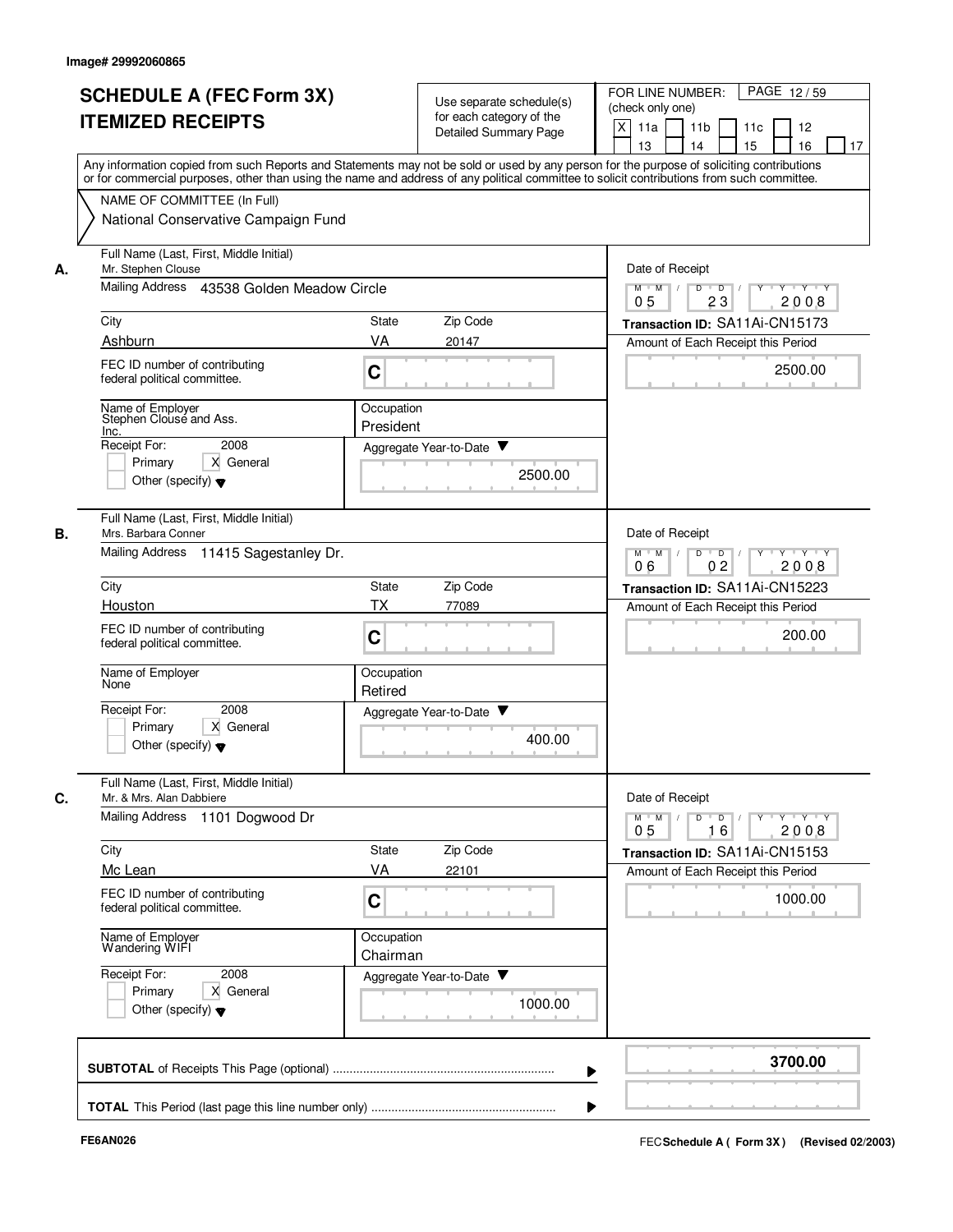|    | <b>SCHEDULE A (FEC Form 3X)</b><br><b>ITEMIZED RECEIPTS</b>                                                                                                                                                                                                                                                                                                   |                                       | Use separate schedule(s)<br>for each category of the<br><b>Detailed Summary Page</b> | FOR LINE NUMBER:<br>PAGE 13/59<br>(check only one)<br>X<br>11a<br>11 <sub>b</sub><br>11c<br>12<br>15<br>16<br>13<br>14<br>17     |
|----|---------------------------------------------------------------------------------------------------------------------------------------------------------------------------------------------------------------------------------------------------------------------------------------------------------------------------------------------------------------|---------------------------------------|--------------------------------------------------------------------------------------|----------------------------------------------------------------------------------------------------------------------------------|
|    | Any information copied from such Reports and Statements may not be sold or used by any person for the purpose of soliciting contributions<br>or for commercial purposes, other than using the name and address of any political committee to solicit contributions from such committee.<br>NAME OF COMMITTEE (In Full)<br>National Conservative Campaign Fund |                                       |                                                                                      |                                                                                                                                  |
| А. | Full Name (Last, First, Middle Initial)<br>Mr. Kenneth W. Davis<br>Mailing Address PO Box 999                                                                                                                                                                                                                                                                 |                                       |                                                                                      | Date of Receipt<br>$Y - Y - Y$<br>$M$ $M$ /<br>D<br>$\overline{D}$<br>19<br>2008<br>05                                           |
|    | City                                                                                                                                                                                                                                                                                                                                                          | State                                 | Zip Code                                                                             | Transaction ID: SA11Ai-CN15192                                                                                                   |
|    | Fort Worth                                                                                                                                                                                                                                                                                                                                                    | TX                                    | 76101                                                                                | Amount of Each Receipt this Period                                                                                               |
|    | FEC ID number of contributing<br>federal political committee.                                                                                                                                                                                                                                                                                                 | C                                     |                                                                                      | 500.00                                                                                                                           |
|    | Name of Employer<br>Great Western Drilling                                                                                                                                                                                                                                                                                                                    | Occupation<br>Chairman                |                                                                                      |                                                                                                                                  |
|    | Receipt For:<br>2008<br>X General<br>Primary<br>Other (specify) $\blacktriangledown$                                                                                                                                                                                                                                                                          | Aggregate Year-to-Date                | 500.00                                                                               |                                                                                                                                  |
| В. | Full Name (Last, First, Middle Initial)<br>Mr. James T. deGraffenreid<br>Mailing Address 535 Point Field Dr.                                                                                                                                                                                                                                                  |                                       |                                                                                      | Date of Receipt<br>D<br>D<br>Y 'Y 'Y<br>$M$ $M$                                                                                  |
|    | City                                                                                                                                                                                                                                                                                                                                                          | State                                 | Zip Code                                                                             | 15<br>2008<br>05                                                                                                                 |
|    | Millersville                                                                                                                                                                                                                                                                                                                                                  | <b>MD</b>                             | 21108                                                                                | Transaction ID: SA11Ai-CN15165<br>Amount of Each Receipt this Period                                                             |
|    | FEC ID number of contributing<br>federal political committee.                                                                                                                                                                                                                                                                                                 | C                                     |                                                                                      | 250.00                                                                                                                           |
|    | Name of Employer<br>HP Associates                                                                                                                                                                                                                                                                                                                             | Occupation<br><b>Managing Partner</b> |                                                                                      |                                                                                                                                  |
|    | Receipt For:<br>2008<br>Primary<br>X General<br>Other (specify) $\blacktriangledown$                                                                                                                                                                                                                                                                          | Aggregate Year-to-Date                | 250.00                                                                               |                                                                                                                                  |
| C. | Full Name (Last, First, Middle Initial)<br>Mr. Samuel J. Dominick                                                                                                                                                                                                                                                                                             |                                       |                                                                                      | Date of Receipt                                                                                                                  |
|    | Mailing Address 12813 Ashton Oaks Dr                                                                                                                                                                                                                                                                                                                          |                                       |                                                                                      | $D \quad D \quad / \quad   \quad Y \quad + \quad Y \quad + \quad Y \quad + \quad Y$<br>$M$ $M$ /<br>21<br>2008<br>0 <sub>5</sub> |
|    | City                                                                                                                                                                                                                                                                                                                                                          | State                                 | Zip Code                                                                             | Transaction ID: SA11Ai-CN15193                                                                                                   |
|    | Fairfax                                                                                                                                                                                                                                                                                                                                                       | VA                                    | 22030                                                                                | Amount of Each Receipt this Period                                                                                               |
|    | FEC ID number of contributing<br>federal political committee.                                                                                                                                                                                                                                                                                                 | C                                     |                                                                                      | 500.00                                                                                                                           |
|    | Name of Employer<br>TS&T                                                                                                                                                                                                                                                                                                                                      | Occupation<br><b>Vice President</b>   |                                                                                      |                                                                                                                                  |
|    | Receipt For:<br>2008<br>X General<br>Primary<br>Other (specify) $\blacktriangledown$                                                                                                                                                                                                                                                                          | Aggregate Year-to-Date ▼              | 500.00                                                                               |                                                                                                                                  |
|    |                                                                                                                                                                                                                                                                                                                                                               |                                       |                                                                                      | 1250.00                                                                                                                          |
|    |                                                                                                                                                                                                                                                                                                                                                               |                                       |                                                                                      |                                                                                                                                  |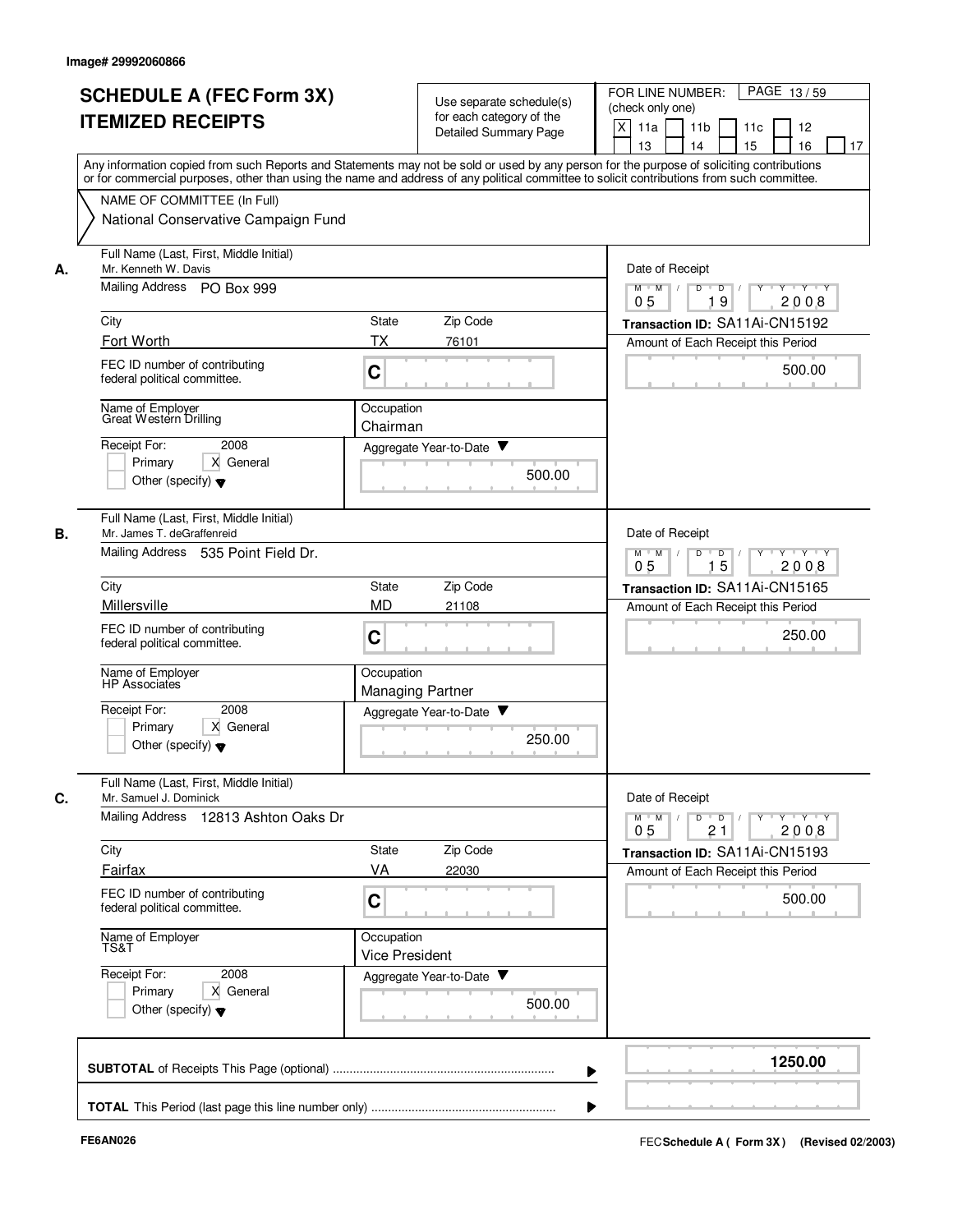|    | <b>SCHEDULE A (FEC Form 3X)</b><br><b>ITEMIZED RECEIPTS</b>                                         | Use separate schedule(s)<br>for each category of the<br><b>Detailed Summary Page</b>                                                                                                                                                                                                    | FOR LINE NUMBER:<br>PAGE 14/59<br>(check only one)<br>X<br>11a<br>11 <sub>b</sub><br>11c<br>12<br>15<br>16<br>13<br>14<br>17 |
|----|-----------------------------------------------------------------------------------------------------|-----------------------------------------------------------------------------------------------------------------------------------------------------------------------------------------------------------------------------------------------------------------------------------------|------------------------------------------------------------------------------------------------------------------------------|
|    | NAME OF COMMITTEE (In Full)<br>National Conservative Campaign Fund                                  | Any information copied from such Reports and Statements may not be sold or used by any person for the purpose of soliciting contributions<br>or for commercial purposes, other than using the name and address of any political committee to solicit contributions from such committee. |                                                                                                                              |
| А. | Full Name (Last, First, Middle Initial)<br>Mr. Kenneth D. Duggin<br>Mailing Address 4295 Neitzey Pl |                                                                                                                                                                                                                                                                                         | Date of Receipt<br>$Y - Y - Y$<br>$M$ $M$ /<br>D<br>$\overline{D}$<br>22<br>2008<br>0 <sub>5</sub>                           |
|    | City                                                                                                | Zip Code<br>State                                                                                                                                                                                                                                                                       | Transaction ID: SA11Ai-CN15179                                                                                               |
|    | Alexandria                                                                                          | VA<br>22309                                                                                                                                                                                                                                                                             | Amount of Each Receipt this Period                                                                                           |
|    | FEC ID number of contributing<br>federal political committee.                                       | C                                                                                                                                                                                                                                                                                       | 2500.00                                                                                                                      |
|    | Name of Employer<br>None                                                                            | Occupation<br>Retired                                                                                                                                                                                                                                                                   |                                                                                                                              |
|    | Receipt For:<br>2008<br>X General<br>Primary<br>Other (specify) $\blacktriangledown$                | Aggregate Year-to-Date ▼<br>2500.00                                                                                                                                                                                                                                                     |                                                                                                                              |
| В. | Full Name (Last, First, Middle Initial)<br>Mrs. Denise G. Dunbar<br>Mailing Address 407 Duke St     |                                                                                                                                                                                                                                                                                         | Date of Receipt<br>D<br>Y 'Y 'Y<br>$M$ $M$<br>$\overline{D}$                                                                 |
|    | City                                                                                                | Zip Code<br>State                                                                                                                                                                                                                                                                       | 22<br>2008<br>05<br>Transaction ID: SA11Ai-CN15178                                                                           |
|    | Alexandria                                                                                          | VA<br>22314                                                                                                                                                                                                                                                                             | Amount of Each Receipt this Period                                                                                           |
|    | FEC ID number of contributing<br>federal political committee.                                       | C                                                                                                                                                                                                                                                                                       | 1000.00                                                                                                                      |
|    | Name of Employer<br>Core Capital                                                                    | Occupation<br><b>Investment Counselor</b>                                                                                                                                                                                                                                               |                                                                                                                              |
|    | Receipt For:<br>2008<br>Primary<br>X General<br>Other (specify) $\blacktriangledown$                | Aggregate Year-to-Date<br>1000.00                                                                                                                                                                                                                                                       |                                                                                                                              |
| C. | Full Name (Last, First, Middle Initial)<br>Mrs. Becky Norton Dunlop                                 |                                                                                                                                                                                                                                                                                         | Date of Receipt                                                                                                              |
|    | Mailing Address 2816 S. Joyce St.                                                                   |                                                                                                                                                                                                                                                                                         | $\mathsf{Y} \dashv \mathsf{Y} \dashv \mathsf{Y}$<br>$D$ $D$ $I$<br>$\Gamma Y$<br>$M$ $M$ /<br>22<br>2008<br>0 <sub>5</sub>   |
|    | City                                                                                                | Zip Code<br>State                                                                                                                                                                                                                                                                       | Transaction ID: SA11Ai-CN15204                                                                                               |
|    | Arlington                                                                                           | VA<br>22202                                                                                                                                                                                                                                                                             | Amount of Each Receipt this Period                                                                                           |
|    | FEC ID number of contributing<br>federal political committee.                                       | C                                                                                                                                                                                                                                                                                       | 250.00                                                                                                                       |
|    | Name of Employer<br>The Heritage Foundation                                                         | Occupation<br><b>Vice President</b>                                                                                                                                                                                                                                                     |                                                                                                                              |
|    | Receipt For:<br>2008<br>X General<br>Primary<br>Other (specify) $\blacktriangledown$                | Aggregate Year-to-Date<br>250.00                                                                                                                                                                                                                                                        |                                                                                                                              |
|    |                                                                                                     |                                                                                                                                                                                                                                                                                         | 3750.00                                                                                                                      |
|    |                                                                                                     |                                                                                                                                                                                                                                                                                         |                                                                                                                              |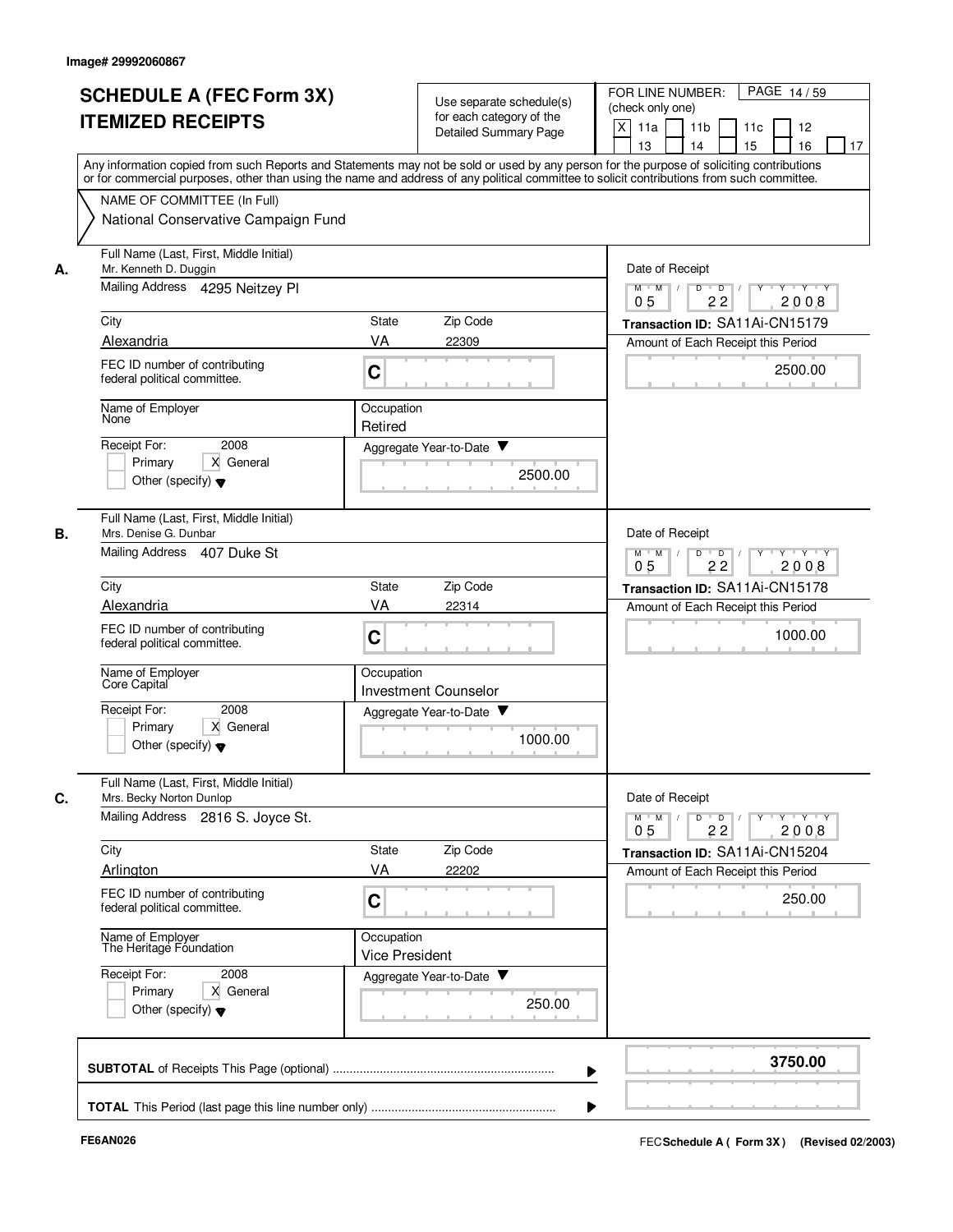|    | <b>SCHEDULE A (FEC Form 3X)</b><br><b>ITEMIZED RECEIPTS</b>                                                    | Use separate schedule(s)<br>for each category of the<br><b>Detailed Summary Page</b>                                                                                                                                                                                                    | FOR LINE NUMBER:<br>PAGE 15/59<br>(check only one)<br>X<br>11a<br>11 <sub>b</sub><br>12<br>11c<br>13<br>14<br>15<br>16<br>17 |
|----|----------------------------------------------------------------------------------------------------------------|-----------------------------------------------------------------------------------------------------------------------------------------------------------------------------------------------------------------------------------------------------------------------------------------|------------------------------------------------------------------------------------------------------------------------------|
|    | NAME OF COMMITTEE (In Full)                                                                                    | Any information copied from such Reports and Statements may not be sold or used by any person for the purpose of soliciting contributions<br>or for commercial purposes, other than using the name and address of any political committee to solicit contributions from such committee. |                                                                                                                              |
|    | National Conservative Campaign Fund                                                                            |                                                                                                                                                                                                                                                                                         |                                                                                                                              |
| А. | Full Name (Last, First, Middle Initial)<br>Ms. Emily E. Dupre                                                  |                                                                                                                                                                                                                                                                                         | Date of Receipt                                                                                                              |
|    | <b>Mailing Address</b><br>11416 Rosebud Bend Ln<br>No 435                                                      |                                                                                                                                                                                                                                                                                         | $Y - Y - Y$<br>$M$ $M$ /<br>D<br>$\overline{D}$<br>22<br>2008<br>05                                                          |
|    | City                                                                                                           | Zip Code<br>State                                                                                                                                                                                                                                                                       | Transaction ID: SA11Ai-CN15201                                                                                               |
|    | Glen Allen<br>FEC ID number of contributing<br>federal political committee.                                    | VA<br>23059<br>C                                                                                                                                                                                                                                                                        | Amount of Each Receipt this Period<br>250.00                                                                                 |
|    | Name of Employer<br>Information Requested                                                                      | Occupation<br><b>Information Requested</b>                                                                                                                                                                                                                                              |                                                                                                                              |
|    | Receipt For:<br>2008<br>Primary<br>X General<br>Other (specify) $\blacktriangledown$                           | Aggregate Year-to-Date<br>250.00                                                                                                                                                                                                                                                        |                                                                                                                              |
| В. | Full Name (Last, First, Middle Initial)<br>Mr. David Durham<br><b>Mailing Address</b><br>13309 Beall Creek Ct. |                                                                                                                                                                                                                                                                                         | Date of Receipt<br>$M$ $M$<br>D<br>$\overline{D}$<br>$Y + Y + Y$                                                             |
|    |                                                                                                                |                                                                                                                                                                                                                                                                                         | 12<br>2008<br>05                                                                                                             |
|    | City<br>Potomac                                                                                                | Zip Code<br>State<br><b>MD</b><br>20854                                                                                                                                                                                                                                                 | Transaction ID: SA11Ai-CN15149<br>Amount of Each Receipt this Period                                                         |
|    | FEC ID number of contributing<br>federal political committee.                                                  | C                                                                                                                                                                                                                                                                                       | 250.00                                                                                                                       |
|    | Name of Employer<br>Investor Place Media                                                                       | Occupation<br>Publisher                                                                                                                                                                                                                                                                 |                                                                                                                              |
|    | Receipt For:<br>2008<br>X General<br>Primary<br>Other (specify) $\blacktriangledown$                           | Aggregate Year-to-Date<br>250.00                                                                                                                                                                                                                                                        |                                                                                                                              |
| C. | Full Name (Last, First, Middle Initial)<br>Mrs. Michelle Easton<br>Mailing Address<br>11207 Longwood Grove Dr. |                                                                                                                                                                                                                                                                                         | Date of Receipt<br>$Y$ $Y$ $Y$<br>$\overline{D}$<br>Y<br>$M$ $M$<br>D                                                        |
|    |                                                                                                                |                                                                                                                                                                                                                                                                                         | 22<br>2008<br>0 <sub>5</sub>                                                                                                 |
|    | City<br>Reston                                                                                                 | State<br>Zip Code<br>VA<br>20194                                                                                                                                                                                                                                                        | Transaction ID: SA11Ai-CN15183<br>Amount of Each Receipt this Period                                                         |
|    | FEC ID number of contributing<br>federal political committee.                                                  | C                                                                                                                                                                                                                                                                                       | 1000.00                                                                                                                      |
|    | Name of Employer<br>CBL Policy Institute                                                                       | Occupation<br>President                                                                                                                                                                                                                                                                 |                                                                                                                              |
|    | Receipt For:<br>2008<br>X General<br>Primary<br>Other (specify) $\blacktriangledown$                           | Aggregate Year-to-Date<br>1000.00                                                                                                                                                                                                                                                       |                                                                                                                              |
|    |                                                                                                                |                                                                                                                                                                                                                                                                                         | 1500.00                                                                                                                      |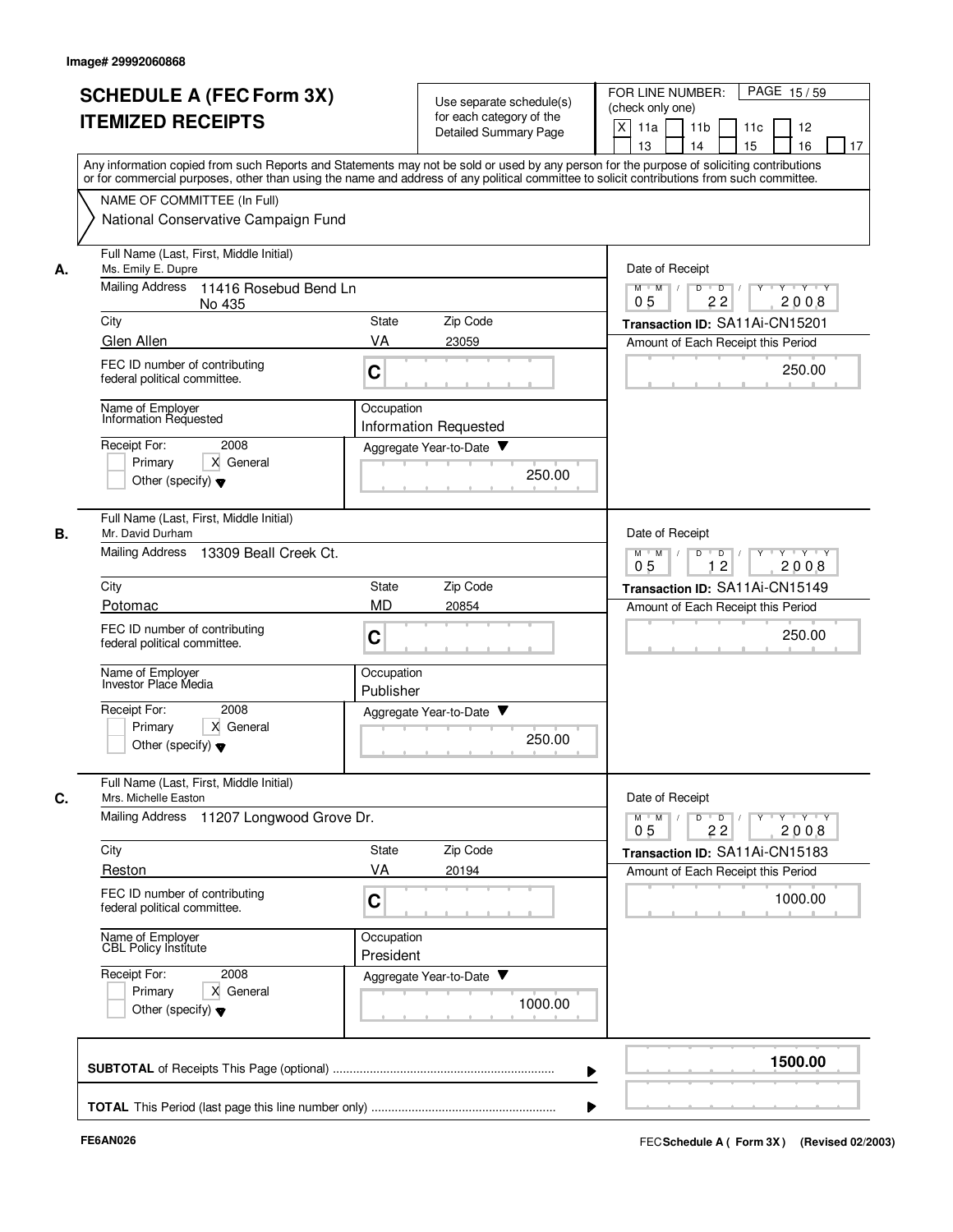|    | <b>SCHEDULE A (FEC Form 3X)</b><br><b>ITEMIZED RECEIPTS</b>                                                                                                                                                                                                                             |                          | Use separate schedule(s)<br>for each category of the<br><b>Detailed Summary Page</b> | FOR LINE NUMBER:<br>PAGE 16/59<br>(check only one)<br>X<br>11a<br>11 <sub>b</sub><br>11c<br>12<br>13<br>14<br>15<br>16<br>17 |
|----|-----------------------------------------------------------------------------------------------------------------------------------------------------------------------------------------------------------------------------------------------------------------------------------------|--------------------------|--------------------------------------------------------------------------------------|------------------------------------------------------------------------------------------------------------------------------|
|    | Any information copied from such Reports and Statements may not be sold or used by any person for the purpose of soliciting contributions<br>or for commercial purposes, other than using the name and address of any political committee to solicit contributions from such committee. |                          |                                                                                      |                                                                                                                              |
|    | NAME OF COMMITTEE (In Full)<br>National Conservative Campaign Fund                                                                                                                                                                                                                      |                          |                                                                                      |                                                                                                                              |
| А. | Full Name (Last, First, Middle Initial)<br>Mrs. La Dorna Eichenberg                                                                                                                                                                                                                     |                          |                                                                                      | Date of Receipt                                                                                                              |
|    | Mailing Address 1 Collins Island                                                                                                                                                                                                                                                        |                          |                                                                                      | $M$ $M$ /<br>Y 'Y 'Y<br>D<br>$\overline{\phantom{0}}$ D<br>08<br>2008<br>0 <sub>4</sub>                                      |
|    | City                                                                                                                                                                                                                                                                                    | State                    | Zip Code                                                                             | Transaction ID: SA11Ai-CN15102                                                                                               |
|    | Newport Beach<br>FEC ID number of contributing<br>federal political committee.                                                                                                                                                                                                          | CA<br>C                  | 92662                                                                                | Amount of Each Receipt this Period<br>5000.00                                                                                |
|    | Name of Employer<br>Ellison Ed. Eq. Inc.                                                                                                                                                                                                                                                | Occupation<br>Co-Owner   |                                                                                      |                                                                                                                              |
|    | Receipt For:<br>2008<br>Primary<br>X General<br>Other (specify) $\blacktriangledown$                                                                                                                                                                                                    |                          | Aggregate Year-to-Date ▼<br>5000.00                                                  |                                                                                                                              |
| В. | Full Name (Last, First, Middle Initial)<br>Mr. Robert J. Eichenberg<br>Mailing Address 1 Collins Island                                                                                                                                                                                 |                          |                                                                                      | Date of Receipt<br>D<br>$Y - Y - Y$<br>$M$ M<br>$\sqrt{ }$<br>$\overline{D}$<br>$\sqrt{ }$                                   |
|    |                                                                                                                                                                                                                                                                                         |                          |                                                                                      | 04<br>08<br>2008                                                                                                             |
|    | City<br>Newport Beach                                                                                                                                                                                                                                                                   | State<br>CA              | Zip Code<br>92662                                                                    | Transaction ID: SA11Ai-CN15103<br>Amount of Each Receipt this Period                                                         |
|    | FEC ID number of contributing<br>federal political committee.                                                                                                                                                                                                                           | C                        |                                                                                      | 5000.00                                                                                                                      |
|    | Name of Employer<br>Ellison Educational Eq.                                                                                                                                                                                                                                             | Occupation<br>Co-owner   |                                                                                      |                                                                                                                              |
|    | Receipt For:<br>2008<br>X General<br>Primary<br>Other (specify) $\blacktriangledown$                                                                                                                                                                                                    |                          | Aggregate Year-to-Date<br>5000.00                                                    |                                                                                                                              |
| C. | Full Name (Last, First, Middle Initial)<br>Mr. Joseph B. Famme                                                                                                                                                                                                                          |                          |                                                                                      | Date of Receipt                                                                                                              |
|    | Mailing Address 1507-A Colonial Ter N                                                                                                                                                                                                                                                   |                          |                                                                                      | $\mathsf{Y} \dashv \mathsf{Y} \dashv \mathsf{Y}$<br>$D$ $D$ $I$<br><b>Y</b><br>$M$ $M$ /<br>12<br>2008<br>0 <sub>5</sub>     |
|    | City                                                                                                                                                                                                                                                                                    | State                    | Zip Code                                                                             | Transaction ID: SA11Ai-CN15138                                                                                               |
|    | Arlington<br>FEC ID number of contributing<br>federal political committee.                                                                                                                                                                                                              | VA<br>C                  | 22209                                                                                | Amount of Each Receipt this Period<br>1000.00                                                                                |
|    | Name of Employer<br>BDCI Inc                                                                                                                                                                                                                                                            | Occupation<br>Consultant |                                                                                      |                                                                                                                              |
|    | Receipt For:<br>2008<br>X General<br>Primary<br>Other (specify) $\blacktriangledown$                                                                                                                                                                                                    |                          | Aggregate Year-to-Date<br>1000.00                                                    |                                                                                                                              |
|    |                                                                                                                                                                                                                                                                                         |                          |                                                                                      | 11000.00                                                                                                                     |
|    |                                                                                                                                                                                                                                                                                         |                          |                                                                                      |                                                                                                                              |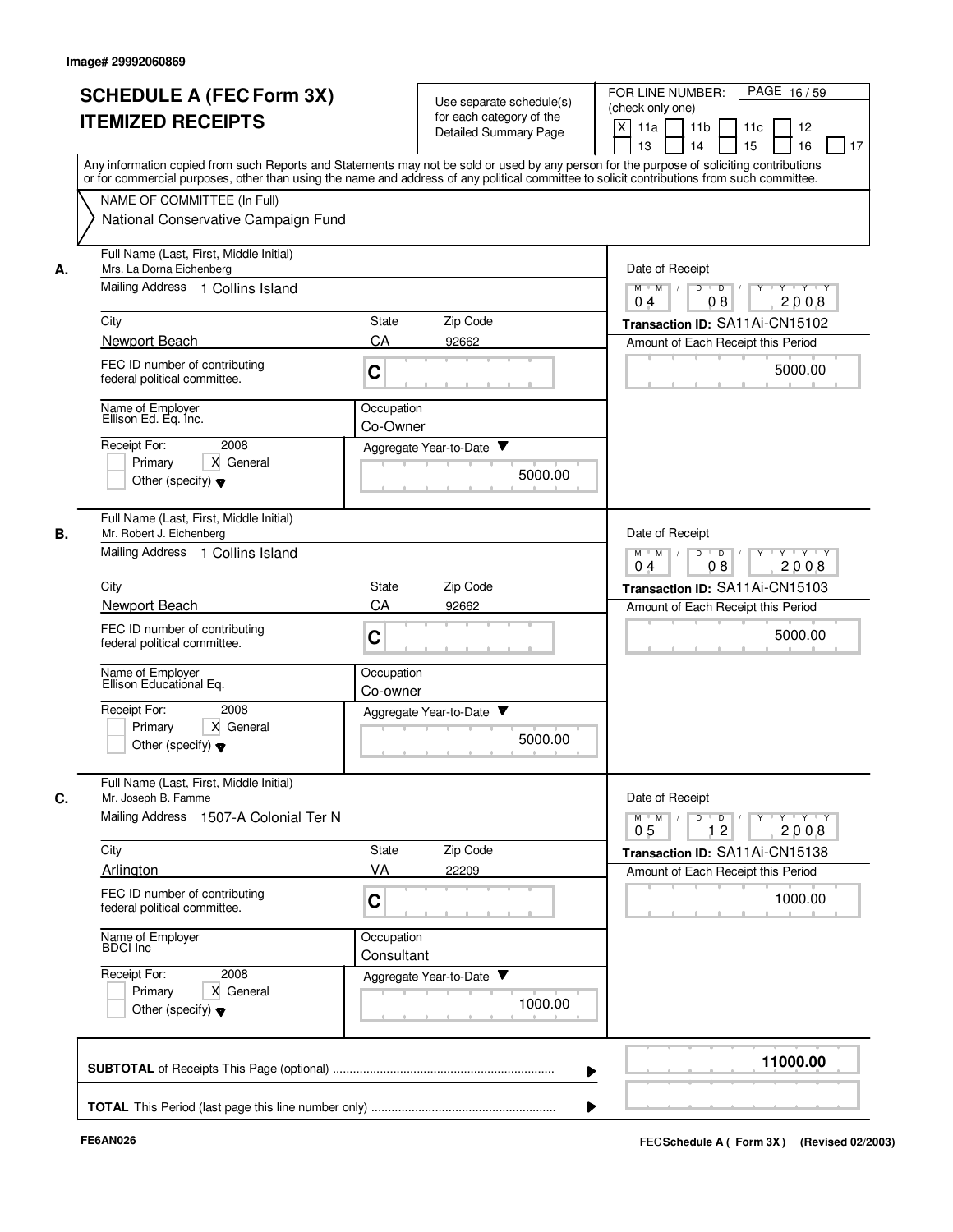|    |                                                                                                                                                                                                                                                                                         |                                     |                                                          |         | PAGE 17/59<br>FOR LINE NUMBER:                                                                              |
|----|-----------------------------------------------------------------------------------------------------------------------------------------------------------------------------------------------------------------------------------------------------------------------------------------|-------------------------------------|----------------------------------------------------------|---------|-------------------------------------------------------------------------------------------------------------|
|    | <b>SCHEDULE A (FEC Form 3X)</b>                                                                                                                                                                                                                                                         |                                     | Use separate schedule(s)                                 |         | (check only one)                                                                                            |
|    | <b>ITEMIZED RECEIPTS</b>                                                                                                                                                                                                                                                                |                                     | for each category of the<br><b>Detailed Summary Page</b> |         | X<br>11a<br>11 <sub>b</sub><br>11c<br>12                                                                    |
|    |                                                                                                                                                                                                                                                                                         |                                     |                                                          |         | 15<br>16<br>13<br>14<br>17                                                                                  |
|    | Any information copied from such Reports and Statements may not be sold or used by any person for the purpose of soliciting contributions<br>or for commercial purposes, other than using the name and address of any political committee to solicit contributions from such committee. |                                     |                                                          |         |                                                                                                             |
|    | NAME OF COMMITTEE (In Full)                                                                                                                                                                                                                                                             |                                     |                                                          |         |                                                                                                             |
|    | National Conservative Campaign Fund                                                                                                                                                                                                                                                     |                                     |                                                          |         |                                                                                                             |
| А. | Full Name (Last, First, Middle Initial)<br>Mr. Daniel D. Faoro                                                                                                                                                                                                                          |                                     |                                                          |         | Date of Receipt                                                                                             |
|    | Mailing Address 4713 Briar Patch Ln                                                                                                                                                                                                                                                     |                                     |                                                          |         | $M$ $M$ $/$<br>$Y - Y - Y$<br>D<br>$\overline{D}$<br>2008<br>06<br>10                                       |
|    | City                                                                                                                                                                                                                                                                                    | State                               | Zip Code                                                 |         | Transaction ID: SA11Ai-CN15269                                                                              |
|    | Fairfax                                                                                                                                                                                                                                                                                 | VA                                  | 22032                                                    |         | Amount of Each Receipt this Period                                                                          |
|    | FEC ID number of contributing<br>federal political committee.                                                                                                                                                                                                                           | C                                   |                                                          |         | 500.00                                                                                                      |
|    | Name of Employer<br>NACDS                                                                                                                                                                                                                                                               | Occupation<br>Marketing             |                                                          |         |                                                                                                             |
|    | Receipt For:<br>2008                                                                                                                                                                                                                                                                    |                                     | Aggregate Year-to-Date ▼                                 |         |                                                                                                             |
|    | Primary<br>X General                                                                                                                                                                                                                                                                    |                                     |                                                          | 500.00  |                                                                                                             |
|    | Other (specify) $\blacktriangledown$                                                                                                                                                                                                                                                    |                                     |                                                          |         |                                                                                                             |
| В. | Full Name (Last, First, Middle Initial)<br>Mrs. Patricia A. Faoro                                                                                                                                                                                                                       |                                     |                                                          |         | Date of Receipt                                                                                             |
|    | Mailing Address<br>10451 Deerfoot Drive                                                                                                                                                                                                                                                 |                                     |                                                          |         | D<br>$\overline{D}$<br>Y 'Y 'Y<br>$M$ $M$<br>2008<br>05<br>22                                               |
|    | City                                                                                                                                                                                                                                                                                    | State                               | Zip Code                                                 |         | Transaction ID: SA11Ai-CN15199                                                                              |
|    | <b>Great Falls</b>                                                                                                                                                                                                                                                                      | VA                                  | 22066                                                    |         | Amount of Each Receipt this Period                                                                          |
|    | FEC ID number of contributing<br>federal political committee.                                                                                                                                                                                                                           | C                                   |                                                          |         | 250.00                                                                                                      |
|    | Name of Employer<br>None                                                                                                                                                                                                                                                                | Occupation<br>Retired               |                                                          |         |                                                                                                             |
|    | Receipt For:<br>2008                                                                                                                                                                                                                                                                    |                                     | Aggregate Year-to-Date ▼                                 |         |                                                                                                             |
|    | Primary<br>X General<br>Other (specify) $\blacktriangledown$                                                                                                                                                                                                                            |                                     |                                                          | 250.00  |                                                                                                             |
| C. | Full Name (Last, First, Middle Initial)<br>Mr. John W. Farley                                                                                                                                                                                                                           |                                     |                                                          |         | Date of Receipt                                                                                             |
|    | Mailing Address 2414 Stratton Dr.                                                                                                                                                                                                                                                       |                                     |                                                          |         | $Y \dashv Y \dashv Y$<br>$D$ $D$ $I$<br>$\Gamma Y$<br>$M$ $M$ /<br>2008<br>0 <sub>5</sub><br>0 <sub>1</sub> |
|    | City                                                                                                                                                                                                                                                                                    | State                               | Zip Code                                                 |         | Transaction ID: SA11Ai-CN15123                                                                              |
|    | Potomac                                                                                                                                                                                                                                                                                 | <b>MD</b>                           | 20854                                                    |         | Amount of Each Receipt this Period                                                                          |
|    | FEC ID number of contributing<br>federal political committee.                                                                                                                                                                                                                           | C                                   |                                                          |         | 1000.00                                                                                                     |
|    | Name of Employer<br>I Phillips International                                                                                                                                                                                                                                            | Occupation<br><b>Vice President</b> |                                                          |         |                                                                                                             |
|    | Receipt For:<br>2008                                                                                                                                                                                                                                                                    |                                     | Aggregate Year-to-Date                                   |         |                                                                                                             |
|    | X General<br>Primary                                                                                                                                                                                                                                                                    |                                     |                                                          | 1000.00 |                                                                                                             |
|    | Other (specify) $\blacktriangledown$                                                                                                                                                                                                                                                    |                                     |                                                          |         |                                                                                                             |
|    |                                                                                                                                                                                                                                                                                         |                                     |                                                          |         | 1750.00                                                                                                     |
|    |                                                                                                                                                                                                                                                                                         |                                     |                                                          |         |                                                                                                             |
|    |                                                                                                                                                                                                                                                                                         |                                     |                                                          |         |                                                                                                             |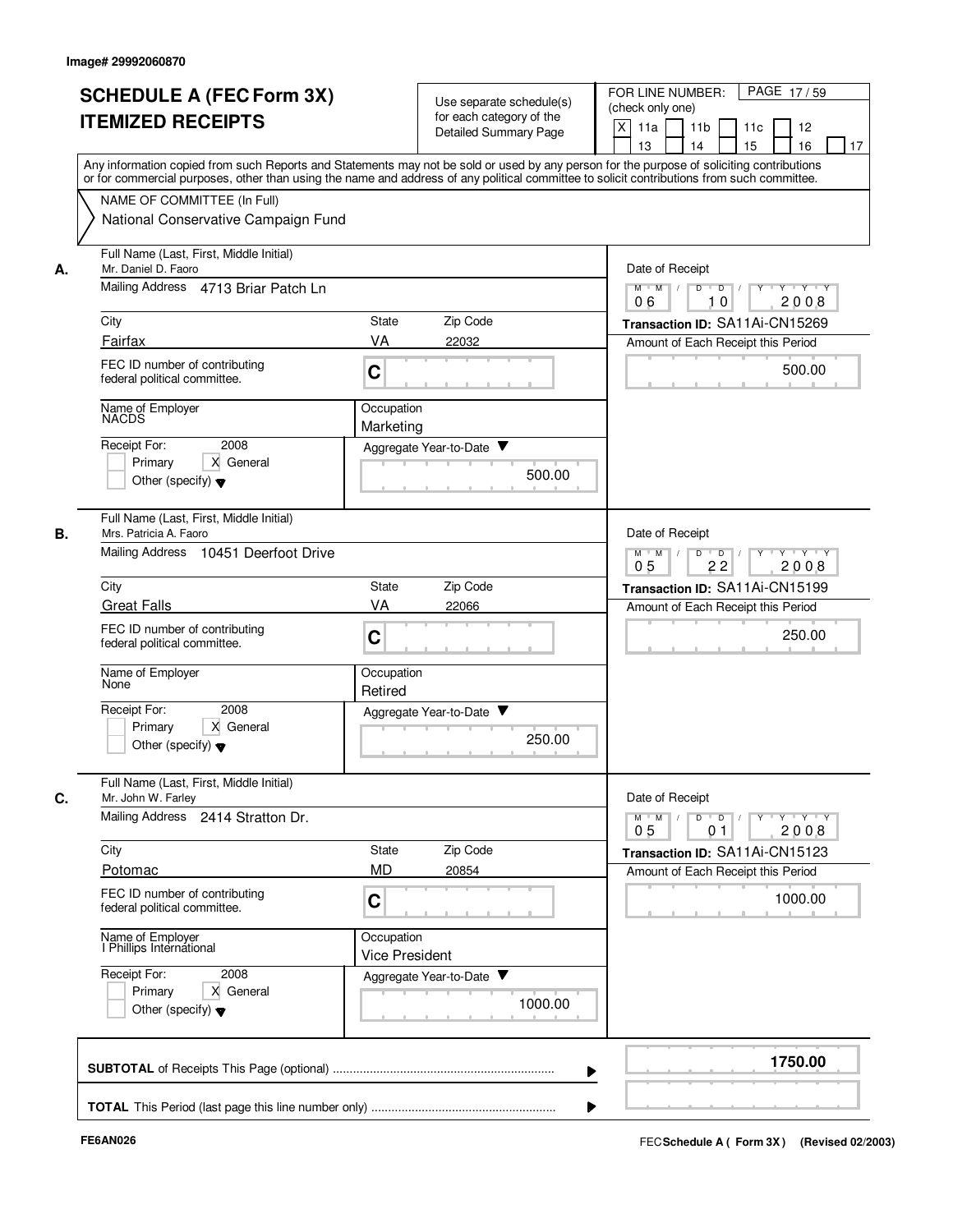| <b>SCHEDULE A (FEC Form 3X)</b><br><b>ITEMIZED RECEIPTS</b>                                                                                                                                                                                                                                                                             | Use separate schedule(s)<br>for each category of the<br><b>Detailed Summary Page</b><br>Any information copied from such Reports and Statements may not be sold or used by any person for the purpose of soliciting contributions | FOR LINE NUMBER:<br>PAGE 18/59<br>(check only one)<br>X<br>11a<br>11 <sub>b</sub><br>11c<br>12<br>13<br>14<br>15<br>16<br>17                                                 |
|-----------------------------------------------------------------------------------------------------------------------------------------------------------------------------------------------------------------------------------------------------------------------------------------------------------------------------------------|-----------------------------------------------------------------------------------------------------------------------------------------------------------------------------------------------------------------------------------|------------------------------------------------------------------------------------------------------------------------------------------------------------------------------|
| NAME OF COMMITTEE (In Full)<br>National Conservative Campaign Fund                                                                                                                                                                                                                                                                      | or for commercial purposes, other than using the name and address of any political committee to solicit contributions from such committee.                                                                                        |                                                                                                                                                                              |
| Full Name (Last, First, Middle Initial)<br>Mr. Lawrence P. Fisher, II<br>А.<br>Mailing Address 3824 Village Park Dr<br>City<br><b>Chevy Chase</b><br>FEC ID number of contributing<br>federal political committee.<br>Name of Employer<br>Bessemer Trust<br>Receipt For:<br>2008<br>X General                                           | Zip Code<br><b>State</b><br><b>MD</b><br>20815<br>C<br>Occupation<br>Investment Management<br>Aggregate Year-to-Date                                                                                                              | Date of Receipt<br>$M$ $M$ /<br>Y 'Y 'Y<br>D<br>D<br>12<br>2008<br>05<br>Transaction ID: SA11Ai-CN15145<br>Amount of Each Receipt this Period<br>500.00                      |
| Primary<br>Other (specify) $\blacktriangledown$<br>Full Name (Last, First, Middle Initial)<br>В.<br>Mr. Peter G. Fitzgerald                                                                                                                                                                                                             | 500.00                                                                                                                                                                                                                            | Date of Receipt                                                                                                                                                              |
| Mailing Address<br>1445-A Laughlin Ave<br>City<br>McLean<br>FEC ID number of contributing<br>federal political committee.<br>Name of Employer<br>Chain Bridge Bánk<br>Receipt For:<br>2008<br>X General<br>Primary<br>Other (specify) $\blacktriangledown$                                                                              | Zip Code<br>State<br>VA<br>22101<br>C<br>Occupation<br>President<br>Aggregate Year-to-Date<br>1000.00                                                                                                                             | D<br>$Y - Y - Y$<br>$M$ M<br>$\overline{D}$<br>$\sqrt{ }$<br>0 <sub>5</sub><br>22<br>2008<br>Transaction ID: SA11Ai-CN15180<br>Amount of Each Receipt this Period<br>1000.00 |
| Full Name (Last, First, Middle Initial)<br>C.<br>Mr. Gregory K. Fontaine<br>Mailing Address 45429 Baggett Ter<br>City<br>Sterling<br>FEC ID number of contributing<br>federal political committee.<br>Name of Employer<br>Information Requested<br>Receipt For:<br>2008<br>X General<br>Primary<br>Other (specify) $\blacktriangledown$ | State<br>Zip Code<br>VA<br>20166<br>C<br>Occupation<br><b>Information Requested</b><br>Aggregate Year-to-Date<br>250.00                                                                                                           | Date of Receipt<br>$Y$ $Y$ $Y$<br>$D$ $D$<br>Y<br>$M$ $M$<br>22<br>2008<br>0 <sub>5</sub><br>Transaction ID: SA11Ai-CN15203<br>Amount of Each Receipt this Period<br>250.00  |
|                                                                                                                                                                                                                                                                                                                                         |                                                                                                                                                                                                                                   | 1750.00                                                                                                                                                                      |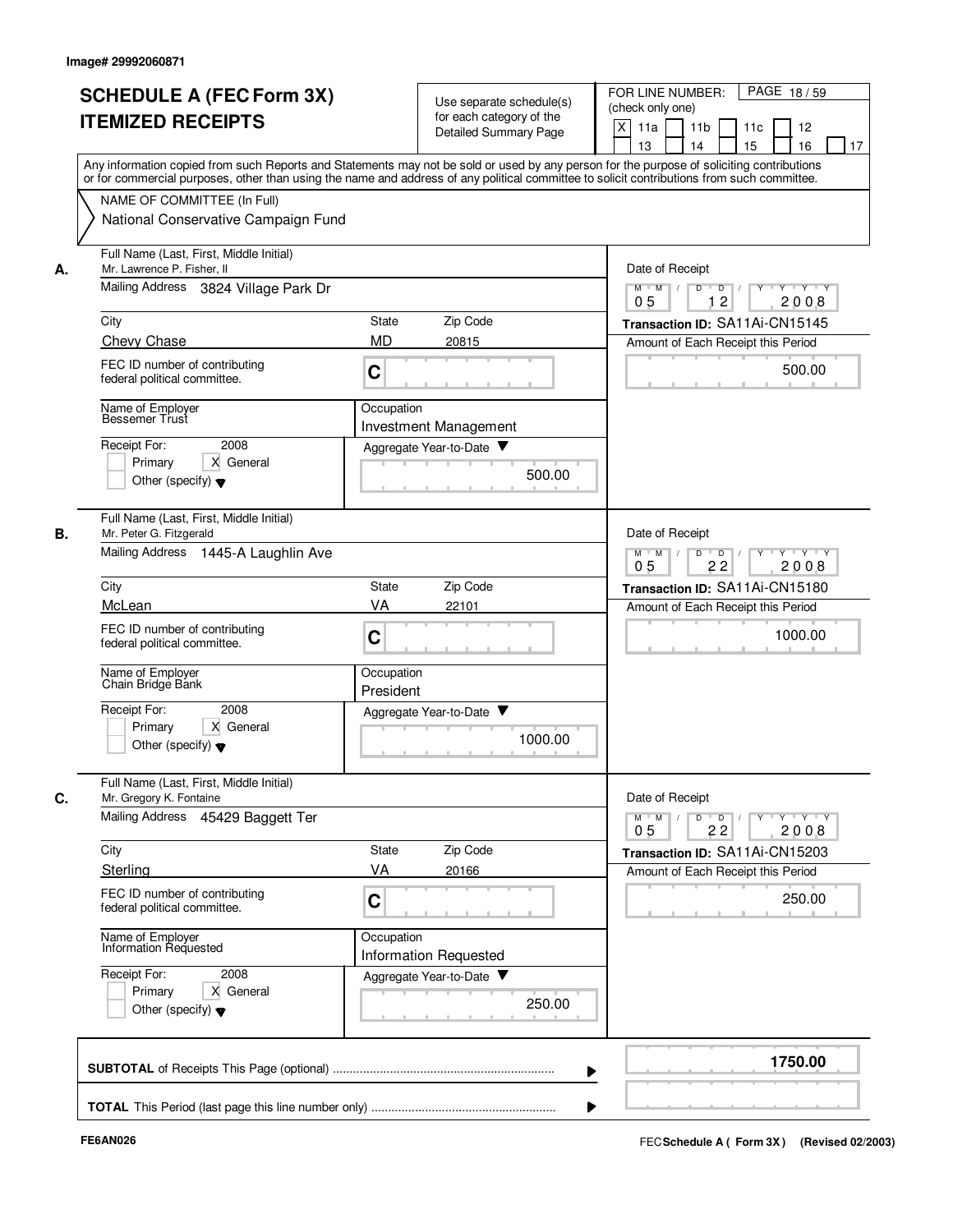|    | <b>SCHEDULE A (FEC Form 3X)</b><br><b>ITEMIZED RECEIPTS</b>                                                    | Use separate schedule(s)<br>for each category of the<br><b>Detailed Summary Page</b>                                                                                                                                                                                                    | FOR LINE NUMBER:<br>PAGE 19/59<br>(check only one)<br>X<br>11a<br>11 <sub>b</sub><br>11c<br>12<br>15<br>16<br>13<br>14<br>17 |
|----|----------------------------------------------------------------------------------------------------------------|-----------------------------------------------------------------------------------------------------------------------------------------------------------------------------------------------------------------------------------------------------------------------------------------|------------------------------------------------------------------------------------------------------------------------------|
|    | NAME OF COMMITTEE (In Full)<br>National Conservative Campaign Fund                                             | Any information copied from such Reports and Statements may not be sold or used by any person for the purpose of soliciting contributions<br>or for commercial purposes, other than using the name and address of any political committee to solicit contributions from such committee. |                                                                                                                              |
| А. | Full Name (Last, First, Middle Initial)<br>Mr. William E. Franke<br>Mailing Address 8548 A Georgetown Pike     |                                                                                                                                                                                                                                                                                         | Date of Receipt<br>Y Y Y Y<br>$M$ $M$ /<br>D<br>$\overline{D}$                                                               |
|    | City                                                                                                           | State<br>Zip Code                                                                                                                                                                                                                                                                       | 28<br>2008<br>0 <sub>5</sub><br>Transaction ID: SA11Ai-CN15211                                                               |
|    | McLean                                                                                                         | VA<br>22102                                                                                                                                                                                                                                                                             | Amount of Each Receipt this Period                                                                                           |
|    | FEC ID number of contributing<br>federal political committee.                                                  | C                                                                                                                                                                                                                                                                                       | 1000.00                                                                                                                      |
|    | Name of Employer<br>Gannon International                                                                       | Occupation<br>President                                                                                                                                                                                                                                                                 |                                                                                                                              |
|    | Receipt For:<br>2008<br>X General<br>Primarv<br>Other (specify) $\blacktriangledown$                           | Aggregate Year-to-Date<br>1000.00                                                                                                                                                                                                                                                       |                                                                                                                              |
| В. | Full Name (Last, First, Middle Initial)<br>Mr. Arnold Garrison<br><b>Mailing Address</b><br>181 Pine Ridge Rd. |                                                                                                                                                                                                                                                                                         | Date of Receipt<br>D<br>$\overline{D}$<br>Y 'Y 'Y<br>$M$ $M$<br>$\sqrt{ }$                                                   |
|    | City                                                                                                           | Zip Code<br>State                                                                                                                                                                                                                                                                       | 2008<br>05<br>06                                                                                                             |
|    | Waban                                                                                                          | MA<br>02468                                                                                                                                                                                                                                                                             | Transaction ID: SA11Ai-CN15129<br>Amount of Each Receipt this Period                                                         |
|    | FEC ID number of contributing<br>federal political committee.                                                  | C                                                                                                                                                                                                                                                                                       | 1000.00                                                                                                                      |
|    | Name of Employer<br>None                                                                                       | Occupation<br>Retired                                                                                                                                                                                                                                                                   |                                                                                                                              |
|    | Receipt For:<br>2008<br>Primary<br>X General<br>Other (specify) $\blacktriangledown$                           | Aggregate Year-to-Date ▼<br>1000.00                                                                                                                                                                                                                                                     |                                                                                                                              |
| C. | Full Name (Last, First, Middle Initial)<br>Mr. Arnold Garrison                                                 |                                                                                                                                                                                                                                                                                         | Date of Receipt                                                                                                              |
|    | <b>Mailing Address</b><br>181 Pine Ridge Rd.                                                                   |                                                                                                                                                                                                                                                                                         | $D \quad D \quad / \quad \boxed{Y \quad Y \quad Y \quad Y \quad Y \quad Y}$<br>$M$ $M$<br>12<br>2008<br>06                   |
|    | City                                                                                                           | State<br>Zip Code                                                                                                                                                                                                                                                                       | Transaction ID: SA11Ai-CN15258                                                                                               |
|    | Waban                                                                                                          | MA<br>02468                                                                                                                                                                                                                                                                             | Amount of Each Receipt this Period                                                                                           |
|    | FEC ID number of contributing<br>federal political committee.                                                  | C                                                                                                                                                                                                                                                                                       | 1000.00                                                                                                                      |
|    | Name of Employer<br>None                                                                                       | Occupation<br>Retired                                                                                                                                                                                                                                                                   |                                                                                                                              |
|    | Receipt For:<br>2008<br>X General<br>Primary<br>Other (specify) $\blacktriangledown$                           | Aggregate Year-to-Date<br>2000.00                                                                                                                                                                                                                                                       |                                                                                                                              |
|    |                                                                                                                |                                                                                                                                                                                                                                                                                         | 3000.00                                                                                                                      |
|    |                                                                                                                |                                                                                                                                                                                                                                                                                         |                                                                                                                              |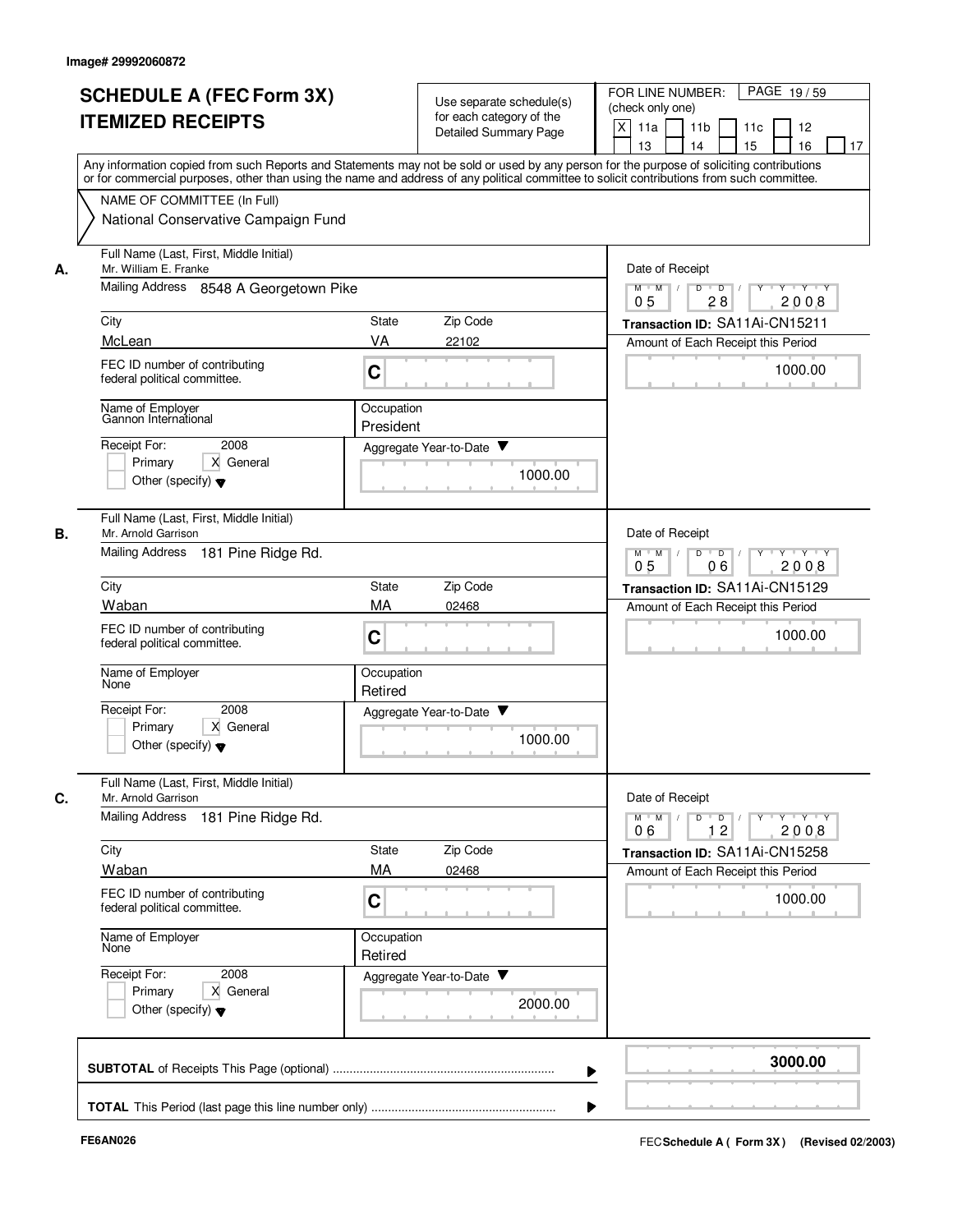| Use separate schedule(s)<br>(check only one)<br>for each category of the<br><b>ITEMIZED RECEIPTS</b><br>$\times$<br>11a<br>11 <sub>b</sub><br>11c<br>12<br><b>Detailed Summary Page</b><br>16<br>13<br>14<br>15<br>Any information copied from such Reports and Statements may not be sold or used by any person for the purpose of soliciting contributions<br>or for commercial purposes, other than using the name and address of any political committee to solicit contributions from such committee.<br>NAME OF COMMITTEE (In Full)<br>National Conservative Campaign Fund<br>Full Name (Last, First, Middle Initial)<br>Mr. Robert Gill<br>Date of Receipt<br>А.<br>Mailing Address<br>30 Rue Grand<br>$M$ $M$<br>Y Y Y Y<br>D<br>$\overline{D}$ /<br>2008<br>06<br>10<br>Zip Code<br>City<br>State<br>Transaction ID: SA11Ai-CN15267<br>Lake Saint Louis<br><b>MO</b><br>63367<br>Amount of Each Receipt this Period<br>FEC ID number of contributing<br>250.00<br>C<br>federal political committee.<br>Occupation<br>Name of Employer<br>Allen Express Company<br><b>Traffic Manager</b><br>Receipt For:<br>2008<br>Aggregate Year-to-Date<br>X General<br>Primary<br>250.00<br>Other (specify) $\blacktriangledown$<br>Full Name (Last, First, Middle Initial)<br>Date of Receipt<br>В.<br>Mr. John O. Gregory<br>Mailing Address 9111 Peabody St<br>$M$ M<br>D<br>D<br>$+Y+Y$<br>12<br>2008<br>05<br>Zip Code<br>City<br>State<br>Transaction ID: SA11Ai-CN15142<br>VA<br>Manassas<br>20110<br>Amount of Each Receipt this Period<br>FEC ID number of contributing<br>1000.00<br>C<br>federal political committee.<br>Name of Employer<br>Occupation<br>Self<br><b>Information Requested</b><br>Receipt For:<br>2008<br>Aggregate Year-to-Date<br>Primary<br>X General<br>1000.00<br>Other (specify) $\blacktriangledown$<br>Full Name (Last, First, Middle Initial)<br>Date of Receipt<br>Ms. Joan B. Hadley<br>С.<br><b>Mailing Address</b><br>1801 Bayadere Terrace<br>$Y$ $Y$ $Y$ $Y$<br>$D$ $D$ $/$<br>$M$ $M$<br>$Y$ <sup>U</sup><br>2008<br>0 <sub>5</sub><br>12<br>City<br>State<br>Zip Code<br>Transaction ID: SA11Ai-CN15143<br>CA<br>Corona Del Mar<br>92625<br>Amount of Each Receipt this Period<br>FEC ID number of contributing<br>500.00<br>C<br>federal political committee.<br>Occupation<br>Name of Employer<br>Self<br><b>Business Woman</b><br>Receipt For:<br>2008<br>Aggregate Year-to-Date<br>X General<br>Primary<br>500.00<br>Other (specify) $\blacktriangledown$ | <b>SCHEDULE A (FEC Form 3X)</b> | FOR LINE NUMBER:<br>PAGE 20 / 59 |
|---------------------------------------------------------------------------------------------------------------------------------------------------------------------------------------------------------------------------------------------------------------------------------------------------------------------------------------------------------------------------------------------------------------------------------------------------------------------------------------------------------------------------------------------------------------------------------------------------------------------------------------------------------------------------------------------------------------------------------------------------------------------------------------------------------------------------------------------------------------------------------------------------------------------------------------------------------------------------------------------------------------------------------------------------------------------------------------------------------------------------------------------------------------------------------------------------------------------------------------------------------------------------------------------------------------------------------------------------------------------------------------------------------------------------------------------------------------------------------------------------------------------------------------------------------------------------------------------------------------------------------------------------------------------------------------------------------------------------------------------------------------------------------------------------------------------------------------------------------------------------------------------------------------------------------------------------------------------------------------------------------------------------------------------------------------------------------------------------------------------------------------------------------------------------------------------------------------------------------------------------------------------------------------------------------------------------------------------------------------------------------------------------------------------------------------------------------------------------------------------------------|---------------------------------|----------------------------------|
|                                                                                                                                                                                                                                                                                                                                                                                                                                                                                                                                                                                                                                                                                                                                                                                                                                                                                                                                                                                                                                                                                                                                                                                                                                                                                                                                                                                                                                                                                                                                                                                                                                                                                                                                                                                                                                                                                                                                                                                                                                                                                                                                                                                                                                                                                                                                                                                                                                                                                                         |                                 |                                  |
|                                                                                                                                                                                                                                                                                                                                                                                                                                                                                                                                                                                                                                                                                                                                                                                                                                                                                                                                                                                                                                                                                                                                                                                                                                                                                                                                                                                                                                                                                                                                                                                                                                                                                                                                                                                                                                                                                                                                                                                                                                                                                                                                                                                                                                                                                                                                                                                                                                                                                                         |                                 |                                  |
|                                                                                                                                                                                                                                                                                                                                                                                                                                                                                                                                                                                                                                                                                                                                                                                                                                                                                                                                                                                                                                                                                                                                                                                                                                                                                                                                                                                                                                                                                                                                                                                                                                                                                                                                                                                                                                                                                                                                                                                                                                                                                                                                                                                                                                                                                                                                                                                                                                                                                                         |                                 | 17                               |
|                                                                                                                                                                                                                                                                                                                                                                                                                                                                                                                                                                                                                                                                                                                                                                                                                                                                                                                                                                                                                                                                                                                                                                                                                                                                                                                                                                                                                                                                                                                                                                                                                                                                                                                                                                                                                                                                                                                                                                                                                                                                                                                                                                                                                                                                                                                                                                                                                                                                                                         |                                 |                                  |
|                                                                                                                                                                                                                                                                                                                                                                                                                                                                                                                                                                                                                                                                                                                                                                                                                                                                                                                                                                                                                                                                                                                                                                                                                                                                                                                                                                                                                                                                                                                                                                                                                                                                                                                                                                                                                                                                                                                                                                                                                                                                                                                                                                                                                                                                                                                                                                                                                                                                                                         |                                 |                                  |
|                                                                                                                                                                                                                                                                                                                                                                                                                                                                                                                                                                                                                                                                                                                                                                                                                                                                                                                                                                                                                                                                                                                                                                                                                                                                                                                                                                                                                                                                                                                                                                                                                                                                                                                                                                                                                                                                                                                                                                                                                                                                                                                                                                                                                                                                                                                                                                                                                                                                                                         |                                 |                                  |
|                                                                                                                                                                                                                                                                                                                                                                                                                                                                                                                                                                                                                                                                                                                                                                                                                                                                                                                                                                                                                                                                                                                                                                                                                                                                                                                                                                                                                                                                                                                                                                                                                                                                                                                                                                                                                                                                                                                                                                                                                                                                                                                                                                                                                                                                                                                                                                                                                                                                                                         |                                 |                                  |
|                                                                                                                                                                                                                                                                                                                                                                                                                                                                                                                                                                                                                                                                                                                                                                                                                                                                                                                                                                                                                                                                                                                                                                                                                                                                                                                                                                                                                                                                                                                                                                                                                                                                                                                                                                                                                                                                                                                                                                                                                                                                                                                                                                                                                                                                                                                                                                                                                                                                                                         |                                 |                                  |
|                                                                                                                                                                                                                                                                                                                                                                                                                                                                                                                                                                                                                                                                                                                                                                                                                                                                                                                                                                                                                                                                                                                                                                                                                                                                                                                                                                                                                                                                                                                                                                                                                                                                                                                                                                                                                                                                                                                                                                                                                                                                                                                                                                                                                                                                                                                                                                                                                                                                                                         |                                 |                                  |
|                                                                                                                                                                                                                                                                                                                                                                                                                                                                                                                                                                                                                                                                                                                                                                                                                                                                                                                                                                                                                                                                                                                                                                                                                                                                                                                                                                                                                                                                                                                                                                                                                                                                                                                                                                                                                                                                                                                                                                                                                                                                                                                                                                                                                                                                                                                                                                                                                                                                                                         |                                 |                                  |
|                                                                                                                                                                                                                                                                                                                                                                                                                                                                                                                                                                                                                                                                                                                                                                                                                                                                                                                                                                                                                                                                                                                                                                                                                                                                                                                                                                                                                                                                                                                                                                                                                                                                                                                                                                                                                                                                                                                                                                                                                                                                                                                                                                                                                                                                                                                                                                                                                                                                                                         |                                 |                                  |
|                                                                                                                                                                                                                                                                                                                                                                                                                                                                                                                                                                                                                                                                                                                                                                                                                                                                                                                                                                                                                                                                                                                                                                                                                                                                                                                                                                                                                                                                                                                                                                                                                                                                                                                                                                                                                                                                                                                                                                                                                                                                                                                                                                                                                                                                                                                                                                                                                                                                                                         |                                 |                                  |
|                                                                                                                                                                                                                                                                                                                                                                                                                                                                                                                                                                                                                                                                                                                                                                                                                                                                                                                                                                                                                                                                                                                                                                                                                                                                                                                                                                                                                                                                                                                                                                                                                                                                                                                                                                                                                                                                                                                                                                                                                                                                                                                                                                                                                                                                                                                                                                                                                                                                                                         |                                 |                                  |
|                                                                                                                                                                                                                                                                                                                                                                                                                                                                                                                                                                                                                                                                                                                                                                                                                                                                                                                                                                                                                                                                                                                                                                                                                                                                                                                                                                                                                                                                                                                                                                                                                                                                                                                                                                                                                                                                                                                                                                                                                                                                                                                                                                                                                                                                                                                                                                                                                                                                                                         |                                 |                                  |
|                                                                                                                                                                                                                                                                                                                                                                                                                                                                                                                                                                                                                                                                                                                                                                                                                                                                                                                                                                                                                                                                                                                                                                                                                                                                                                                                                                                                                                                                                                                                                                                                                                                                                                                                                                                                                                                                                                                                                                                                                                                                                                                                                                                                                                                                                                                                                                                                                                                                                                         |                                 |                                  |
|                                                                                                                                                                                                                                                                                                                                                                                                                                                                                                                                                                                                                                                                                                                                                                                                                                                                                                                                                                                                                                                                                                                                                                                                                                                                                                                                                                                                                                                                                                                                                                                                                                                                                                                                                                                                                                                                                                                                                                                                                                                                                                                                                                                                                                                                                                                                                                                                                                                                                                         |                                 |                                  |
|                                                                                                                                                                                                                                                                                                                                                                                                                                                                                                                                                                                                                                                                                                                                                                                                                                                                                                                                                                                                                                                                                                                                                                                                                                                                                                                                                                                                                                                                                                                                                                                                                                                                                                                                                                                                                                                                                                                                                                                                                                                                                                                                                                                                                                                                                                                                                                                                                                                                                                         |                                 |                                  |
|                                                                                                                                                                                                                                                                                                                                                                                                                                                                                                                                                                                                                                                                                                                                                                                                                                                                                                                                                                                                                                                                                                                                                                                                                                                                                                                                                                                                                                                                                                                                                                                                                                                                                                                                                                                                                                                                                                                                                                                                                                                                                                                                                                                                                                                                                                                                                                                                                                                                                                         |                                 |                                  |
|                                                                                                                                                                                                                                                                                                                                                                                                                                                                                                                                                                                                                                                                                                                                                                                                                                                                                                                                                                                                                                                                                                                                                                                                                                                                                                                                                                                                                                                                                                                                                                                                                                                                                                                                                                                                                                                                                                                                                                                                                                                                                                                                                                                                                                                                                                                                                                                                                                                                                                         |                                 |                                  |
|                                                                                                                                                                                                                                                                                                                                                                                                                                                                                                                                                                                                                                                                                                                                                                                                                                                                                                                                                                                                                                                                                                                                                                                                                                                                                                                                                                                                                                                                                                                                                                                                                                                                                                                                                                                                                                                                                                                                                                                                                                                                                                                                                                                                                                                                                                                                                                                                                                                                                                         |                                 |                                  |
|                                                                                                                                                                                                                                                                                                                                                                                                                                                                                                                                                                                                                                                                                                                                                                                                                                                                                                                                                                                                                                                                                                                                                                                                                                                                                                                                                                                                                                                                                                                                                                                                                                                                                                                                                                                                                                                                                                                                                                                                                                                                                                                                                                                                                                                                                                                                                                                                                                                                                                         |                                 |                                  |
|                                                                                                                                                                                                                                                                                                                                                                                                                                                                                                                                                                                                                                                                                                                                                                                                                                                                                                                                                                                                                                                                                                                                                                                                                                                                                                                                                                                                                                                                                                                                                                                                                                                                                                                                                                                                                                                                                                                                                                                                                                                                                                                                                                                                                                                                                                                                                                                                                                                                                                         |                                 |                                  |
|                                                                                                                                                                                                                                                                                                                                                                                                                                                                                                                                                                                                                                                                                                                                                                                                                                                                                                                                                                                                                                                                                                                                                                                                                                                                                                                                                                                                                                                                                                                                                                                                                                                                                                                                                                                                                                                                                                                                                                                                                                                                                                                                                                                                                                                                                                                                                                                                                                                                                                         |                                 |                                  |
|                                                                                                                                                                                                                                                                                                                                                                                                                                                                                                                                                                                                                                                                                                                                                                                                                                                                                                                                                                                                                                                                                                                                                                                                                                                                                                                                                                                                                                                                                                                                                                                                                                                                                                                                                                                                                                                                                                                                                                                                                                                                                                                                                                                                                                                                                                                                                                                                                                                                                                         |                                 |                                  |
|                                                                                                                                                                                                                                                                                                                                                                                                                                                                                                                                                                                                                                                                                                                                                                                                                                                                                                                                                                                                                                                                                                                                                                                                                                                                                                                                                                                                                                                                                                                                                                                                                                                                                                                                                                                                                                                                                                                                                                                                                                                                                                                                                                                                                                                                                                                                                                                                                                                                                                         |                                 |                                  |
|                                                                                                                                                                                                                                                                                                                                                                                                                                                                                                                                                                                                                                                                                                                                                                                                                                                                                                                                                                                                                                                                                                                                                                                                                                                                                                                                                                                                                                                                                                                                                                                                                                                                                                                                                                                                                                                                                                                                                                                                                                                                                                                                                                                                                                                                                                                                                                                                                                                                                                         |                                 |                                  |
|                                                                                                                                                                                                                                                                                                                                                                                                                                                                                                                                                                                                                                                                                                                                                                                                                                                                                                                                                                                                                                                                                                                                                                                                                                                                                                                                                                                                                                                                                                                                                                                                                                                                                                                                                                                                                                                                                                                                                                                                                                                                                                                                                                                                                                                                                                                                                                                                                                                                                                         |                                 |                                  |
|                                                                                                                                                                                                                                                                                                                                                                                                                                                                                                                                                                                                                                                                                                                                                                                                                                                                                                                                                                                                                                                                                                                                                                                                                                                                                                                                                                                                                                                                                                                                                                                                                                                                                                                                                                                                                                                                                                                                                                                                                                                                                                                                                                                                                                                                                                                                                                                                                                                                                                         |                                 |                                  |
|                                                                                                                                                                                                                                                                                                                                                                                                                                                                                                                                                                                                                                                                                                                                                                                                                                                                                                                                                                                                                                                                                                                                                                                                                                                                                                                                                                                                                                                                                                                                                                                                                                                                                                                                                                                                                                                                                                                                                                                                                                                                                                                                                                                                                                                                                                                                                                                                                                                                                                         |                                 |                                  |
|                                                                                                                                                                                                                                                                                                                                                                                                                                                                                                                                                                                                                                                                                                                                                                                                                                                                                                                                                                                                                                                                                                                                                                                                                                                                                                                                                                                                                                                                                                                                                                                                                                                                                                                                                                                                                                                                                                                                                                                                                                                                                                                                                                                                                                                                                                                                                                                                                                                                                                         |                                 |                                  |
|                                                                                                                                                                                                                                                                                                                                                                                                                                                                                                                                                                                                                                                                                                                                                                                                                                                                                                                                                                                                                                                                                                                                                                                                                                                                                                                                                                                                                                                                                                                                                                                                                                                                                                                                                                                                                                                                                                                                                                                                                                                                                                                                                                                                                                                                                                                                                                                                                                                                                                         |                                 |                                  |
|                                                                                                                                                                                                                                                                                                                                                                                                                                                                                                                                                                                                                                                                                                                                                                                                                                                                                                                                                                                                                                                                                                                                                                                                                                                                                                                                                                                                                                                                                                                                                                                                                                                                                                                                                                                                                                                                                                                                                                                                                                                                                                                                                                                                                                                                                                                                                                                                                                                                                                         |                                 |                                  |
|                                                                                                                                                                                                                                                                                                                                                                                                                                                                                                                                                                                                                                                                                                                                                                                                                                                                                                                                                                                                                                                                                                                                                                                                                                                                                                                                                                                                                                                                                                                                                                                                                                                                                                                                                                                                                                                                                                                                                                                                                                                                                                                                                                                                                                                                                                                                                                                                                                                                                                         |                                 |                                  |
|                                                                                                                                                                                                                                                                                                                                                                                                                                                                                                                                                                                                                                                                                                                                                                                                                                                                                                                                                                                                                                                                                                                                                                                                                                                                                                                                                                                                                                                                                                                                                                                                                                                                                                                                                                                                                                                                                                                                                                                                                                                                                                                                                                                                                                                                                                                                                                                                                                                                                                         |                                 | 1750.00                          |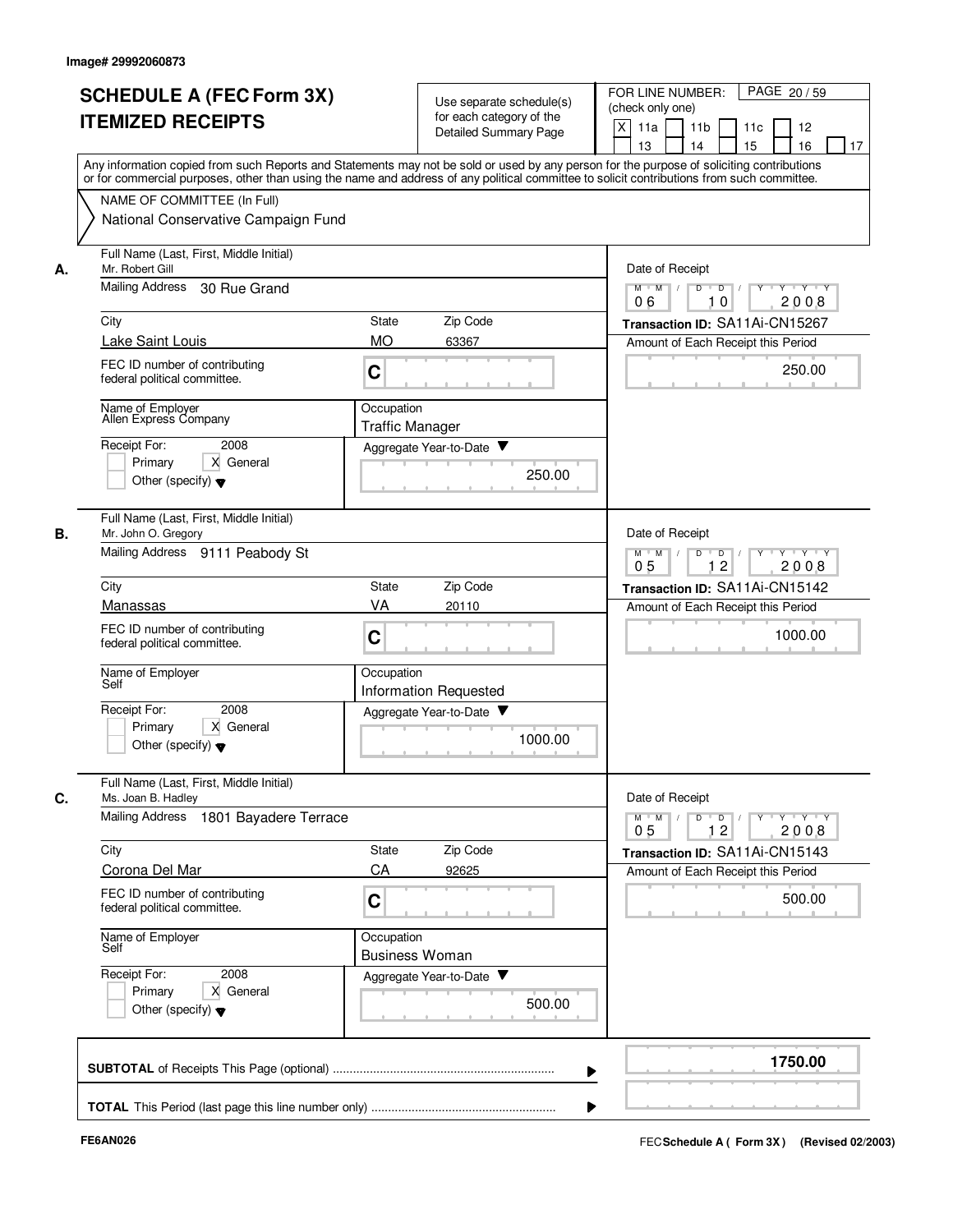|    | <b>SCHEDULE A (FEC Form 3X)</b><br><b>ITEMIZED RECEIPTS</b>                                          | Use separate schedule(s)<br>for each category of the<br><b>Detailed Summary Page</b>                                                                                                                                                                                                    | FOR LINE NUMBER:<br>PAGE 21/59<br>(check only one)<br>X<br>11a<br>11 <sub>b</sub><br>11c<br>12<br>13<br>14<br>15<br>16<br>17 |
|----|------------------------------------------------------------------------------------------------------|-----------------------------------------------------------------------------------------------------------------------------------------------------------------------------------------------------------------------------------------------------------------------------------------|------------------------------------------------------------------------------------------------------------------------------|
|    |                                                                                                      | Any information copied from such Reports and Statements may not be sold or used by any person for the purpose of soliciting contributions<br>or for commercial purposes, other than using the name and address of any political committee to solicit contributions from such committee. |                                                                                                                              |
|    | NAME OF COMMITTEE (In Full)<br>National Conservative Campaign Fund                                   |                                                                                                                                                                                                                                                                                         |                                                                                                                              |
| А. | Full Name (Last, First, Middle Initial)<br>Mr. Jon A. Heimerman                                      |                                                                                                                                                                                                                                                                                         | Date of Receipt                                                                                                              |
|    | Mailing Address<br>708 Potomac St                                                                    |                                                                                                                                                                                                                                                                                         | $M$ $M$ /<br>Y 'Y 'Y<br>D<br>D<br>15<br>2008<br>05                                                                           |
|    | City                                                                                                 | Zip Code<br>State                                                                                                                                                                                                                                                                       | Transaction ID: SA11Ai-CN15162                                                                                               |
|    | Alexandria<br>FEC ID number of contributing<br>federal political committee.                          | VA<br>22314<br>C                                                                                                                                                                                                                                                                        | Amount of Each Receipt this Period<br>250.00                                                                                 |
|    | Name of Employer<br>Eagle Publishing Inc.                                                            | Occupation<br><b>Chief Financial Officer</b>                                                                                                                                                                                                                                            |                                                                                                                              |
|    | Receipt For:<br>2008<br>Primary<br>X General<br>Other (specify) $\blacktriangledown$                 | Aggregate Year-to-Date<br>250.00                                                                                                                                                                                                                                                        |                                                                                                                              |
| В. | Full Name (Last, First, Middle Initial)<br>Mr. Jon A. Heimerman                                      |                                                                                                                                                                                                                                                                                         | Date of Receipt                                                                                                              |
|    | <b>Mailing Address</b><br>708 Potomac St                                                             |                                                                                                                                                                                                                                                                                         | D<br>$\Box$<br>$Y - Y - Y$<br>$M$ M<br>$\sqrt{ }$<br>0 <sub>5</sub><br>15<br>2008                                            |
|    | City                                                                                                 | Zip Code<br>State                                                                                                                                                                                                                                                                       | Transaction ID: SA11Ai-CN15163                                                                                               |
|    | Alexandria<br>FEC ID number of contributing<br>federal political committee.                          | VA<br>22314<br>C                                                                                                                                                                                                                                                                        | Amount of Each Receipt this Period<br>250.00                                                                                 |
|    | Name of Employer<br>Eagle Publishing Inc.                                                            | Occupation<br><b>Chief Financial Officer</b>                                                                                                                                                                                                                                            |                                                                                                                              |
|    | Receipt For:<br>2008<br>X General<br>Primary<br>Other (specify) $\blacktriangledown$                 | Aggregate Year-to-Date<br>500.00                                                                                                                                                                                                                                                        |                                                                                                                              |
| C. | Full Name (Last, First, Middle Initial)<br>Mr. Tatnall Hillman<br>Mailing Address 504 W. Bleeker St. |                                                                                                                                                                                                                                                                                         | Date of Receipt<br>$Y$ $Y$ $Y$<br>$M$ $M$ /<br>$D$ $D$ $I$<br>$Y$ <sup>-1</sup>                                              |
|    | City                                                                                                 | State<br>Zip Code                                                                                                                                                                                                                                                                       | 09<br>2008<br>04<br>Transaction ID: SA11Ai-CN15107                                                                           |
|    | Aspen                                                                                                | CO<br>81611                                                                                                                                                                                                                                                                             | Amount of Each Receipt this Period                                                                                           |
|    | FEC ID number of contributing<br>federal political committee.                                        | C                                                                                                                                                                                                                                                                                       | 1000.00                                                                                                                      |
|    | Name of Employer<br>None                                                                             | Occupation<br>Retired                                                                                                                                                                                                                                                                   |                                                                                                                              |
|    | Receipt For:<br>2008<br>X General<br>Primary<br>Other (specify) $\blacktriangledown$                 | Aggregate Year-to-Date<br>1000.00                                                                                                                                                                                                                                                       |                                                                                                                              |
|    |                                                                                                      |                                                                                                                                                                                                                                                                                         | 1500.00                                                                                                                      |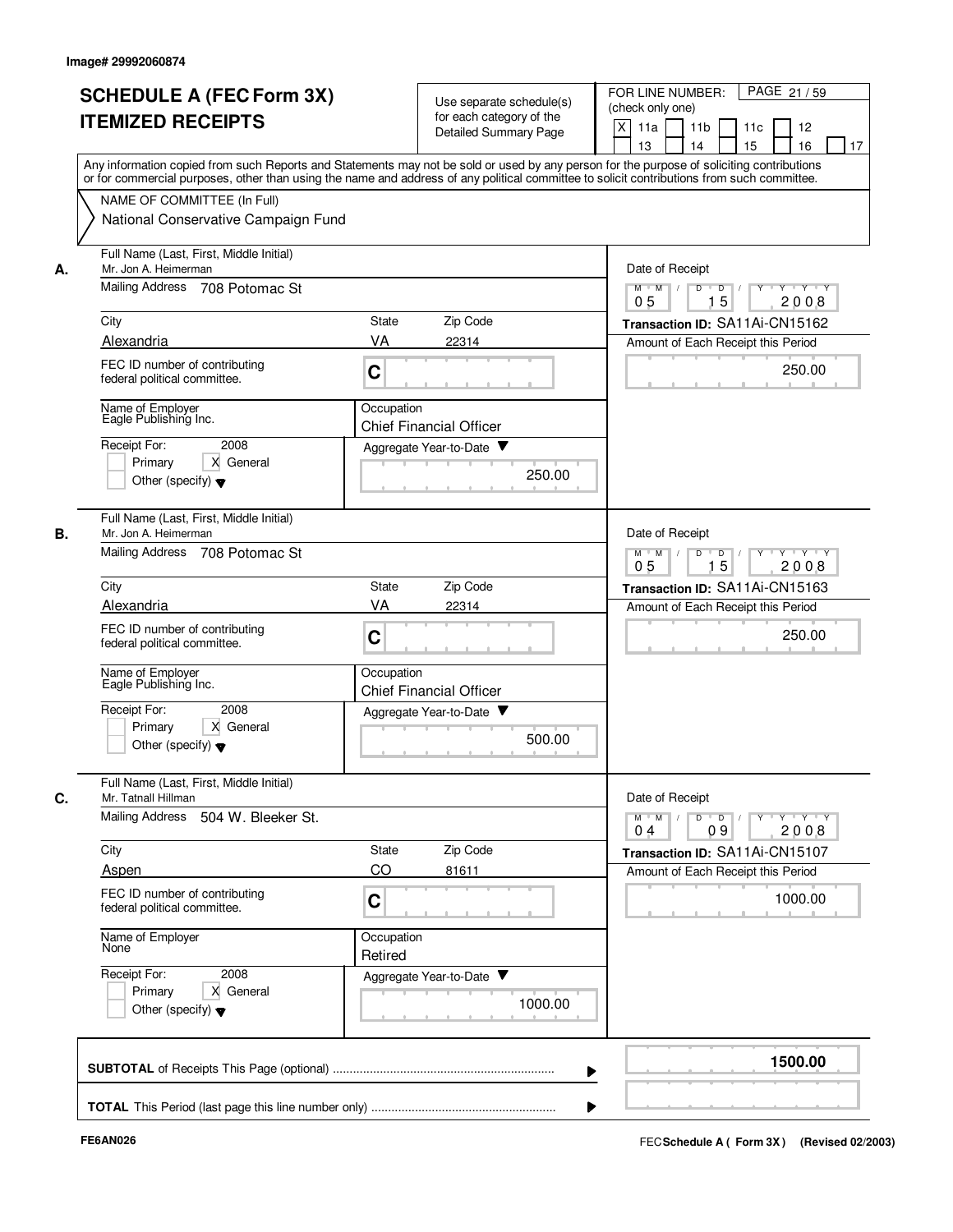|    |                                                                                                                                                                                                                                                                                         |                          |                              | FOR LINE NUMBER:<br>PAGE 22/59                                                                                                   |
|----|-----------------------------------------------------------------------------------------------------------------------------------------------------------------------------------------------------------------------------------------------------------------------------------------|--------------------------|------------------------------|----------------------------------------------------------------------------------------------------------------------------------|
|    | <b>SCHEDULE A (FEC Form 3X)</b>                                                                                                                                                                                                                                                         |                          | Use separate schedule(s)     | (check only one)                                                                                                                 |
|    | <b>ITEMIZED RECEIPTS</b>                                                                                                                                                                                                                                                                |                          | for each category of the     | X<br>11a<br>11 <sub>b</sub><br>11c<br>12                                                                                         |
|    |                                                                                                                                                                                                                                                                                         |                          | <b>Detailed Summary Page</b> | 15<br>16<br>13<br>14<br>17                                                                                                       |
|    | Any information copied from such Reports and Statements may not be sold or used by any person for the purpose of soliciting contributions<br>or for commercial purposes, other than using the name and address of any political committee to solicit contributions from such committee. |                          |                              |                                                                                                                                  |
|    | NAME OF COMMITTEE (In Full)                                                                                                                                                                                                                                                             |                          |                              |                                                                                                                                  |
|    | National Conservative Campaign Fund                                                                                                                                                                                                                                                     |                          |                              |                                                                                                                                  |
| А. | Full Name (Last, First, Middle Initial)<br>Mr. Philip E. Hixon                                                                                                                                                                                                                          |                          |                              | Date of Receipt                                                                                                                  |
|    | Mailing Address<br>24 Spyglass Circle                                                                                                                                                                                                                                                   |                          |                              | Y Y Y Y<br>$M$ $M$ /<br>D<br>$\overline{D}$<br>21<br>2008<br>0 <sub>5</sub>                                                      |
|    | City                                                                                                                                                                                                                                                                                    | State                    | Zip Code                     | Transaction ID: SA11Ai-CN15177                                                                                                   |
|    | Rancho Mirage                                                                                                                                                                                                                                                                           | CA                       | 92270                        | Amount of Each Receipt this Period                                                                                               |
|    | FEC ID number of contributing<br>federal political committee.                                                                                                                                                                                                                           | C                        |                              | 1000.00                                                                                                                          |
|    | Name of Employer<br>None                                                                                                                                                                                                                                                                | Occupation<br>Retired    |                              |                                                                                                                                  |
|    | Receipt For:<br>2008                                                                                                                                                                                                                                                                    |                          | Aggregate Year-to-Date       |                                                                                                                                  |
|    | X General<br>Primary                                                                                                                                                                                                                                                                    |                          | 1000.00                      |                                                                                                                                  |
|    | Other (specify) $\blacktriangledown$                                                                                                                                                                                                                                                    |                          |                              |                                                                                                                                  |
| В. | Full Name (Last, First, Middle Initial)<br>Mr. Charles H. Hoeflich                                                                                                                                                                                                                      |                          |                              | Date of Receipt                                                                                                                  |
|    | Mailing Address Box 227                                                                                                                                                                                                                                                                 |                          |                              | D<br>Y 'Y 'Y<br>$M$ $M$<br>$\overline{D}$<br>22<br>2008<br>05                                                                    |
|    | City                                                                                                                                                                                                                                                                                    | State                    | Zip Code                     | Transaction ID: SA11Ai-CN15175                                                                                                   |
|    | Bedminster                                                                                                                                                                                                                                                                              | <b>PA</b>                | 18910                        | Amount of Each Receipt this Period                                                                                               |
|    | FEC ID number of contributing<br>federal political committee.                                                                                                                                                                                                                           | C                        |                              | 2500.00                                                                                                                          |
|    | Name of Employer<br>None                                                                                                                                                                                                                                                                | Occupation<br>Retired    |                              |                                                                                                                                  |
|    | Receipt For:<br>2008                                                                                                                                                                                                                                                                    |                          | Aggregate Year-to-Date ▼     |                                                                                                                                  |
|    | Primary<br>X General<br>Other (specify) $\blacktriangledown$                                                                                                                                                                                                                            |                          | 2500.00                      |                                                                                                                                  |
| C. | Full Name (Last, First, Middle Initial)<br>Mrs. Bertha T. Hoskins                                                                                                                                                                                                                       |                          |                              | Date of Receipt                                                                                                                  |
|    | Mailing Address 2202 Spinnaker Ct                                                                                                                                                                                                                                                       |                          |                              | $D \quad D \quad / \quad   \quad Y \quad + \quad Y \quad + \quad Y \quad + \quad Y$<br>$M$ $M$ /<br>19<br>2008<br>0 <sub>5</sub> |
|    | City                                                                                                                                                                                                                                                                                    | State                    | Zip Code                     | Transaction ID: SA11Ai-CN15195                                                                                                   |
|    | Reston                                                                                                                                                                                                                                                                                  | VA                       | 20191                        | Amount of Each Receipt this Period                                                                                               |
|    | FEC ID number of contributing<br>federal political committee.                                                                                                                                                                                                                           | C                        |                              | 500.00                                                                                                                           |
|    | Name of Employer<br>Self                                                                                                                                                                                                                                                                | Occupation<br>Accountant |                              |                                                                                                                                  |
|    | Receipt For:<br>2008                                                                                                                                                                                                                                                                    |                          | Aggregate Year-to-Date       |                                                                                                                                  |
|    | X General<br>Primary                                                                                                                                                                                                                                                                    |                          | 500.00                       |                                                                                                                                  |
|    | Other (specify) $\blacktriangledown$                                                                                                                                                                                                                                                    |                          |                              |                                                                                                                                  |
|    |                                                                                                                                                                                                                                                                                         |                          |                              | 4000.00                                                                                                                          |
|    |                                                                                                                                                                                                                                                                                         |                          |                              |                                                                                                                                  |
|    |                                                                                                                                                                                                                                                                                         |                          |                              |                                                                                                                                  |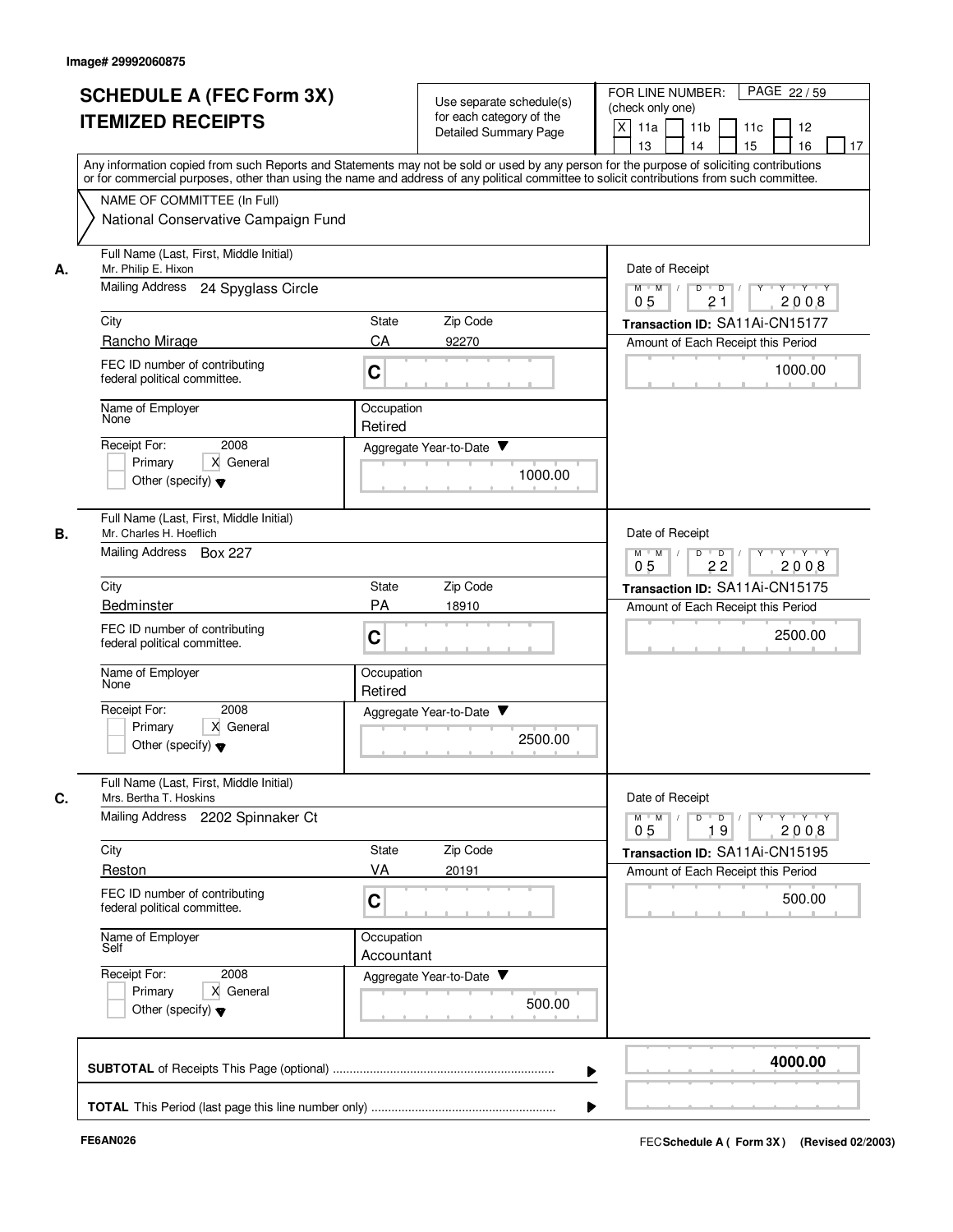|    | <b>SCHEDULE A (FEC Form 3X)</b><br><b>ITEMIZED RECEIPTS</b>        | Use separate schedule(s)<br>for each category of the<br><b>Detailed Summary Page</b>                                                                                                                                                                                                    | FOR LINE NUMBER:<br>PAGE 23/59<br>(check only one)<br>X<br>11a<br>11 <sub>b</sub><br>11c<br>12<br>15<br>16<br>13<br>14<br>17                                                                                                                                                                                                                                                                                                                       |  |
|----|--------------------------------------------------------------------|-----------------------------------------------------------------------------------------------------------------------------------------------------------------------------------------------------------------------------------------------------------------------------------------|----------------------------------------------------------------------------------------------------------------------------------------------------------------------------------------------------------------------------------------------------------------------------------------------------------------------------------------------------------------------------------------------------------------------------------------------------|--|
|    |                                                                    | Any information copied from such Reports and Statements may not be sold or used by any person for the purpose of soliciting contributions<br>or for commercial purposes, other than using the name and address of any political committee to solicit contributions from such committee. |                                                                                                                                                                                                                                                                                                                                                                                                                                                    |  |
|    | NAME OF COMMITTEE (In Full)<br>National Conservative Campaign Fund |                                                                                                                                                                                                                                                                                         |                                                                                                                                                                                                                                                                                                                                                                                                                                                    |  |
| А. | Full Name (Last, First, Middle Initial)<br>Lcdr. Stephen M. Hunt   | Date of Receipt                                                                                                                                                                                                                                                                         |                                                                                                                                                                                                                                                                                                                                                                                                                                                    |  |
|    | Mailing Address<br>5622-G Ox Rd<br><b>PMB#100</b>                  | $Y \cup Y \cup Y$<br>$M$ $M$ /<br>D<br>$\overline{D}$<br>22<br>2008<br>05                                                                                                                                                                                                               |                                                                                                                                                                                                                                                                                                                                                                                                                                                    |  |
|    | City                                                               | Zip Code<br><b>State</b>                                                                                                                                                                                                                                                                | Transaction ID: SA11Ai-CN15207                                                                                                                                                                                                                                                                                                                                                                                                                     |  |
|    | <b>Fairfax Station</b>                                             | VA<br>22039                                                                                                                                                                                                                                                                             | Amount of Each Receipt this Period                                                                                                                                                                                                                                                                                                                                                                                                                 |  |
|    | FEC ID number of contributing<br>federal political committee.      | C                                                                                                                                                                                                                                                                                       | 250.00                                                                                                                                                                                                                                                                                                                                                                                                                                             |  |
|    | Name of Employer<br>SAIC Inc.                                      | Occupation<br><b>Systems Analyst</b>                                                                                                                                                                                                                                                    |                                                                                                                                                                                                                                                                                                                                                                                                                                                    |  |
|    | Receipt For:<br>2008                                               | Aggregate Year-to-Date                                                                                                                                                                                                                                                                  |                                                                                                                                                                                                                                                                                                                                                                                                                                                    |  |
|    | Primary<br>X General<br>Other (specify) $\blacktriangledown$       | 250.00                                                                                                                                                                                                                                                                                  |                                                                                                                                                                                                                                                                                                                                                                                                                                                    |  |
| В. | Full Name (Last, First, Middle Initial)<br>Ms. Jennifer Johnson    |                                                                                                                                                                                                                                                                                         | Date of Receipt                                                                                                                                                                                                                                                                                                                                                                                                                                    |  |
|    | Mailing Address 12609 Carrington Hills Dr                          | D<br>$\overline{D}$<br>Y 'Y 'Y<br>$M$ M<br>19<br>2008<br>05                                                                                                                                                                                                                             |                                                                                                                                                                                                                                                                                                                                                                                                                                                    |  |
|    | City                                                               | Zip Code<br>State                                                                                                                                                                                                                                                                       | Transaction ID: SA11Ai-CN15185                                                                                                                                                                                                                                                                                                                                                                                                                     |  |
|    | Gaithersburg                                                       | <b>MD</b><br>20878                                                                                                                                                                                                                                                                      | Amount of Each Receipt this Period                                                                                                                                                                                                                                                                                                                                                                                                                 |  |
|    | FEC ID number of contributing<br>federal political committee.      | C                                                                                                                                                                                                                                                                                       | 1000.00                                                                                                                                                                                                                                                                                                                                                                                                                                            |  |
|    | Name of Employer<br>Tycoon Publishing LLC                          | Occupation<br>Executive                                                                                                                                                                                                                                                                 |                                                                                                                                                                                                                                                                                                                                                                                                                                                    |  |
|    | Receipt For:<br>2008                                               | Aggregate Year-to-Date ▼                                                                                                                                                                                                                                                                |                                                                                                                                                                                                                                                                                                                                                                                                                                                    |  |
|    | Primary<br>X General<br>Other (specify) $\blacktriangledown$       | 1000.00                                                                                                                                                                                                                                                                                 |                                                                                                                                                                                                                                                                                                                                                                                                                                                    |  |
| C. | Full Name (Last, First, Middle Initial)<br>Mr. Ronald W. Kelleher  |                                                                                                                                                                                                                                                                                         | Date of Receipt                                                                                                                                                                                                                                                                                                                                                                                                                                    |  |
|    | Mailing Address 1155 NW 91st Ave                                   |                                                                                                                                                                                                                                                                                         | $\begin{array}{c c c c c c c c} \hline \textbf{0} & \textbf{0} & \textbf{0} & \textbf{0} & \textbf{0} & \textbf{0} & \textbf{0} & \textbf{0} & \textbf{0} & \textbf{0} & \textbf{0} & \textbf{0} & \textbf{0} & \textbf{0} & \textbf{0} & \textbf{0} & \textbf{0} & \textbf{0} & \textbf{0} & \textbf{0} & \textbf{0} & \textbf{0} & \textbf{0} & \textbf{0} & \textbf{0} & \textbf{0} & \textbf{0} & \textbf{0} &$<br>$M$ $M$<br>2008<br>06<br>06 |  |
|    | City                                                               | State<br>Zip Code                                                                                                                                                                                                                                                                       | Transaction ID: SA11Ai-CN15217                                                                                                                                                                                                                                                                                                                                                                                                                     |  |
|    | Portland                                                           | OR<br>97229                                                                                                                                                                                                                                                                             | Amount of Each Receipt this Period                                                                                                                                                                                                                                                                                                                                                                                                                 |  |
|    | FEC ID number of contributing<br>federal political committee.      | C                                                                                                                                                                                                                                                                                       | 150.00                                                                                                                                                                                                                                                                                                                                                                                                                                             |  |
|    | Name of Employer<br>None                                           | Occupation<br>Retired                                                                                                                                                                                                                                                                   |                                                                                                                                                                                                                                                                                                                                                                                                                                                    |  |
|    | Receipt For:<br>2008                                               | Aggregate Year-to-Date                                                                                                                                                                                                                                                                  |                                                                                                                                                                                                                                                                                                                                                                                                                                                    |  |
|    | X General<br>Primary<br>Other (specify) $\blacktriangledown$       | 300.00                                                                                                                                                                                                                                                                                  |                                                                                                                                                                                                                                                                                                                                                                                                                                                    |  |
|    |                                                                    |                                                                                                                                                                                                                                                                                         | 1400.00                                                                                                                                                                                                                                                                                                                                                                                                                                            |  |
|    |                                                                    |                                                                                                                                                                                                                                                                                         |                                                                                                                                                                                                                                                                                                                                                                                                                                                    |  |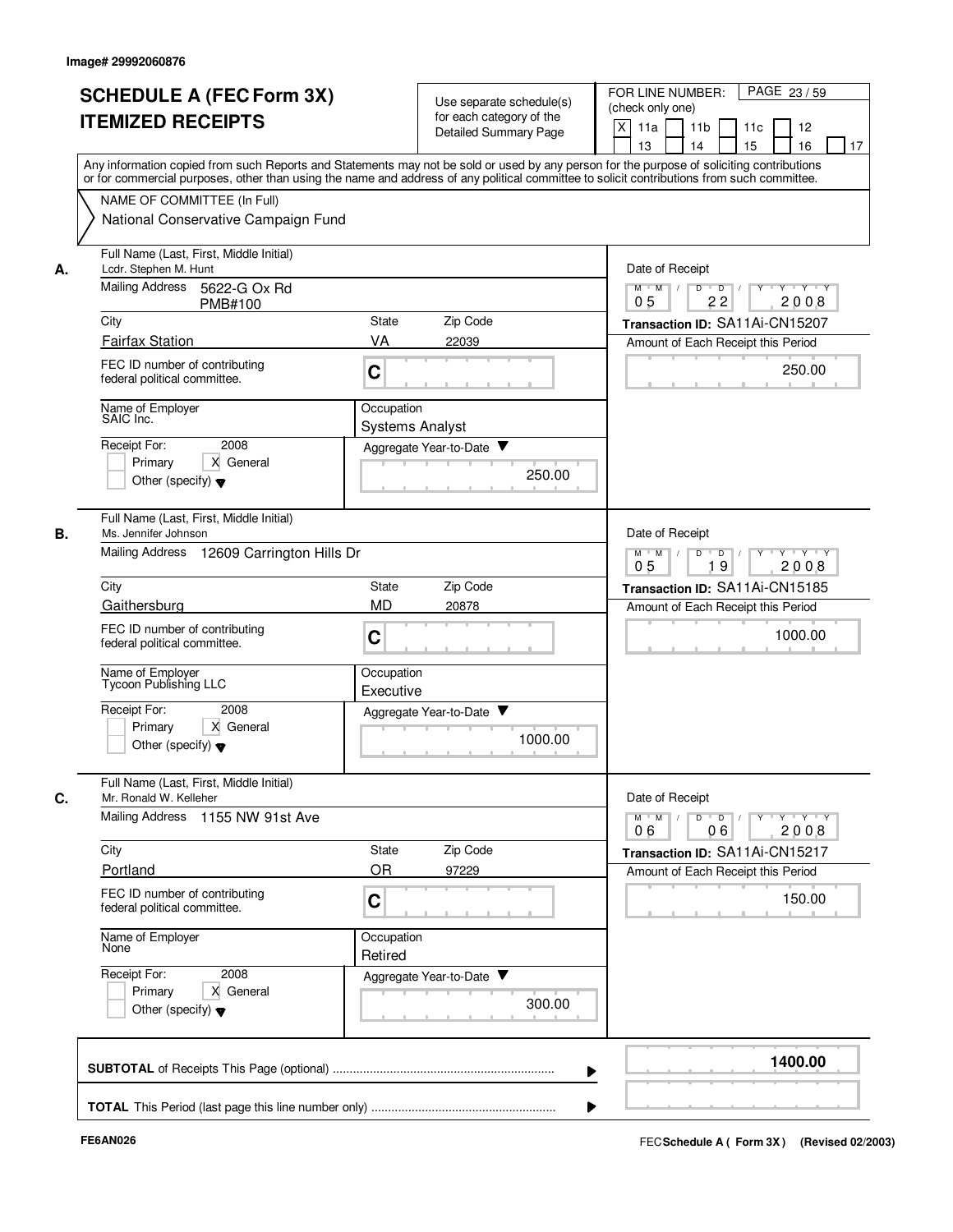| Use separate schedule(s)<br>for each category of the<br><b>Detailed Summary Page</b><br>State<br>Zip Code<br>22314<br>Occupation<br><b>Marketing Executive</b><br>Aggregate Year-to-Date<br>250.00 | FOR LINE NUMBER:<br>PAGE 24/59<br>(check only one)<br>X<br>11a<br>11 <sub>b</sub><br>11c<br>12<br>15<br>16<br>13<br>14<br>17<br>Any information copied from such Reports and Statements may not be sold or used by any person for the purpose of soliciting contributions<br>or for commercial purposes, other than using the name and address of any political committee to solicit contributions from such committee.<br>Date of Receipt<br>Y Y Y Y<br>$M$ $M$ /<br>D<br>$\overline{D}$<br>06<br>2008<br>0 <sub>5</sub><br>Transaction ID: SA11Ai-CN15132<br>Amount of Each Receipt this Period<br>250.00 |  |
|----------------------------------------------------------------------------------------------------------------------------------------------------------------------------------------------------|-------------------------------------------------------------------------------------------------------------------------------------------------------------------------------------------------------------------------------------------------------------------------------------------------------------------------------------------------------------------------------------------------------------------------------------------------------------------------------------------------------------------------------------------------------------------------------------------------------------|--|
|                                                                                                                                                                                                    |                                                                                                                                                                                                                                                                                                                                                                                                                                                                                                                                                                                                             |  |
|                                                                                                                                                                                                    |                                                                                                                                                                                                                                                                                                                                                                                                                                                                                                                                                                                                             |  |
|                                                                                                                                                                                                    |                                                                                                                                                                                                                                                                                                                                                                                                                                                                                                                                                                                                             |  |
|                                                                                                                                                                                                    |                                                                                                                                                                                                                                                                                                                                                                                                                                                                                                                                                                                                             |  |
|                                                                                                                                                                                                    |                                                                                                                                                                                                                                                                                                                                                                                                                                                                                                                                                                                                             |  |
|                                                                                                                                                                                                    |                                                                                                                                                                                                                                                                                                                                                                                                                                                                                                                                                                                                             |  |
|                                                                                                                                                                                                    |                                                                                                                                                                                                                                                                                                                                                                                                                                                                                                                                                                                                             |  |
|                                                                                                                                                                                                    |                                                                                                                                                                                                                                                                                                                                                                                                                                                                                                                                                                                                             |  |
|                                                                                                                                                                                                    |                                                                                                                                                                                                                                                                                                                                                                                                                                                                                                                                                                                                             |  |
|                                                                                                                                                                                                    |                                                                                                                                                                                                                                                                                                                                                                                                                                                                                                                                                                                                             |  |
|                                                                                                                                                                                                    |                                                                                                                                                                                                                                                                                                                                                                                                                                                                                                                                                                                                             |  |
|                                                                                                                                                                                                    |                                                                                                                                                                                                                                                                                                                                                                                                                                                                                                                                                                                                             |  |
|                                                                                                                                                                                                    |                                                                                                                                                                                                                                                                                                                                                                                                                                                                                                                                                                                                             |  |
|                                                                                                                                                                                                    |                                                                                                                                                                                                                                                                                                                                                                                                                                                                                                                                                                                                             |  |
|                                                                                                                                                                                                    |                                                                                                                                                                                                                                                                                                                                                                                                                                                                                                                                                                                                             |  |
|                                                                                                                                                                                                    |                                                                                                                                                                                                                                                                                                                                                                                                                                                                                                                                                                                                             |  |
|                                                                                                                                                                                                    |                                                                                                                                                                                                                                                                                                                                                                                                                                                                                                                                                                                                             |  |
|                                                                                                                                                                                                    |                                                                                                                                                                                                                                                                                                                                                                                                                                                                                                                                                                                                             |  |
|                                                                                                                                                                                                    |                                                                                                                                                                                                                                                                                                                                                                                                                                                                                                                                                                                                             |  |
|                                                                                                                                                                                                    |                                                                                                                                                                                                                                                                                                                                                                                                                                                                                                                                                                                                             |  |
|                                                                                                                                                                                                    |                                                                                                                                                                                                                                                                                                                                                                                                                                                                                                                                                                                                             |  |
|                                                                                                                                                                                                    |                                                                                                                                                                                                                                                                                                                                                                                                                                                                                                                                                                                                             |  |
|                                                                                                                                                                                                    |                                                                                                                                                                                                                                                                                                                                                                                                                                                                                                                                                                                                             |  |
|                                                                                                                                                                                                    |                                                                                                                                                                                                                                                                                                                                                                                                                                                                                                                                                                                                             |  |
|                                                                                                                                                                                                    |                                                                                                                                                                                                                                                                                                                                                                                                                                                                                                                                                                                                             |  |
|                                                                                                                                                                                                    |                                                                                                                                                                                                                                                                                                                                                                                                                                                                                                                                                                                                             |  |
|                                                                                                                                                                                                    |                                                                                                                                                                                                                                                                                                                                                                                                                                                                                                                                                                                                             |  |
| Full Name (Last, First, Middle Initial)<br>Dr. J.P. London                                                                                                                                         |                                                                                                                                                                                                                                                                                                                                                                                                                                                                                                                                                                                                             |  |
|                                                                                                                                                                                                    |                                                                                                                                                                                                                                                                                                                                                                                                                                                                                                                                                                                                             |  |
| <b>Mailing Address</b><br>1100 N. Glebe Rd. Suite 100                                                                                                                                              |                                                                                                                                                                                                                                                                                                                                                                                                                                                                                                                                                                                                             |  |
| City<br><b>State</b>                                                                                                                                                                               |                                                                                                                                                                                                                                                                                                                                                                                                                                                                                                                                                                                                             |  |
|                                                                                                                                                                                                    | Transaction ID: SA11Ai-CN15222                                                                                                                                                                                                                                                                                                                                                                                                                                                                                                                                                                              |  |
|                                                                                                                                                                                                    | Amount of Each Receipt this Period                                                                                                                                                                                                                                                                                                                                                                                                                                                                                                                                                                          |  |
|                                                                                                                                                                                                    | 1000.00                                                                                                                                                                                                                                                                                                                                                                                                                                                                                                                                                                                                     |  |
|                                                                                                                                                                                                    |                                                                                                                                                                                                                                                                                                                                                                                                                                                                                                                                                                                                             |  |
|                                                                                                                                                                                                    |                                                                                                                                                                                                                                                                                                                                                                                                                                                                                                                                                                                                             |  |
|                                                                                                                                                                                                    |                                                                                                                                                                                                                                                                                                                                                                                                                                                                                                                                                                                                             |  |
|                                                                                                                                                                                                    |                                                                                                                                                                                                                                                                                                                                                                                                                                                                                                                                                                                                             |  |
|                                                                                                                                                                                                    |                                                                                                                                                                                                                                                                                                                                                                                                                                                                                                                                                                                                             |  |
|                                                                                                                                                                                                    |                                                                                                                                                                                                                                                                                                                                                                                                                                                                                                                                                                                                             |  |
|                                                                                                                                                                                                    |                                                                                                                                                                                                                                                                                                                                                                                                                                                                                                                                                                                                             |  |
|                                                                                                                                                                                                    |                                                                                                                                                                                                                                                                                                                                                                                                                                                                                                                                                                                                             |  |
|                                                                                                                                                                                                    |                                                                                                                                                                                                                                                                                                                                                                                                                                                                                                                                                                                                             |  |
|                                                                                                                                                                                                    | Date of Receipt                                                                                                                                                                                                                                                                                                                                                                                                                                                                                                                                                                                             |  |
|                                                                                                                                                                                                    |                                                                                                                                                                                                                                                                                                                                                                                                                                                                                                                                                                                                             |  |
|                                                                                                                                                                                                    | $D \quad D \quad / \quad   \quad Y \quad + \quad Y \quad + \quad Y \quad + \quad Y$<br>$M$ $M$ /<br>12<br>2008<br>0 <sub>5</sub>                                                                                                                                                                                                                                                                                                                                                                                                                                                                            |  |
|                                                                                                                                                                                                    |                                                                                                                                                                                                                                                                                                                                                                                                                                                                                                                                                                                                             |  |
|                                                                                                                                                                                                    | Transaction ID: SA11Ai-CN15137                                                                                                                                                                                                                                                                                                                                                                                                                                                                                                                                                                              |  |
|                                                                                                                                                                                                    | Amount of Each Receipt this Period                                                                                                                                                                                                                                                                                                                                                                                                                                                                                                                                                                          |  |
|                                                                                                                                                                                                    | 2000.00                                                                                                                                                                                                                                                                                                                                                                                                                                                                                                                                                                                                     |  |
|                                                                                                                                                                                                    |                                                                                                                                                                                                                                                                                                                                                                                                                                                                                                                                                                                                             |  |
|                                                                                                                                                                                                    |                                                                                                                                                                                                                                                                                                                                                                                                                                                                                                                                                                                                             |  |
|                                                                                                                                                                                                    |                                                                                                                                                                                                                                                                                                                                                                                                                                                                                                                                                                                                             |  |
|                                                                                                                                                                                                    |                                                                                                                                                                                                                                                                                                                                                                                                                                                                                                                                                                                                             |  |
|                                                                                                                                                                                                    |                                                                                                                                                                                                                                                                                                                                                                                                                                                                                                                                                                                                             |  |
|                                                                                                                                                                                                    |                                                                                                                                                                                                                                                                                                                                                                                                                                                                                                                                                                                                             |  |
| 2000.00                                                                                                                                                                                            |                                                                                                                                                                                                                                                                                                                                                                                                                                                                                                                                                                                                             |  |
|                                                                                                                                                                                                    |                                                                                                                                                                                                                                                                                                                                                                                                                                                                                                                                                                                                             |  |
|                                                                                                                                                                                                    |                                                                                                                                                                                                                                                                                                                                                                                                                                                                                                                                                                                                             |  |
|                                                                                                                                                                                                    | 3250.00                                                                                                                                                                                                                                                                                                                                                                                                                                                                                                                                                                                                     |  |
|                                                                                                                                                                                                    |                                                                                                                                                                                                                                                                                                                                                                                                                                                                                                                                                                                                             |  |
|                                                                                                                                                                                                    |                                                                                                                                                                                                                                                                                                                                                                                                                                                                                                                                                                                                             |  |
|                                                                                                                                                                                                    | Zip Code<br>22201<br>Occupation<br>Executive<br>Aggregate Year-to-Date ▼<br>1000.00<br>State<br>Zip Code<br>20878<br>Occupation<br>Aggregate Year-to-Date                                                                                                                                                                                                                                                                                                                                                                                                                                                   |  |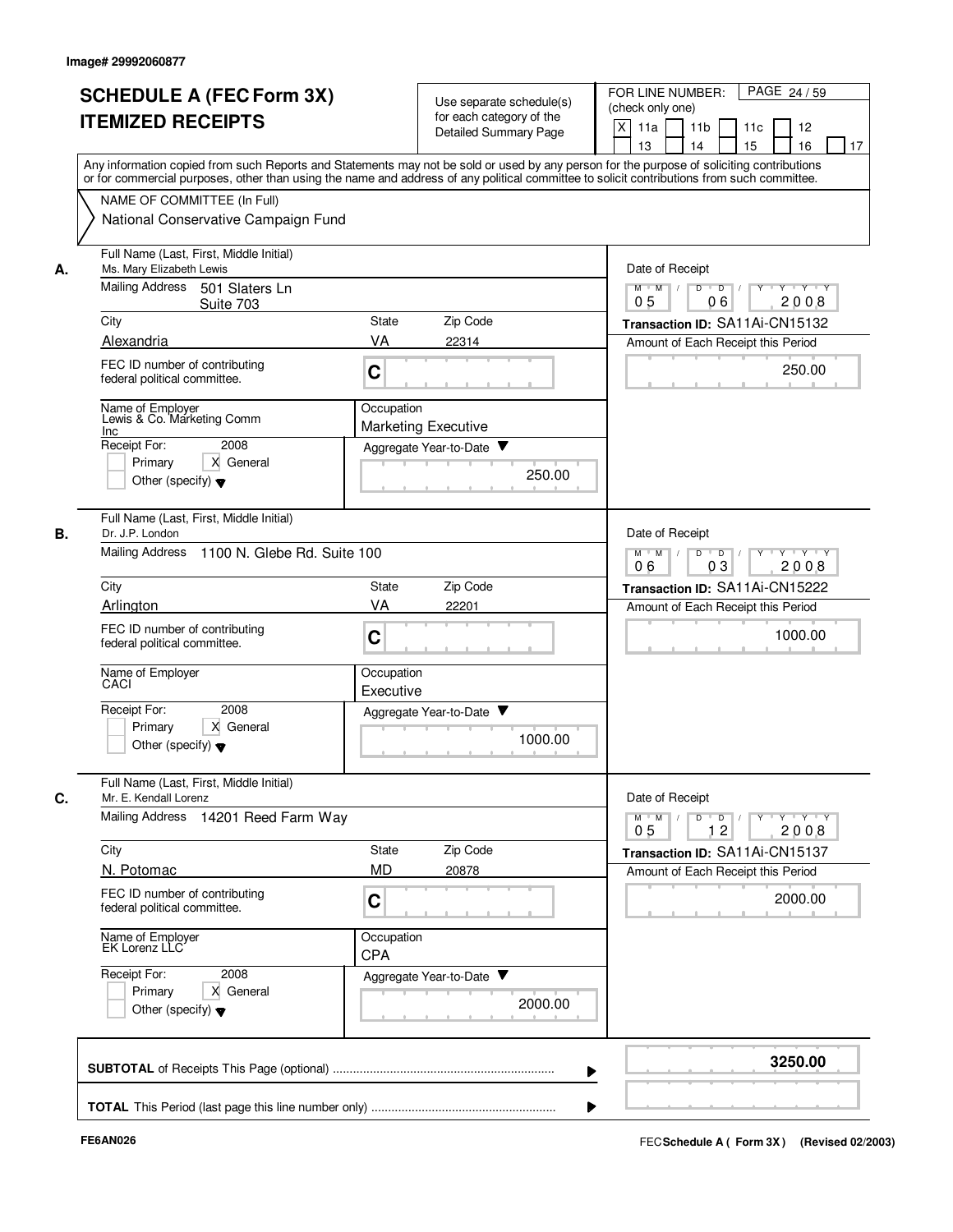|    | <b>SCHEDULE A (FEC Form 3X)</b><br><b>ITEMIZED RECEIPTS</b>                                                                                                                                                                                                                             | Use separate schedule(s)<br>for each category of the<br><b>Detailed Summary Page</b> | FOR LINE NUMBER:<br>PAGE 25/59<br>(check only one)<br>X<br>11a<br>11 <sub>b</sub><br>11c<br>12<br>13<br>14<br>15<br>16<br>17 |
|----|-----------------------------------------------------------------------------------------------------------------------------------------------------------------------------------------------------------------------------------------------------------------------------------------|--------------------------------------------------------------------------------------|------------------------------------------------------------------------------------------------------------------------------|
|    | Any information copied from such Reports and Statements may not be sold or used by any person for the purpose of soliciting contributions<br>or for commercial purposes, other than using the name and address of any political committee to solicit contributions from such committee. |                                                                                      |                                                                                                                              |
|    | NAME OF COMMITTEE (In Full)<br>National Conservative Campaign Fund                                                                                                                                                                                                                      |                                                                                      |                                                                                                                              |
| А. | Full Name (Last, First, Middle Initial)<br>Mrs. Kay Lucien                                                                                                                                                                                                                              | Date of Receipt                                                                      |                                                                                                                              |
|    | Mailing Address<br>18261 Mullfield Village Ter                                                                                                                                                                                                                                          | Y Y Y Y<br>D<br>$\overline{D}$ /<br>$M$ $M$ /<br>22<br>05<br>2008                    |                                                                                                                              |
|    | City                                                                                                                                                                                                                                                                                    | Zip Code<br>State                                                                    | Transaction ID: SA11Ai-CN15197                                                                                               |
|    | Leesburg<br>FEC ID number of contributing<br>federal political committee.                                                                                                                                                                                                               | VA<br>20176<br>C                                                                     | Amount of Each Receipt this Period<br>450.00                                                                                 |
|    | Name of Employer<br>DCL Associates                                                                                                                                                                                                                                                      | Occupation<br>CEO                                                                    |                                                                                                                              |
|    | Receipt For:<br>2008<br>Primary<br>X General<br>Other (specify) $\blacktriangledown$                                                                                                                                                                                                    | Aggregate Year-to-Date ▼<br>450.00                                                   |                                                                                                                              |
| В. | Full Name (Last, First, Middle Initial)<br>Dr. Letty G. Lutzker<br>Mailing Address<br>408 2nd St S                                                                                                                                                                                      |                                                                                      | Date of Receipt<br>$M$ M<br>D<br>$\overline{D}$<br>$Y - Y - Y$<br>$\sqrt{ }$<br>2008<br>06<br>06                             |
|    | City                                                                                                                                                                                                                                                                                    | Zip Code<br>State                                                                    | Transaction ID: SA11Ai-CN15218                                                                                               |
|    | Bangor                                                                                                                                                                                                                                                                                  | <b>PA</b><br>18013                                                                   | Amount of Each Receipt this Period                                                                                           |
|    | FEC ID number of contributing<br>federal political committee.                                                                                                                                                                                                                           | C                                                                                    | 100.00                                                                                                                       |
|    | Name of Employer<br>Imagery Consultants Of Es-<br>sex                                                                                                                                                                                                                                   | Occupation<br>Physician                                                              |                                                                                                                              |
|    | Receipt For:<br>2008<br>X General<br>Primary<br>Other (specify) $\blacktriangledown$                                                                                                                                                                                                    | Aggregate Year-to-Date<br>300.00                                                     |                                                                                                                              |
| С. | Full Name (Last, First, Middle Initial)<br>Mr. David H. Martin                                                                                                                                                                                                                          |                                                                                      | Date of Receipt                                                                                                              |
|    | <b>Mailing Address</b><br>1611 Kent St N<br>Suite 901                                                                                                                                                                                                                                   |                                                                                      | $Y$ $Y$ $Y$ $Y$<br>$M$ M<br>D<br>$\overline{D}$<br>22<br>2008<br>0 <sub>5</sub>                                              |
|    | City<br>Arlington                                                                                                                                                                                                                                                                       | Zip Code<br>State<br>VA<br>22209                                                     | Transaction ID: SA11Ai-CN15189                                                                                               |
|    | FEC ID number of contributing<br>federal political committee.                                                                                                                                                                                                                           | C                                                                                    | Amount of Each Receipt this Period<br>500.00                                                                                 |
|    | Name of Employer<br>Information Requested                                                                                                                                                                                                                                               | Occupation<br><b>Information Requested</b>                                           |                                                                                                                              |
|    | Receipt For:<br>2008<br>X General<br>Primary<br>Other (specify) $\blacktriangledown$                                                                                                                                                                                                    | Aggregate Year-to-Date<br>500.00                                                     |                                                                                                                              |
|    |                                                                                                                                                                                                                                                                                         |                                                                                      | 1050.00                                                                                                                      |
|    |                                                                                                                                                                                                                                                                                         |                                                                                      |                                                                                                                              |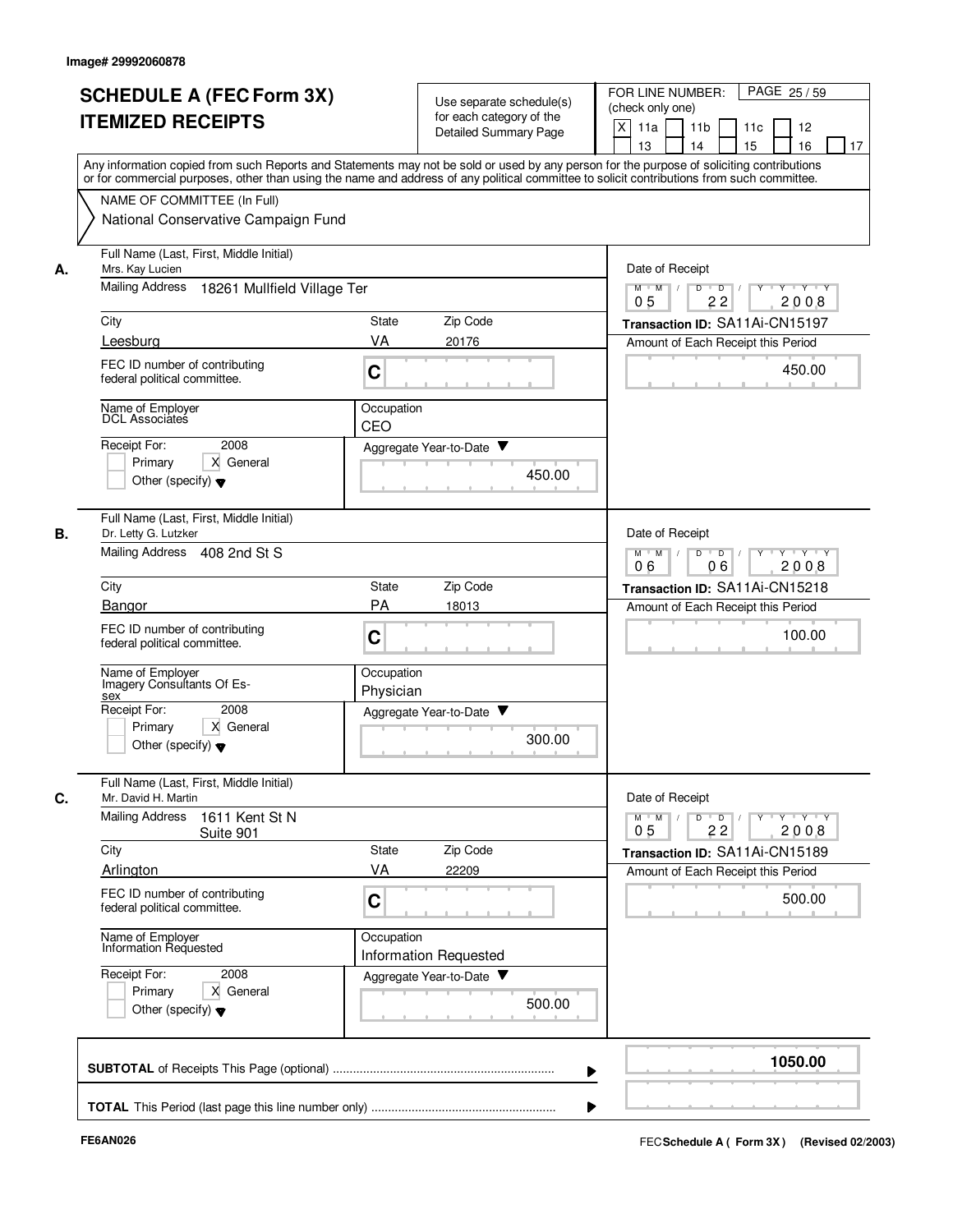| <b>SCHEDULE A (FEC Form 3X)</b><br><b>ITEMIZED RECEIPTS</b>                                                                                                                                                                                                        | Use separate schedule(s)<br>for each category of the<br><b>Detailed Summary Page</b><br>Any information copied from such Reports and Statements may not be sold or used by any person for the purpose of soliciting contributions | FOR LINE NUMBER:<br>PAGE 26/59<br>(check only one)<br>X<br>11a<br>11 <sub>b</sub><br>11c<br>12<br>13<br>14<br>15<br>16<br>17                                                                                 |
|--------------------------------------------------------------------------------------------------------------------------------------------------------------------------------------------------------------------------------------------------------------------|-----------------------------------------------------------------------------------------------------------------------------------------------------------------------------------------------------------------------------------|--------------------------------------------------------------------------------------------------------------------------------------------------------------------------------------------------------------|
| NAME OF COMMITTEE (In Full)<br>National Conservative Campaign Fund                                                                                                                                                                                                 | or for commercial purposes, other than using the name and address of any political committee to solicit contributions from such committee.                                                                                        |                                                                                                                                                                                                              |
| Full Name (Last, First, Middle Initial)<br>Mr. James Lee Martin<br>А.<br><b>Mailing Address</b><br>1600 Wilson Blvd 960<br>City<br>Arlington<br>FEC ID number of contributing<br>federal political committee.<br>Name of Employer<br>Sixty Plus Association        | Zip Code<br>State<br>VA<br>22209<br>C<br>Occupation                                                                                                                                                                               | Date of Receipt<br>$M$ $M$ /<br>Y 'Y 'Y<br>D<br>$\overline{D}$<br>20<br>2008<br>05<br>Transaction ID: SA11Ai-CN15176<br>Amount of Each Receipt this Period<br>2500.00                                        |
| Receipt For:<br>2008<br>Primary<br>X General<br>Other (specify) $\blacktriangledown$                                                                                                                                                                               | President<br>Aggregate Year-to-Date ▼<br>2500.00                                                                                                                                                                                  |                                                                                                                                                                                                              |
| Full Name (Last, First, Middle Initial)<br>В.<br>Mr. Jack D. Matthews<br><b>Mailing Address</b><br>185 Matthews Ter<br>City<br>Mineral<br>FEC ID number of contributing<br>federal political committee.<br>Name of Employer<br>Cornerstone Financial Par-<br>tmers | Zip Code<br>State<br>VA<br>23117<br>C<br>Occupation<br>President & CEO                                                                                                                                                            | Date of Receipt<br>D<br>$Y - Y - Y$<br>$M$ M<br>$\overline{D}$<br>$\sqrt{ }$<br>$\sqrt{ }$<br>0 <sub>5</sub><br>2008<br>23<br>Transaction ID: SA11Ai-CN15206<br>Amount of Each Receipt this Period<br>250.00 |
| Receipt For:<br>2008<br>X General<br>Primary<br>Other (specify) $\blacktriangledown$                                                                                                                                                                               | Aggregate Year-to-Date<br>250.00                                                                                                                                                                                                  |                                                                                                                                                                                                              |
| Full Name (Last, First, Middle Initial)<br>C.<br>Dr. Russell L May<br>Mailing Address PO Box 13<br>City<br>Hume<br>FEC ID number of contributing<br>federal political committee.<br>Name of Employer                                                               | State<br>Zip Code<br>VA<br>22639<br>C                                                                                                                                                                                             | Date of Receipt<br>$Y$ $Y$ $Y$<br>$D$ $D$ $I$<br>$Y$ <sup>-1</sup><br>$M^+$ M<br>30<br>2008<br>0 <sub>5</sub><br>Transaction ID: SA11Ai-CN15328<br>Amount of Each Receipt this Period<br>500.00              |
| None<br>Receipt For:<br>2008<br>X General<br>Primary<br>Other (specify) $\blacktriangledown$                                                                                                                                                                       | Occupation<br>retired physician<br>Aggregate Year-to-Date<br>500.00                                                                                                                                                               |                                                                                                                                                                                                              |
|                                                                                                                                                                                                                                                                    |                                                                                                                                                                                                                                   | 3250.00                                                                                                                                                                                                      |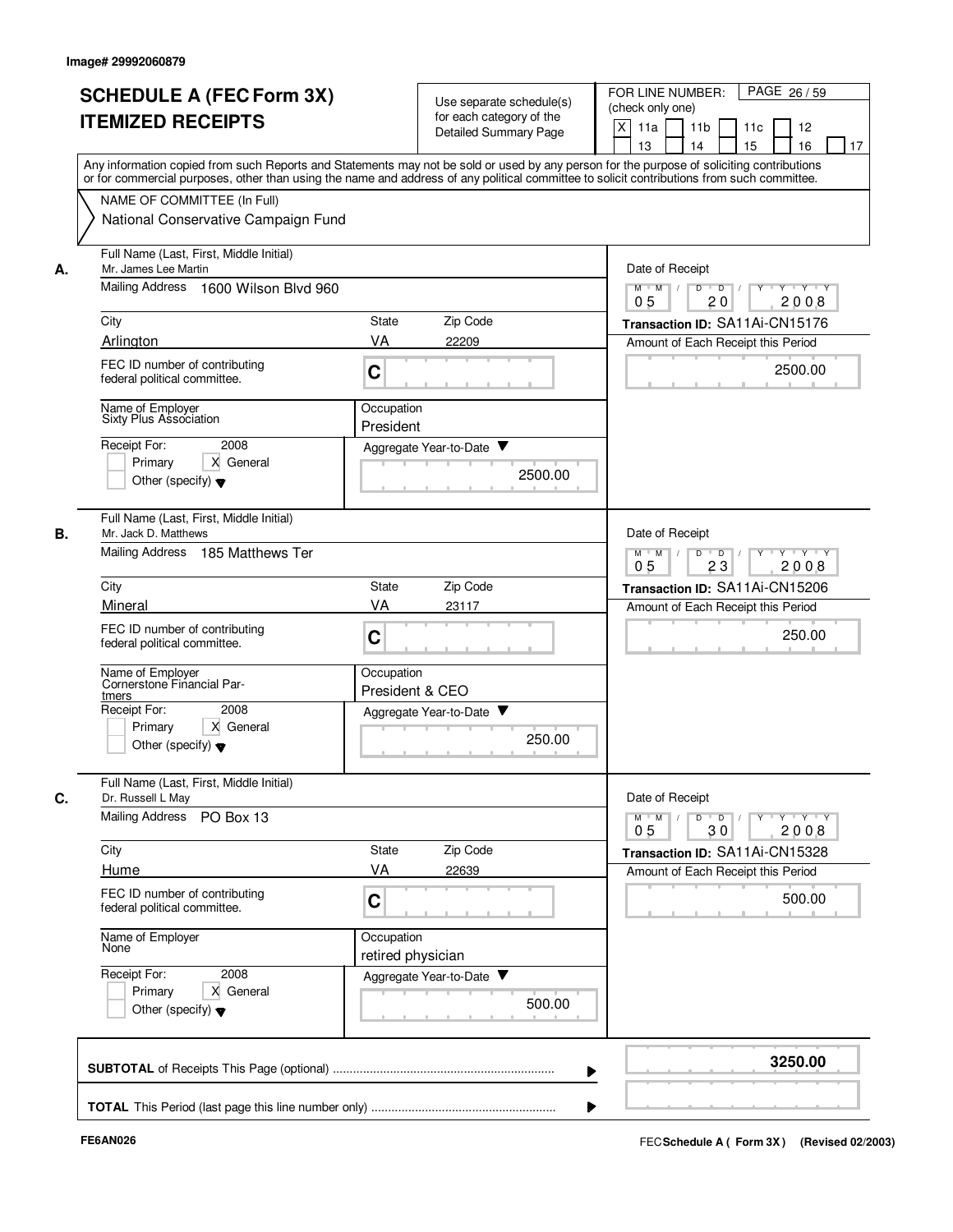|    | <b>SCHEDULE A (FEC Form 3X)</b><br><b>ITEMIZED RECEIPTS</b>                                             | Use separate schedule(s)<br>for each category of the<br><b>Detailed Summary Page</b>                    | FOR LINE NUMBER:<br>PAGE 27/59<br>(check only one)<br>X<br>11a<br>11 <sub>b</sub><br>11c<br>12<br>13<br>14<br>15<br>16<br>17                                                                                                                                                            |
|----|---------------------------------------------------------------------------------------------------------|---------------------------------------------------------------------------------------------------------|-----------------------------------------------------------------------------------------------------------------------------------------------------------------------------------------------------------------------------------------------------------------------------------------|
|    | NAME OF COMMITTEE (In Full)                                                                             |                                                                                                         | Any information copied from such Reports and Statements may not be sold or used by any person for the purpose of soliciting contributions<br>or for commercial purposes, other than using the name and address of any political committee to solicit contributions from such committee. |
|    | National Conservative Campaign Fund                                                                     |                                                                                                         |                                                                                                                                                                                                                                                                                         |
| А. | Full Name (Last, First, Middle Initial)<br>Mr. Gregory R. Mueller                                       | Date of Receipt                                                                                         |                                                                                                                                                                                                                                                                                         |
|    | Mailing Address 11505 Valor Bridge Ct                                                                   | $M$ $M$ /<br>Y 'Y 'Y<br>D<br>$\overline{D}$<br>21<br>2008<br>05                                         |                                                                                                                                                                                                                                                                                         |
|    | City                                                                                                    | Zip Code<br><b>State</b>                                                                                | Transaction ID: SA11Ai-CN15191                                                                                                                                                                                                                                                          |
|    | Spotsylvania                                                                                            | VA<br>22553                                                                                             | Amount of Each Receipt this Period                                                                                                                                                                                                                                                      |
|    | FEC ID number of contributing<br>federal political committee.                                           | C                                                                                                       | 500.00                                                                                                                                                                                                                                                                                  |
|    | Name of Employer<br>CRC Public Relations                                                                | Occupation<br>Consultant                                                                                |                                                                                                                                                                                                                                                                                         |
|    | Receipt For:<br>2008                                                                                    | Aggregate Year-to-Date ▼                                                                                |                                                                                                                                                                                                                                                                                         |
|    | Primary<br>X General<br>Other (specify) $\blacktriangledown$                                            |                                                                                                         | 500.00                                                                                                                                                                                                                                                                                  |
| В. | Full Name (Last, First, Middle Initial)<br>Mrs. Suzanne P. Murphy                                       |                                                                                                         | Date of Receipt                                                                                                                                                                                                                                                                         |
|    | Mailing Address 10808 Fox Hunt Ln                                                                       | D<br>$Y - Y - Y$<br>$M$ M<br>$\overline{D}$<br>$\sqrt{ }$<br>$\sqrt{ }$<br>0 <sub>5</sub><br>2008<br>28 |                                                                                                                                                                                                                                                                                         |
|    | City                                                                                                    | Transaction ID: SA11Ai-CN15213                                                                          |                                                                                                                                                                                                                                                                                         |
|    | Potomac                                                                                                 | <b>MD</b><br>20854                                                                                      | Amount of Each Receipt this Period                                                                                                                                                                                                                                                      |
|    | FEC ID number of contributing<br>federal political committee.                                           | C                                                                                                       | 500.00                                                                                                                                                                                                                                                                                  |
|    | Name of Employer<br>None                                                                                | Occupation<br>Retired                                                                                   |                                                                                                                                                                                                                                                                                         |
|    | Receipt For:<br>2008<br>X General<br>Primary<br>Other (specify) $\blacktriangledown$                    | Aggregate Year-to-Date ▼                                                                                | 500.00                                                                                                                                                                                                                                                                                  |
| C. | Full Name (Last, First, Middle Initial)<br>Col. Albert M. Navas<br>Mailing Address 1538 Forest Villa Ln |                                                                                                         | Date of Receipt<br>$\mathsf{Y} \dashv \mathsf{Y} \dashv \mathsf{Y}$<br>$D$ $D$ $I$<br>$Y$ <sup>U</sup><br>$M$ $M$ /                                                                                                                                                                     |
|    |                                                                                                         |                                                                                                         | 07<br>2008<br>0 <sub>5</sub>                                                                                                                                                                                                                                                            |
|    | City<br>McLean                                                                                          | State<br>Zip Code<br>VA<br>22101                                                                        | Transaction ID: SA11Ai-CN15127<br>Amount of Each Receipt this Period                                                                                                                                                                                                                    |
|    | FEC ID number of contributing<br>federal political committee.                                           | C                                                                                                       | 1000.00                                                                                                                                                                                                                                                                                 |
|    | Name of Employer<br>None                                                                                | Occupation<br><b>Retired USAF</b>                                                                       |                                                                                                                                                                                                                                                                                         |
|    | Receipt For:<br>2008<br>X General<br>Primary<br>Other (specify) $\blacktriangledown$                    | Aggregate Year-to-Date<br>1000.00                                                                       |                                                                                                                                                                                                                                                                                         |
|    |                                                                                                         |                                                                                                         | 2000.00                                                                                                                                                                                                                                                                                 |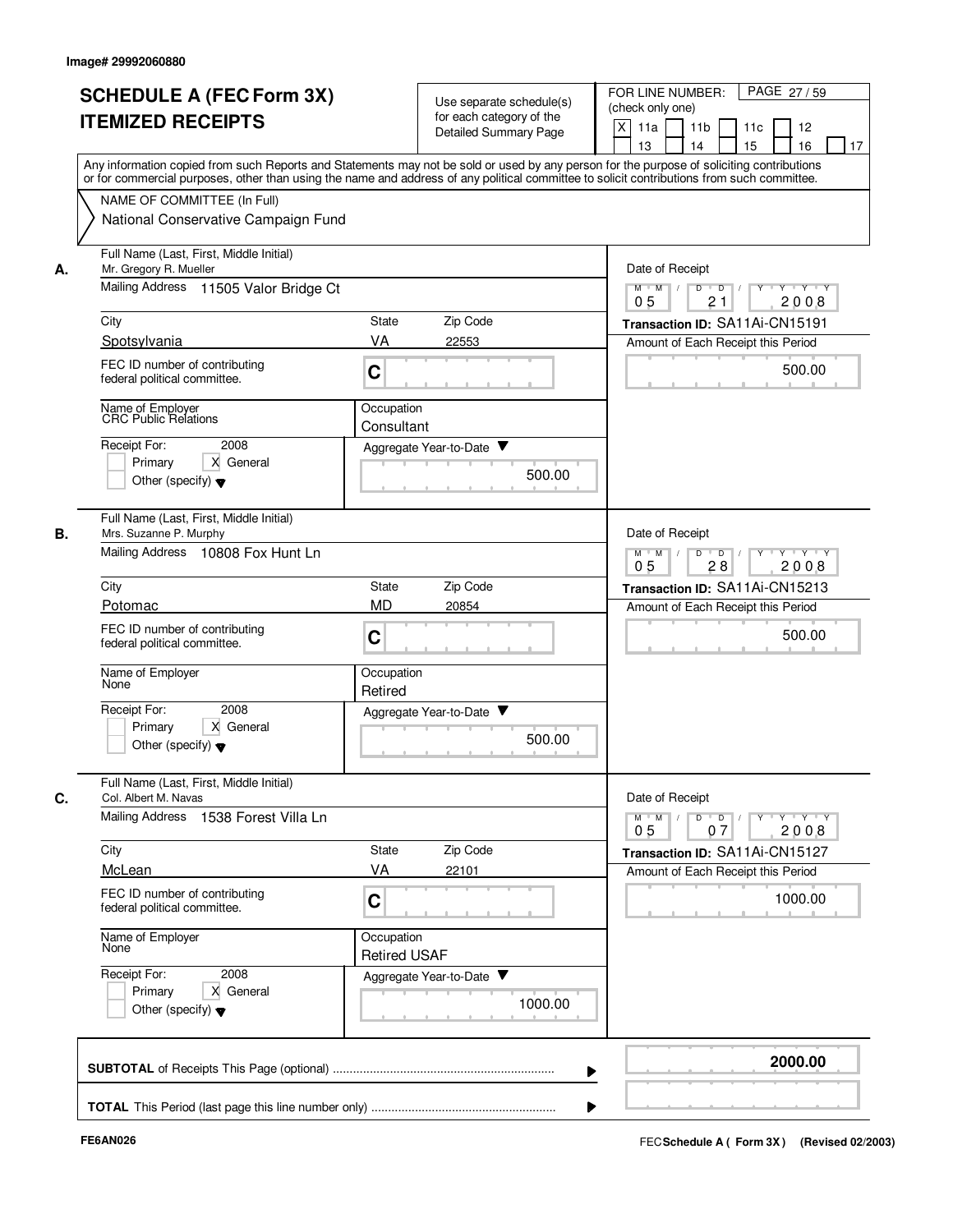|    | <b>SCHEDULE A (FEC Form 3X)</b><br><b>ITEMIZED RECEIPTS</b>                                                     | Use separate schedule(s)<br>for each category of the<br><b>Detailed Summary Page</b>                                                                                                                                                                                                    | FOR LINE NUMBER:<br>PAGE 28/59<br>(check only one)<br>X<br>11a<br>11 <sub>b</sub><br>11c<br>12<br>15<br>16<br>13<br>14<br>17 |  |  |
|----|-----------------------------------------------------------------------------------------------------------------|-----------------------------------------------------------------------------------------------------------------------------------------------------------------------------------------------------------------------------------------------------------------------------------------|------------------------------------------------------------------------------------------------------------------------------|--|--|
| А. | NAME OF COMMITTEE (In Full)<br>National Conservative Campaign Fund                                              | Any information copied from such Reports and Statements may not be sold or used by any person for the purpose of soliciting contributions<br>or for commercial purposes, other than using the name and address of any political committee to solicit contributions from such committee. |                                                                                                                              |  |  |
|    | Full Name (Last, First, Middle Initial)<br>Mr. Louis Navellier<br>Mailing Address<br>25 Greybull Ct             | Date of Receipt<br>Y Y Y Y<br>$M$ $M$ /<br>D<br>$\overline{D}$<br>27<br>2008<br>0 <sub>5</sub>                                                                                                                                                                                          |                                                                                                                              |  |  |
|    | City                                                                                                            | Zip Code<br>State                                                                                                                                                                                                                                                                       | Transaction ID: SA11Ai-CN15210                                                                                               |  |  |
|    | Reno                                                                                                            | <b>NV</b><br>89519                                                                                                                                                                                                                                                                      | Amount of Each Receipt this Period                                                                                           |  |  |
|    | FEC ID number of contributing<br>federal political committee.                                                   | C                                                                                                                                                                                                                                                                                       | 2500.00                                                                                                                      |  |  |
|    | Name of Employer<br>Navellier and Associates<br>Inc.                                                            | Occupation<br>President                                                                                                                                                                                                                                                                 |                                                                                                                              |  |  |
|    | Receipt For:<br>2008<br>X General<br>Primary<br>Other (specify) $\blacktriangledown$                            | Aggregate Year-to-Date<br>2500.00                                                                                                                                                                                                                                                       |                                                                                                                              |  |  |
| В. | Full Name (Last, First, Middle Initial)<br>Mr. R. Michael O'Hara<br>Mailing Address<br>10201 Wandering Creek Rd | Date of Receipt<br>D<br>$\Box$<br>Y 'Y 'Y<br>$M$ $M$                                                                                                                                                                                                                                    |                                                                                                                              |  |  |
|    |                                                                                                                 | 19<br>2008<br>05                                                                                                                                                                                                                                                                        |                                                                                                                              |  |  |
|    | City<br>Vienna                                                                                                  | Zip Code<br><b>State</b><br>VA                                                                                                                                                                                                                                                          | Transaction ID: SA11Ai-CN15194                                                                                               |  |  |
|    | FEC ID number of contributing<br>federal political committee.                                                   | 22182<br>C                                                                                                                                                                                                                                                                              | Amount of Each Receipt this Period<br>500.00                                                                                 |  |  |
|    | Name of Employer<br>AB&C Group                                                                                  | Occupation<br>Chmn/CEO                                                                                                                                                                                                                                                                  |                                                                                                                              |  |  |
|    | Receipt For:<br>2008<br>Primary<br>X General<br>Other (specify) $\blacktriangledown$                            | Aggregate Year-to-Date ▼<br>500.00                                                                                                                                                                                                                                                      |                                                                                                                              |  |  |
| C. | Full Name (Last, First, Middle Initial)<br>Mr. Robert T. Otto                                                   |                                                                                                                                                                                                                                                                                         | Date of Receipt                                                                                                              |  |  |
|    | Mailing Address 3100 SE Pruitt Rd. Apt. G101                                                                    |                                                                                                                                                                                                                                                                                         | $Y \dashv Y \dashv Y$<br>$D$ $D$ $I$<br>$\Gamma Y$<br>$M$ $M$ /<br>22<br>2008<br>0 <sub>4</sub>                              |  |  |
|    | City                                                                                                            | Zip Code<br>State                                                                                                                                                                                                                                                                       | Transaction ID: SA11Ai-CN15116                                                                                               |  |  |
|    | <b>Port Saint Lucie</b><br>FEC ID number of contributing<br>federal political committee.                        | FL<br>34952<br>C                                                                                                                                                                                                                                                                        | Amount of Each Receipt this Period<br>200.00                                                                                 |  |  |
|    | Name of Employer                                                                                                | Occupation                                                                                                                                                                                                                                                                              |                                                                                                                              |  |  |
|    | Receipt For:<br>2008<br>X General<br>Primary<br>Other (specify) $\blacktriangledown$                            | Aggregate Year-to-Date<br>600.00                                                                                                                                                                                                                                                        |                                                                                                                              |  |  |
|    |                                                                                                                 |                                                                                                                                                                                                                                                                                         | 3200.00                                                                                                                      |  |  |
|    |                                                                                                                 |                                                                                                                                                                                                                                                                                         |                                                                                                                              |  |  |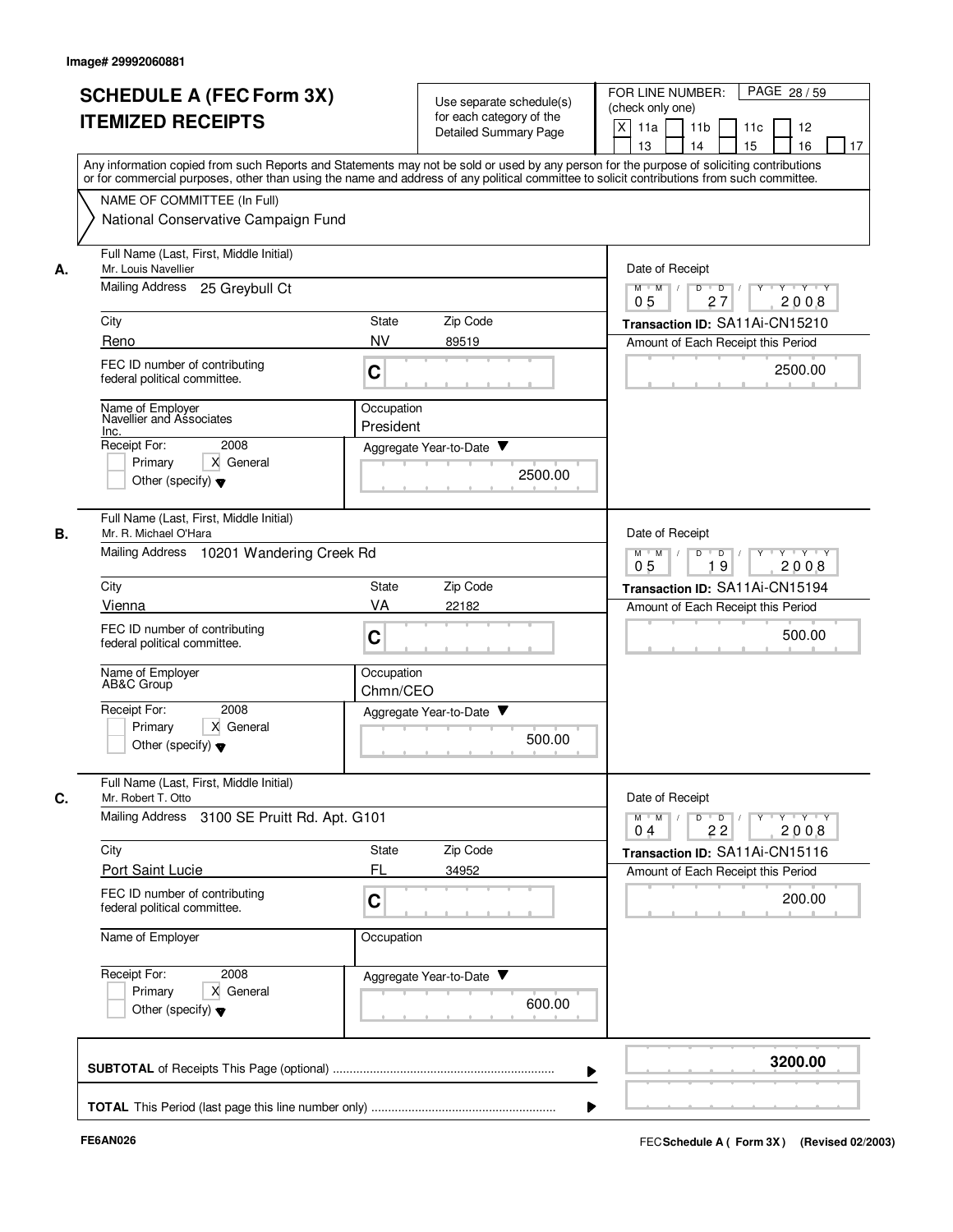|    | <b>SCHEDULE A (FEC Form 3X)</b><br><b>ITEMIZED RECEIPTS</b><br>Any information copied from such Reports and Statements may not be sold or used by any person for the purpose of soliciting contributions |                                                                 | Use separate schedule(s)<br>for each category of the<br><b>Detailed Summary Page</b> | FOR LINE NUMBER:<br>PAGE 29/59<br>(check only one)<br>X<br>11a<br>11 <sub>b</sub><br>11c<br>12<br>13<br>14<br>15<br>16<br>17    |
|----|----------------------------------------------------------------------------------------------------------------------------------------------------------------------------------------------------------|-----------------------------------------------------------------|--------------------------------------------------------------------------------------|---------------------------------------------------------------------------------------------------------------------------------|
|    | or for commercial purposes, other than using the name and address of any political committee to solicit contributions from such committee.                                                               |                                                                 |                                                                                      |                                                                                                                                 |
|    | NAME OF COMMITTEE (In Full)                                                                                                                                                                              |                                                                 |                                                                                      |                                                                                                                                 |
| А. | National Conservative Campaign Fund                                                                                                                                                                      |                                                                 |                                                                                      |                                                                                                                                 |
|    | Full Name (Last, First, Middle Initial)<br>Mr. Robert T. Otto                                                                                                                                            |                                                                 |                                                                                      | Date of Receipt                                                                                                                 |
|    | Mailing Address<br>3100 SE Pruitt Rd. Apt. G101                                                                                                                                                          | $M$ $M$ /<br>Y 'Y 'Y<br>D<br>$\overline{D}$<br>16<br>2008<br>06 |                                                                                      |                                                                                                                                 |
|    | City<br>Zip Code<br>State                                                                                                                                                                                |                                                                 |                                                                                      | Transaction ID: SA11Ai-CN15322                                                                                                  |
|    | Port Saint Lucie                                                                                                                                                                                         | FL                                                              | 34952                                                                                | Amount of Each Receipt this Period                                                                                              |
|    | FEC ID number of contributing<br>federal political committee.                                                                                                                                            | C                                                               |                                                                                      | 100.00                                                                                                                          |
|    | Name of Employer                                                                                                                                                                                         | Occupation                                                      |                                                                                      |                                                                                                                                 |
|    | Receipt For:<br>2008                                                                                                                                                                                     |                                                                 | Aggregate Year-to-Date ▼                                                             |                                                                                                                                 |
|    | Primary<br>X General                                                                                                                                                                                     |                                                                 |                                                                                      |                                                                                                                                 |
|    | Other (specify) $\blacktriangledown$                                                                                                                                                                     |                                                                 | 700.00                                                                               |                                                                                                                                 |
|    | Full Name (Last, First, Middle Initial)                                                                                                                                                                  |                                                                 |                                                                                      |                                                                                                                                 |
| В. | Mr. Jay A. Parker<br><b>Mailing Address</b><br>10315 Georgetown Pike                                                                                                                                     |                                                                 |                                                                                      | Date of Receipt<br>D<br>$Y - Y - Y$<br>$M$ M<br>$\Box$<br>$\overline{D}$<br>$\top$                                              |
|    |                                                                                                                                                                                                          |                                                                 |                                                                                      | 06<br>18<br>2008                                                                                                                |
|    | City<br>State<br>VA                                                                                                                                                                                      |                                                                 | Zip Code<br>22066                                                                    | Transaction ID: SA11Ai-CN15290                                                                                                  |
|    | <b>Great Falls</b><br>FEC ID number of contributing                                                                                                                                                      |                                                                 |                                                                                      | Amount of Each Receipt this Period                                                                                              |
|    | federal political committee.                                                                                                                                                                             | C                                                               |                                                                                      | 500.00                                                                                                                          |
|    | Name of Employer<br>Self                                                                                                                                                                                 | Occupation<br><b>Public Affairs</b>                             |                                                                                      | May Romney Event                                                                                                                |
|    | Receipt For:<br>2008                                                                                                                                                                                     |                                                                 | Aggregate Year-to-Date                                                               |                                                                                                                                 |
|    | X General<br>Primary                                                                                                                                                                                     |                                                                 | 500.00                                                                               |                                                                                                                                 |
|    | Other (specify) $\blacktriangledown$                                                                                                                                                                     |                                                                 |                                                                                      |                                                                                                                                 |
| C. | Full Name (Last, First, Middle Initial)<br>Mr. Bryan Perry                                                                                                                                               |                                                                 |                                                                                      | Date of Receipt                                                                                                                 |
|    | Mailing Address 2534 Brofferton Ct                                                                                                                                                                       |                                                                 |                                                                                      | $\mathsf{Y} \dashv \mathsf{Y} \dashv \mathsf{Y}$<br>$D$ $D$ $I$<br>$Y$ <sup>-1</sup><br>$M$ $M$<br>2008<br>0 <sub>5</sub><br>14 |
|    | City                                                                                                                                                                                                     | State                                                           | Zip Code                                                                             | Transaction ID: SA11Ai-CN15168                                                                                                  |
|    | Herndon                                                                                                                                                                                                  | VA                                                              | 20171                                                                                | Amount of Each Receipt this Period                                                                                              |
|    | FEC ID number of contributing<br>federal political committee.                                                                                                                                            | C                                                               |                                                                                      | 250.00                                                                                                                          |
|    | Name of Employer<br>Self                                                                                                                                                                                 | Occupation<br><b>Financial Editor</b>                           |                                                                                      |                                                                                                                                 |
|    | Receipt For:<br>2008                                                                                                                                                                                     |                                                                 | Aggregate Year-to-Date                                                               |                                                                                                                                 |
|    | X General<br>Primary<br>Other (specify) $\blacktriangledown$                                                                                                                                             |                                                                 | 250.00                                                                               |                                                                                                                                 |
|    |                                                                                                                                                                                                          |                                                                 |                                                                                      |                                                                                                                                 |
|    |                                                                                                                                                                                                          |                                                                 |                                                                                      | 850.00                                                                                                                          |
|    |                                                                                                                                                                                                          |                                                                 |                                                                                      |                                                                                                                                 |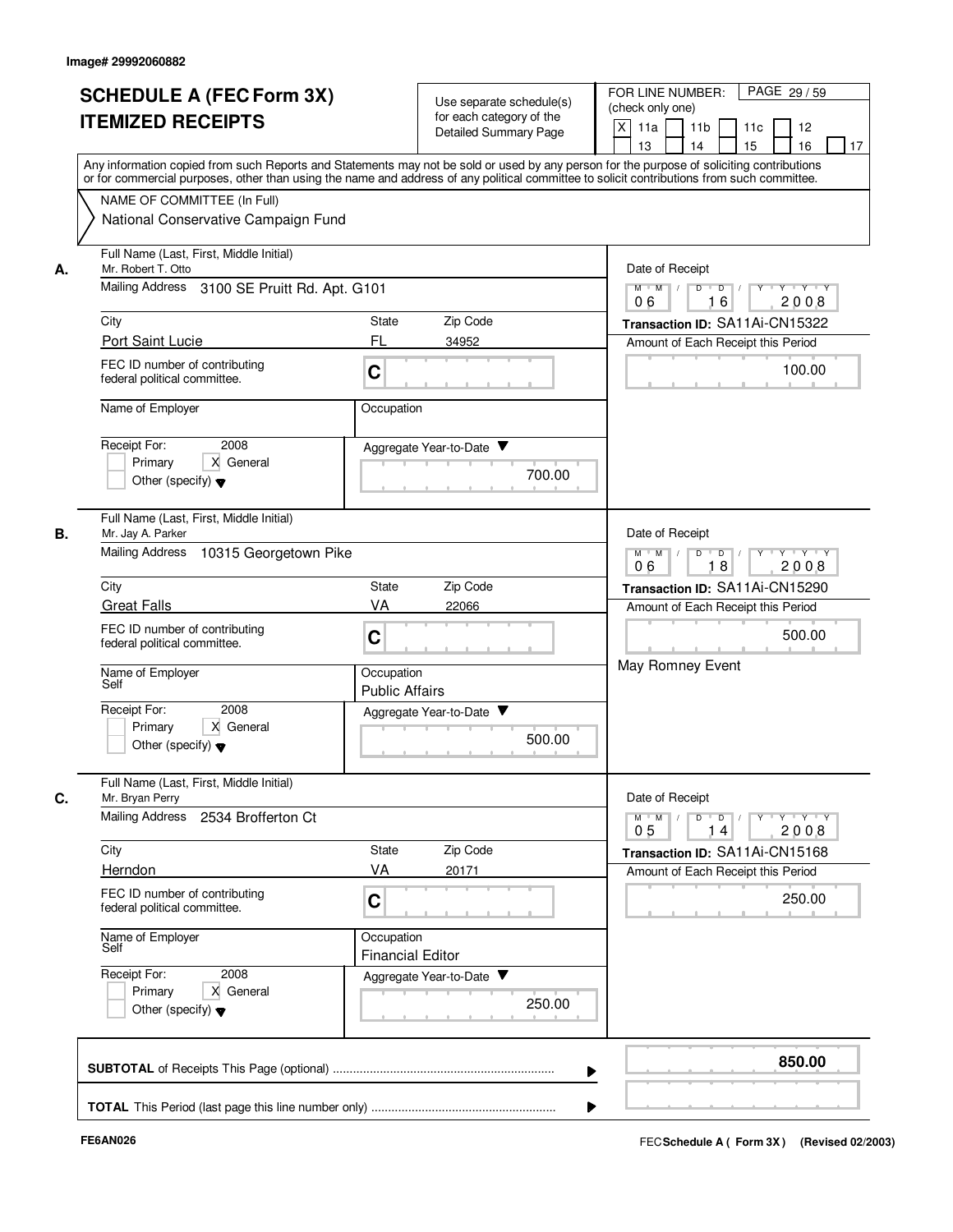|    | <b>SCHEDULE A (FEC Form 3X)</b><br><b>ITEMIZED RECEIPTS</b>                                                                                            | Use separate schedule(s)<br>for each category of the<br><b>Detailed Summary Page</b>                                                                                                                                                                                                    | FOR LINE NUMBER:<br>PAGE 30/59<br>(check only one)<br>X<br>11a<br>11 <sub>b</sub><br>11c<br>12<br>15<br>16<br>13<br>14<br>17                                                                                                                                                                                                                                                                                                                                       |
|----|--------------------------------------------------------------------------------------------------------------------------------------------------------|-----------------------------------------------------------------------------------------------------------------------------------------------------------------------------------------------------------------------------------------------------------------------------------------|--------------------------------------------------------------------------------------------------------------------------------------------------------------------------------------------------------------------------------------------------------------------------------------------------------------------------------------------------------------------------------------------------------------------------------------------------------------------|
| А. | NAME OF COMMITTEE (In Full)<br>National Conservative Campaign Fund                                                                                     | Any information copied from such Reports and Statements may not be sold or used by any person for the purpose of soliciting contributions<br>or for commercial purposes, other than using the name and address of any political committee to solicit contributions from such committee. |                                                                                                                                                                                                                                                                                                                                                                                                                                                                    |
|    | Full Name (Last, First, Middle Initial)<br>Mr. John M. Peterson<br>Mailing Address PO Box 3458                                                         | Date of Receipt<br>Y Y Y Y<br>$M$ $M$ /<br>D<br>$\overline{D}$<br>22<br>2008<br>0 <sub>5</sub>                                                                                                                                                                                          |                                                                                                                                                                                                                                                                                                                                                                                                                                                                    |
|    | City                                                                                                                                                   | Zip Code<br>State                                                                                                                                                                                                                                                                       | Transaction ID: SA11Ai-CN15188                                                                                                                                                                                                                                                                                                                                                                                                                                     |
|    | Norfolk                                                                                                                                                | VA<br>23514                                                                                                                                                                                                                                                                             | Amount of Each Receipt this Period                                                                                                                                                                                                                                                                                                                                                                                                                                 |
|    | FEC ID number of contributing<br>federal political committee.                                                                                          | C                                                                                                                                                                                                                                                                                       | 500.00                                                                                                                                                                                                                                                                                                                                                                                                                                                             |
|    | Name of Employer<br>Goodman & Company                                                                                                                  | Occupation<br><b>CPA</b>                                                                                                                                                                                                                                                                |                                                                                                                                                                                                                                                                                                                                                                                                                                                                    |
|    | Receipt For:<br>2008<br>X General<br>Primary<br>Other (specify) $\blacktriangledown$                                                                   | Aggregate Year-to-Date<br>500.00                                                                                                                                                                                                                                                        |                                                                                                                                                                                                                                                                                                                                                                                                                                                                    |
| В. | Full Name (Last, First, Middle Initial)<br>Ms. Mary E. Pfaff<br><b>Mailing Address</b><br>Hc 32 Box 4936                                               | Date of Receipt<br>$M$ M<br>D<br>$\Box$<br>Y 'Y 'Y<br>$\sqrt{ }$                                                                                                                                                                                                                        |                                                                                                                                                                                                                                                                                                                                                                                                                                                                    |
|    |                                                                                                                                                        | 19<br>2008<br>06                                                                                                                                                                                                                                                                        |                                                                                                                                                                                                                                                                                                                                                                                                                                                                    |
|    | City                                                                                                                                                   | Zip Code<br>State                                                                                                                                                                                                                                                                       | Transaction ID: SA11Ai-CN15305                                                                                                                                                                                                                                                                                                                                                                                                                                     |
|    | <b>Miles City</b><br>FEC ID number of contributing<br>federal political committee.                                                                     | MT<br>59301<br>C                                                                                                                                                                                                                                                                        | Amount of Each Receipt this Period<br>100.00                                                                                                                                                                                                                                                                                                                                                                                                                       |
|    | Name of Employer<br>Self                                                                                                                               | Occupation<br>Rancher                                                                                                                                                                                                                                                                   |                                                                                                                                                                                                                                                                                                                                                                                                                                                                    |
|    | Receipt For:<br>2008<br>Primary<br>X General<br>Other (specify) $\blacktriangledown$                                                                   | Aggregate Year-to-Date ▼<br>300.00                                                                                                                                                                                                                                                      |                                                                                                                                                                                                                                                                                                                                                                                                                                                                    |
| C. | Full Name (Last, First, Middle Initial)<br>Mr. Edwin L. Phelps                                                                                         |                                                                                                                                                                                                                                                                                         | Date of Receipt                                                                                                                                                                                                                                                                                                                                                                                                                                                    |
|    | Mailing Address 1009 Basil Rd                                                                                                                          |                                                                                                                                                                                                                                                                                         | $\begin{array}{c c c c c c c c} \hline \textbf{I} & \textbf{I} & \textbf{I} & \textbf{I} & \textbf{I} & \textbf{I} & \textbf{I} & \textbf{I} & \textbf{I} & \textbf{I} & \textbf{I} & \textbf{I} & \textbf{I} & \textbf{I} & \textbf{I} & \textbf{I} & \textbf{I} & \textbf{I} & \textbf{I} & \textbf{I} & \textbf{I} & \textbf{I} & \textbf{I} & \textbf{I} & \textbf{I} & \textbf{I} & \textbf{I} & \textbf{I} &$<br>$M$ $M$ $/$<br>2008<br>0 <sub>5</sub><br>16 |
|    | City                                                                                                                                                   | State<br>Zip Code                                                                                                                                                                                                                                                                       | Transaction ID: SA11Ai-CN15157                                                                                                                                                                                                                                                                                                                                                                                                                                     |
|    | McLean                                                                                                                                                 | VA<br>22101                                                                                                                                                                                                                                                                             | Amount of Each Receipt this Period                                                                                                                                                                                                                                                                                                                                                                                                                                 |
|    | FEC ID number of contributing<br>federal political committee.                                                                                          | C                                                                                                                                                                                                                                                                                       | 1000.00                                                                                                                                                                                                                                                                                                                                                                                                                                                            |
|    | Name of Employer<br>Phelps Enterprises Intern-<br>ational Inc.<br>Receipt For:<br>2008<br>X General<br>Primary<br>Other (specify) $\blacktriangledown$ | Occupation<br>Owner<br>Aggregate Year-to-Date<br>1000.00                                                                                                                                                                                                                                |                                                                                                                                                                                                                                                                                                                                                                                                                                                                    |
|    |                                                                                                                                                        |                                                                                                                                                                                                                                                                                         | 1600.00                                                                                                                                                                                                                                                                                                                                                                                                                                                            |
|    |                                                                                                                                                        |                                                                                                                                                                                                                                                                                         |                                                                                                                                                                                                                                                                                                                                                                                                                                                                    |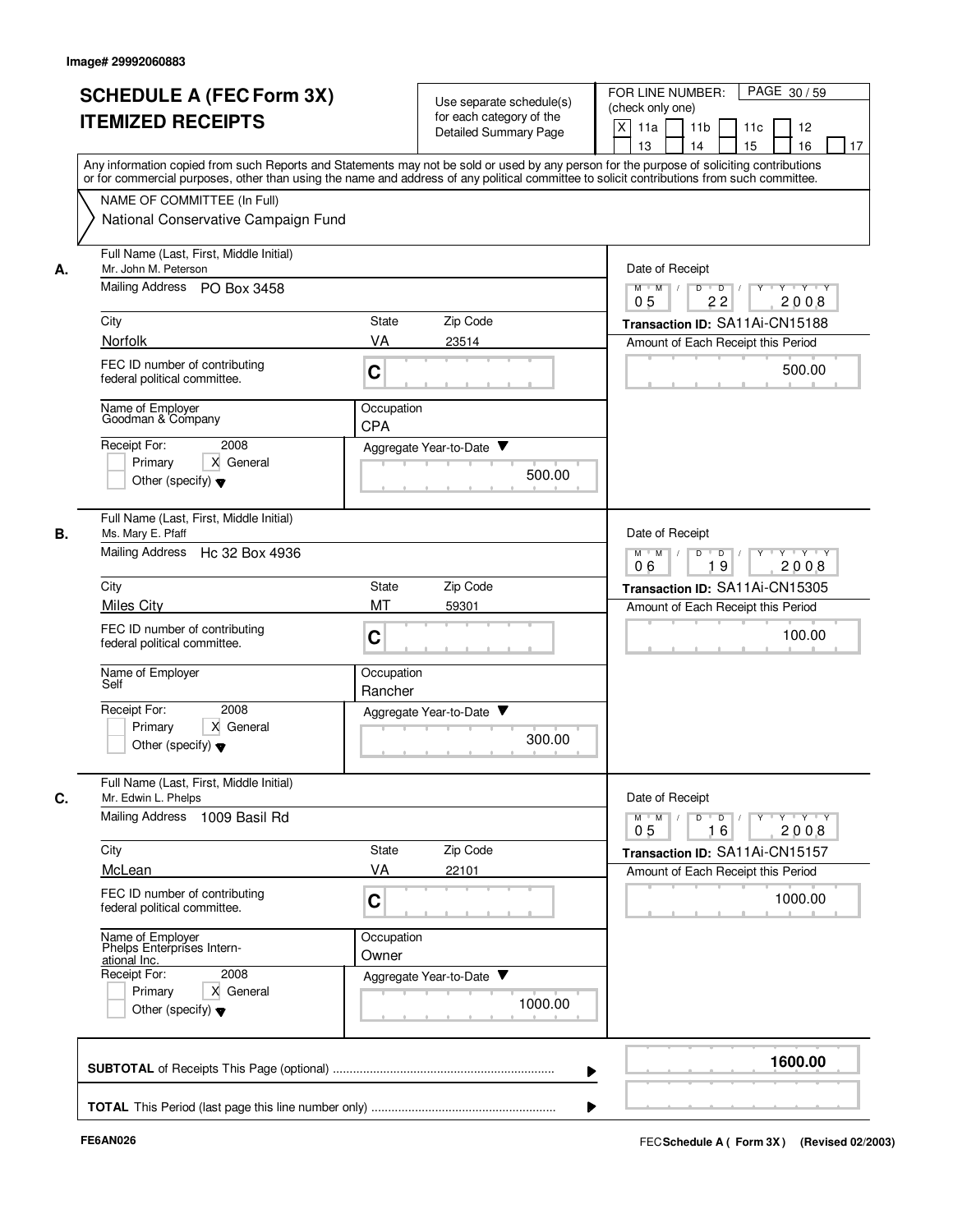| <b>SCHEDULE A (FEC Form 3X)</b><br><b>ITEMIZED RECEIPTS</b>                                |                                                                              | Use separate schedule(s)<br>for each category of the<br>Detailed Summary Page | FOR LINE NUMBER:<br>PAGE 31/59<br>(check only one)<br>X<br>11a<br>11 <sub>b</sub><br>11c<br>12<br>15<br>16<br>13<br>14<br>17                                                                                                                                                            |
|--------------------------------------------------------------------------------------------|------------------------------------------------------------------------------|-------------------------------------------------------------------------------|-----------------------------------------------------------------------------------------------------------------------------------------------------------------------------------------------------------------------------------------------------------------------------------------|
| NAME OF COMMITTEE (In Full)<br>National Conservative Campaign Fund                         |                                                                              |                                                                               | Any information copied from such Reports and Statements may not be sold or used by any person for the purpose of soliciting contributions<br>or for commercial purposes, other than using the name and address of any political committee to solicit contributions from such committee. |
| Mr. Frederick L. Potter<br>А.                                                              | Full Name (Last, First, Middle Initial)<br>Mailing Address 3904 Millcreek Rd |                                                                               |                                                                                                                                                                                                                                                                                         |
| City                                                                                       | State                                                                        | Zip Code                                                                      | 12<br>2008<br>0 <sub>5</sub><br>Transaction ID: SA11Ai-CN15144                                                                                                                                                                                                                          |
| Haymarket                                                                                  | VA                                                                           | 20169                                                                         | Amount of Each Receipt this Period                                                                                                                                                                                                                                                      |
| FEC ID number of contributing<br>federal political committee.                              | C                                                                            |                                                                               | 500.00                                                                                                                                                                                                                                                                                  |
| Name of Employer<br>Chem Week Inc.                                                         | Occupation<br>Exec. Director                                                 |                                                                               |                                                                                                                                                                                                                                                                                         |
| Receipt For:<br>2008<br>X General<br>Primary<br>Other (specify) $\blacktriangledown$       |                                                                              | Aggregate Year-to-Date ▼<br>500.00                                            |                                                                                                                                                                                                                                                                                         |
| Full Name (Last, First, Middle Initial)<br>В.<br>Mrs. Corinne P. Quayle<br>Mailing Address | 1665 Maguire Drive                                                           |                                                                               | Date of Receipt<br>D<br>$\overline{D}$<br>Y 'Y 'Y<br>$M$ $M$<br>$\sqrt{ }$                                                                                                                                                                                                              |
|                                                                                            |                                                                              | 2008<br>05<br>06                                                              |                                                                                                                                                                                                                                                                                         |
| City<br>Wickenburg                                                                         | State<br>AZ                                                                  | Zip Code<br>85390                                                             | Transaction ID: SA11Ai-CN15131<br>Amount of Each Receipt this Period                                                                                                                                                                                                                    |
| FEC ID number of contributing<br>federal political committee.                              | C                                                                            |                                                                               | 200.00                                                                                                                                                                                                                                                                                  |
| Name of Employer<br>None                                                                   | Occupation<br>Retired                                                        |                                                                               |                                                                                                                                                                                                                                                                                         |
| Receipt For:<br>2008<br>Primary<br>X General<br>Other (specify) $\blacktriangledown$       |                                                                              | Aggregate Year-to-Date ▼<br>650.00                                            |                                                                                                                                                                                                                                                                                         |
| Full Name (Last, First, Middle Initial)<br>C.<br>Mrs. Corinne P. Quayle                    |                                                                              |                                                                               | Date of Receipt                                                                                                                                                                                                                                                                         |
| Mailing Address 1665 Maguire Drive                                                         |                                                                              |                                                                               | $M$ $M$ $/$<br>17<br>2008<br>06                                                                                                                                                                                                                                                         |
| City                                                                                       | State                                                                        | Zip Code                                                                      | Transaction ID: SA11Ai-CN15309                                                                                                                                                                                                                                                          |
| Wickenburg                                                                                 | AZ                                                                           | 85390                                                                         | Amount of Each Receipt this Period                                                                                                                                                                                                                                                      |
| FEC ID number of contributing<br>federal political committee.                              | C                                                                            |                                                                               | 200.00                                                                                                                                                                                                                                                                                  |
| Name of Employer<br>None                                                                   | Occupation<br>Retired                                                        |                                                                               |                                                                                                                                                                                                                                                                                         |
| Receipt For:<br>2008<br>X General<br>Primary<br>Other (specify) $\blacktriangledown$       |                                                                              | Aggregate Year-to-Date<br>850.00                                              |                                                                                                                                                                                                                                                                                         |
|                                                                                            |                                                                              |                                                                               | 900.00                                                                                                                                                                                                                                                                                  |
|                                                                                            |                                                                              |                                                                               |                                                                                                                                                                                                                                                                                         |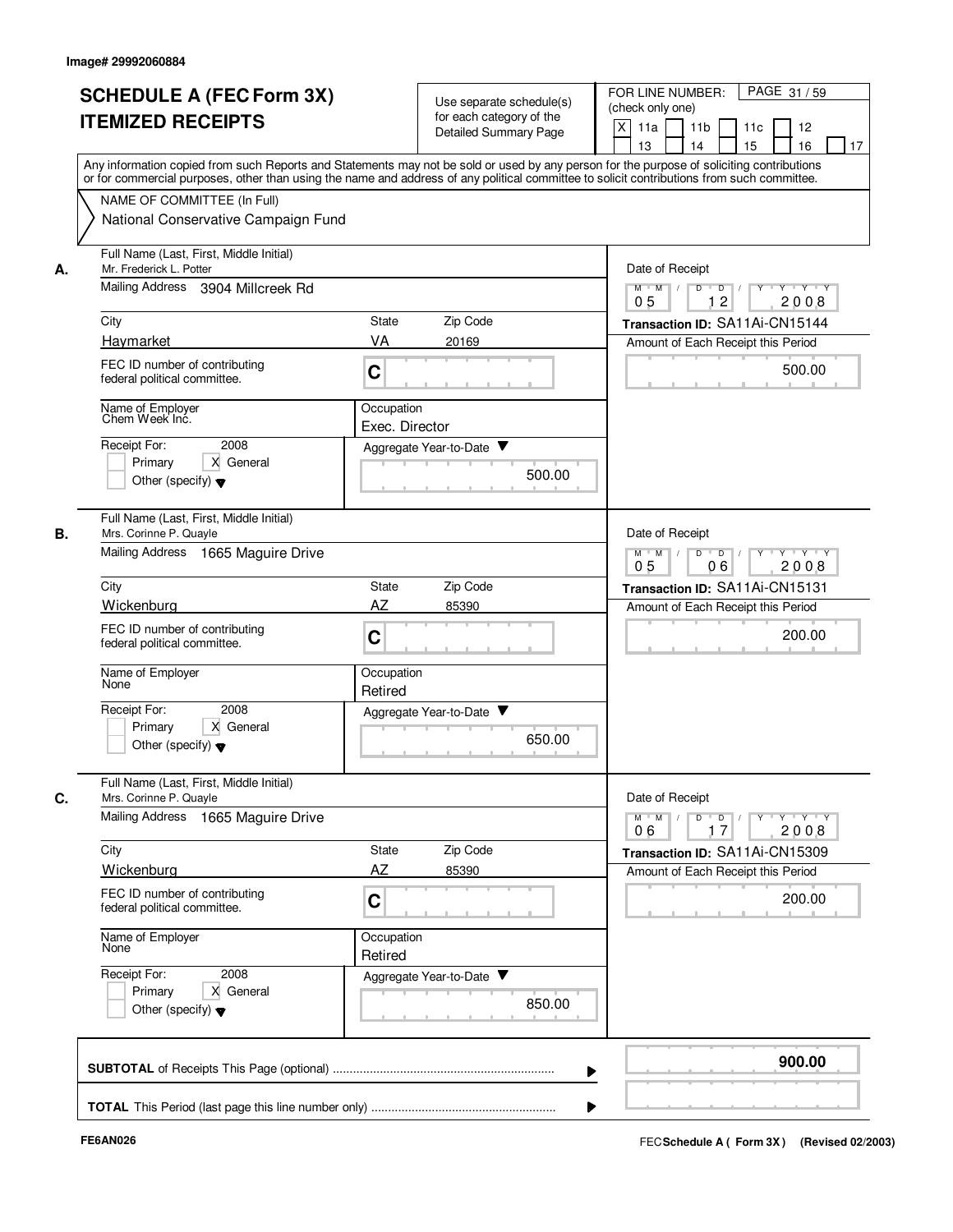|    | <b>SCHEDULE A (FEC Form 3X)</b><br><b>ITEMIZED RECEIPTS</b>                                                     | Use separate schedule(s)<br>for each category of the<br>Detailed Summary Page                                                                                                                                                                                                           | FOR LINE NUMBER:<br>PAGE 32/59<br>(check only one)<br>X<br>11a<br>11 <sub>b</sub><br>11c<br>12<br>13<br>14<br>15<br>16<br>17 |
|----|-----------------------------------------------------------------------------------------------------------------|-----------------------------------------------------------------------------------------------------------------------------------------------------------------------------------------------------------------------------------------------------------------------------------------|------------------------------------------------------------------------------------------------------------------------------|
|    |                                                                                                                 | Any information copied from such Reports and Statements may not be sold or used by any person for the purpose of soliciting contributions<br>or for commercial purposes, other than using the name and address of any political committee to solicit contributions from such committee. |                                                                                                                              |
|    | NAME OF COMMITTEE (In Full)<br>National Conservative Campaign Fund                                              |                                                                                                                                                                                                                                                                                         |                                                                                                                              |
| А. | Full Name (Last, First, Middle Initial)<br>Ms. Lola C. Reinsch                                                  | Date of Receipt                                                                                                                                                                                                                                                                         |                                                                                                                              |
|    | <b>Mailing Address</b><br>2040 Columbia Pike                                                                    | Y 'Y 'Y<br>$M$ $M$ /<br>D<br>$\overline{D}$<br>22<br>2008<br>05                                                                                                                                                                                                                         |                                                                                                                              |
|    | City                                                                                                            | Zip Code<br>State                                                                                                                                                                                                                                                                       | Transaction ID: SA11Ai-CN15181                                                                                               |
|    | Arlington<br>FEC ID number of contributing<br>federal political committee.                                      | VA<br>22204<br>C                                                                                                                                                                                                                                                                        | Amount of Each Receipt this Period<br>1000.00                                                                                |
|    | Name of Employer<br>LCR Management Services<br>Inc.                                                             | Occupation<br><b>Real Estate Developer</b>                                                                                                                                                                                                                                              |                                                                                                                              |
|    | Receipt For:<br>2008<br>X General<br>Primary<br>Other (specify) $\blacktriangledown$                            | Aggregate Year-to-Date<br>1000.00                                                                                                                                                                                                                                                       |                                                                                                                              |
| В. | Full Name (Last, First, Middle Initial)<br>Mr. Lloyd B. Ritter, Jr.<br>Mailing Address<br>604 Clear Spring Road | Date of Receipt<br>D<br>$Y - Y - Y$<br>$M$ M<br>$\overline{D}$<br>$\sqrt{ }$                                                                                                                                                                                                            |                                                                                                                              |
|    |                                                                                                                 | 12<br>05<br>2008                                                                                                                                                                                                                                                                        |                                                                                                                              |
|    | City<br><b>Great Falls</b>                                                                                      | Zip Code<br>State<br>VA<br>22066                                                                                                                                                                                                                                                        | Transaction ID: SA11Ai-CN15139<br>Amount of Each Receipt this Period                                                         |
|    | FEC ID number of contributing<br>federal political committee.                                                   | C                                                                                                                                                                                                                                                                                       | 1000.00                                                                                                                      |
|    | Name of Employer<br>Ritter & Co.                                                                                | Occupation<br><b>CPA</b>                                                                                                                                                                                                                                                                |                                                                                                                              |
|    | Receipt For:<br>2008<br>X General<br>Primary<br>Other (specify) $\blacktriangledown$                            | Aggregate Year-to-Date ▼<br>1000.00                                                                                                                                                                                                                                                     |                                                                                                                              |
| C. | Full Name (Last, First, Middle Initial)<br>Mr. Michael L. Ritter<br>Mailing Address 5664 Cherokee Run Ct        |                                                                                                                                                                                                                                                                                         | Date of Receipt<br>$Y$ $Y$ $Y$<br>$D$ <sup>U</sup><br>$D$ /<br>$Y$ <sup>U</sup><br>$M$ $M$ /                                 |
|    |                                                                                                                 |                                                                                                                                                                                                                                                                                         | 15<br>2008<br>0 <sub>5</sub>                                                                                                 |
|    | City<br>Haymarket                                                                                               | State<br>Zip Code<br>VA<br>20169                                                                                                                                                                                                                                                        | Transaction ID: SA11Ai-CN15161<br>Amount of Each Receipt this Period                                                         |
|    | FEC ID number of contributing<br>federal political committee.                                                   | C                                                                                                                                                                                                                                                                                       | 250.00                                                                                                                       |
|    | Name of Employer<br>Ritter & Company Inc.                                                                       | Occupation<br>Accountant                                                                                                                                                                                                                                                                |                                                                                                                              |
|    | Receipt For:<br>2008<br>X General<br>Primary<br>Other (specify) $\blacktriangledown$                            | Aggregate Year-to-Date<br>250.00                                                                                                                                                                                                                                                        |                                                                                                                              |
|    |                                                                                                                 |                                                                                                                                                                                                                                                                                         | 2250.00                                                                                                                      |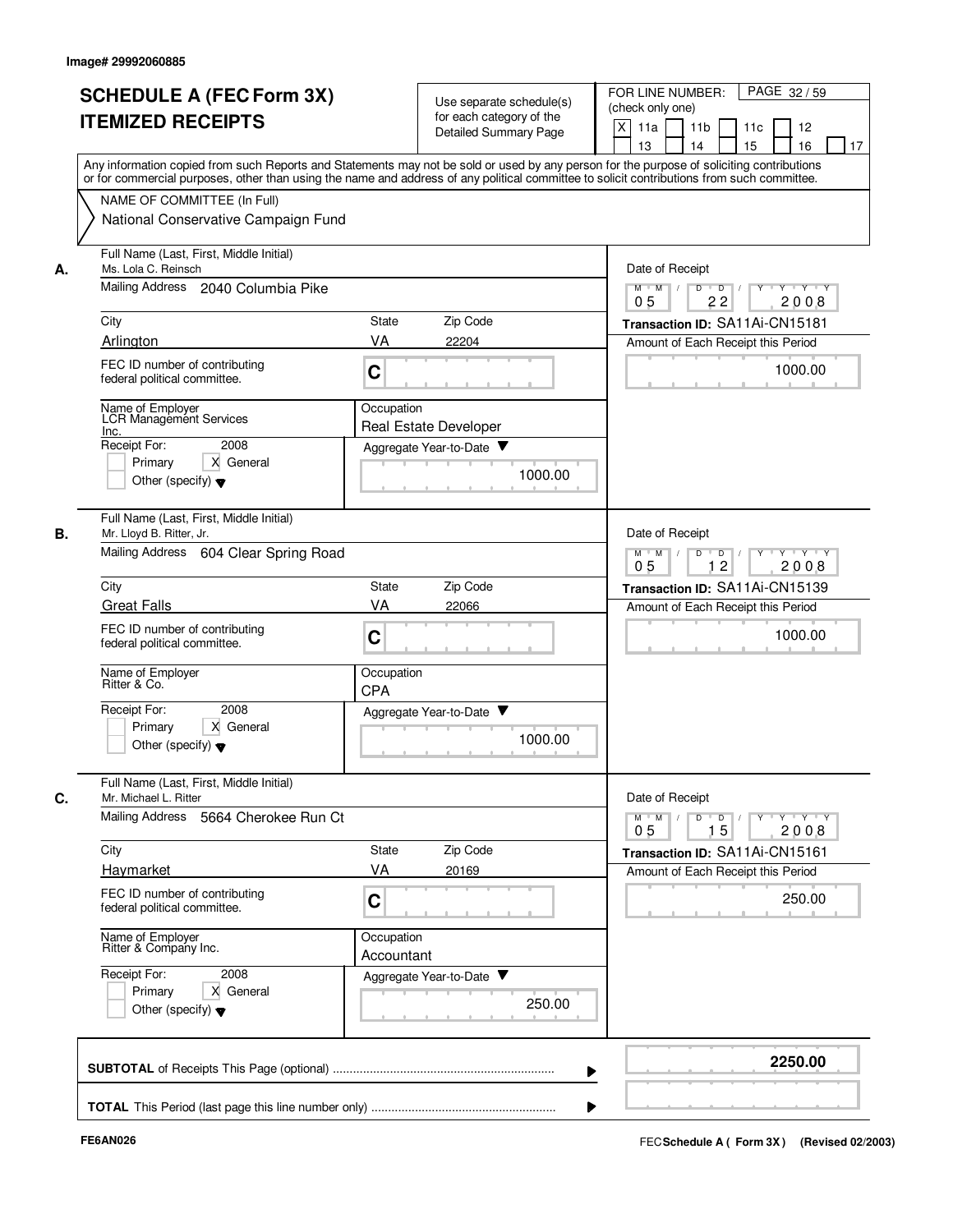|    | <b>SCHEDULE A (FEC Form 3X)</b><br><b>ITEMIZED RECEIPTS</b><br>Any information copied from such Reports and Statements may not be sold or used by any person for the purpose of soliciting contributions                                               |                                       | Use separate schedule(s)<br>for each category of the<br>Detailed Summary Page | FOR LINE NUMBER:<br>PAGE 33/59<br>(check only one)<br>X<br>11a<br>11 <sub>b</sub><br>11c<br>12<br>13<br>14<br>15<br>16<br>17                                 |
|----|--------------------------------------------------------------------------------------------------------------------------------------------------------------------------------------------------------------------------------------------------------|---------------------------------------|-------------------------------------------------------------------------------|--------------------------------------------------------------------------------------------------------------------------------------------------------------|
|    | or for commercial purposes, other than using the name and address of any political committee to solicit contributions from such committee.<br>NAME OF COMMITTEE (In Full)<br>National Conservative Campaign Fund                                       |                                       |                                                                               |                                                                                                                                                              |
| А. | Full Name (Last, First, Middle Initial)<br>Mr. Scott F. Ritter<br><b>Mailing Address</b><br>10015 Orland Stone Dr<br>City<br><b>Bristow</b><br>FEC ID number of contributing<br>federal political committee.<br>Name of Employer<br>Ritter And Company | <b>State</b><br>VA<br>C<br>Occupation | Zip Code<br>20136                                                             | Date of Receipt<br>$M$ $M$ /<br>Y 'Y 'Y<br>D<br>D<br>15<br>2008<br>05<br>Transaction ID: SA11Ai-CN15164<br>Amount of Each Receipt this Period<br>250.00      |
|    | Receipt For:<br>2008<br>Primary<br>X General<br>Other (specify) $\blacktriangledown$                                                                                                                                                                   | Accountant                            | Aggregate Year-to-Date ▼<br>250.00                                            |                                                                                                                                                              |
| В. | Full Name (Last, First, Middle Initial)<br>Mr. Ronald E. Robinson<br>Mailing Address 11207 Longwood Grove Dr.<br>City<br>Reston                                                                                                                        | State<br>VA                           | Zip Code<br>20194                                                             | Date of Receipt<br>D<br>$Y - Y - Y$<br>$M$ M<br>$\overline{D}$<br>$\sqrt{ }$<br>$\sqrt{ }$<br>0 <sub>5</sub><br>22<br>2008<br>Transaction ID: SA11Ai-CN15182 |
|    | FEC ID number of contributing<br>federal political committee.<br>Name of Employer<br>Young Americas Foundation<br>Receipt For:<br>2008<br>X General<br>Primary<br>Other (specify) $\blacktriangledown$                                                 | C<br>Occupation<br>President          | Aggregate Year-to-Date<br>1000.00                                             | Amount of Each Receipt this Period<br>1000.00                                                                                                                |
| C. | Full Name (Last, First, Middle Initial)<br>Mrs. Marjory G. Ross<br>Mailing Address 6213 Nethercombe Ct.<br>City                                                                                                                                        | State                                 | Zip Code                                                                      | Date of Receipt<br>$Y$ $Y$ $Y$<br>$D$ $D$ $I$<br>$Y$ <sup>U</sup><br>$M$ $M$ /<br>12<br>2008<br>0 <sub>5</sub><br>Transaction ID: SA11Ai-CN15140             |
|    | Mc Lean<br>FEC ID number of contributing<br>federal political committee.                                                                                                                                                                               | VA<br>C                               | 22101                                                                         | Amount of Each Receipt this Period<br>1000.00                                                                                                                |
|    | Name of Employer<br>Vice President<br>Receipt For:<br>2008<br>X General<br>Primary<br>Other (specify) $\blacktriangledown$                                                                                                                             | Occupation                            | Eagle Publishing Inc.<br>Aggregate Year-to-Date<br>1000.00                    |                                                                                                                                                              |
|    |                                                                                                                                                                                                                                                        |                                       |                                                                               | 2250.00                                                                                                                                                      |
|    |                                                                                                                                                                                                                                                        |                                       |                                                                               |                                                                                                                                                              |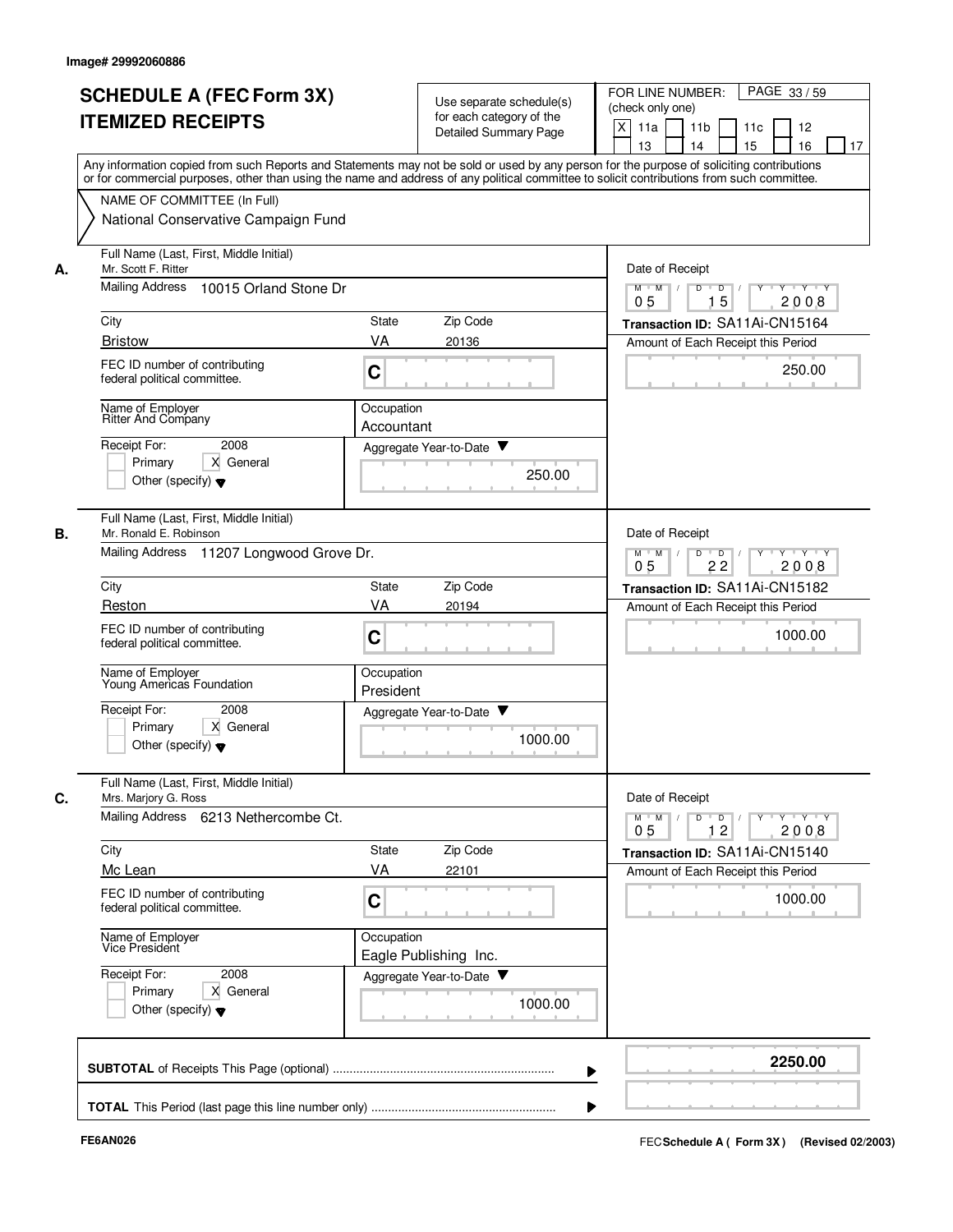|    | <b>SCHEDULE A (FEC Form 3X)</b><br><b>ITEMIZED RECEIPTS</b>                          | Use separate schedule(s)<br>for each category of the<br><b>Detailed Summary Page</b>                                                                                                                                                                                                    | PAGE 34/59<br>FOR LINE NUMBER:<br>(check only one)<br>X<br>11 <sub>b</sub><br>11a<br>11c<br>12<br>15<br>13<br>14<br>16<br>17 |
|----|--------------------------------------------------------------------------------------|-----------------------------------------------------------------------------------------------------------------------------------------------------------------------------------------------------------------------------------------------------------------------------------------|------------------------------------------------------------------------------------------------------------------------------|
|    |                                                                                      | Any information copied from such Reports and Statements may not be sold or used by any person for the purpose of soliciting contributions<br>or for commercial purposes, other than using the name and address of any political committee to solicit contributions from such committee. |                                                                                                                              |
|    | NAME OF COMMITTEE (In Full)<br>National Conservative Campaign Fund                   |                                                                                                                                                                                                                                                                                         |                                                                                                                              |
| А. | Full Name (Last, First, Middle Initial)<br>Mr. Bruce W. Sanford                      | Date of Receipt                                                                                                                                                                                                                                                                         |                                                                                                                              |
|    | Mailing Address<br>1050 Connecticut Ave NW Ste. 1100                                 | Y Y Y Y Y<br>$M$ $M$ /<br>D<br>$\overline{D}$ /<br>12<br>05<br>2008                                                                                                                                                                                                                     |                                                                                                                              |
|    | City                                                                                 | Zip Code<br>State                                                                                                                                                                                                                                                                       | Transaction ID: SA11Ai-CN15141                                                                                               |
|    | Washington                                                                           | DC<br>20036                                                                                                                                                                                                                                                                             | Amount of Each Receipt this Period                                                                                           |
|    | FEC ID number of contributing<br>federal political committee.                        | C                                                                                                                                                                                                                                                                                       | 1000.00                                                                                                                      |
|    | Name of Employer<br>Baker and Hostetler L.L.P.                                       | Occupation<br>Lawyer                                                                                                                                                                                                                                                                    |                                                                                                                              |
|    | Receipt For:<br>2008                                                                 | Aggregate Year-to-Date                                                                                                                                                                                                                                                                  |                                                                                                                              |
|    | X General<br>Primary<br>Other (specify) $\blacktriangledown$                         | 1000.00                                                                                                                                                                                                                                                                                 |                                                                                                                              |
| В. | Full Name (Last, First, Middle Initial)<br>Mr. B. Francis Saul, III                  | Date of Receipt                                                                                                                                                                                                                                                                         |                                                                                                                              |
|    | Mailing Address 14 Newlands Street                                                   | $Y + Y + Y$<br>$M$ M<br>D<br>$\overline{D}$<br>2008<br>05<br>19                                                                                                                                                                                                                         |                                                                                                                              |
|    | City                                                                                 | Zip Code<br>State                                                                                                                                                                                                                                                                       | Transaction ID: SA11Ai-CN15187                                                                                               |
|    | Chevy Chase                                                                          | <b>MD</b><br>20815                                                                                                                                                                                                                                                                      | Amount of Each Receipt this Period                                                                                           |
|    | FEC ID number of contributing<br>federal political committee.                        | C                                                                                                                                                                                                                                                                                       | 1000.00                                                                                                                      |
|    | Name of Employer<br>BF Saul Company                                                  | Occupation<br><b>Real Estate</b>                                                                                                                                                                                                                                                        |                                                                                                                              |
|    | Receipt For:<br>2008<br>X General<br>Primary<br>Other (specify) $\blacktriangledown$ | Aggregate Year-to-Date<br>1000.00                                                                                                                                                                                                                                                       |                                                                                                                              |
| C. | Full Name (Last, First, Middle Initial)<br>Ms. Eva F. Scott                          |                                                                                                                                                                                                                                                                                         | Date of Receipt                                                                                                              |
|    | <b>Mailing Address</b><br>15830 Goodes Bridge Rd                                     |                                                                                                                                                                                                                                                                                         | $Y + Y + Y$<br>$M$ $M$<br>D<br>$\overline{D}$<br>Y<br>12<br>2008<br>0 <sub>5</sub>                                           |
|    | City                                                                                 | State<br>Zip Code                                                                                                                                                                                                                                                                       | Transaction ID: SA11Ai-CN15147                                                                                               |
|    | Amelia                                                                               | VA<br>23002                                                                                                                                                                                                                                                                             | Amount of Each Receipt this Period                                                                                           |
|    | FEC ID number of contributing<br>federal political committee.                        | C                                                                                                                                                                                                                                                                                       | 250.00                                                                                                                       |
|    | Name of Employer<br>Self                                                             | Occupation<br>Self-employed                                                                                                                                                                                                                                                             |                                                                                                                              |
|    | Receipt For:<br>2008<br>X General<br>Primary<br>Other (specify) $\blacktriangledown$ | Aggregate Year-to-Date<br>250.00                                                                                                                                                                                                                                                        |                                                                                                                              |
|    |                                                                                      |                                                                                                                                                                                                                                                                                         | 2250.00                                                                                                                      |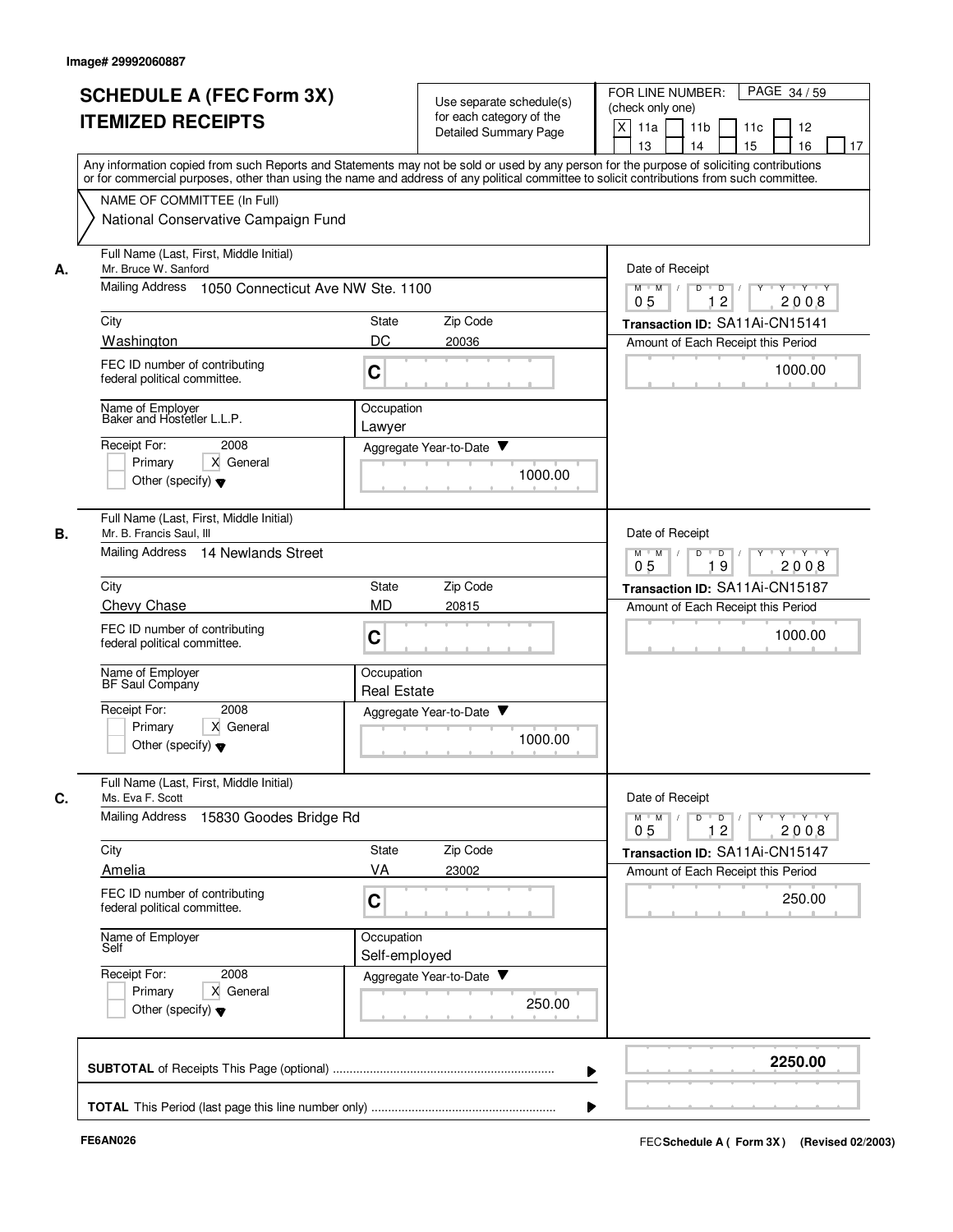|    | <b>SCHEDULE A (FEC Form 3X)</b><br><b>ITEMIZED RECEIPTS</b>                          | Use separate schedule(s)<br>for each category of the<br>Detailed Summary Page                                                                                                                                                                                                           | FOR LINE NUMBER:<br>PAGE 35/59<br>(check only one)<br>X<br>11a<br>11 <sub>b</sub><br>11c<br>12<br>13<br>14<br>15<br>16<br>17 |
|----|--------------------------------------------------------------------------------------|-----------------------------------------------------------------------------------------------------------------------------------------------------------------------------------------------------------------------------------------------------------------------------------------|------------------------------------------------------------------------------------------------------------------------------|
|    | NAME OF COMMITTEE (In Full)                                                          | Any information copied from such Reports and Statements may not be sold or used by any person for the purpose of soliciting contributions<br>or for commercial purposes, other than using the name and address of any political committee to solicit contributions from such committee. |                                                                                                                              |
|    | National Conservative Campaign Fund                                                  |                                                                                                                                                                                                                                                                                         |                                                                                                                              |
| А. | Full Name (Last, First, Middle Initial)<br>Mrs. Kristen K. Short                     |                                                                                                                                                                                                                                                                                         | Date of Receipt                                                                                                              |
|    | Mailing Address 3715 25th St. N                                                      |                                                                                                                                                                                                                                                                                         | $M$ $M$ /<br>Y 'Y 'Y<br>D<br>$\overline{\phantom{a}}$<br>22<br>2008<br>05                                                    |
|    | City                                                                                 | Zip Code<br>State                                                                                                                                                                                                                                                                       | Transaction ID: SA11Ai-CN15186                                                                                               |
|    | Arlington                                                                            | VA<br>22207                                                                                                                                                                                                                                                                             | Amount of Each Receipt this Period                                                                                           |
|    | FEC ID number of contributing<br>federal political committee.                        | C                                                                                                                                                                                                                                                                                       | 500.00                                                                                                                       |
|    | Name of Employer<br>Dept. of Homeland Security                                       | Occupation<br>Director of Commuunications                                                                                                                                                                                                                                               |                                                                                                                              |
|    | Receipt For:<br>2008                                                                 | Aggregate Year-to-Date                                                                                                                                                                                                                                                                  |                                                                                                                              |
|    | Primary<br>X General<br>Other (specify) $\blacktriangledown$                         | 500.00                                                                                                                                                                                                                                                                                  |                                                                                                                              |
| В. | Full Name (Last, First, Middle Initial)<br>Col. Ray H. Smith                         |                                                                                                                                                                                                                                                                                         | Date of Receipt                                                                                                              |
|    | Mailing Address<br>228 Lakeside Circle                                               |                                                                                                                                                                                                                                                                                         | D<br>$Y - Y - Y$<br>$M$ M<br>$\overline{D}$<br>$\sqrt{ }$<br>$\sqrt{ }$<br>0 <sub>5</sub><br>28<br>2008                      |
|    | City                                                                                 | Zip Code<br>State                                                                                                                                                                                                                                                                       | Transaction ID: SA11Ai-CN15212                                                                                               |
|    | Greenville                                                                           | SC<br>29615                                                                                                                                                                                                                                                                             | Amount of Each Receipt this Period                                                                                           |
|    | FEC ID number of contributing<br>federal political committee.                        | C                                                                                                                                                                                                                                                                                       | 500.00                                                                                                                       |
|    | Name of Employer<br>None                                                             | Occupation<br>Retired                                                                                                                                                                                                                                                                   |                                                                                                                              |
|    | Receipt For:<br>2008<br>X General<br>Primary<br>Other (specify) $\blacktriangledown$ | Aggregate Year-to-Date<br>1000.00                                                                                                                                                                                                                                                       |                                                                                                                              |
| C. | Full Name (Last, First, Middle Initial)<br>Mr. Kurt W. Snyder                        |                                                                                                                                                                                                                                                                                         | Date of Receipt                                                                                                              |
|    | Mailing Address 250 Morean Ct.                                                       |                                                                                                                                                                                                                                                                                         | $Y$ $Y$ $Y$<br>$D$ <sup>U</sup><br>D<br>$Y$ <sup>U</sup><br>$M$ $M$ /<br>15<br>2008<br>0 <sub>5</sub>                        |
|    | City                                                                                 | State<br>Zip Code                                                                                                                                                                                                                                                                       | Transaction ID: SA11Ai-CN15166                                                                                               |
|    | Severn Park<br>FEC ID number of contributing                                         | <b>MD</b><br>21146<br>C                                                                                                                                                                                                                                                                 | Amount of Each Receipt this Period<br>250.00                                                                                 |
|    | federal political committee.                                                         |                                                                                                                                                                                                                                                                                         |                                                                                                                              |
|    | Name of Employer<br>The Colony Group Inc.                                            | Occupation<br>President                                                                                                                                                                                                                                                                 |                                                                                                                              |
|    | Receipt For:<br>2008<br>X General<br>Primary<br>Other (specify) $\blacktriangledown$ | Aggregate Year-to-Date<br>250.00                                                                                                                                                                                                                                                        |                                                                                                                              |
|    |                                                                                      |                                                                                                                                                                                                                                                                                         | 1250.00                                                                                                                      |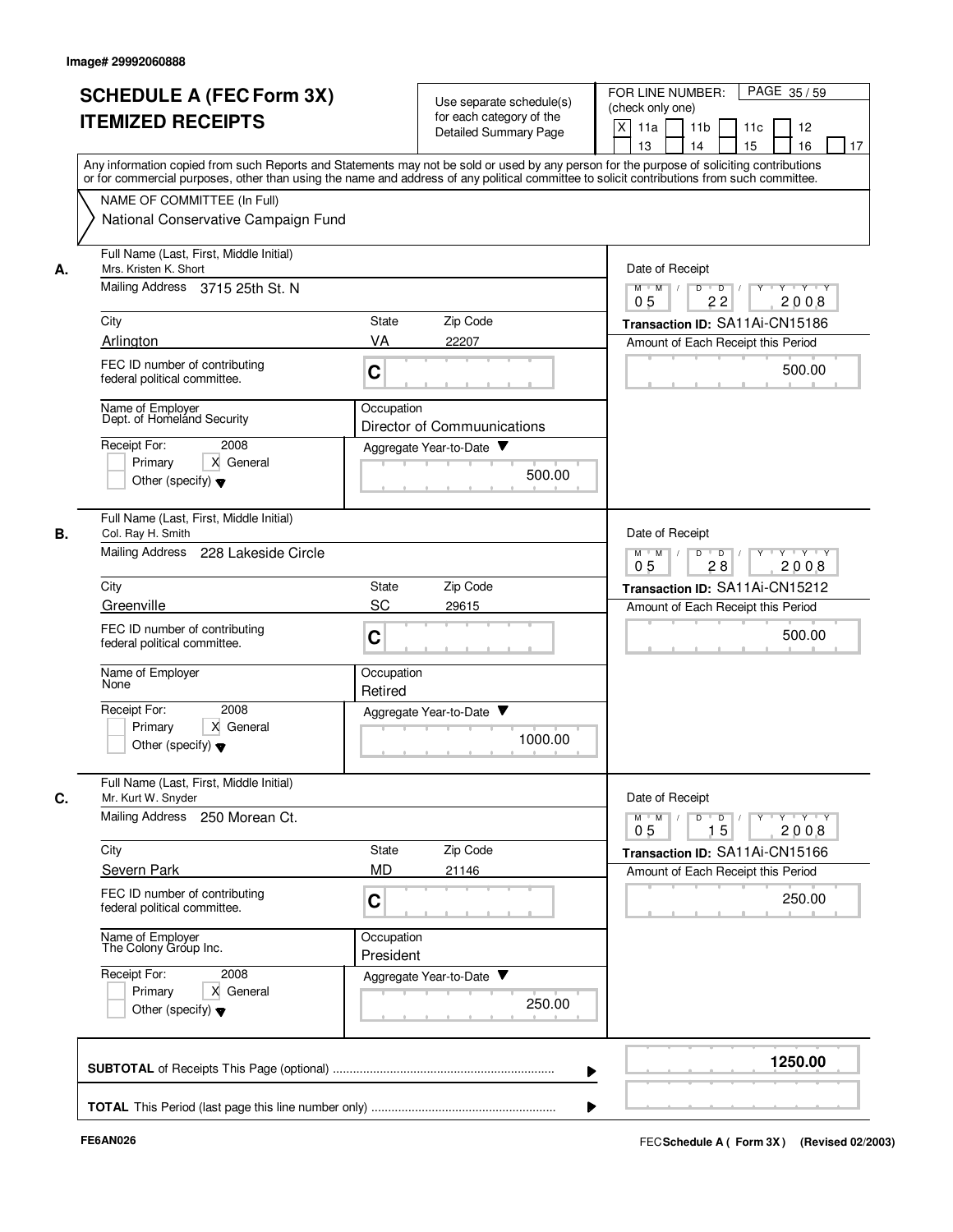| <b>SCHEDULE A (FEC Form 3X)</b><br><b>ITEMIZED RECEIPTS</b>                                                                                                                                                                       | Use separate schedule(s)<br>for each category of the<br>Detailed Summary Page                                                                                                                                                                                                           | FOR LINE NUMBER:<br>PAGE 36/59<br>(check only one)<br>X<br>11a<br>11 <sub>b</sub><br>11c<br>12<br>15<br>16<br>13<br>14<br>17                                                                                                                                                                                                                                                                                                                                                                                                                                  |
|-----------------------------------------------------------------------------------------------------------------------------------------------------------------------------------------------------------------------------------|-----------------------------------------------------------------------------------------------------------------------------------------------------------------------------------------------------------------------------------------------------------------------------------------|---------------------------------------------------------------------------------------------------------------------------------------------------------------------------------------------------------------------------------------------------------------------------------------------------------------------------------------------------------------------------------------------------------------------------------------------------------------------------------------------------------------------------------------------------------------|
| NAME OF COMMITTEE (In Full)<br>National Conservative Campaign Fund                                                                                                                                                                | Any information copied from such Reports and Statements may not be sold or used by any person for the purpose of soliciting contributions<br>or for commercial purposes, other than using the name and address of any political committee to solicit contributions from such committee. |                                                                                                                                                                                                                                                                                                                                                                                                                                                                                                                                                               |
| Full Name (Last, First, Middle Initial)<br>Mr. William B. Snyder<br>А.<br><b>Mailing Address</b><br>555 5th Ave. NE<br>Ph <sub>2</sub><br>City<br>St. Petersburg<br>FEC ID number of contributing<br>federal political committee. | Zip Code<br>State<br>FL<br>33701<br>C                                                                                                                                                                                                                                                   | Date of Receipt<br>$Y - Y - Y$<br>$M$ $M$ /<br>D<br>$\overline{D}$<br>2008<br>0 <sub>5</sub><br>14<br>Transaction ID: SA11Ai-CN15155<br>Amount of Each Receipt this Period<br>2500.00                                                                                                                                                                                                                                                                                                                                                                         |
| Name of Employer<br>none<br>Receipt For:<br>2008<br>X General<br>Primary<br>Other (specify) $\blacktriangledown$                                                                                                                  | Occupation<br>Retired<br>Aggregate Year-to-Date ▼<br>2500.00                                                                                                                                                                                                                            |                                                                                                                                                                                                                                                                                                                                                                                                                                                                                                                                                               |
| Full Name (Last, First, Middle Initial)<br>В.<br>Ms. Alice M. Starr<br>Mailing Address<br>24569 Via De Casa<br>City<br>Malibu                                                                                                     | Zip Code<br>State<br>CA<br>90265                                                                                                                                                                                                                                                        | Date of Receipt<br>D<br>Y 'Y 'Y<br>$M$ $M$<br>D<br>2008<br>05<br>14<br>Transaction ID: SA11Ai-CN15337<br>Amount of Each Receipt this Period                                                                                                                                                                                                                                                                                                                                                                                                                   |
| FEC ID number of contributing<br>federal political committee.<br>Name of Employer<br>West Group Inć.<br>Receipt For:<br>2008<br>Primary<br>X General<br>Other (specify) $\blacktriangledown$                                      | C<br>Occupation<br><b>Vice President</b><br>Aggregate Year-to-Date $\blacktriangledown$<br>500.00                                                                                                                                                                                       | 500.00                                                                                                                                                                                                                                                                                                                                                                                                                                                                                                                                                        |
| Full Name (Last, First, Middle Initial)<br>C.<br>Ms. Natalie Starr<br>Mailing Address 42 Lincoln Rd.<br>City<br><b>Wellesley Hills</b>                                                                                            | Zip Code<br>State<br>MA<br>02481                                                                                                                                                                                                                                                        | Date of Receipt<br>$\begin{array}{c c c c c c c c} \hline \textbf{0} & \textbf{0} & \textbf{0} & \textbf{0} & \textbf{0} & \textbf{0} & \textbf{0} & \textbf{0} & \textbf{0} & \textbf{0} & \textbf{0} & \textbf{0} & \textbf{0} & \textbf{0} & \textbf{0} & \textbf{0} & \textbf{0} & \textbf{0} & \textbf{0} & \textbf{0} & \textbf{0} & \textbf{0} & \textbf{0} & \textbf{0} & \textbf{0} & \textbf{0} & \textbf{0} & \textbf{0} &$<br>$M$ $M$ $/$<br>17<br>2008<br>0 <sub>4</sub><br>Transaction ID: SA11Ai-CN15110<br>Amount of Each Receipt this Period |
| FEC ID number of contributing<br>federal political committee.<br>Name of Employer<br>Self<br>Receipt For:<br>2008                                                                                                                 | C<br>Occupation<br>Writer<br>Aggregate Year-to-Date                                                                                                                                                                                                                                     | 990.00                                                                                                                                                                                                                                                                                                                                                                                                                                                                                                                                                        |
| X General<br>Primary<br>Other (specify) $\blacktriangledown$                                                                                                                                                                      | 990.00                                                                                                                                                                                                                                                                                  |                                                                                                                                                                                                                                                                                                                                                                                                                                                                                                                                                               |
|                                                                                                                                                                                                                                   |                                                                                                                                                                                                                                                                                         | 3990.00                                                                                                                                                                                                                                                                                                                                                                                                                                                                                                                                                       |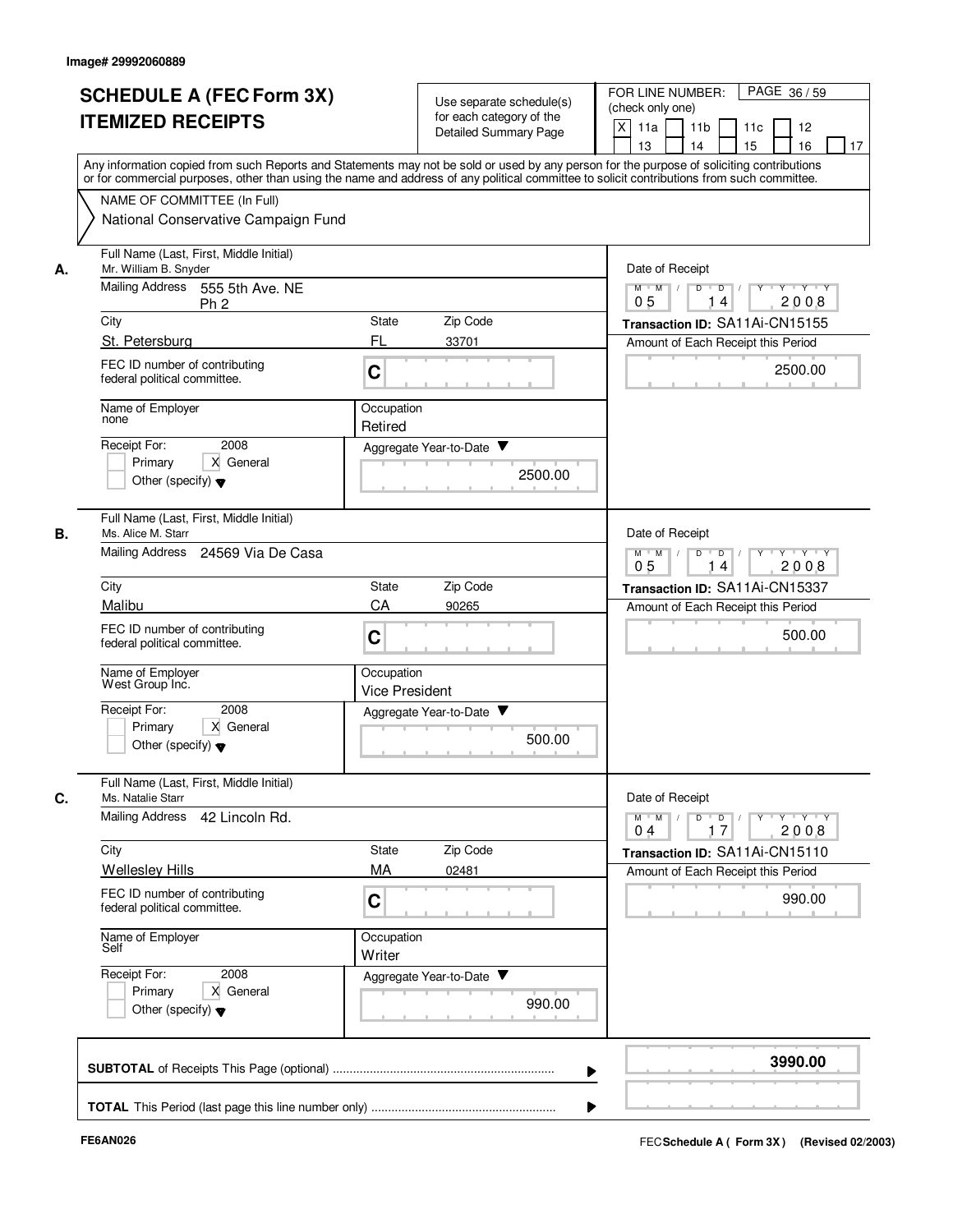|    | <b>SCHEDULE A (FEC Form 3X)</b><br><b>ITEMIZED RECEIPTS</b><br>Any information copied from such Reports and Statements may not be sold or used by any person for the purpose of soliciting contributions<br>or for commercial purposes, other than using the name and address of any political committee to solicit contributions from such committee.<br>NAME OF COMMITTEE (In Full)<br>National Conservative Campaign Fund |                                       | Use separate schedule(s)<br>for each category of the<br><b>Detailed Summary Page</b>  | FOR LINE NUMBER:<br>PAGE 37/59<br>(check only one)<br>$\times$<br>11a<br>11 <sub>b</sub><br>11c<br>12<br>16<br>13<br>14<br>15<br>17                                                               |
|----|------------------------------------------------------------------------------------------------------------------------------------------------------------------------------------------------------------------------------------------------------------------------------------------------------------------------------------------------------------------------------------------------------------------------------|---------------------------------------|---------------------------------------------------------------------------------------|---------------------------------------------------------------------------------------------------------------------------------------------------------------------------------------------------|
| А. | Full Name (Last, First, Middle Initial)<br>Mr. John E. Tattersall<br>Mailing Address 20757 Parkside Circle<br>City<br>Sterling<br>FEC ID number of contributing<br>federal political committee.<br>Name of Employer<br>Capitol Financial Partners<br>Receipt For:<br>2008<br>Primary<br>X General                                                                                                                            | <b>State</b><br>VA<br>C<br>Occupation | Zip Code<br>20165<br><b>Financial Consultant</b><br>Aggregate Year-to-Date<br>250.00  | Date of Receipt<br>$M$ $M$ /<br>Y 'Y 'Y<br>D<br>$\overline{D}$<br>22<br>2008<br>05<br>Transaction ID: SA11Ai-CN15202<br>Amount of Each Receipt this Period<br>250.00<br>chasier's check 423872822 |
| В. | Other (specify) $\blacktriangledown$<br>Full Name (Last, First, Middle Initial)<br>Ms. Evelyn G. Tucker<br>Mailing Address 6021 Clayville Ln<br>City<br>Moseley<br>FEC ID number of contributing<br>federal political committee.<br>Name of Employer<br>Information Requested<br>Receipt For:<br>2008<br>X General<br>Primary<br>Other (specify) $\blacktriangledown$                                                        | State<br>VA<br>C<br>Occupation        | Zip Code<br>23120<br><b>Information Requested</b><br>Aggregate Year-to-Date<br>250.00 | Date of Receipt<br>D<br>$\overline{D}$<br>$Y + Y + Y$<br>$M$ $M$<br>$\sqrt{ }$<br>12<br>05<br>2008<br>Transaction ID: SA11Ai-CN15146<br>Amount of Each Receipt this Period<br>250.00              |
| C. | Full Name (Last, First, Middle Initial)<br>Mr. Andrew L. Wilson<br>Mailing Address 11163 Rich Meadow Dr<br>City<br><b>Great Falls</b><br>FEC ID number of contributing<br>federal political committee.<br>Name of Employer<br>Information Requested<br>Receipt For:<br>2008<br>X General<br>Primary<br>Other (specify) $\blacktriangledown$                                                                                  | State<br>VA<br>C<br>Occupation        | Zip Code<br>22066<br><b>Information Requested</b><br>Aggregate Year-to-Date<br>300.00 | Date of Receipt<br>$Y - Y - Y$<br>$D$ $D$<br>$Y$ <sup>U</sup><br>$M$ M<br>22<br>2008<br>0 <sub>5</sub><br>Transaction ID: SA11Ai-CN15198<br>Amount of Each Receipt this Period<br>300.00          |
|    |                                                                                                                                                                                                                                                                                                                                                                                                                              |                                       |                                                                                       | 800.00                                                                                                                                                                                            |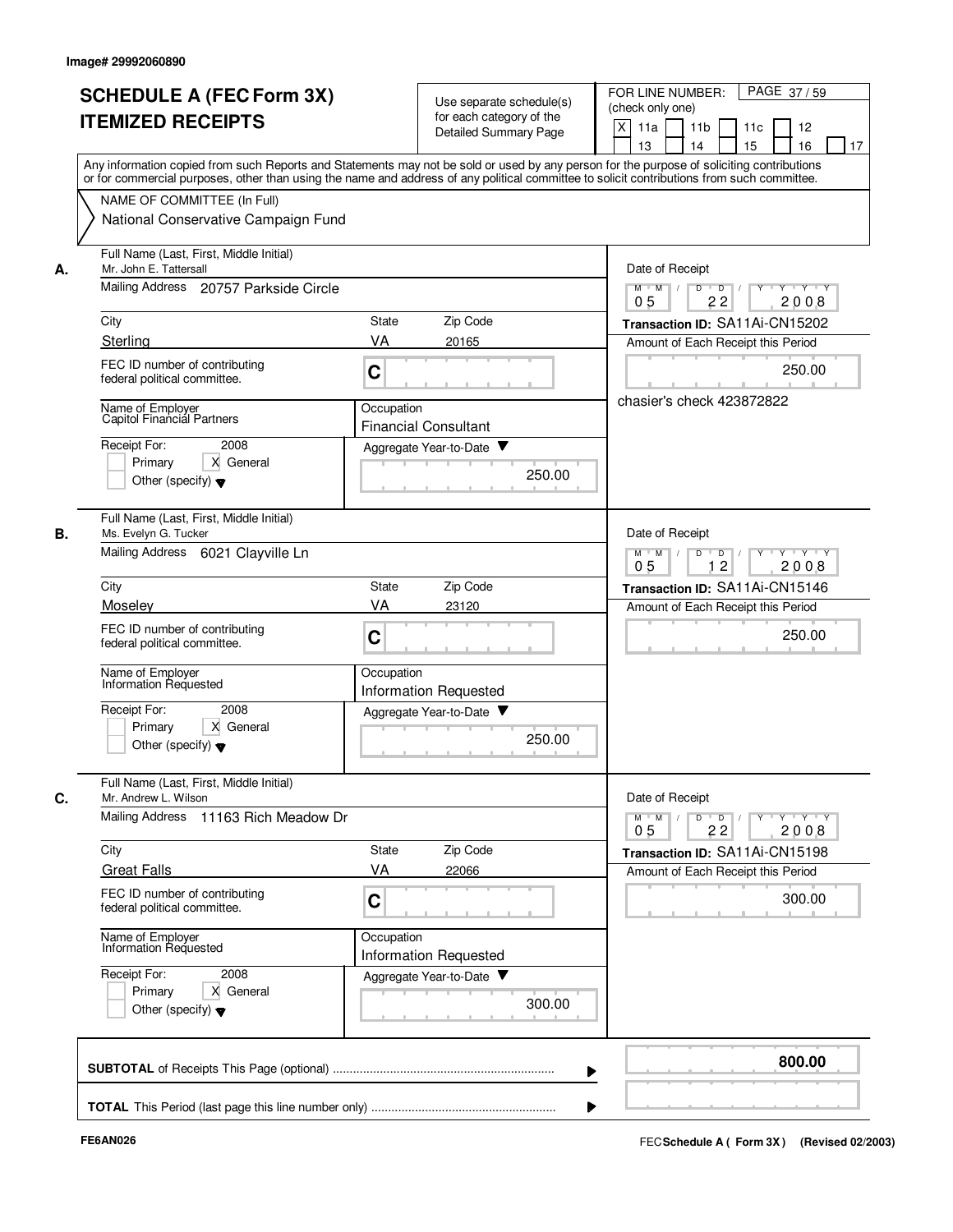|    | <b>SCHEDULE A (FEC Form 3X)</b><br><b>ITEMIZED RECEIPTS</b><br>Any information copied from such Reports and Statements may not be sold or used by any person for the purpose of soliciting contributions<br>or for commercial purposes, other than using the name and address of any political committee to solicit contributions from such committee.<br>NAME OF COMMITTEE (In Full)<br>National Conservative Campaign Fund |                         | Use separate schedule(s)<br>for each category of the<br><b>Detailed Summary Page</b> |         | FOR LINE NUMBER:<br>PAGE 38/59<br>(check only one)<br>X<br>11a<br>11 <sub>b</sub><br>11 <sub>c</sub><br>12<br>14<br>15<br>16<br>13<br>17 |
|----|------------------------------------------------------------------------------------------------------------------------------------------------------------------------------------------------------------------------------------------------------------------------------------------------------------------------------------------------------------------------------------------------------------------------------|-------------------------|--------------------------------------------------------------------------------------|---------|------------------------------------------------------------------------------------------------------------------------------------------|
| А. | Full Name (Last, First, Middle Initial)<br>Mr. Joseph G. Wolinsky<br>Mailing Address 10041 Chartwell Manor Ct.                                                                                                                                                                                                                                                                                                               |                         |                                                                                      |         | Date of Receipt<br>$Y + Y + Y$<br>$M$ $M$ /<br>D<br>$\overline{D}$<br>$Y$ <sup><math>\top</math></sup><br>0 <sub>5</sub><br>19<br>2008   |
|    | City                                                                                                                                                                                                                                                                                                                                                                                                                         | State                   | Zip Code                                                                             |         | Transaction ID: SA11Ai-CN15184                                                                                                           |
|    | Potomac                                                                                                                                                                                                                                                                                                                                                                                                                      | <b>MD</b>               | 20854                                                                                |         | Amount of Each Receipt this Period                                                                                                       |
|    | FEC ID number of contributing<br>federal political committee.                                                                                                                                                                                                                                                                                                                                                                | $\mathbf C$             |                                                                                      |         | 1000.00                                                                                                                                  |
|    | Name of Employer<br>Chesapeake Résources Inc.                                                                                                                                                                                                                                                                                                                                                                                | Occupation<br>Executive |                                                                                      |         |                                                                                                                                          |
|    | Receipt For:<br>2008<br>Primary<br>X General<br>Other (specify) $\blacktriangledown$                                                                                                                                                                                                                                                                                                                                         |                         | Aggregate Year-to-Date                                                               | 1000.00 |                                                                                                                                          |
| В. | Full Name (Last, First, Middle Initial)<br>Mr. Jay O. Wright                                                                                                                                                                                                                                                                                                                                                                 |                         |                                                                                      |         | Date of Receipt                                                                                                                          |
|    | Mailing Address<br>9621 Trailridge Terrace                                                                                                                                                                                                                                                                                                                                                                                   |                         |                                                                                      |         | $Y$ $Y$ $Y$<br>$M$ $M$<br>$D$ $D$<br>Y<br>$\vert$ /<br>∏ /<br>22<br>2008<br>05                                                           |
|    | City                                                                                                                                                                                                                                                                                                                                                                                                                         | State                   | Zip Code                                                                             |         | Transaction ID: SA11Ai-CN15200                                                                                                           |
|    | Potomac                                                                                                                                                                                                                                                                                                                                                                                                                      | <b>MD</b>               | 20854                                                                                |         | Amount of Each Receipt this Period                                                                                                       |
|    | FEC ID number of contributing<br>federal political committee.                                                                                                                                                                                                                                                                                                                                                                | $\mathbf C$             |                                                                                      |         | 250.00                                                                                                                                   |
|    | Name of Employer<br>MobilePro Inc.                                                                                                                                                                                                                                                                                                                                                                                           | Occupation<br>CEO       |                                                                                      |         |                                                                                                                                          |
|    | 2008<br>Receipt For:<br>Primary<br>X General<br>Other (specify) $\blacktriangledown$                                                                                                                                                                                                                                                                                                                                         |                         | Aggregate Year-to-Date                                                               | 250.00  |                                                                                                                                          |

|  | 250.00   |
|--|----------|
|  | 73890.00 |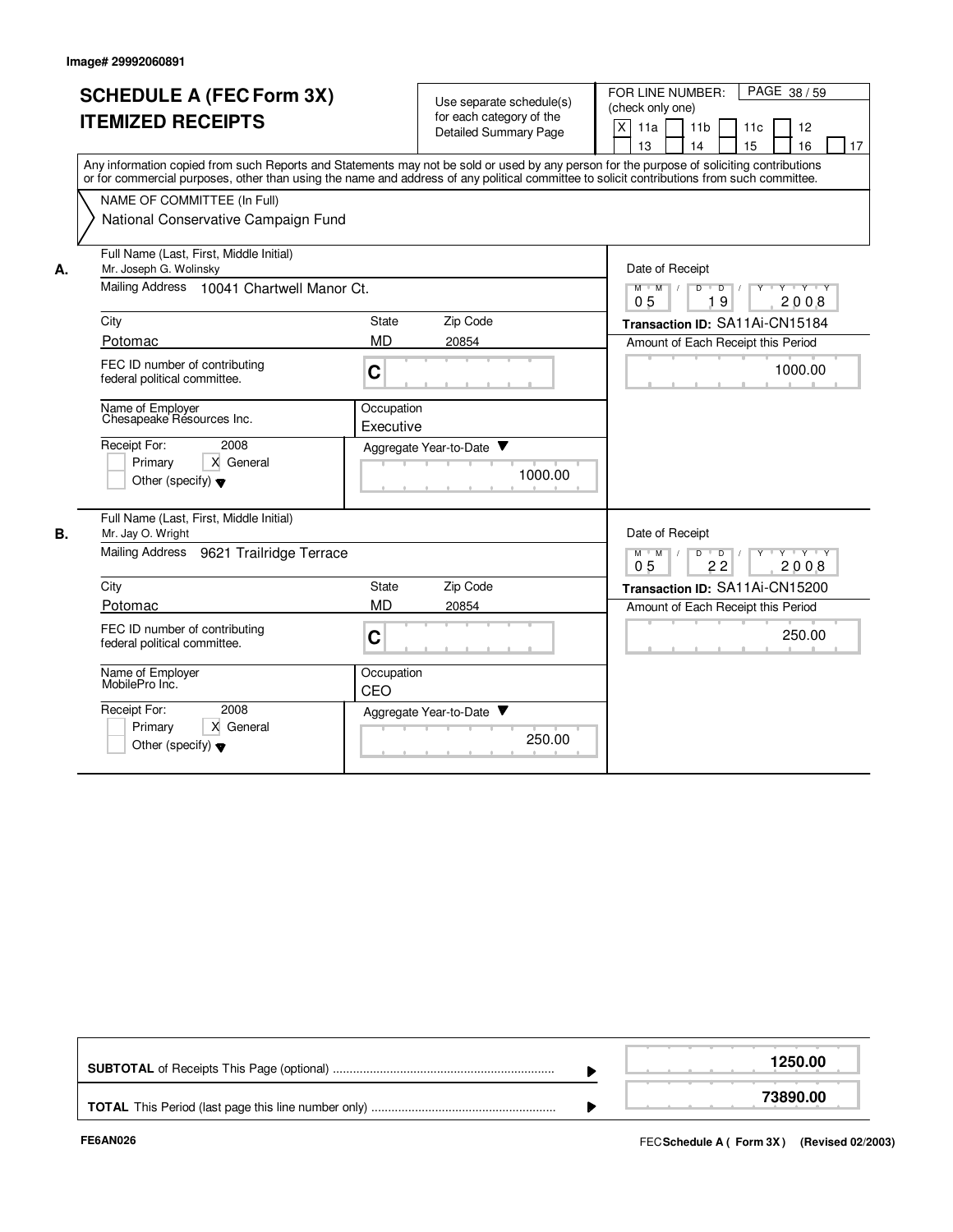| <b>SCHEDULE B (FEC Form 3X)</b>                                                                                                                                                                                                                                                        | Use separate schedule(s)                                                                  |                                                           | FOR LINE NUMBER:<br>PAGE 39 / 59                     |                          |           |          |                       |  |
|----------------------------------------------------------------------------------------------------------------------------------------------------------------------------------------------------------------------------------------------------------------------------------------|-------------------------------------------------------------------------------------------|-----------------------------------------------------------|------------------------------------------------------|--------------------------|-----------|----------|-----------------------|--|
| <b>ITEMIZED DISBURSEMENTS</b>                                                                                                                                                                                                                                                          | for each category of the<br><b>Detailed Summary Page</b>                                  | (check only one)<br>$\mathsf{X}$<br>21 <sub>b</sub><br>27 | 22<br>23<br>28a<br>28 <sub>b</sub>                   |                          | 24<br>28c | 25<br>29 | 26<br>30 <sub>b</sub> |  |
| Any Information copied from such Reports and Statements may not be sold or used by any person for the purpose of soliciting contributions<br>or for commercial purposes, other than using the name and address of any political committee to solicit contributions from such committee |                                                                                           |                                                           |                                                      |                          |           |          |                       |  |
| NAME OF COMMITTEE (In Full)                                                                                                                                                                                                                                                            |                                                                                           |                                                           |                                                      |                          |           |          |                       |  |
| National Conservative Campaign Fund                                                                                                                                                                                                                                                    |                                                                                           |                                                           |                                                      |                          |           |          |                       |  |
| Full Name (Last, First, Middle Initial)<br>Wachovia Bank N.A.                                                                                                                                                                                                                          |                                                                                           |                                                           | Transaction ID: SB21b-EX1091<br>Date of Disbursement |                          |           |          |                       |  |
| <b>Mailing Address</b><br>North Capitol and E St.                                                                                                                                                                                                                                      |                                                                                           |                                                           | M<br>0 <sub>4</sub>                                  | D<br>D<br>0 <sub>1</sub> |           | 2008     |                       |  |
| City<br>Washington                                                                                                                                                                                                                                                                     |                                                                                           | Amount of Each Disbursement this Period                   |                                                      |                          |           |          |                       |  |
| Purpose of Disbursement<br><b>Bank Fees</b>                                                                                                                                                                                                                                            | 001                                                                                       |                                                           |                                                      |                          | 98.69     |          |                       |  |
| <b>Candidate Name</b>                                                                                                                                                                                                                                                                  |                                                                                           | Category/<br>Type                                         |                                                      |                          |           |          |                       |  |
| Office Sought:<br>House<br>Senate<br>President<br>District:<br>State:                                                                                                                                                                                                                  | Disbursement For:<br>2008<br>X General<br>Primary<br>Other (specify) $\blacktriangledown$ |                                                           | <b>Bank Fees</b>                                     |                          |           |          |                       |  |
| Full Name (Last, First, Middle Initial)                                                                                                                                                                                                                                                |                                                                                           |                                                           | Transaction ID: SB21b-EX1092                         |                          |           |          |                       |  |
| Wachovia Bank N.A.                                                                                                                                                                                                                                                                     |                                                                                           | Date of Disbursement<br>M                                 | D<br>0 <sup>0</sup>                                  |                          | 2008      |          |                       |  |
| <b>Mailing Address</b><br>North Capitol and E St.                                                                                                                                                                                                                                      |                                                                                           | 0.5                                                       |                                                      |                          |           |          |                       |  |
| City<br>Washington                                                                                                                                                                                                                                                                     | Zip Code<br>State<br>DC<br>20001                                                          |                                                           | Amount of Each Disbursement this Period              |                          |           |          |                       |  |
| Purpose of Disbursement                                                                                                                                                                                                                                                                | 001                                                                                       |                                                           |                                                      |                          | 94.23     |          |                       |  |
| <b>Candidate Name</b>                                                                                                                                                                                                                                                                  | Category/<br>Type                                                                         |                                                           |                                                      |                          |           |          |                       |  |
| Office Sought:<br>House<br>Senate<br>President<br>District:<br>State:                                                                                                                                                                                                                  | Disbursement For:<br>2008<br>X General<br>Primary<br>Other (specify) $\blacktriangledown$ |                                                           | <b>Bank Service Charge</b>                           |                          |           |          |                       |  |
| Full Name (Last, First, Middle Initial)<br>Wachovia Bank N.A.                                                                                                                                                                                                                          |                                                                                           |                                                           | Transaction ID: SB21b-EX1093<br>Date of Disbursement |                          |           |          |                       |  |
| <b>Mailing Address</b><br>North Capitol and E St.                                                                                                                                                                                                                                      |                                                                                           |                                                           | M<br>06                                              | 0 <sup>0</sup><br>D      |           | 2008     |                       |  |
| City<br>Washington                                                                                                                                                                                                                                                                     | Zip Code<br><b>State</b><br>20001<br>DC                                                   |                                                           | Amount of Each Disbursement this Period              |                          |           |          |                       |  |
| Purpose of Disbursement<br><b>Bank Fees</b>                                                                                                                                                                                                                                            |                                                                                           | 001                                                       |                                                      |                          |           | 88.39    |                       |  |
| Candidate Name                                                                                                                                                                                                                                                                         |                                                                                           | Category/<br>Type                                         |                                                      |                          |           |          |                       |  |
| Office Sought:<br>House<br>Senate<br>President<br>District:<br>State:                                                                                                                                                                                                                  | Disbursement For:<br>2008<br>X General<br>Primary<br>Other (specify) $\blacktriangledown$ |                                                           | <b>Bank Fees</b>                                     |                          |           |          |                       |  |
|                                                                                                                                                                                                                                                                                        |                                                                                           | ▶                                                         |                                                      |                          |           | 281.31   |                       |  |
|                                                                                                                                                                                                                                                                                        |                                                                                           | ▶                                                         |                                                      |                          |           |          |                       |  |
| <b>FE6AN026</b>                                                                                                                                                                                                                                                                        |                                                                                           |                                                           | FEC Schedule B ( Form 3X) (Revised 02/2003)          |                          |           |          |                       |  |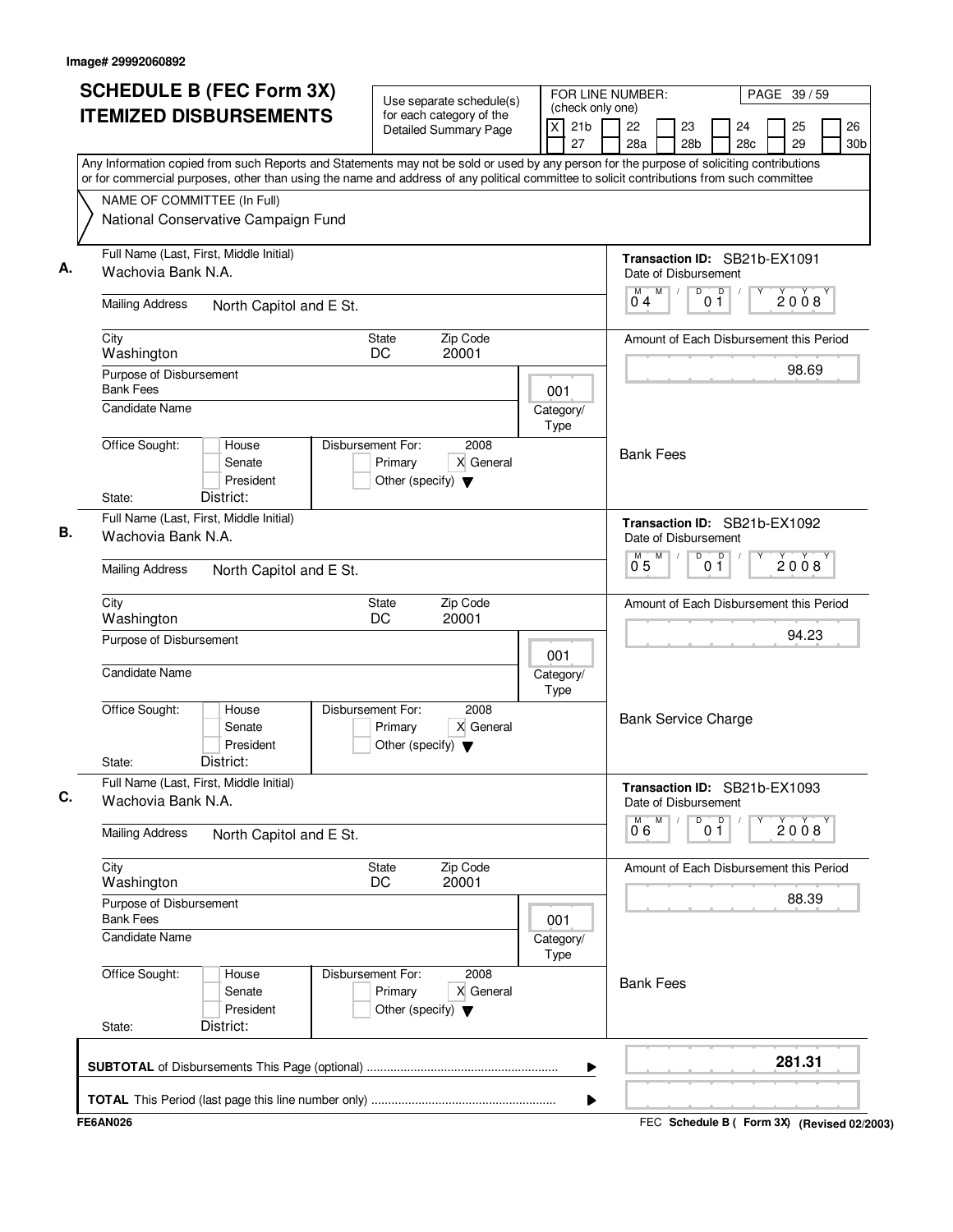|                                                                      | <b>SCHEDULE B (FEC Form 3X)</b><br><b>ITEMIZED DISBURSEMENTS</b>                                                                                                                                                                                                                       | Use separate schedule(s)<br>for each category of the                 |                   |  |                   | (check only one) | FOR LINE NUMBER:                    |   | PAGE 40/59            |                                                      |  |          |                       |  |
|----------------------------------------------------------------------|----------------------------------------------------------------------------------------------------------------------------------------------------------------------------------------------------------------------------------------------------------------------------------------|----------------------------------------------------------------------|-------------------|--|-------------------|------------------|-------------------------------------|---|-----------------------|------------------------------------------------------|--|----------|-----------------------|--|
|                                                                      |                                                                                                                                                                                                                                                                                        | Detailed Summary Page                                                |                   |  | X<br>27           | 21 <sub>b</sub>  | 22<br>28a                           |   | 23<br>28 <sub>b</sub> | 24<br>28c                                            |  | 25<br>29 | 26<br>30 <sub>b</sub> |  |
|                                                                      | Any Information copied from such Reports and Statements may not be sold or used by any person for the purpose of soliciting contributions<br>or for commercial purposes, other than using the name and address of any political committee to solicit contributions from such committee |                                                                      |                   |  |                   |                  |                                     |   |                       |                                                      |  |          |                       |  |
| NAME OF COMMITTEE (In Full)                                          |                                                                                                                                                                                                                                                                                        |                                                                      |                   |  |                   |                  |                                     |   |                       |                                                      |  |          |                       |  |
|                                                                      | National Conservative Campaign Fund                                                                                                                                                                                                                                                    |                                                                      |                   |  |                   |                  |                                     |   |                       |                                                      |  |          |                       |  |
| Full Name (Last, First, Middle Initial)<br><b>U.S.Postal Service</b> |                                                                                                                                                                                                                                                                                        |                                                                      |                   |  |                   |                  |                                     |   |                       | Transaction ID: SB21b-EX1063<br>Date of Disbursement |  |          |                       |  |
| <b>Mailing Address</b>                                               | 2 Massachusetts Ave.                                                                                                                                                                                                                                                                   |                                                                      |                   |  |                   |                  |                                     | M | D                     | 29                                                   |  | 2008     |                       |  |
| City<br>Washington                                                   | Zip Code<br><b>State</b><br>DC<br>20001                                                                                                                                                                                                                                                |                                                                      |                   |  |                   |                  |                                     |   |                       | Amount of Each Disbursement this Period              |  |          |                       |  |
| Purpose of Disbursement<br>Postage for PAC Fundraiser                |                                                                                                                                                                                                                                                                                        |                                                                      |                   |  | 003               |                  |                                     |   |                       |                                                      |  | 820.00   |                       |  |
| Candidate Name                                                       |                                                                                                                                                                                                                                                                                        |                                                                      |                   |  | Category/<br>Type |                  |                                     |   |                       |                                                      |  |          |                       |  |
| Office Sought:                                                       | House<br>Senate<br>President<br>District:                                                                                                                                                                                                                                              | Disbursement For:<br>Primary<br>Other (specify) $\blacktriangledown$ | 2008<br>X General |  |                   |                  |                                     |   |                       | Postage for PAC Fundraiser                           |  |          |                       |  |
| State:<br>Full Name (Last, First, Middle Initial)                    |                                                                                                                                                                                                                                                                                        |                                                                      |                   |  |                   |                  |                                     |   |                       |                                                      |  |          |                       |  |
| <b>U.S.Postal Service</b>                                            |                                                                                                                                                                                                                                                                                        |                                                                      |                   |  |                   |                  |                                     | M | D                     | Transaction ID: SB21b-EX1103<br>Date of Disbursement |  |          |                       |  |
| <b>Mailing Address</b>                                               | 2 Massachusetts Ave.                                                                                                                                                                                                                                                                   |                                                                      |                   |  |                   |                  |                                     |   |                       | $2\frac{D}{7}$                                       |  | 2008     |                       |  |
| City<br>Washington                                                   | Zip Code<br><b>State</b><br>DC<br>20001                                                                                                                                                                                                                                                |                                                                      |                   |  |                   |                  |                                     |   |                       | Amount of Each Disbursement this Period              |  |          |                       |  |
|                                                                      | Purpose of Disbursement<br>Postage for Books for PAC Donors                                                                                                                                                                                                                            |                                                                      |                   |  |                   |                  |                                     |   |                       |                                                      |  | 103.20   |                       |  |
| <b>Candidate Name</b>                                                |                                                                                                                                                                                                                                                                                        |                                                                      |                   |  |                   |                  |                                     |   |                       |                                                      |  |          |                       |  |
| Office Sought:<br>State:                                             | House<br>Senate<br>President<br>District:                                                                                                                                                                                                                                              | Disbursement For:<br>Primary<br>Other (specify) $\blacktriangledown$ | 2008<br>X General |  |                   |                  | Postage for Books for PAC<br>Donors |   |                       |                                                      |  |          |                       |  |
| Full Name (Last, First, Middle Initial)<br>Corporate Services Co.    |                                                                                                                                                                                                                                                                                        |                                                                      |                   |  |                   |                  |                                     |   |                       | Transaction ID: SB21b-EX1094<br>Date of Disbursement |  |          |                       |  |
| <b>Mailing Address</b>                                               | 11840 Beekman Pl.                                                                                                                                                                                                                                                                      |                                                                      |                   |  |                   |                  | $0^{M}$ 5                           | М | D                     | $\overline{1\ 4}$                                    |  | 2008     |                       |  |
| City<br>Potomac                                                      |                                                                                                                                                                                                                                                                                        | Zip Code<br><b>State</b><br>20854<br><b>MD</b>                       |                   |  |                   |                  |                                     |   |                       | Amount of Each Disbursement this Period              |  |          |                       |  |
| Purpose of Disbursement<br>Registered Agent Fee for PAC Only         |                                                                                                                                                                                                                                                                                        |                                                                      |                   |  | 001               |                  |                                     |   |                       |                                                      |  | 175.00   |                       |  |
| <b>Candidate Name</b>                                                |                                                                                                                                                                                                                                                                                        |                                                                      |                   |  | Category/<br>Type |                  |                                     |   |                       |                                                      |  |          |                       |  |
| Office Sought:<br>State:                                             | House<br>Senate<br>President<br>District:                                                                                                                                                                                                                                              | Disbursement For:<br>Primary<br>Other (specify) $\blacktriangledown$ | 2008<br>X General |  |                   |                  |                                     |   |                       | Registered Agent Fee for<br>PAC Only                 |  |          |                       |  |
|                                                                      |                                                                                                                                                                                                                                                                                        |                                                                      |                   |  |                   |                  |                                     |   |                       |                                                      |  | 1098.20  |                       |  |
|                                                                      |                                                                                                                                                                                                                                                                                        |                                                                      |                   |  |                   | ▶                |                                     |   |                       |                                                      |  |          |                       |  |

FEC **Schedule B ( ) Form 3X FE6AN026 (Revised 02/2003)**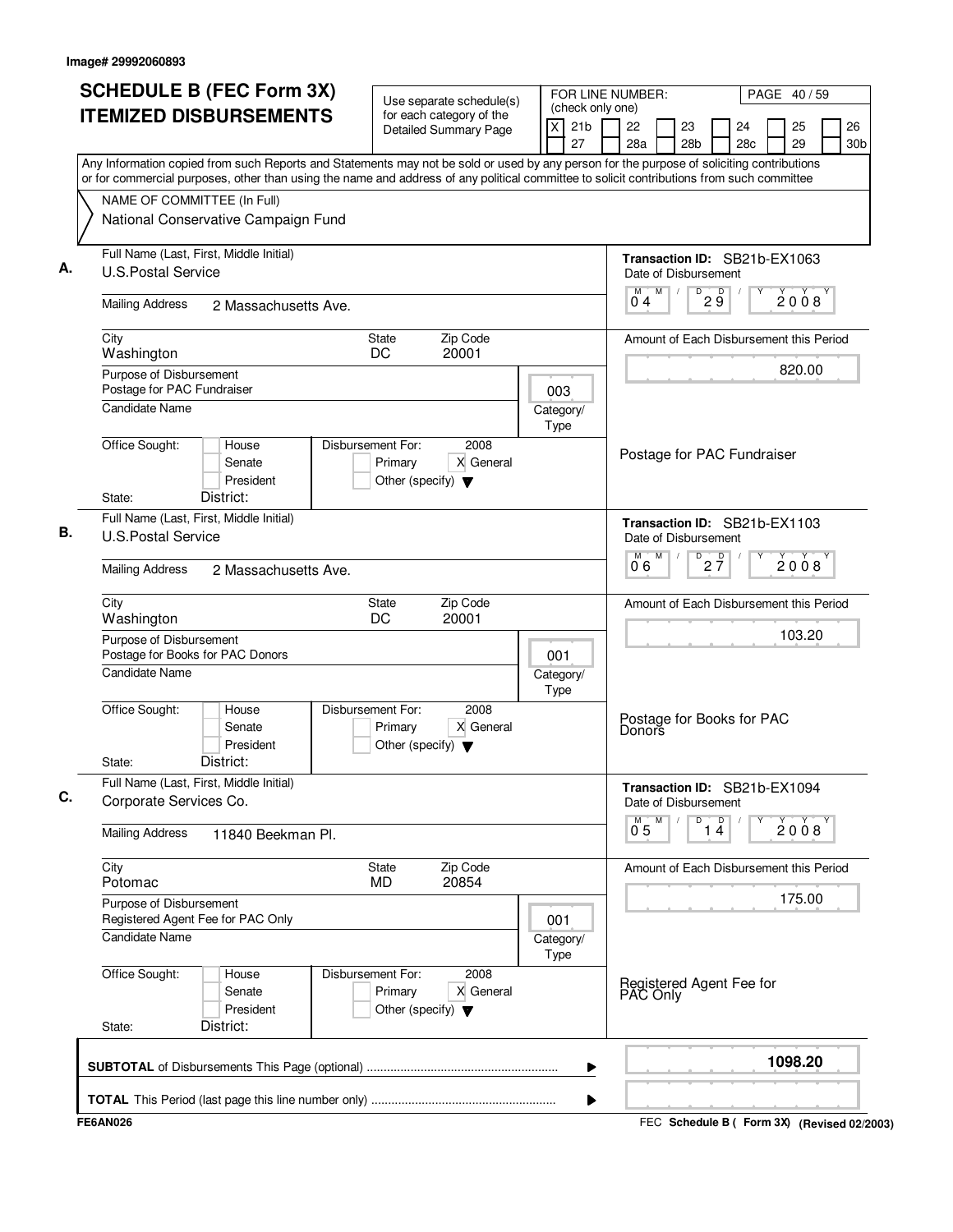| <b>ITEMIZED DISBURSEMENTS</b>                                                                                                                                                                                                                                                          | Use separate schedule(s)<br>for each category of the                                      | (check only one)    |                                         |                                                    |                                                      |                |                       |         | PAGE 41/59 |  |                       |
|----------------------------------------------------------------------------------------------------------------------------------------------------------------------------------------------------------------------------------------------------------------------------------------|-------------------------------------------------------------------------------------------|---------------------|-----------------------------------------|----------------------------------------------------|------------------------------------------------------|----------------|-----------------------|---------|------------|--|-----------------------|
|                                                                                                                                                                                                                                                                                        | $\overline{x}$<br><b>Detailed Summary Page</b>                                            |                     |                                         |                                                    |                                                      |                | 24<br>28 <sub>c</sub> |         | 25<br>29   |  | 26<br>30 <sub>b</sub> |
| Any Information copied from such Reports and Statements may not be sold or used by any person for the purpose of soliciting contributions<br>or for commercial purposes, other than using the name and address of any political committee to solicit contributions from such committee |                                                                                           |                     |                                         |                                                    |                                                      |                |                       |         |            |  |                       |
| NAME OF COMMITTEE (In Full)                                                                                                                                                                                                                                                            |                                                                                           |                     |                                         |                                                    |                                                      |                |                       |         |            |  |                       |
| National Conservative Campaign Fund                                                                                                                                                                                                                                                    |                                                                                           |                     |                                         |                                                    |                                                      |                |                       |         |            |  |                       |
| Full Name (Last, First, Middle Initial)<br>Eagle Publishing                                                                                                                                                                                                                            |                                                                                           |                     |                                         |                                                    | Transaction ID: SB21b-EX1045<br>Date of Disbursement |                |                       |         |            |  |                       |
| <b>Mailing Address</b><br>1 Massachusetts Ave.                                                                                                                                                                                                                                         |                                                                                           | M<br>$0^{\degree}5$ | M<br>D                                  | D<br>$0\overline{9}$                               |                                                      |                | 2008                  |         |            |  |                       |
| City<br>Washington                                                                                                                                                                                                                                                                     |                                                                                           |                     | Amount of Each Disbursement this Period |                                                    |                                                      |                |                       |         |            |  |                       |
| Purpose of Disbursement                                                                                                                                                                                                                                                                |                                                                                           |                     |                                         |                                                    |                                                      |                |                       | 1791.65 |            |  |                       |
| Administrative support PAC only                                                                                                                                                                                                                                                        |                                                                                           |                     |                                         |                                                    |                                                      |                |                       |         |            |  |                       |
| <b>Candidate Name</b>                                                                                                                                                                                                                                                                  |                                                                                           | Category/<br>Type   |                                         |                                                    |                                                      |                |                       |         |            |  |                       |
| Office Sought:<br>House<br>Senate<br>President<br>District:<br>State:                                                                                                                                                                                                                  | Disbursement For:<br>2008<br>X General<br>Primary<br>Other (specify) $\blacktriangledown$ |                     |                                         | only                                               | Administrative support PAC                           |                |                       |         |            |  |                       |
| Full Name (Last, First, Middle Initial)<br>Eagle Publishing                                                                                                                                                                                                                            |                                                                                           |                     |                                         |                                                    | Transaction ID: SB21b-EX1046<br>Date of Disbursement |                |                       |         |            |  |                       |
| <b>Mailing Address</b><br>1 Massachusetts Ave.                                                                                                                                                                                                                                         |                                                                                           |                     |                                         | $0^{\degree}5$                                     | M<br>D                                               | 09             |                       |         | 2008       |  |                       |
|                                                                                                                                                                                                                                                                                        |                                                                                           |                     |                                         |                                                    |                                                      |                |                       |         |            |  |                       |
| City<br>Washington                                                                                                                                                                                                                                                                     | Zip Code<br>State<br>DC<br>20001                                                          |                     |                                         | Amount of Each Disbursement this Period<br>1929.62 |                                                      |                |                       |         |            |  |                       |
| Purpose of Disbursement<br>Administrative support PAC only                                                                                                                                                                                                                             | 001                                                                                       |                     |                                         |                                                    |                                                      |                |                       |         |            |  |                       |
| <b>Candidate Name</b>                                                                                                                                                                                                                                                                  | Category/<br>Type                                                                         |                     |                                         |                                                    |                                                      |                |                       |         |            |  |                       |
| Office Sought:<br>House<br>Senate<br>President<br>District:<br>State:                                                                                                                                                                                                                  | Disbursement For:<br>2008<br>X General<br>Primary<br>Other (specify) $\blacktriangledown$ |                     |                                         | Administrative support PAC<br>only                 |                                                      |                |                       |         |            |  |                       |
| Full Name (Last, First, Middle Initial)<br>Eagle Publishing                                                                                                                                                                                                                            |                                                                                           |                     |                                         |                                                    | Transaction ID: SB21b-EX1051<br>Date of Disbursement |                |                       |         |            |  |                       |
| <b>Mailing Address</b><br>1 Massachusetts Ave.                                                                                                                                                                                                                                         |                                                                                           |                     |                                         | 06                                                 | M<br>D                                               | 0 <sup>0</sup> |                       |         | 2008       |  |                       |
| City<br>Washington                                                                                                                                                                                                                                                                     | Zip Code<br>State<br>20001<br>DC                                                          |                     |                                         |                                                    | Amount of Each Disbursement this Period              |                |                       |         |            |  |                       |
| Purpose of Disbursement<br>Administrative support PAC only                                                                                                                                                                                                                             |                                                                                           | 001                 |                                         |                                                    |                                                      |                |                       |         | 1878.59    |  |                       |
| Candidate Name                                                                                                                                                                                                                                                                         | Category/<br>Type                                                                         |                     |                                         |                                                    |                                                      |                |                       |         |            |  |                       |
| Office Sought:<br>House<br>Senate<br>President<br>District:<br>State:                                                                                                                                                                                                                  | Disbursement For:<br>2008<br>Primary<br>X General<br>Other (specify) $\blacktriangledown$ |                     |                                         | only                                               | Administrative support PAC                           |                |                       |         |            |  |                       |
|                                                                                                                                                                                                                                                                                        |                                                                                           |                     | ▶                                       |                                                    |                                                      |                |                       |         | 5599.86    |  |                       |
| <b>FE6AN026</b>                                                                                                                                                                                                                                                                        |                                                                                           |                     | ▶                                       |                                                    | FEC Schedule B ( Form 3X) (Revised 02/2003)          |                |                       |         |            |  |                       |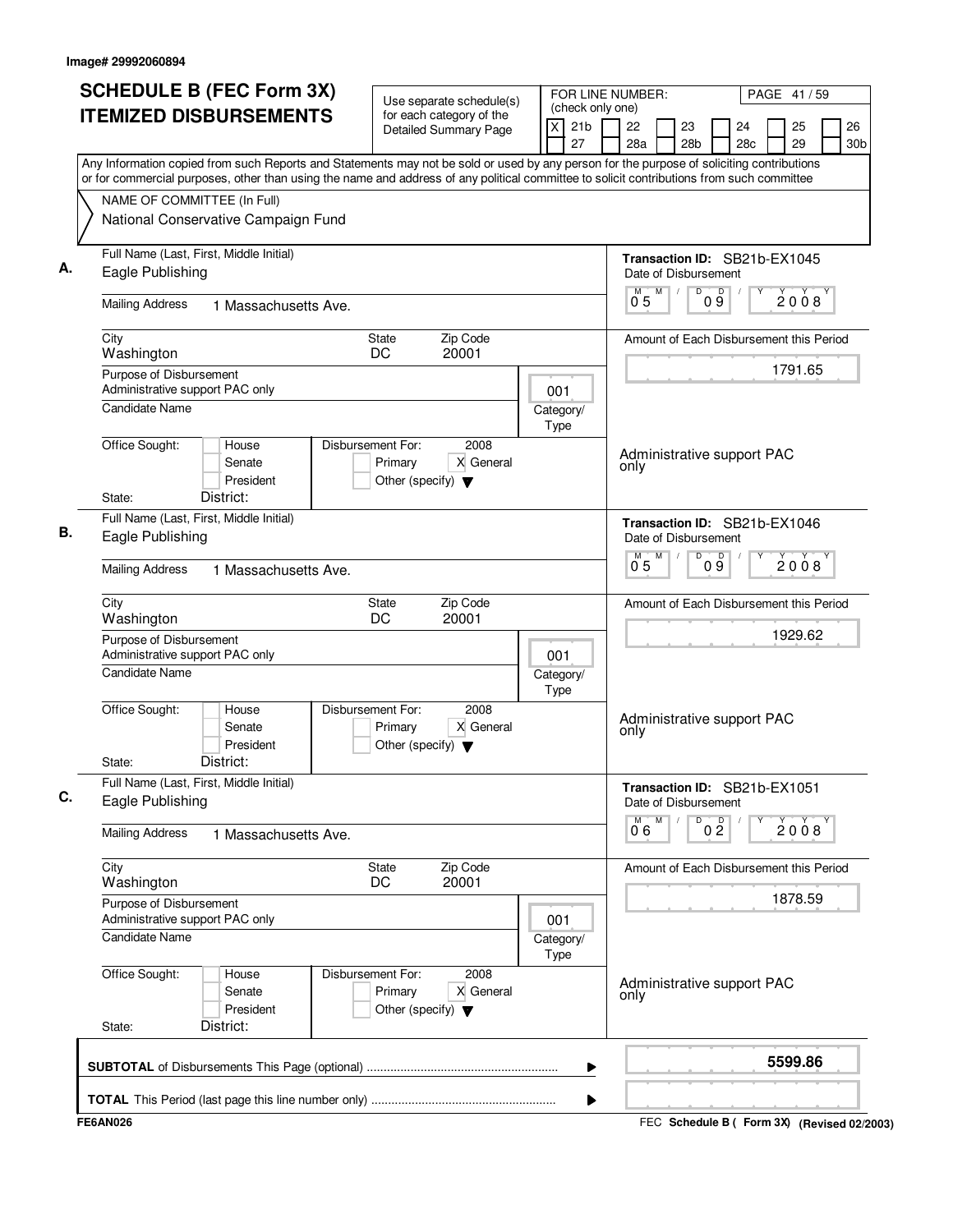| <b>SCHEDULE B (FEC Form 3X)</b>                                                                                                                                                                                                                                                        | Use separate schedule(s)                                                                  |                                                           | FOR LINE NUMBER:<br>PAGE 42/59                       |         |           |          |                              |                                         |  |  |
|----------------------------------------------------------------------------------------------------------------------------------------------------------------------------------------------------------------------------------------------------------------------------------------|-------------------------------------------------------------------------------------------|-----------------------------------------------------------|------------------------------------------------------|---------|-----------|----------|------------------------------|-----------------------------------------|--|--|
| <b>ITEMIZED DISBURSEMENTS</b>                                                                                                                                                                                                                                                          | for each category of the<br><b>Detailed Summary Page</b>                                  | (check only one)<br>$\mathsf{X}$<br>21 <sub>b</sub><br>27 | 22<br>23<br>28a<br>28 <sub>b</sub>                   |         | 24<br>28c | 25<br>29 |                              | 26<br>30 <sub>b</sub>                   |  |  |
| Any Information copied from such Reports and Statements may not be sold or used by any person for the purpose of soliciting contributions<br>or for commercial purposes, other than using the name and address of any political committee to solicit contributions from such committee |                                                                                           |                                                           |                                                      |         |           |          |                              |                                         |  |  |
| NAME OF COMMITTEE (In Full)                                                                                                                                                                                                                                                            |                                                                                           |                                                           |                                                      |         |           |          |                              |                                         |  |  |
| National Conservative Campaign Fund                                                                                                                                                                                                                                                    |                                                                                           |                                                           |                                                      |         |           |          |                              |                                         |  |  |
| Full Name (Last, First, Middle Initial)<br>Eagle Direct                                                                                                                                                                                                                                |                                                                                           |                                                           |                                                      |         |           |          | Transaction ID: SB21b-EX1107 |                                         |  |  |
| <b>Mailing Address</b><br>1 Massachusetts Ave, NW                                                                                                                                                                                                                                      |                                                                                           | M<br>0.5                                                  | D<br>D<br>09                                         |         | 2008      |          |                              |                                         |  |  |
| City<br>State<br>DC<br>Washington                                                                                                                                                                                                                                                      |                                                                                           | Amount of Each Disbursement this Period                   |                                                      |         |           |          |                              |                                         |  |  |
| Purpose of Disbursement<br>Print and Mail PAC fundraiser                                                                                                                                                                                                                               | 003                                                                                       |                                                           |                                                      |         | 1000.00   |          |                              |                                         |  |  |
| Candidate Name                                                                                                                                                                                                                                                                         |                                                                                           | Category/<br>Type                                         |                                                      |         |           |          |                              |                                         |  |  |
| Office Sought:<br>House<br>Senate<br>President<br>District:<br>State:                                                                                                                                                                                                                  | Disbursement For:<br>2008<br>X General<br>Primary<br>Other (specify) $\blacktriangledown$ |                                                           | Print and Mail PAC fundra-<br><b>ISer</b>            |         |           |          |                              |                                         |  |  |
| Full Name (Last, First, Middle Initial)                                                                                                                                                                                                                                                |                                                                                           |                                                           | Transaction ID: SB21b-EX1108                         |         |           |          |                              |                                         |  |  |
| Eagle Direct                                                                                                                                                                                                                                                                           |                                                                                           | Date of Disbursement<br>M                                 | D<br>0 <sup>0</sup>                                  |         | 2008      |          |                              |                                         |  |  |
| <b>Mailing Address</b><br>1 Massachusetts Ave. NW                                                                                                                                                                                                                                      |                                                                                           |                                                           | 06                                                   |         |           |          |                              |                                         |  |  |
| City<br>Washington                                                                                                                                                                                                                                                                     | Zip Code<br>State<br>DC<br>20001                                                          |                                                           |                                                      |         |           |          |                              | Amount of Each Disbursement this Period |  |  |
| Purpose of Disbursement<br>Print and Mail PAC fundraiser                                                                                                                                                                                                                               |                                                                                           |                                                           |                                                      | 2000.00 |           |          |                              |                                         |  |  |
| <b>Candidate Name</b>                                                                                                                                                                                                                                                                  | Category/<br>Type                                                                         |                                                           |                                                      |         |           |          |                              |                                         |  |  |
| Office Sought:<br>House<br>Senate<br>President<br>District:<br>State:                                                                                                                                                                                                                  | Disbursement For:<br>2008<br>X General<br>Primary<br>Other (specify) $\blacktriangledown$ |                                                           | Print and Mail PAC fundra-<br><b>ISer</b>            |         |           |          |                              |                                         |  |  |
| Full Name (Last, First, Middle Initial)<br><b>Trail Blazer</b>                                                                                                                                                                                                                         |                                                                                           |                                                           | Transaction ID: SB21b-EX1043<br>Date of Disbursement |         |           |          |                              |                                         |  |  |
| <b>Mailing Address</b><br>5115 Excelsior Blvd 103                                                                                                                                                                                                                                      |                                                                                           |                                                           | м<br>$0^{\degree}5$                                  | 09<br>D |           | 2008     |                              |                                         |  |  |
| City<br>Minneapolis                                                                                                                                                                                                                                                                    | Zip Code<br><b>State</b><br>55416<br><b>MN</b>                                            |                                                           | Amount of Each Disbursement this Period              |         |           |          |                              |                                         |  |  |
| Purpose of Disbursement<br>Software license renewal-PAC only                                                                                                                                                                                                                           |                                                                                           | 001                                                       |                                                      |         |           | 500.00   |                              |                                         |  |  |
| Candidate Name                                                                                                                                                                                                                                                                         |                                                                                           | Category/<br>Type                                         |                                                      |         |           |          |                              |                                         |  |  |
| Office Sought:<br>House<br>Senate<br>President<br>District:<br>State:                                                                                                                                                                                                                  | Disbursement For:<br>2008<br>X General<br>Primary<br>Other (specify) $\blacktriangledown$ |                                                           | Software license renewal-<br>PAC only                |         |           |          |                              |                                         |  |  |
|                                                                                                                                                                                                                                                                                        |                                                                                           | ▶                                                         |                                                      |         |           | 3500.00  |                              |                                         |  |  |
|                                                                                                                                                                                                                                                                                        |                                                                                           | ▶                                                         |                                                      |         |           |          |                              |                                         |  |  |
| <b>FE6AN026</b>                                                                                                                                                                                                                                                                        |                                                                                           |                                                           | FEC Schedule B ( Form 3X) (Revised 02/2003)          |         |           |          |                              |                                         |  |  |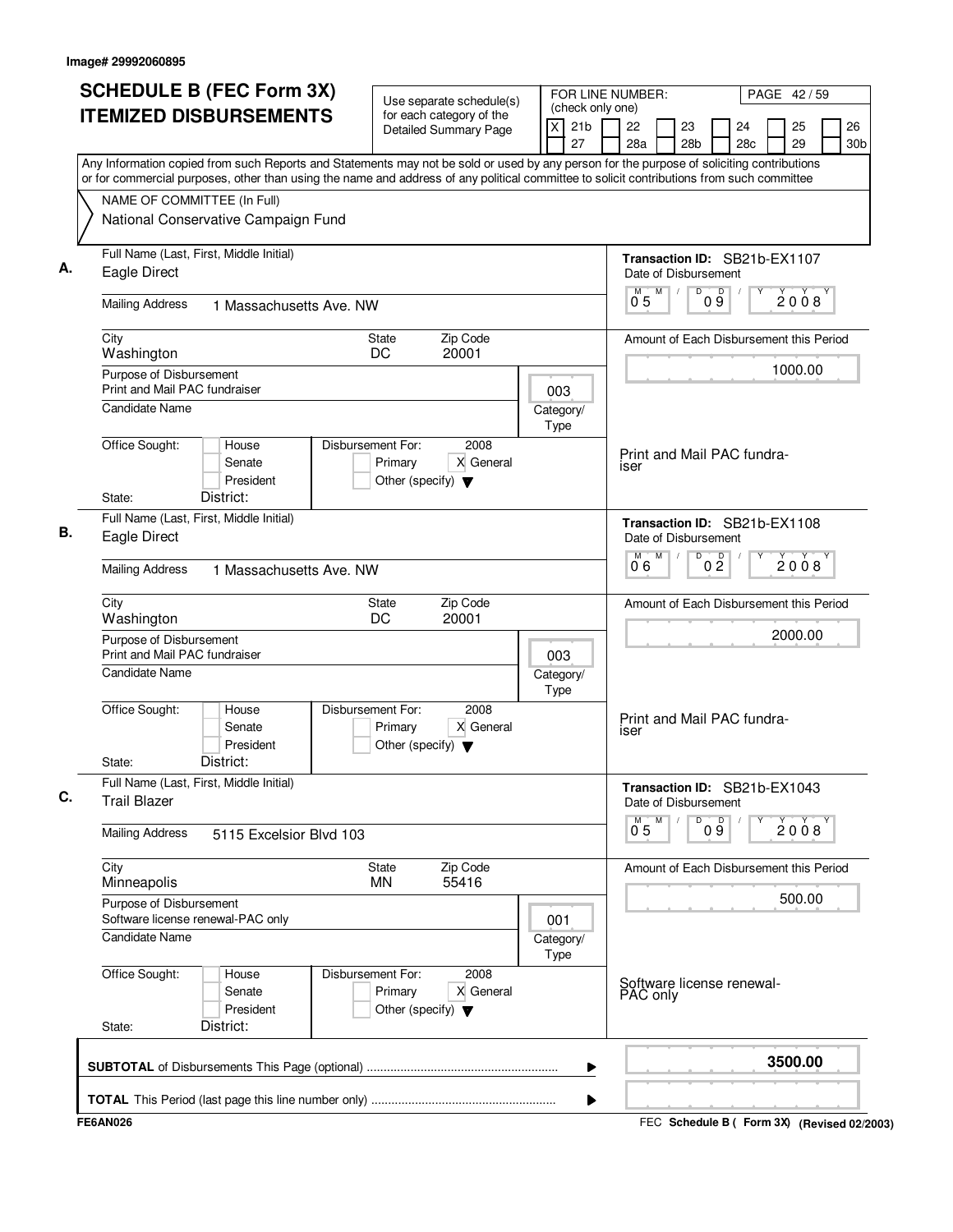| <b>SCHEDULE B (FEC Form 3X)</b>                                                                                                                                                                                                                                                        | Use separate schedule(s)                                                                  | FOR LINE NUMBER:                                      |                                                             | PAGE 43/59                        |  |  |  |  |  |
|----------------------------------------------------------------------------------------------------------------------------------------------------------------------------------------------------------------------------------------------------------------------------------------|-------------------------------------------------------------------------------------------|-------------------------------------------------------|-------------------------------------------------------------|-----------------------------------|--|--|--|--|--|
| <b>ITEMIZED DISBURSEMENTS</b>                                                                                                                                                                                                                                                          | for each category of the<br><b>Detailed Summary Page</b>                                  | (check only one)<br>$\times$<br>21 <sub>b</sub><br>27 | 22<br>23<br>24<br>28a<br>28 <sub>b</sub><br>28 <sub>c</sub> | 25<br>26<br>29<br>30 <sub>b</sub> |  |  |  |  |  |
| Any Information copied from such Reports and Statements may not be sold or used by any person for the purpose of soliciting contributions<br>or for commercial purposes, other than using the name and address of any political committee to solicit contributions from such committee |                                                                                           |                                                       |                                                             |                                   |  |  |  |  |  |
| NAME OF COMMITTEE (In Full)                                                                                                                                                                                                                                                            |                                                                                           |                                                       |                                                             |                                   |  |  |  |  |  |
| National Conservative Campaign Fund                                                                                                                                                                                                                                                    |                                                                                           |                                                       |                                                             |                                   |  |  |  |  |  |
| Full Name (Last, First, Middle Initial)<br><b>Trail Blazer</b>                                                                                                                                                                                                                         |                                                                                           |                                                       |                                                             |                                   |  |  |  |  |  |
| <b>Mailing Address</b><br>5115 Excelsior Blvd 103                                                                                                                                                                                                                                      |                                                                                           |                                                       |                                                             |                                   |  |  |  |  |  |
| City<br><b>State</b><br><b>MN</b><br>Minneapolis                                                                                                                                                                                                                                       |                                                                                           | Amount of Each Disbursement this Period               |                                                             |                                   |  |  |  |  |  |
| Purpose of Disbursement<br>Software license renewal-PAC only                                                                                                                                                                                                                           | 001                                                                                       |                                                       | 1000.00                                                     |                                   |  |  |  |  |  |
| <b>Candidate Name</b>                                                                                                                                                                                                                                                                  |                                                                                           | Category/<br>Type                                     |                                                             |                                   |  |  |  |  |  |
| Office Sought:<br>House<br>Senate<br>President<br>District:<br>State:                                                                                                                                                                                                                  | Disbursement For:<br>2008<br>X General<br>Primary<br>Other (specify) $\blacktriangledown$ |                                                       | Software license renewal-<br>PAC only                       |                                   |  |  |  |  |  |
| Full Name (Last, First, Middle Initial)<br>D.Jeffrey Hollingsworth                                                                                                                                                                                                                     |                                                                                           | Transaction ID: SB21b-EX1061<br>Date of Disbursement  |                                                             |                                   |  |  |  |  |  |
| <b>Mailing Address</b><br>1 Massachusetts Ave. NW                                                                                                                                                                                                                                      |                                                                                           | M<br>D<br>08<br>04                                    | 2008                                                        |                                   |  |  |  |  |  |
| City<br>State<br>DC<br>Washington                                                                                                                                                                                                                                                      |                                                                                           | Amount of Each Disbursement this Period               |                                                             |                                   |  |  |  |  |  |
| Purpose of Disbursement<br>Postage Reimbursement                                                                                                                                                                                                                                       | 001                                                                                       |                                                       | 16.40                                                       |                                   |  |  |  |  |  |
| <b>Candidate Name</b>                                                                                                                                                                                                                                                                  | Category/<br>Type                                                                         |                                                       |                                                             |                                   |  |  |  |  |  |
| Office Sought:<br>House<br>Senate<br>President<br>District:<br>State:                                                                                                                                                                                                                  | Disbursement For:<br>2008<br>X General<br>Primary<br>Other (specify) $\blacktriangledown$ |                                                       | Postage Reimbursement                                       |                                   |  |  |  |  |  |
| Full Name (Last, First, Middle Initial)<br>D.Jeffrey Hollingsworth                                                                                                                                                                                                                     |                                                                                           |                                                       | Transaction ID: SB21b-EX1132<br>Date of Disbursement        |                                   |  |  |  |  |  |
| <b>Mailing Address</b><br>1 Massachusetts Ave, NW                                                                                                                                                                                                                                      |                                                                                           |                                                       | M<br>08<br>м<br>D<br>2008<br>04                             |                                   |  |  |  |  |  |
| City<br>Washington                                                                                                                                                                                                                                                                     | Zip Code<br><b>State</b><br>20001<br>DC.                                                  |                                                       | Amount of Each Disbursement this Period                     |                                   |  |  |  |  |  |
| Purpose of Disbursement<br>mileage--PAC only                                                                                                                                                                                                                                           |                                                                                           | 001                                                   |                                                             | 40.92                             |  |  |  |  |  |
| Candidate Name                                                                                                                                                                                                                                                                         |                                                                                           | Category/<br>Type                                     |                                                             |                                   |  |  |  |  |  |
| Office Sought:<br>House<br>Senate<br>President<br>District:<br>State:                                                                                                                                                                                                                  | 2008<br>Disbursement For:<br>X General<br>Primary<br>Other (specify) $\blacktriangledown$ |                                                       | mileage--PAC only                                           |                                   |  |  |  |  |  |
|                                                                                                                                                                                                                                                                                        |                                                                                           | ▶                                                     |                                                             | 1057.32                           |  |  |  |  |  |
| <b>FE6AN026</b>                                                                                                                                                                                                                                                                        |                                                                                           | ▶                                                     | FEC Schedule B ( Form 3X) (Revised 02/2003)                 |                                   |  |  |  |  |  |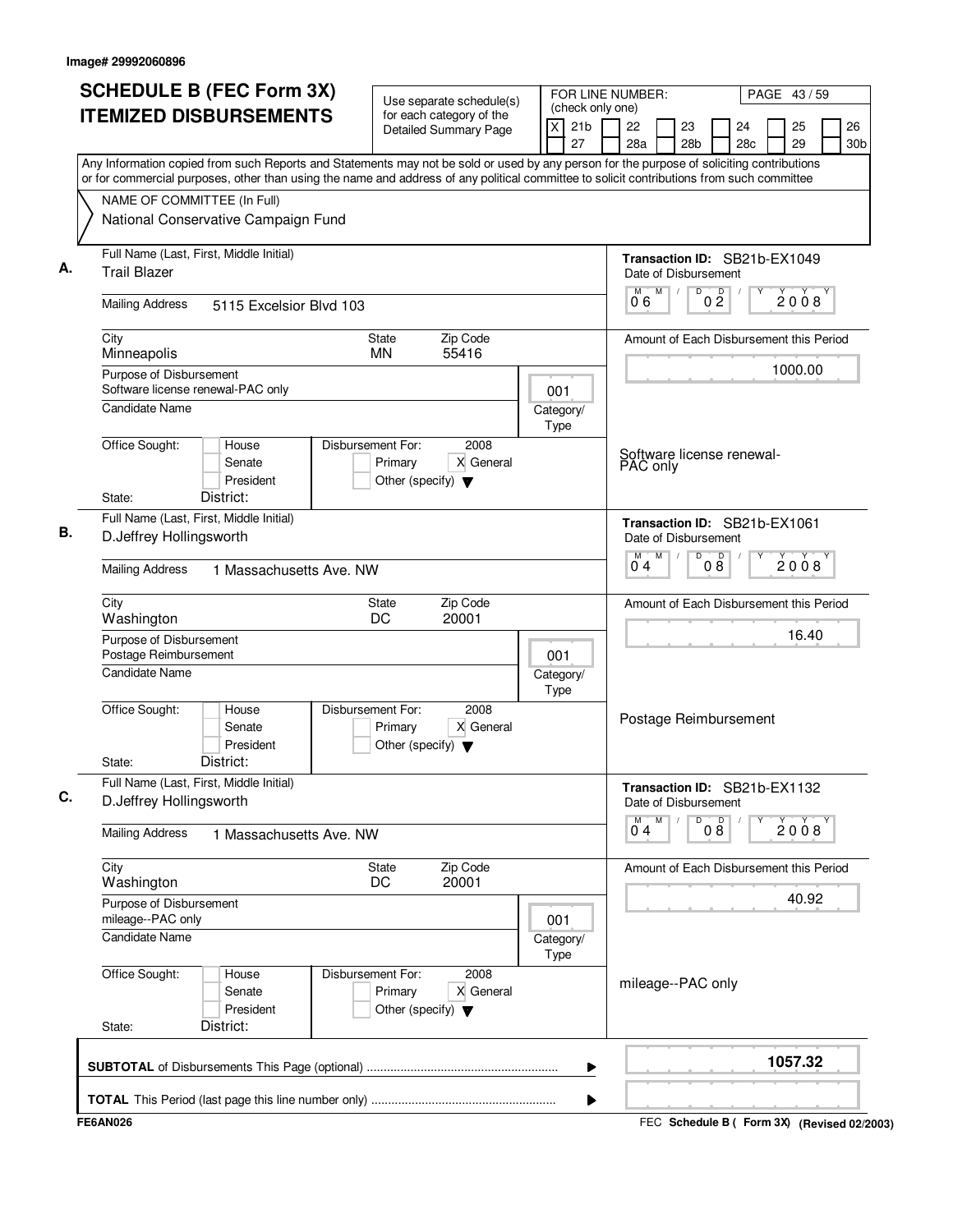|                                                               | <b>SCHEDULE B (FEC Form 3X)</b>                                                                                                                                                                                                                                                        | Use separate schedule(s)                                                                  | FOR LINE NUMBER:<br>PAGE 44 / 59<br>(check only one) |   |  |                                  |                                                           |                                  |                |                                         |  |          |      |                       |
|---------------------------------------------------------------|----------------------------------------------------------------------------------------------------------------------------------------------------------------------------------------------------------------------------------------------------------------------------------------|-------------------------------------------------------------------------------------------|------------------------------------------------------|---|--|----------------------------------|-----------------------------------------------------------|----------------------------------|----------------|-----------------------------------------|--|----------|------|-----------------------|
|                                                               | <b>ITEMIZED DISBURSEMENTS</b><br>for each category of the<br><b>Detailed Summary Page</b>                                                                                                                                                                                              |                                                                                           |                                                      |   |  | 22<br>28a                        | 23<br>28 <sub>b</sub>                                     |                                  |                | 24<br>28c                               |  | 25<br>29 |      | 26<br>30 <sub>b</sub> |
|                                                               | Any Information copied from such Reports and Statements may not be sold or used by any person for the purpose of soliciting contributions<br>or for commercial purposes, other than using the name and address of any political committee to solicit contributions from such committee |                                                                                           |                                                      |   |  |                                  |                                                           |                                  |                |                                         |  |          |      |                       |
|                                                               | NAME OF COMMITTEE (In Full)                                                                                                                                                                                                                                                            |                                                                                           |                                                      |   |  |                                  |                                                           |                                  |                |                                         |  |          |      |                       |
|                                                               | National Conservative Campaign Fund                                                                                                                                                                                                                                                    |                                                                                           |                                                      |   |  |                                  |                                                           |                                  |                |                                         |  |          |      |                       |
|                                                               | Full Name (Last, First, Middle Initial)<br><b>Federal Express</b>                                                                                                                                                                                                                      |                                                                                           |                                                      |   |  |                                  | Transaction ID: SB21b-EX1048<br>Date of Disbursement<br>M |                                  |                |                                         |  |          |      |                       |
|                                                               | <b>Mailing Address</b><br>Box 1140                                                                                                                                                                                                                                                     |                                                                                           |                                                      |   |  |                                  |                                                           | $\overline{D}$<br>0 <sup>0</sup> |                |                                         |  |          | 2008 |                       |
| City<br>Memphis                                               | Zip Code<br>State<br>38101<br>TN                                                                                                                                                                                                                                                       |                                                                                           |                                                      |   |  |                                  |                                                           |                                  |                | Amount of Each Disbursement this Period |  |          |      |                       |
| Purpose of Disbursement<br>Delivery Charges - PAC Only<br>001 |                                                                                                                                                                                                                                                                                        |                                                                                           |                                                      |   |  |                                  |                                                           |                                  |                |                                         |  | 61.43    |      |                       |
| <b>Candidate Name</b>                                         |                                                                                                                                                                                                                                                                                        |                                                                                           | Category/<br>Type                                    |   |  |                                  |                                                           |                                  |                |                                         |  |          |      |                       |
| Office Sought:<br>State:                                      | House<br>Senate<br>President<br>District:                                                                                                                                                                                                                                              | Disbursement For:<br>2008<br>X General<br>Primary<br>Other (specify) $\blacktriangledown$ |                                                      |   |  | Ιy                               | Delivery Charges - PAC On-                                |                                  |                |                                         |  |          |      |                       |
|                                                               | Full Name (Last, First, Middle Initial)<br><b>Federal City Caterers</b>                                                                                                                                                                                                                |                                                                                           |                                                      |   |  |                                  | Transaction ID: SB21b-EX1055<br>Date of Disbursement      |                                  |                |                                         |  |          |      |                       |
| <b>Mailing Address</b>                                        | 1119 12th St. NW                                                                                                                                                                                                                                                                       |                                                                                           |                                                      |   |  | 06                               | M                                                         | D                                | 0 <sup>D</sup> |                                         |  |          | 2008 |                       |
| City<br>Washington                                            |                                                                                                                                                                                                                                                                                        | Zip Code<br>State<br>DC<br>20005                                                          |                                                      |   |  |                                  | Amount of Each Disbursement this Period                   |                                  |                |                                         |  |          |      |                       |
| Purpose of Disbursement<br>Catering for event PAC only        | 001                                                                                                                                                                                                                                                                                    |                                                                                           |                                                      |   |  |                                  |                                                           |                                  |                | 1332.25                                 |  |          |      |                       |
|                                                               | <b>Candidate Name</b><br>Category/                                                                                                                                                                                                                                                     |                                                                                           |                                                      |   |  |                                  |                                                           |                                  |                |                                         |  |          |      |                       |
| Office Sought:<br>State:                                      | House<br>Senate<br>President<br>District:                                                                                                                                                                                                                                              | Disbursement For:<br>2008<br>X General<br>Primary<br>Other (specify) $\blacktriangledown$ |                                                      |   |  | Catering for event PAC on-<br>l٧ |                                                           |                                  |                |                                         |  |          |      |                       |
| Annapolis Web Publishing                                      | Full Name (Last, First, Middle Initial)                                                                                                                                                                                                                                                |                                                                                           |                                                      |   |  |                                  | Transaction ID: SB21b-EX1186<br>Date of Disbursement      |                                  |                |                                         |  |          |      |                       |
| <b>Mailing Address</b>                                        | 14 State Circle                                                                                                                                                                                                                                                                        |                                                                                           |                                                      |   |  | $0^{\degree}5$                   | M                                                         | D<br>09                          |                |                                         |  | 2008     |      |                       |
| City<br>Annapolis                                             |                                                                                                                                                                                                                                                                                        | Zip Code<br>State<br>21401<br>MD                                                          |                                                      |   |  |                                  | Amount of Each Disbursement this Period                   |                                  |                |                                         |  |          |      |                       |
| Purpose of Disbursement<br>PAC Website Maintenance            |                                                                                                                                                                                                                                                                                        |                                                                                           | 001                                                  |   |  |                                  |                                                           |                                  |                |                                         |  | 150.00   |      |                       |
| Candidate Name                                                |                                                                                                                                                                                                                                                                                        |                                                                                           | Category/<br>Type                                    |   |  |                                  |                                                           |                                  |                |                                         |  |          |      |                       |
| Office Sought:<br>State:                                      | House<br>Senate<br>President<br>District:                                                                                                                                                                                                                                              | Disbursement For:<br>2008<br>Primary<br>X General<br>Other (specify) $\blacktriangledown$ |                                                      |   |  |                                  | <b>PAC Website Maintenance</b>                            |                                  |                |                                         |  |          |      |                       |
|                                                               |                                                                                                                                                                                                                                                                                        |                                                                                           |                                                      | ▶ |  |                                  |                                                           |                                  |                |                                         |  | 1543.68  |      |                       |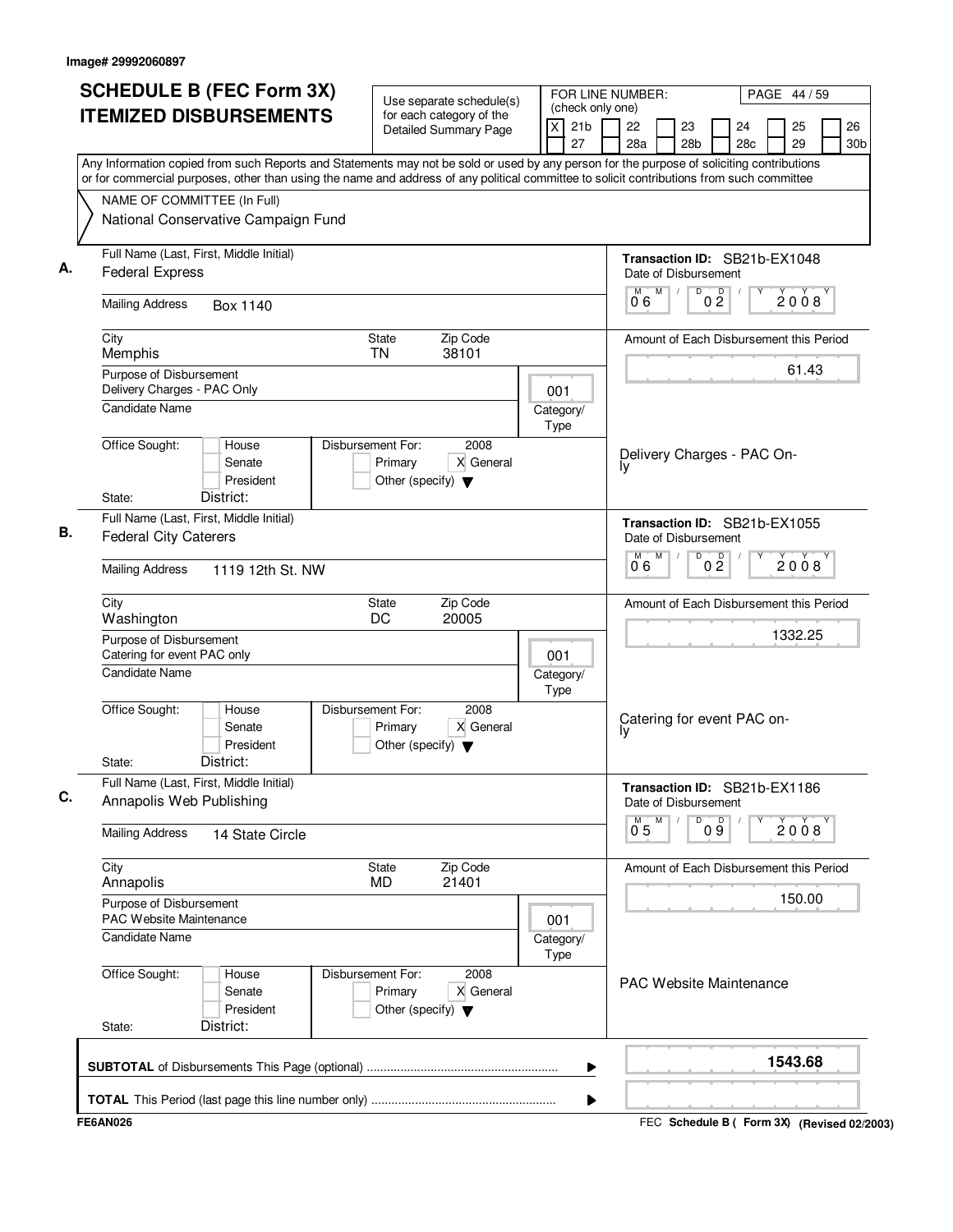| <b>SCHEDULE B (FEC Form 3X)</b>                                                                                                                                                                                                                                                        | FOR LINE NUMBER:<br>Use separate schedule(s)                                              |                                                |                                       |                                                |  |  |  |  |
|----------------------------------------------------------------------------------------------------------------------------------------------------------------------------------------------------------------------------------------------------------------------------------------|-------------------------------------------------------------------------------------------|------------------------------------------------|---------------------------------------|------------------------------------------------|--|--|--|--|
| <b>ITEMIZED DISBURSEMENTS</b>                                                                                                                                                                                                                                                          | for each category of the<br><b>Detailed Summary Page</b>                                  | (check only one)<br>21 <sub>b</sub><br>X<br>27 | 22<br>23<br>28a<br>28 <sub>b</sub>    | 26<br>24<br>25<br>29<br>28c<br>30 <sub>b</sub> |  |  |  |  |
| Any Information copied from such Reports and Statements may not be sold or used by any person for the purpose of soliciting contributions<br>or for commercial purposes, other than using the name and address of any political committee to solicit contributions from such committee |                                                                                           |                                                |                                       |                                                |  |  |  |  |
| NAME OF COMMITTEE (In Full)                                                                                                                                                                                                                                                            |                                                                                           |                                                |                                       |                                                |  |  |  |  |
| National Conservative Campaign Fund                                                                                                                                                                                                                                                    |                                                                                           |                                                |                                       |                                                |  |  |  |  |
| Full Name (Last, First, Middle Initial)<br>Eagle Interactive                                                                                                                                                                                                                           |                                                                                           |                                                |                                       |                                                |  |  |  |  |
| <b>Mailing Address</b><br>1 Massachusetts Ave NW<br>6th Floor                                                                                                                                                                                                                          |                                                                                           | M<br>D<br>06                                   | 0 <sup>0</sup><br>2008                |                                                |  |  |  |  |
| City<br>Washington                                                                                                                                                                                                                                                                     | Zip Code<br>State<br>20001<br>DC                                                          |                                                |                                       | Amount of Each Disbursement this Period        |  |  |  |  |
| Purpose of Disbursement                                                                                                                                                                                                                                                                |                                                                                           |                                                |                                       | 3000.00                                        |  |  |  |  |
| Meese email<br><b>Candidate Name</b>                                                                                                                                                                                                                                                   |                                                                                           | 003<br>Category/<br>Type                       |                                       |                                                |  |  |  |  |
| Office Sought:<br>House<br>Senate<br>President<br>District:<br>State:                                                                                                                                                                                                                  | Disbursement For:<br>2008<br>X General<br>Primary<br>Other (specify) $\blacktriangledown$ |                                                | Meese email                           |                                                |  |  |  |  |
| Full Name (Last, First, Middle Initial)<br>Janel Reid                                                                                                                                                                                                                                  |                                                                                           | Date of Disbursement                           | Transaction ID: SB21b-EX1047          |                                                |  |  |  |  |
| <b>Mailing Address</b><br>3001 Veazey Ter NW<br>Apt 1517                                                                                                                                                                                                                               |                                                                                           | M<br>D<br>M<br>06                              | 0 <sup>0</sup><br>2008                |                                                |  |  |  |  |
| City<br>Washington                                                                                                                                                                                                                                                                     | Zip Code<br>State<br>DC<br>20008                                                          |                                                |                                       |                                                |  |  |  |  |
| Purpose of Disbursement<br>Reimbursement PAC only                                                                                                                                                                                                                                      | 001                                                                                       |                                                | 41.49                                 |                                                |  |  |  |  |
| <b>Candidate Name</b>                                                                                                                                                                                                                                                                  | Category/<br>Type                                                                         |                                                |                                       |                                                |  |  |  |  |
| Office Sought:<br>House<br>Senate<br>President<br>District:<br>State:                                                                                                                                                                                                                  | Disbursement For:<br>2008<br>X General<br>Primary<br>Other (specify) $\blacktriangledown$ |                                                | Reimbursement PAC only                |                                                |  |  |  |  |
| Full Name (Last, First, Middle Initial)<br>Ron Robinson                                                                                                                                                                                                                                |                                                                                           |                                                | Date of Disbursement                  | Transaction ID: SB21b-EX1053                   |  |  |  |  |
| <b>Mailing Address</b><br>11207 Longwood Grove Dr.                                                                                                                                                                                                                                     |                                                                                           |                                                | M<br>M<br>D<br>0°6                    | 0 <sup>D</sup><br>2008                         |  |  |  |  |
| City<br>Reston                                                                                                                                                                                                                                                                         | Zip Code<br>State<br>VA<br>20194                                                          |                                                |                                       | Amount of Each Disbursement this Period        |  |  |  |  |
| Purpose of Disbursement<br>Reimbursement: downpmnt to caterer                                                                                                                                                                                                                          |                                                                                           | 001                                            |                                       | 3700.00                                        |  |  |  |  |
| <b>Candidate Name</b>                                                                                                                                                                                                                                                                  |                                                                                           | Category/<br>Type                              |                                       |                                                |  |  |  |  |
| Office Sought:<br>House<br>Senate<br>President<br>District:<br>State:                                                                                                                                                                                                                  | Disbursement For:<br>2008<br>X General<br>Primary<br>Other (specify) $\blacktriangledown$ |                                                | Reimbursement: downpmnt<br>to caterer |                                                |  |  |  |  |
|                                                                                                                                                                                                                                                                                        |                                                                                           | ▶                                              |                                       | 6741.49                                        |  |  |  |  |
|                                                                                                                                                                                                                                                                                        |                                                                                           | ▶                                              |                                       |                                                |  |  |  |  |
| <b>FE6AN026</b>                                                                                                                                                                                                                                                                        |                                                                                           |                                                |                                       | FEC Schedule B ( Form 3X) (Revised 02/2003)    |  |  |  |  |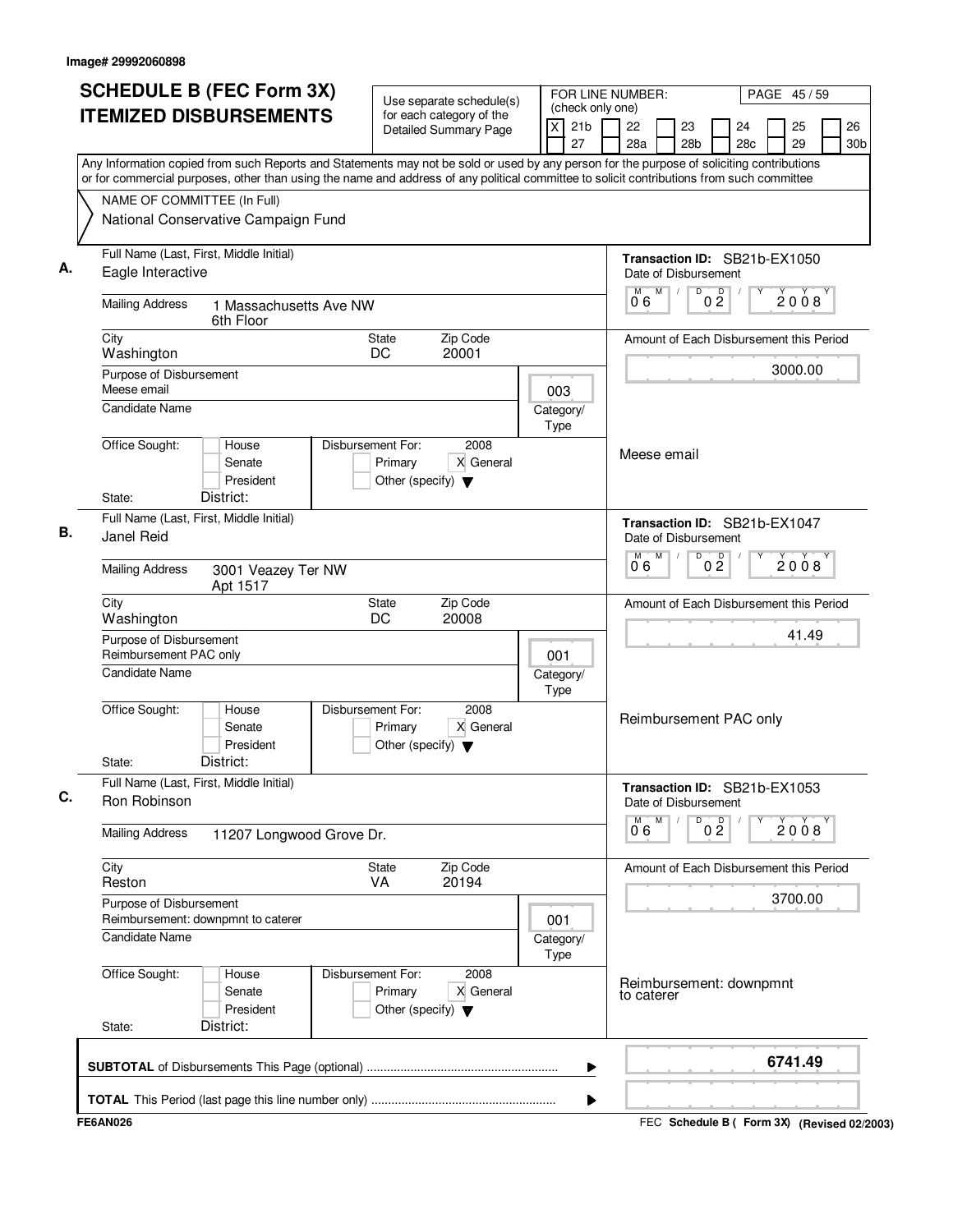| <b>SCHEDULE B (FEC Form 3X)</b>                                                                                                                                                                                                                                                        | FOR LINE NUMBER:<br>Use separate schedule(s)                                              |                                                             |                                                        |                                                            |
|----------------------------------------------------------------------------------------------------------------------------------------------------------------------------------------------------------------------------------------------------------------------------------------|-------------------------------------------------------------------------------------------|-------------------------------------------------------------|--------------------------------------------------------|------------------------------------------------------------|
| <b>ITEMIZED DISBURSEMENTS</b>                                                                                                                                                                                                                                                          | for each category of the<br><b>Detailed Summary Page</b>                                  | (check only one)<br>$\overline{x}$<br>21 <sub>b</sub><br>27 | 22<br>23<br>28a<br>28 <sub>b</sub>                     | 25<br>26<br>24<br>28 <sub>c</sub><br>29<br>30 <sub>b</sub> |
| Any Information copied from such Reports and Statements may not be sold or used by any person for the purpose of soliciting contributions<br>or for commercial purposes, other than using the name and address of any political committee to solicit contributions from such committee |                                                                                           |                                                             |                                                        |                                                            |
| NAME OF COMMITTEE (In Full)                                                                                                                                                                                                                                                            |                                                                                           |                                                             |                                                        |                                                            |
| National Conservative Campaign Fund                                                                                                                                                                                                                                                    |                                                                                           |                                                             |                                                        |                                                            |
| Full Name (Last, First, Middle Initial)<br>Michelle Easton                                                                                                                                                                                                                             |                                                                                           |                                                             | Transaction ID: SB21b-EX1054<br>Date of Disbursement   |                                                            |
| <b>Mailing Address</b><br>11207 Longwood Grove Dr.                                                                                                                                                                                                                                     |                                                                                           |                                                             | M<br>$\overline{D}$<br>M<br>0 <sup>0</sup><br>06       | 2008                                                       |
| City<br>Reston                                                                                                                                                                                                                                                                         | Zip Code<br>State<br>VA<br>20194                                                          |                                                             |                                                        | Amount of Each Disbursement this Period                    |
| Purpose of Disbursement<br>Reimbursement: downpmnt to caterer                                                                                                                                                                                                                          |                                                                                           |                                                             |                                                        | 1000.00                                                    |
| <b>Candidate Name</b>                                                                                                                                                                                                                                                                  |                                                                                           | 001<br>Category/<br>Type                                    |                                                        |                                                            |
| Office Sought:<br>House<br>Senate<br>President<br>District:<br>State:                                                                                                                                                                                                                  | Disbursement For:<br>2008<br>X General<br>Primary<br>Other (specify) $\blacktriangledown$ |                                                             | Reimbursement: downpmnt<br>to caterer                  |                                                            |
| Full Name (Last, First, Middle Initial)<br>Reflections Event Photography                                                                                                                                                                                                               |                                                                                           |                                                             | Transaction ID: SB21b-EX1200<br>Date of Disbursement   |                                                            |
| <b>Mailing Address</b><br>631 Pennsylvania Ave SE                                                                                                                                                                                                                                      |                                                                                           |                                                             | M<br>D<br>$\overline{1\overline{5}}$<br>$0^{\degree}5$ | 2008                                                       |
| City<br>Washington                                                                                                                                                                                                                                                                     | Zip Code<br>State<br>DC<br>20003                                                          |                                                             |                                                        | Amount of Each Disbursement this Period                    |
| Purpose of Disbursement                                                                                                                                                                                                                                                                |                                                                                           |                                                             |                                                        | 550.00                                                     |
| <b>Photo Services</b><br>Candidate Name                                                                                                                                                                                                                                                |                                                                                           | 006<br>Category/<br>Type                                    |                                                        |                                                            |
| Office Sought:<br>House<br>Senate<br>President<br>District:<br>State:                                                                                                                                                                                                                  | Disbursement For:<br>2008<br>X General<br>Primary<br>Other (specify) $\blacktriangledown$ |                                                             | <b>Photo Services</b>                                  |                                                            |
| Full Name (Last, First, Middle Initial)<br>Atlantic Services Group Inc.                                                                                                                                                                                                                |                                                                                           |                                                             | Transaction ID: SB21b-EX1100<br>Date of Disbursement   |                                                            |
| <b>Mailing Address</b><br>2131 K Street NW                                                                                                                                                                                                                                             |                                                                                           |                                                             | M<br>$\overline{1\,5}$<br>D<br>$0^{\degree}5$          | 2008                                                       |
| City<br>Washington                                                                                                                                                                                                                                                                     | Zip Code<br>State<br>20037<br>DC                                                          |                                                             |                                                        | Amount of Each Disbursement this Period                    |
| Purpose of Disbursement<br><b>Valet Parking</b>                                                                                                                                                                                                                                        |                                                                                           | 001                                                         |                                                        | 560.00                                                     |
| Candidate Name                                                                                                                                                                                                                                                                         |                                                                                           | Category/<br>Type                                           |                                                        |                                                            |
| Office Sought:<br>House<br>Senate<br>President<br>District:<br>State:                                                                                                                                                                                                                  | Disbursement For:<br>2008<br>X General<br>Primary<br>Other (specify) $\blacktriangledown$ |                                                             | <b>Valet Parking</b>                                   |                                                            |
|                                                                                                                                                                                                                                                                                        |                                                                                           | ▶                                                           |                                                        | 2110.00                                                    |
|                                                                                                                                                                                                                                                                                        |                                                                                           | ▶                                                           |                                                        |                                                            |
| <b>FE6AN026</b>                                                                                                                                                                                                                                                                        |                                                                                           |                                                             |                                                        | FEC Schedule B ( Form 3X) (Revised 02/2003)                |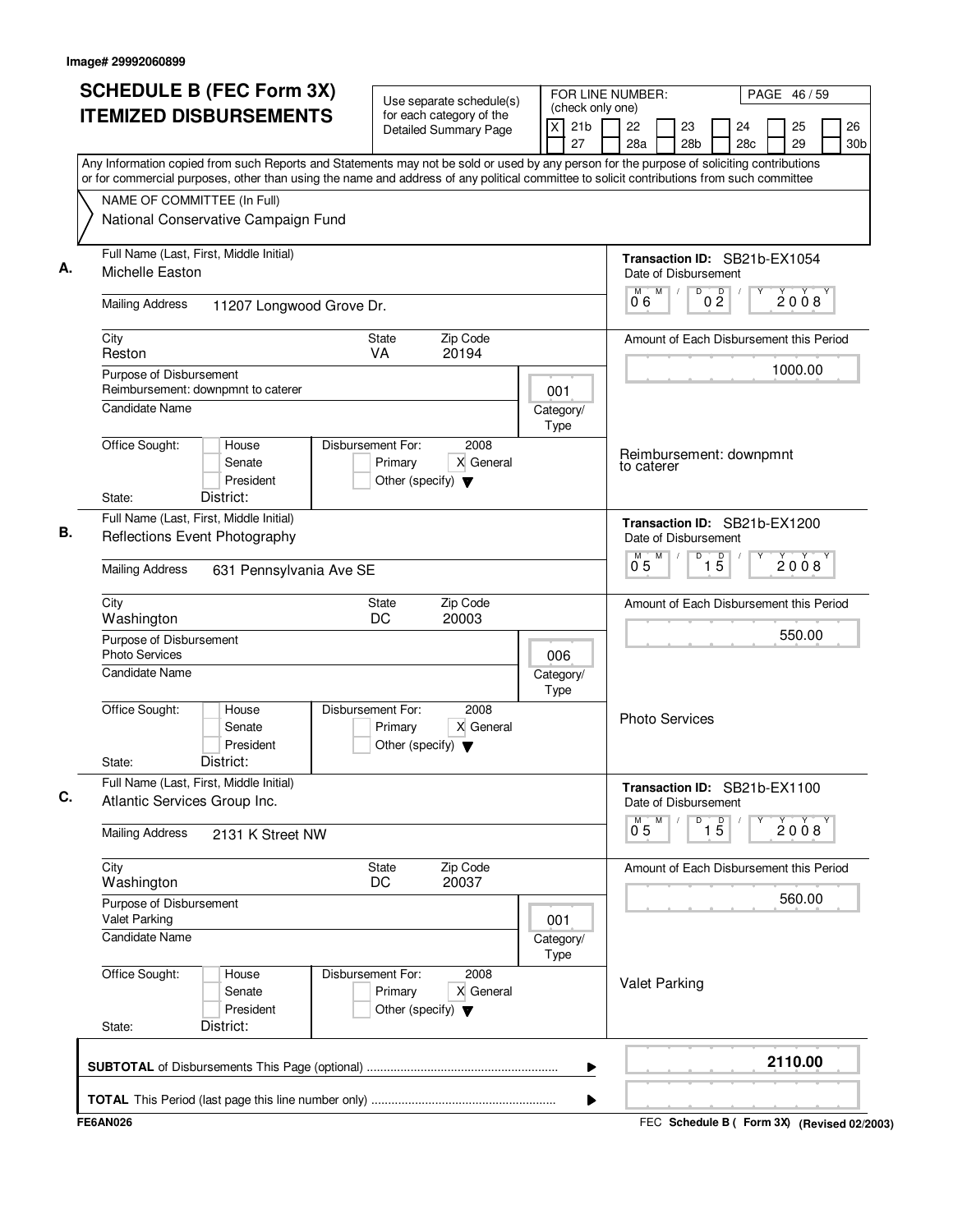|    |                             | <b>SCHEDULE B (FEC Form 3X)</b>                                                                                                                                                                                                                                                        |                                      | Use separate schedule(s)                                 |  |                   | FOR LINE NUMBER:<br>(check only one) |           |         |    |                      |                | PAGE 47/59                 |                                         |                       |
|----|-----------------------------|----------------------------------------------------------------------------------------------------------------------------------------------------------------------------------------------------------------------------------------------------------------------------------------|--------------------------------------|----------------------------------------------------------|--|-------------------|--------------------------------------|-----------|---------|----|----------------------|----------------|----------------------------|-----------------------------------------|-----------------------|
|    |                             | <b>ITEMIZED DISBURSEMENTS</b>                                                                                                                                                                                                                                                          |                                      | for each category of the<br><b>Detailed Summary Page</b> |  |                   | 21 <sub>b</sub><br>27                | 22<br>28a |         | 23 | 28 <sub>b</sub>      |                | 24<br>28c                  | 25<br>29                                | 26<br>30 <sub>b</sub> |
|    |                             | Any Information copied from such Reports and Statements may not be sold or used by any person for the purpose of soliciting contributions<br>or for commercial purposes, other than using the name and address of any political committee to solicit contributions from such committee |                                      |                                                          |  |                   |                                      |           |         |    |                      |                |                            |                                         |                       |
|    | NAME OF COMMITTEE (In Full) |                                                                                                                                                                                                                                                                                        |                                      |                                                          |  |                   |                                      |           |         |    |                      |                |                            |                                         |                       |
|    |                             | National Conservative Campaign Fund                                                                                                                                                                                                                                                    |                                      |                                                          |  |                   |                                      |           |         |    |                      |                |                            |                                         |                       |
|    |                             | Full Name (Last, First, Middle Initial)                                                                                                                                                                                                                                                |                                      |                                                          |  |                   |                                      |           |         |    |                      |                |                            | Transaction ID: SB21b-CN15338           |                       |
| А. |                             | Free And Strong America PAC Inc.                                                                                                                                                                                                                                                       |                                      |                                                          |  |                   |                                      |           |         |    | Date of Disbursement |                |                            |                                         |                       |
|    | <b>Mailing Address</b>      | 585 Commercial St                                                                                                                                                                                                                                                                      |                                      |                                                          |  |                   |                                      | 06        | $M$ $M$ |    | D<br>04              | $\overline{D}$ | Y                          | 2008                                    |                       |
|    | City<br><b>Boston</b>       |                                                                                                                                                                                                                                                                                        | <b>State</b><br>МA                   | Zip Code<br>02109                                        |  |                   |                                      |           |         |    |                      |                |                            | Amount of Each Disbursement this Period |                       |
|    | Purpose of Disbursement     | IN-KIND RECEIVED Airline Fare for PAC Event Speaker                                                                                                                                                                                                                                    |                                      |                                                          |  |                   |                                      |           |         |    |                      |                |                            | 444.74                                  |                       |
|    | Candidate Name              | Free And Strong America PAC Inc.                                                                                                                                                                                                                                                       |                                      |                                                          |  | Category/<br>Type |                                      |           |         |    |                      |                |                            |                                         |                       |
|    | Office Sought:              | House<br>Senate                                                                                                                                                                                                                                                                        | Disbursement For:<br>Primary         | 2008<br>X General                                        |  |                   |                                      |           |         |    |                      |                | In-Kind Received Airline   |                                         |                       |
|    |                             | President                                                                                                                                                                                                                                                                              | Other (specify) $\blacktriangledown$ |                                                          |  |                   |                                      |           |         |    |                      |                | Fare for PAC Event Speaker |                                         |                       |
|    | State:                      | District:                                                                                                                                                                                                                                                                              |                                      |                                                          |  |                   |                                      |           |         |    |                      |                |                            |                                         |                       |

| FE6AN026 | FEC Schedule B ( Form 3X) (Revised 02/2003) |
|----------|---------------------------------------------|
|          | 22376.60                                    |
|          | 444.74                                      |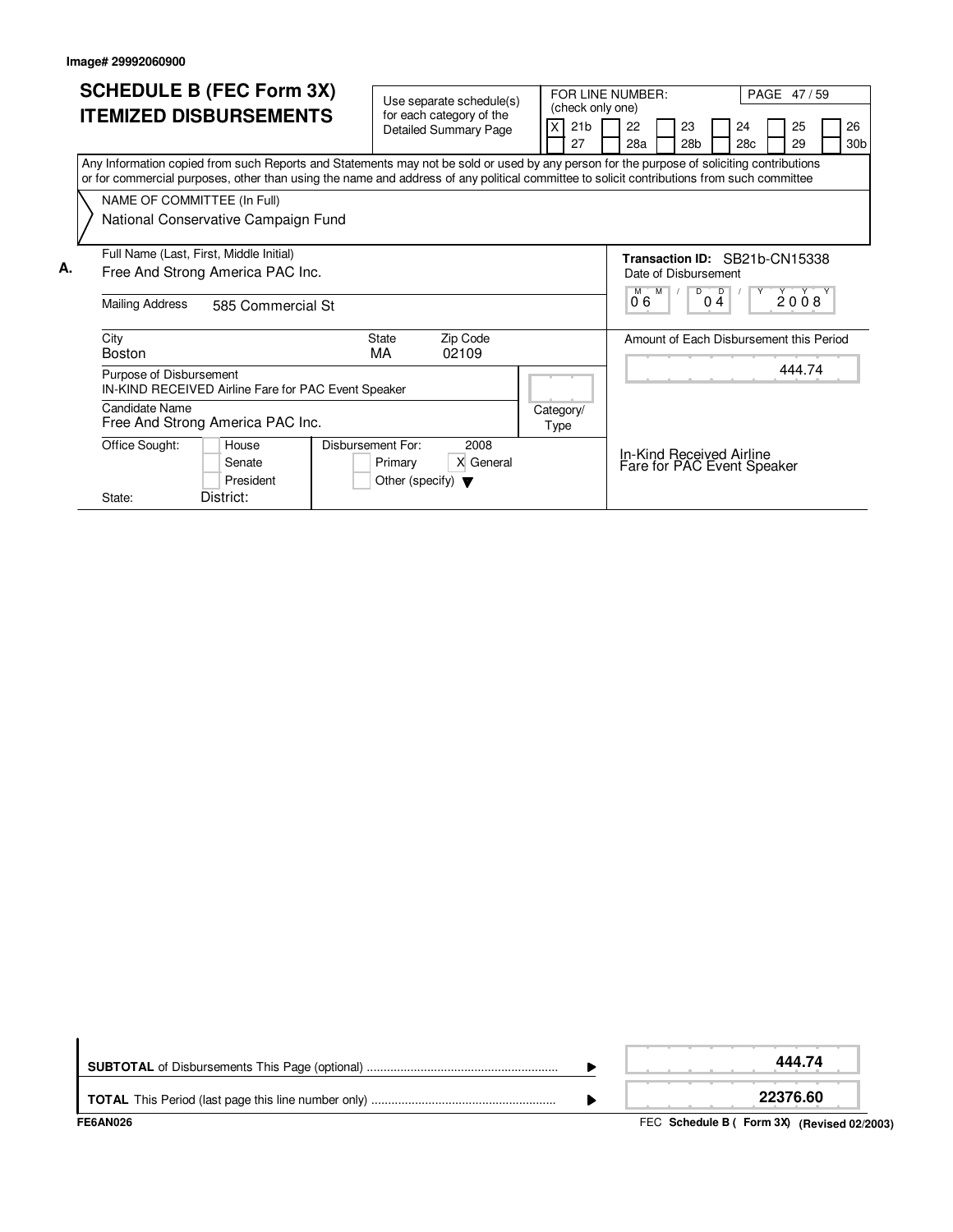|                                                  |                                                                      | <b>SCHEDULE B (FEC Form 3X)</b><br>FOR LINE NUMBER:<br>Use separate schedule(s)                                                                                                                                                                                                        |                   |                       |                                                     |                                                       |                       | PAGE 48 / 59 |                       |
|--------------------------------------------------|----------------------------------------------------------------------|----------------------------------------------------------------------------------------------------------------------------------------------------------------------------------------------------------------------------------------------------------------------------------------|-------------------|-----------------------|-----------------------------------------------------|-------------------------------------------------------|-----------------------|--------------|-----------------------|
|                                                  | <b>ITEMIZED DISBURSEMENTS</b>                                        | for each category of the<br><b>Detailed Summary Page</b>                                                                                                                                                                                                                               |                   | 21 <sub>b</sub><br>27 | (check only one)<br>22<br>28a                       | 23<br>28 <sub>b</sub>                                 | 24<br>28 <sub>c</sub> | 25<br>29     | 26<br>30 <sub>b</sub> |
|                                                  |                                                                      | Any Information copied from such Reports and Statements may not be sold or used by any person for the purpose of soliciting contributions<br>or for commercial purposes, other than using the name and address of any political committee to solicit contributions from such committee |                   |                       |                                                     |                                                       |                       |              |                       |
|                                                  | NAME OF COMMITTEE (In Full)<br>National Conservative Campaign Fund   |                                                                                                                                                                                                                                                                                        |                   |                       |                                                     |                                                       |                       |              |                       |
| <b>Team Sununu</b>                               | Full Name (Last, First, Middle Initial)                              |                                                                                                                                                                                                                                                                                        |                   |                       | Transaction ID: SB23-EX1077<br>Date of Disbursement |                                                       |                       |              |                       |
| <b>Mailing Address</b>                           | P.O. Box 500                                                         |                                                                                                                                                                                                                                                                                        |                   |                       | M<br>M<br>06                                        | $\overline{D}$<br>$\overline{D}$<br>$2\,\overline{0}$ |                       | 2008         |                       |
| City<br>Rye                                      |                                                                      | Zip Code<br>State<br>03870<br><b>NH</b>                                                                                                                                                                                                                                                |                   |                       | Amount of Each Disbursement this Period             |                                                       |                       |              |                       |
| Purpose of Disbursement<br>Campaign Contribution |                                                                      |                                                                                                                                                                                                                                                                                        | 011               |                       |                                                     |                                                       |                       | 3000.00      |                       |
| <b>Candidate Name</b><br>John Sununu             | House                                                                | Disbursement For:<br>2008                                                                                                                                                                                                                                                              | Category/<br>Type |                       |                                                     |                                                       |                       |              |                       |
| Office Sought:<br>State: NH                      | Senate<br>$\mathsf{x}$<br>President<br>District:                     | X General<br>Primary<br>Other (specify) $\blacktriangledown$                                                                                                                                                                                                                           |                   |                       | <b>Campaign Contribution</b>                        |                                                       |                       |              |                       |
| Tom Feeney For Congress                          | Full Name (Last, First, Middle Initial)                              |                                                                                                                                                                                                                                                                                        |                   |                       | Transaction ID: SB23-EX1079<br>Date of Disbursement |                                                       |                       |              |                       |
| <b>Mailing Address</b>                           | P. O. Box 622345                                                     |                                                                                                                                                                                                                                                                                        |                   |                       | M<br>06                                             | D<br>D<br>2 Ŏ                                         |                       | 2008         |                       |
| City<br>Oviedo                                   |                                                                      | Zip Code<br>State<br>FL<br>32765                                                                                                                                                                                                                                                       |                   |                       | Amount of Each Disbursement this Period             |                                                       |                       |              |                       |
| Purpose of Disbursement<br>Campaign Contribution |                                                                      |                                                                                                                                                                                                                                                                                        | 011               |                       |                                                     |                                                       |                       | 1000.00      |                       |
| <b>Candidate Name</b><br>Tom Feeney              |                                                                      |                                                                                                                                                                                                                                                                                        | Category/<br>Type |                       |                                                     |                                                       |                       |              |                       |
| Office Sought:<br>State: FL                      | $x$ House<br>Senate<br>President<br>District: 24                     | Disbursement For:<br>2008<br>X General<br>Primary<br>Other (specify) $\blacktriangledown$                                                                                                                                                                                              |                   |                       | <b>Campaign Contribution</b>                        |                                                       |                       |              |                       |
|                                                  | Full Name (Last, First, Middle Initial)<br>Anne Northup For Congress |                                                                                                                                                                                                                                                                                        |                   |                       | Transaction ID: SB23-EX1084<br>Date of Disbursement |                                                       |                       |              |                       |
| <b>Mailing Address</b>                           | P.O. Box 7313                                                        |                                                                                                                                                                                                                                                                                        |                   |                       | M<br>м<br>06                                        | $\overline{D}$<br>D<br>2 Ŏ                            |                       | 2008         |                       |
| City<br>Louisville                               |                                                                      | Zip Code<br><b>State</b><br>40257<br>KY.                                                                                                                                                                                                                                               |                   |                       | Amount of Each Disbursement this Period             |                                                       |                       |              |                       |
| Purpose of Disbursement<br>Campaign Contribution |                                                                      |                                                                                                                                                                                                                                                                                        | 011               |                       |                                                     |                                                       |                       | 1000.00      |                       |
| Candidate Name<br>Anne Northup                   |                                                                      |                                                                                                                                                                                                                                                                                        | Category/<br>Type |                       |                                                     |                                                       |                       |              |                       |
| Office Sought:<br>State: KY                      | $x$ House<br>Senate<br>President<br>District: 03                     | Disbursement For:<br>2008<br>X General<br>Primary<br>Other (specify) $\blacktriangledown$                                                                                                                                                                                              |                   |                       | <b>Campaign Contribution</b>                        |                                                       |                       |              |                       |
|                                                  |                                                                      |                                                                                                                                                                                                                                                                                        |                   | ▶                     |                                                     |                                                       |                       | 5000.00      |                       |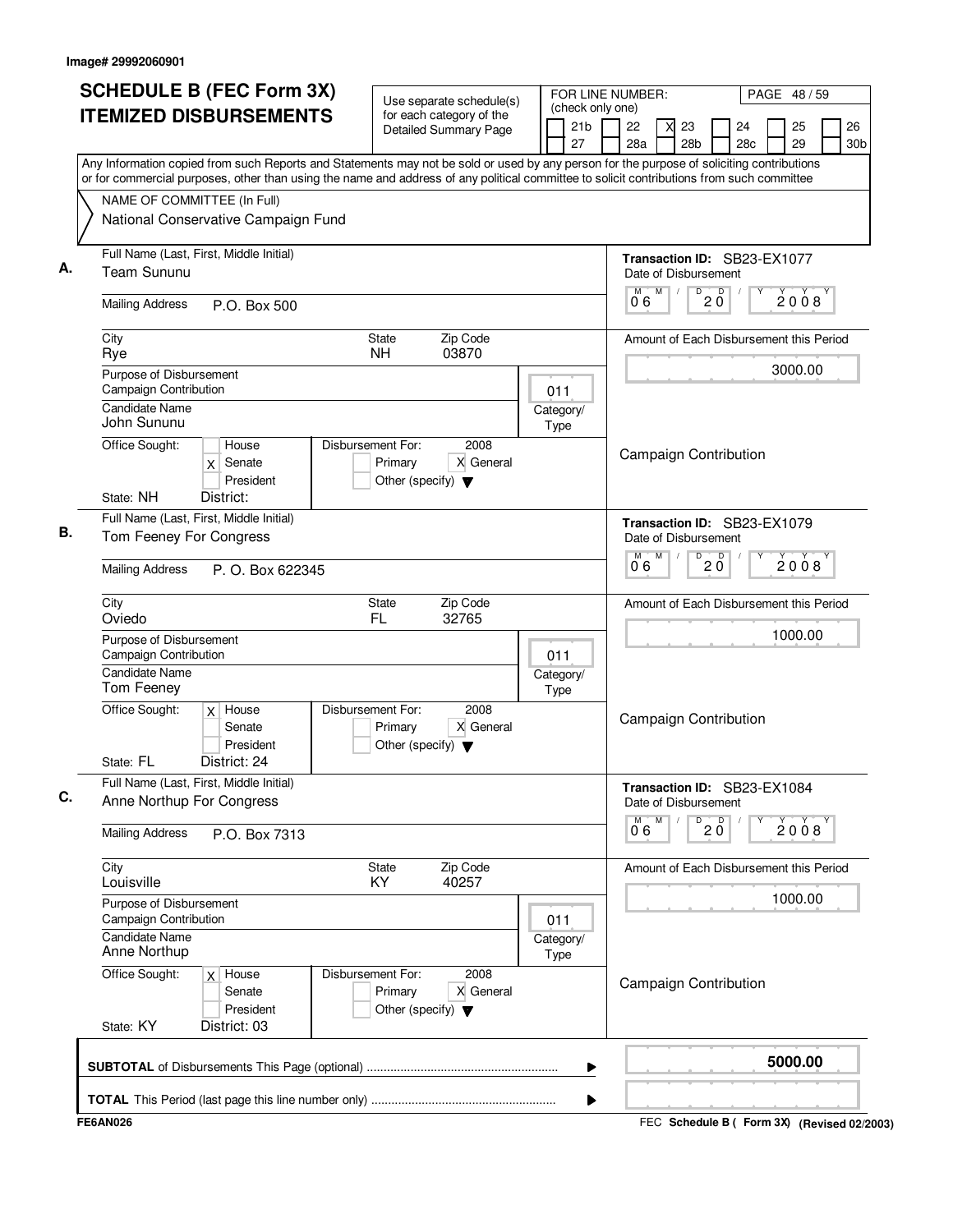| <b>SCHEDULE B (FEC Form 3X)</b><br><b>ITEMIZED DISBURSEMENTS</b>                                                                                                                                                                                                                       |                      | Use separate schedule(s)                                             | FOR LINE NUMBER:<br>(check only one)                     |                       |                |                                                               |                                 | PAGE 49/59 |          |      |           |
|----------------------------------------------------------------------------------------------------------------------------------------------------------------------------------------------------------------------------------------------------------------------------------------|----------------------|----------------------------------------------------------------------|----------------------------------------------------------|-----------------------|----------------|---------------------------------------------------------------|---------------------------------|------------|----------|------|-----------|
|                                                                                                                                                                                                                                                                                        |                      |                                                                      | for each category of the<br><b>Detailed Summary Page</b> | 21 <sub>b</sub><br>27 | 22<br>28a      | 23<br>X<br>28b                                                |                                 | 24<br>28c  | 25<br>29 |      | 26<br>30b |
| Any Information copied from such Reports and Statements may not be sold or used by any person for the purpose of soliciting contributions<br>or for commercial purposes, other than using the name and address of any political committee to solicit contributions from such committee |                      |                                                                      |                                                          |                       |                |                                                               |                                 |            |          |      |           |
| NAME OF COMMITTEE (In Full)                                                                                                                                                                                                                                                            |                      |                                                                      |                                                          |                       |                |                                                               |                                 |            |          |      |           |
| National Conservative Campaign Fund                                                                                                                                                                                                                                                    |                      |                                                                      |                                                          |                       |                |                                                               |                                 |            |          |      |           |
| Full Name (Last, First, Middle Initial)<br>Roskam for Congress Committee                                                                                                                                                                                                               |                      |                                                                      |                                                          |                       |                | Transaction ID: SB23-EX1058<br>Date of Disbursement           |                                 |            |          |      |           |
| <b>Mailing Address</b>                                                                                                                                                                                                                                                                 | 423 W. Wesley Street |                                                                      |                                                          |                       | M<br>04        | M<br>$\overline{D}$                                           | 0 <sup>0</sup>                  |            |          | 2008 |           |
| City<br>Wheaton                                                                                                                                                                                                                                                                        |                      | State<br>IL                                                          | Zip Code<br>60189                                        |                       |                | Amount of Each Disbursement this Period                       |                                 |            |          |      |           |
| Purpose of Disbursement<br>Campaign contributions                                                                                                                                                                                                                                      |                      |                                                                      |                                                          | 011                   |                |                                                               |                                 |            | 1000.00  |      |           |
| <b>Candidate Name</b><br>Peter Roskam                                                                                                                                                                                                                                                  |                      |                                                                      |                                                          | Category/<br>Type     |                |                                                               |                                 |            |          |      |           |
| Office Sought:<br>$x$ House<br>Senate<br>President                                                                                                                                                                                                                                     |                      | Disbursement For:<br>Primary<br>Other (specify) $\blacktriangledown$ | 2008<br>X General                                        |                       |                | Campaign contributions                                        |                                 |            |          |      |           |
| District: 06<br>State: IL<br>Full Name (Last, First, Middle Initial)                                                                                                                                                                                                                   |                      |                                                                      |                                                          |                       |                |                                                               |                                 |            |          |      |           |
| <b>Walberg for Congress</b>                                                                                                                                                                                                                                                            |                      |                                                                      |                                                          |                       |                | Transaction ID: SB23-EX1086<br>Date of Disbursement<br>M<br>D |                                 |            |          |      |           |
| <b>Mailing Address</b>                                                                                                                                                                                                                                                                 | 6769 Teachout Road   |                                                                      |                                                          |                       | 06             |                                                               | $20^{\circ}$                    |            |          | 2008 |           |
| City<br>Tipton                                                                                                                                                                                                                                                                         |                      | State<br>MI                                                          | Zip Code<br>49287                                        |                       |                | Amount of Each Disbursement this Period                       |                                 |            |          |      |           |
| Purpose of Disbursement<br>Campaign Contribution<br>Candidate Name                                                                                                                                                                                                                     |                      |                                                                      |                                                          | 011                   |                |                                                               |                                 |            | 1000.00  |      |           |
| <b>Timothy Walberg</b>                                                                                                                                                                                                                                                                 |                      |                                                                      |                                                          | Category/<br>Type     |                |                                                               |                                 |            |          |      |           |
| Office Sought:<br>House<br>X<br>Senate<br>President                                                                                                                                                                                                                                    |                      | Disbursement For:<br>Primary<br>Other (specify) $\blacktriangledown$ | 2008<br>X General                                        |                       |                | <b>Campaign Contribution</b>                                  |                                 |            |          |      |           |
| State: MI<br>District: 07                                                                                                                                                                                                                                                              |                      |                                                                      |                                                          |                       |                |                                                               |                                 |            |          |      |           |
| Full Name (Last, First, Middle Initial)<br>Sali for Congress                                                                                                                                                                                                                           |                      |                                                                      |                                                          |                       |                | Transaction ID: SB23-EX1072<br>Date of Disbursement<br>M      |                                 |            |          |      |           |
| <b>Mailing Address</b><br>PO Box 71                                                                                                                                                                                                                                                    |                      |                                                                      |                                                          |                       | 0 <sub>5</sub> |                                                               | $\overline{P}$ 2 $\overline{1}$ |            |          | 2008 |           |
| City<br>Kuna                                                                                                                                                                                                                                                                           |                      | State<br>ID                                                          | Zip Code<br>83634                                        |                       |                | Amount of Each Disbursement this Period                       |                                 |            |          |      |           |
| Purpose of Disbursement                                                                                                                                                                                                                                                                |                      |                                                                      |                                                          | 011                   |                |                                                               |                                 |            | 1000.00  |      |           |
| <b>Candidate Name</b><br>William Sali                                                                                                                                                                                                                                                  |                      |                                                                      |                                                          | Category/<br>Type     |                |                                                               |                                 |            |          |      |           |
| Office Sought:<br>$x$ House<br>Senate<br>President<br>State: ID<br>District: 01                                                                                                                                                                                                        |                      | Disbursement For:<br>Primary<br>Other (specify) $\blacktriangledown$ | 2008<br>X General                                        |                       |                | <b>Political Contributions</b>                                |                                 |            |          |      |           |
|                                                                                                                                                                                                                                                                                        |                      |                                                                      |                                                          |                       |                |                                                               |                                 |            | 3000.00  |      |           |
|                                                                                                                                                                                                                                                                                        |                      |                                                                      |                                                          | ▶                     |                |                                                               |                                 |            |          |      |           |
| <b>FE6AN026</b>                                                                                                                                                                                                                                                                        |                      |                                                                      |                                                          | ▶                     |                | FEC Schedule B ( Form 3X) (Revised 02/2003)                   |                                 |            |          |      |           |
|                                                                                                                                                                                                                                                                                        |                      |                                                                      |                                                          |                       |                |                                                               |                                 |            |          |      |           |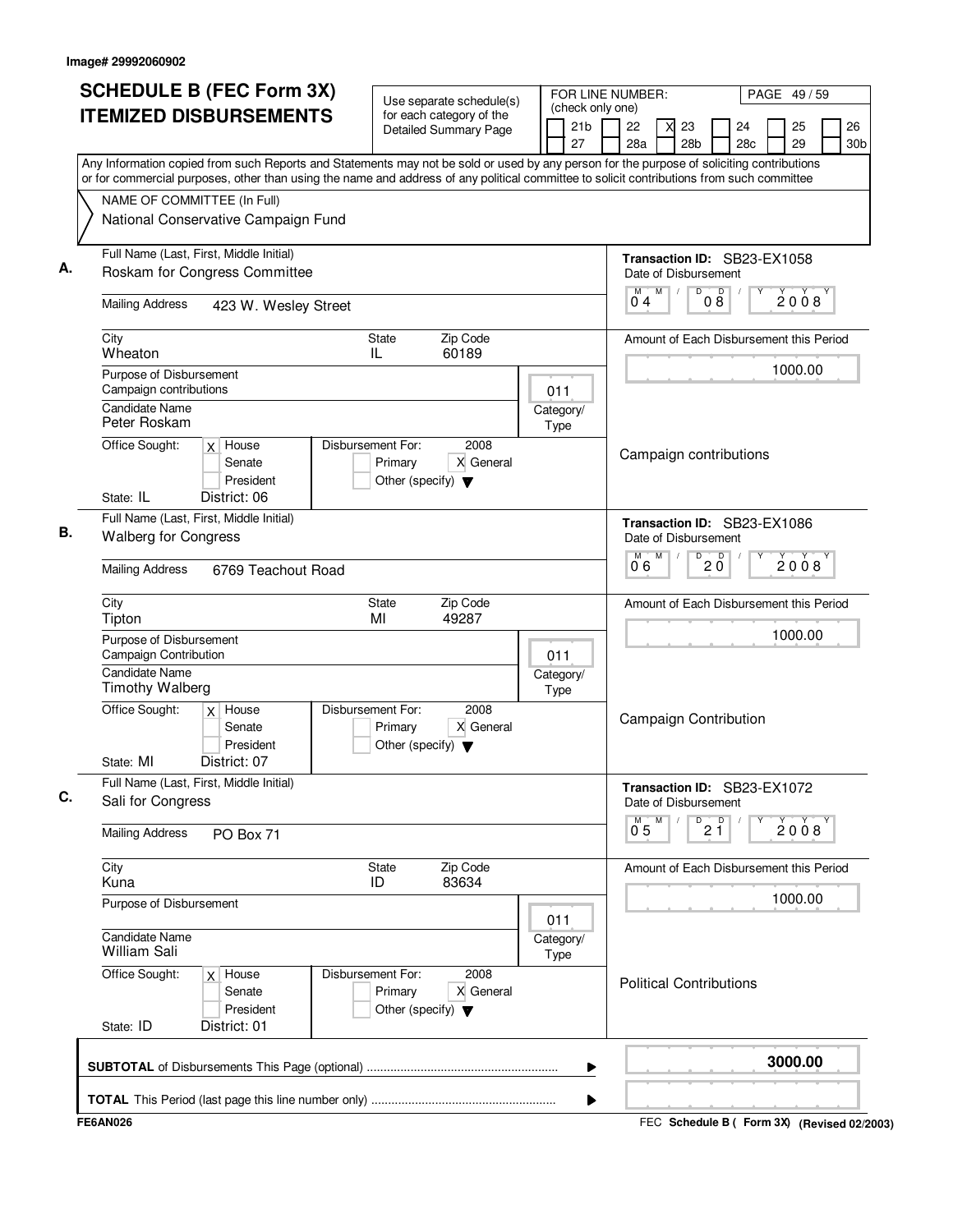|                                                         | <b>SCHEDULE B (FEC Form 3X)</b>                                                                                                                                                                                                                                                        |                                                                      | Use separate schedule(s) |                   | FOR LINE NUMBER:<br>(check only one) |           |                                                     |                 |                       | PAGE 50/59 |                       |
|---------------------------------------------------------|----------------------------------------------------------------------------------------------------------------------------------------------------------------------------------------------------------------------------------------------------------------------------------------|----------------------------------------------------------------------|--------------------------|-------------------|--------------------------------------|-----------|-----------------------------------------------------|-----------------|-----------------------|------------|-----------------------|
|                                                         | <b>ITEMIZED DISBURSEMENTS</b>                                                                                                                                                                                                                                                          | for each category of the<br><b>Detailed Summary Page</b>             |                          |                   | 21 <sub>b</sub><br>27                | 22<br>28a | 23<br>28 <sub>b</sub>                               |                 | 24<br>28 <sub>c</sub> | 25<br>29   | 26<br>30 <sub>b</sub> |
|                                                         | Any Information copied from such Reports and Statements may not be sold or used by any person for the purpose of soliciting contributions<br>or for commercial purposes, other than using the name and address of any political committee to solicit contributions from such committee |                                                                      |                          |                   |                                      |           |                                                     |                 |                       |            |                       |
|                                                         | NAME OF COMMITTEE (In Full)                                                                                                                                                                                                                                                            |                                                                      |                          |                   |                                      |           |                                                     |                 |                       |            |                       |
|                                                         | National Conservative Campaign Fund                                                                                                                                                                                                                                                    |                                                                      |                          |                   |                                      |           |                                                     |                 |                       |            |                       |
| <b>Bachmann for Congress</b>                            | Full Name (Last, First, Middle Initial)                                                                                                                                                                                                                                                |                                                                      |                          |                   |                                      |           | Transaction ID: SB23-EX1057<br>Date of Disbursement |                 |                       |            |                       |
| <b>Mailing Address</b>                                  | BOX 49756                                                                                                                                                                                                                                                                              |                                                                      |                          |                   |                                      | M<br>04   | M<br>D                                              | D<br>$0\bar{8}$ |                       | 2008       |                       |
| City<br>Minneapolis                                     |                                                                                                                                                                                                                                                                                        | <b>State</b><br><b>MN</b>                                            | Zip Code<br>55449        |                   |                                      |           | Amount of Each Disbursement this Period             |                 |                       |            |                       |
| Purpose of Disbursement<br>Campaign contributions       |                                                                                                                                                                                                                                                                                        |                                                                      |                          | 011               |                                      |           |                                                     |                 |                       | 1000.00    |                       |
| <b>Candidate Name</b><br>Michele Bachmann               |                                                                                                                                                                                                                                                                                        |                                                                      |                          | Category/<br>Type |                                      |           |                                                     |                 |                       |            |                       |
| Office Sought:<br>State: MN                             | $x$ House<br>Senate<br>President<br>District: 06                                                                                                                                                                                                                                       | Disbursement For:<br>Primary<br>Other (specify) $\blacktriangledown$ | 2008<br>X General        |                   |                                      |           | Campaign contributions                              |                 |                       |            |                       |
| Friends Of Jim Inhofe                                   | Full Name (Last, First, Middle Initial)                                                                                                                                                                                                                                                |                                                                      |                          |                   |                                      |           | Transaction ID: SB23-EX1078<br>Date of Disbursement |                 |                       |            |                       |
| <b>Mailing Address</b>                                  | P.O. Box 13300                                                                                                                                                                                                                                                                         |                                                                      |                          |                   |                                      | M<br>06   | M<br>D                                              | D<br>2 Ŏ        |                       | 2008       |                       |
| City<br>Oklahoma City                                   |                                                                                                                                                                                                                                                                                        | State<br>OK                                                          | Zip Code<br>73113        |                   |                                      |           | Amount of Each Disbursement this Period             |                 |                       |            |                       |
| Purpose of Disbursement<br><b>Campaign Contribution</b> |                                                                                                                                                                                                                                                                                        |                                                                      |                          | 011               |                                      |           |                                                     |                 |                       | 2000.00    |                       |
| <b>Candidate Name</b><br>Jim Inhofe                     |                                                                                                                                                                                                                                                                                        |                                                                      |                          | Category/<br>Type |                                      |           |                                                     |                 |                       |            |                       |
| Office Sought:<br>State: OK                             | House<br>$x$ Senate<br>President<br>District:                                                                                                                                                                                                                                          | Disbursement For:<br>Primary<br>Other (specify) $\blacktriangledown$ | 2008<br>X General        |                   |                                      |           | <b>Campaign Contribution</b>                        |                 |                       |            |                       |
|                                                         | Full Name (Last, First, Middle Initial)<br>Andy Harris For Congress                                                                                                                                                                                                                    |                                                                      |                          |                   |                                      |           | Transaction ID: SB23-EX1082<br>Date of Disbursement |                 |                       |            |                       |
| <b>Mailing Address</b>                                  | PO BOX 1527                                                                                                                                                                                                                                                                            |                                                                      |                          |                   |                                      | 06        | M<br>D                                              | $20^{\circ}$    |                       | 2008       |                       |
| City<br>Annapolis                                       |                                                                                                                                                                                                                                                                                        | State<br>MD.                                                         | Zip Code<br>21404        |                   |                                      |           | Amount of Each Disbursement this Period             |                 |                       |            |                       |
| Purpose of Disbursement<br>Campaign Contribution        |                                                                                                                                                                                                                                                                                        |                                                                      |                          | 011               |                                      |           |                                                     |                 |                       | 3000.00    |                       |
| Candidate Name<br><b>Andy Harris</b>                    |                                                                                                                                                                                                                                                                                        |                                                                      |                          | Category/<br>Type |                                      |           |                                                     |                 |                       |            |                       |
| Office Sought:<br>State: MD                             | $x$ House<br>Senate<br>President<br>District: 01                                                                                                                                                                                                                                       | Disbursement For:<br>Primary<br>Other (specify) $\blacktriangledown$ | 2008<br>X General        |                   |                                      |           | <b>Campaign Contribution</b>                        |                 |                       |            |                       |
|                                                         |                                                                                                                                                                                                                                                                                        |                                                                      |                          |                   | ▶                                    |           |                                                     |                 |                       | 6000.00    |                       |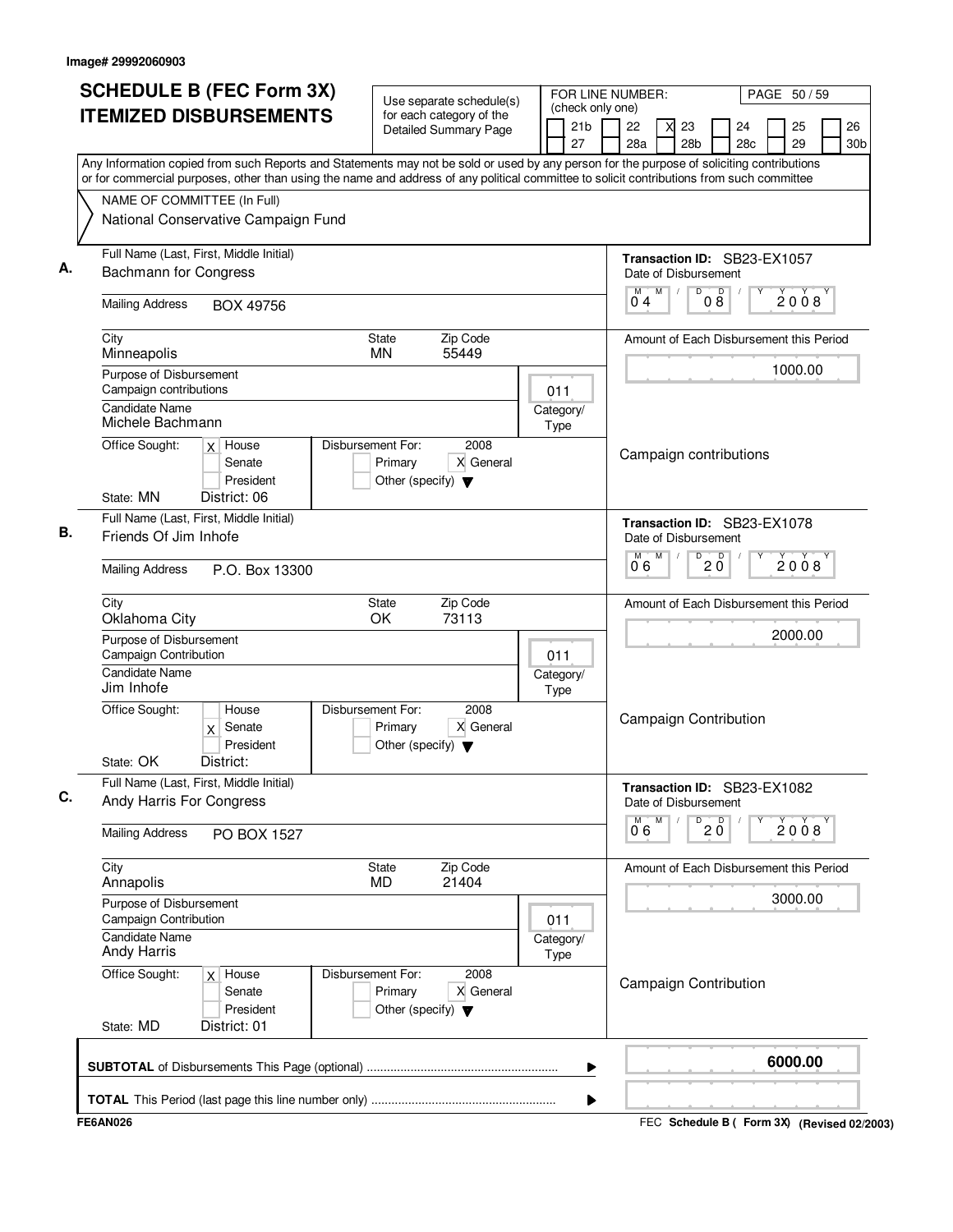| <b>SCHEDULE B (FEC Form 3X)</b>                                                                                                           | Use separate schedule(s)                                                                  | FOR LINE NUMBER:                          |                                                     | PAGE 51 / 59                                               |
|-------------------------------------------------------------------------------------------------------------------------------------------|-------------------------------------------------------------------------------------------|-------------------------------------------|-----------------------------------------------------|------------------------------------------------------------|
| <b>ITEMIZED DISBURSEMENTS</b>                                                                                                             | for each category of the<br><b>Detailed Summary Page</b>                                  | (check only one)<br>21 <sub>b</sub><br>27 | 22<br>23<br>28a<br>28 <sub>b</sub>                  | 26<br>25<br>24<br>28 <sub>c</sub><br>29<br>30 <sub>b</sub> |
| Any Information copied from such Reports and Statements may not be sold or used by any person for the purpose of soliciting contributions |                                                                                           |                                           |                                                     |                                                            |
| or for commercial purposes, other than using the name and address of any political committee to solicit contributions from such committee |                                                                                           |                                           |                                                     |                                                            |
| NAME OF COMMITTEE (In Full)<br>National Conservative Campaign Fund                                                                        |                                                                                           |                                           |                                                     |                                                            |
|                                                                                                                                           |                                                                                           |                                           |                                                     |                                                            |
| Full Name (Last, First, Middle Initial)<br>People With Hart                                                                               |                                                                                           |                                           | Transaction ID: SB23-EX1056<br>Date of Disbursement |                                                            |
| <b>Mailing Address</b><br>P.O. Box 435                                                                                                    |                                                                                           |                                           | M<br>$\overline{D}$<br>D<br>08<br>04                | 2008                                                       |
| City<br>Wexford                                                                                                                           | Zip Code<br>State<br>PA<br>15090                                                          |                                           |                                                     | Amount of Each Disbursement this Period                    |
| Purpose of Disbursement<br>Campaign contributions                                                                                         |                                                                                           | 011                                       |                                                     | 1000.00                                                    |
| Candidate Name<br>Melissa Hart                                                                                                            |                                                                                           | Category/<br>Type                         |                                                     |                                                            |
| Office Sought:<br>$x$ House<br>Senate<br>President<br>State: PA<br>District: 04                                                           | Disbursement For:<br>2008<br>X General<br>Primary<br>Other (specify) $\blacktriangledown$ |                                           | Campaign contributions                              |                                                            |
| Full Name (Last, First, Middle Initial)<br>Woody Jenkins For Congress                                                                     |                                                                                           |                                           | Transaction ID: SB23-EX1060<br>Date of Disbursement |                                                            |
| <b>Mailing Address</b><br>910 N. Foster                                                                                                   |                                                                                           |                                           | M<br>$\overline{P}$ 2 $\overline{1}$<br>04          | 2008                                                       |
| City<br><b>Baton Rouge</b>                                                                                                                | Zip Code<br>State<br>LA<br>70806                                                          |                                           |                                                     | Amount of Each Disbursement this Period                    |
| Purpose of Disbursement<br>Campaign contribution                                                                                          |                                                                                           | 011                                       |                                                     | 2000.00                                                    |
| <b>Candidate Name</b><br>Woody Jenkins                                                                                                    |                                                                                           | Category/<br>Type                         |                                                     |                                                            |
| Office Sought:<br>$x$ House<br>Senate<br>President<br>District: 06<br>State: LA                                                           | Disbursement For:<br>2008<br>X General<br>Primary<br>Other (specify) $\blacktriangledown$ |                                           | Campaign contribution                               |                                                            |
| Full Name (Last, First, Middle Initial)<br><b>Steve Austria For Congress</b>                                                              |                                                                                           |                                           | Transaction ID: SB23-EX1095<br>Date of Disbursement |                                                            |
| <b>Mailing Address</b><br>2537 Obetz Drive                                                                                                |                                                                                           |                                           | M<br>08<br>D<br>0 <sub>4</sub>                      | 2008                                                       |
| City<br>Dayton                                                                                                                            | Zip Code<br>State<br>45434<br>OH.                                                         |                                           |                                                     | Amount of Each Disbursement this Period                    |
| Purpose of Disbursement<br>Campaign Contribution                                                                                          |                                                                                           | 011                                       |                                                     | 1000.00                                                    |
| Candidate Name<br>Steve Austria                                                                                                           |                                                                                           | Category/<br>Type                         |                                                     |                                                            |
| Office Sought:<br>$x$ House<br>Senate<br>President<br>State: OH<br>District: 07                                                           | Disbursement For:<br>2008<br>Primary<br>X General<br>Other (specify) $\blacktriangledown$ |                                           | <b>Campaign Contribution</b>                        |                                                            |
|                                                                                                                                           |                                                                                           | ▶                                         |                                                     | 4000.00                                                    |
|                                                                                                                                           |                                                                                           | ▶                                         |                                                     |                                                            |
| <b>FE6AN026</b>                                                                                                                           |                                                                                           |                                           |                                                     | FEC Schedule B ( Form 3X) (Revised 02/2003)                |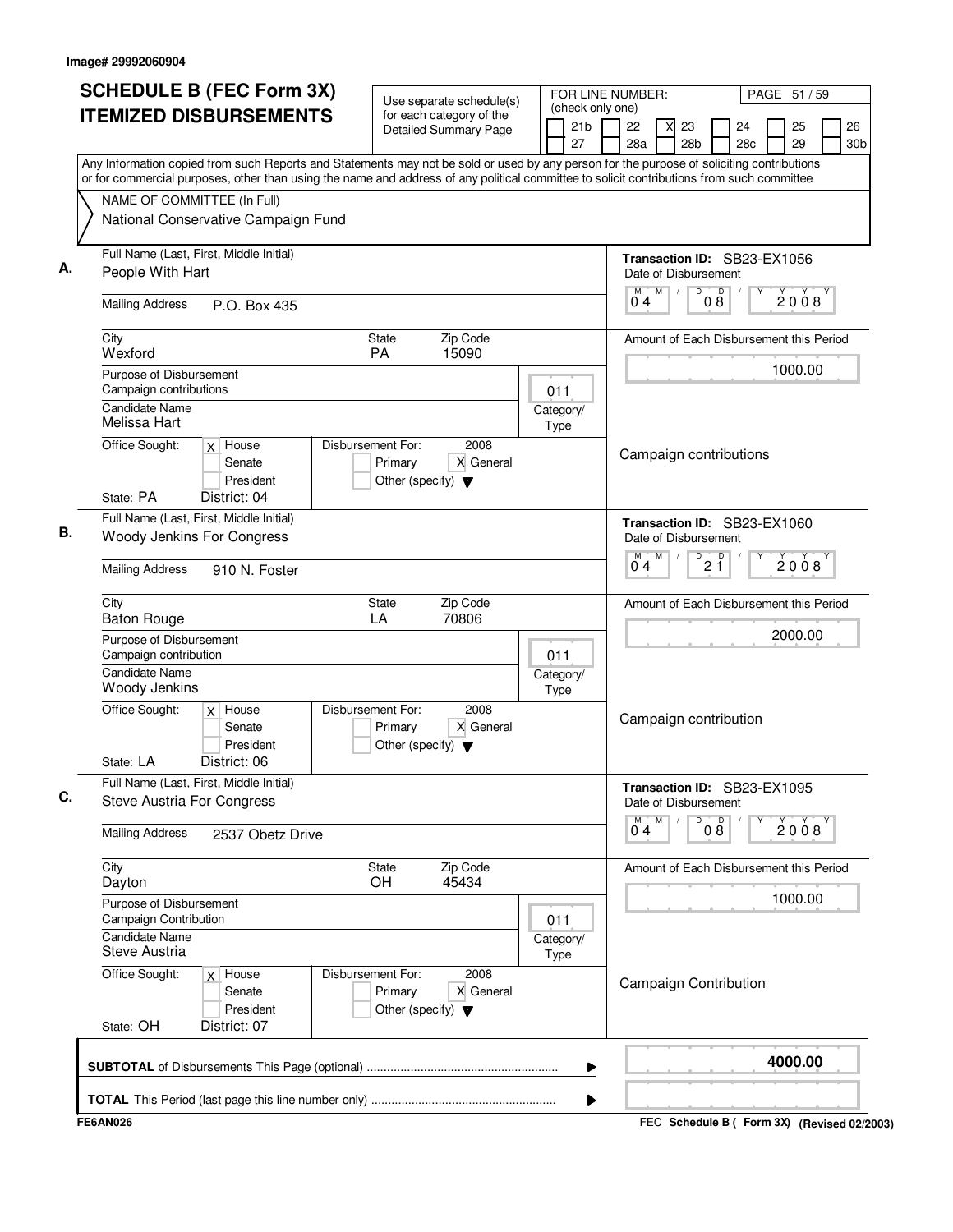| <b>SCHEDULE B (FEC Form 3X)</b>                                                                                                                                                                                                                                                        |                                                                                           | FOR LINE NUMBER:<br>PAGE 52 / 59 |                                                                                                  |
|----------------------------------------------------------------------------------------------------------------------------------------------------------------------------------------------------------------------------------------------------------------------------------------|-------------------------------------------------------------------------------------------|----------------------------------|--------------------------------------------------------------------------------------------------|
| <b>ITEMIZED DISBURSEMENTS</b>                                                                                                                                                                                                                                                          | Use separate schedule(s)<br>for each category of the<br><b>Detailed Summary Page</b>      | (check only one)<br>21b<br>27    | 22<br>23<br>25<br>26<br>24<br>28a<br>28 <sub>b</sub><br>28 <sub>c</sub><br>29<br>30 <sub>b</sub> |
| Any Information copied from such Reports and Statements may not be sold or used by any person for the purpose of soliciting contributions<br>or for commercial purposes, other than using the name and address of any political committee to solicit contributions from such committee |                                                                                           |                                  |                                                                                                  |
| NAME OF COMMITTEE (In Full)                                                                                                                                                                                                                                                            |                                                                                           |                                  |                                                                                                  |
| National Conservative Campaign Fund                                                                                                                                                                                                                                                    |                                                                                           |                                  |                                                                                                  |
| Full Name (Last, First, Middle Initial)<br>Tim Bee For Congress                                                                                                                                                                                                                        |                                                                                           |                                  | Transaction ID: SB23-EX1096<br>Date of Disbursement                                              |
| <b>Mailing Address</b><br>PO BOX 31985                                                                                                                                                                                                                                                 |                                                                                           |                                  | M<br>$\sqrt{\frac{D}{2}}$<br>M<br>2008<br>04                                                     |
| City<br>Tucson                                                                                                                                                                                                                                                                         | Zip Code<br>State<br>AZ<br>85751                                                          |                                  | Amount of Each Disbursement this Period                                                          |
| Purpose of Disbursement                                                                                                                                                                                                                                                                |                                                                                           | 011                              | 1000.00                                                                                          |
| <b>Candidate Name</b><br>Tim Bee                                                                                                                                                                                                                                                       |                                                                                           | Category/<br>Type                |                                                                                                  |
| Office Sought:<br>$x$ House<br>Senate<br>President<br>State: AZ<br>District: 06                                                                                                                                                                                                        | Disbursement For:<br>2008<br>X General<br>Primary<br>Other (specify) $\blacktriangledown$ |                                  | <b>Political Contributions</b>                                                                   |
| Full Name (Last, First, Middle Initial)<br>Pete Olson For Congress Committee                                                                                                                                                                                                           |                                                                                           |                                  | Transaction ID: SB23-EX1074<br>Date of Disbursement                                              |
| <b>Mailing Address</b><br>PO Box 16381                                                                                                                                                                                                                                                 |                                                                                           |                                  | M<br>D<br>$\overline{19}$<br>2008<br>$0^{\degree}5$                                              |
| City<br>Sugar Land                                                                                                                                                                                                                                                                     | Zip Code<br>State<br><b>TX</b><br>77496                                                   |                                  | Amount of Each Disbursement this Period                                                          |
| Purpose of Disbursement                                                                                                                                                                                                                                                                |                                                                                           |                                  | 1000.00                                                                                          |
| <b>Candidate Name</b><br>Peter Olson                                                                                                                                                                                                                                                   |                                                                                           | 011<br>Category/<br>Type         |                                                                                                  |
| Office Sought:<br>$x$ House<br>Senate<br>President<br>State: TX<br>District: 22                                                                                                                                                                                                        | Disbursement For:<br>2008<br>X General<br>Primary<br>Other (specify) $\blacktriangledown$ |                                  | <b>Political Contributions</b>                                                                   |
| Full Name (Last, First, Middle Initial)<br>Pearce For Senate                                                                                                                                                                                                                           |                                                                                           |                                  | Transaction ID: SB23-EX1076<br>Date of Disbursement                                              |
| <b>Mailing Address</b><br>PO BOX 2696                                                                                                                                                                                                                                                  |                                                                                           |                                  | M<br>D<br>p<br>2008<br>$20^{\circ}$<br>06                                                        |
| City<br>Hobbs                                                                                                                                                                                                                                                                          | Zip Code<br>State<br>88241<br>NM.                                                         |                                  | Amount of Each Disbursement this Period                                                          |
| Purpose of Disbursement<br><b>Candidate Contribution</b>                                                                                                                                                                                                                               |                                                                                           | 011                              | 2500.00                                                                                          |
| <b>Candidate Name</b><br><b>Steve Pearce</b>                                                                                                                                                                                                                                           |                                                                                           | Category/<br>Type                |                                                                                                  |
| Office Sought:<br>House<br>Senate<br>X<br>President<br>State: NM<br>District:                                                                                                                                                                                                          | Disbursement For:<br>2008<br>Primary<br>X General<br>Other (specify) $\blacktriangledown$ |                                  | Candidate Contribution                                                                           |
|                                                                                                                                                                                                                                                                                        |                                                                                           | ▶                                | 4500.00                                                                                          |
|                                                                                                                                                                                                                                                                                        |                                                                                           | ▶                                |                                                                                                  |
| <b>FE6AN026</b>                                                                                                                                                                                                                                                                        |                                                                                           |                                  | FEC Schedule B ( Form 3X) (Revised 02/2003)                                                      |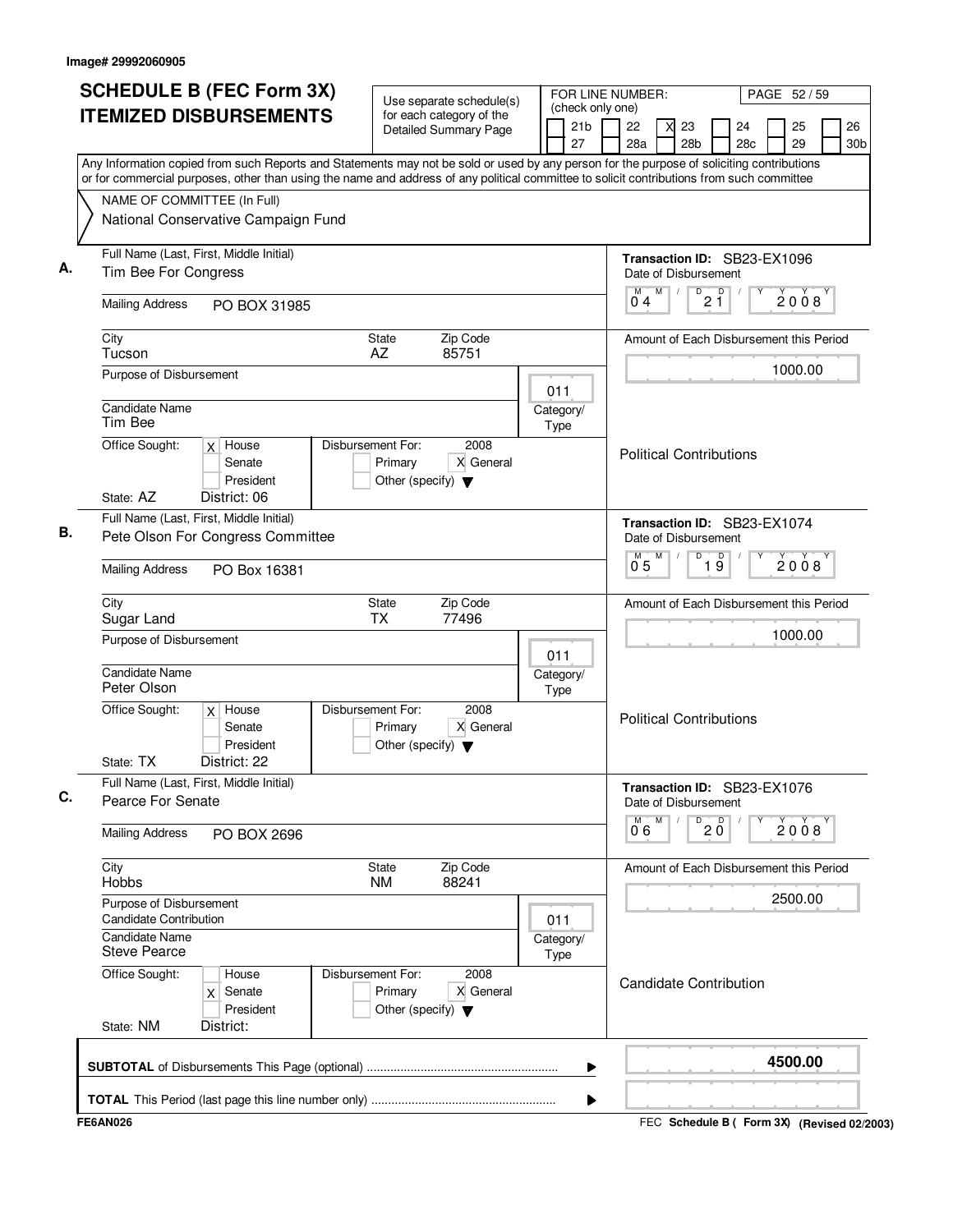| <b>SCHEDULE B (FEC Form 3X)</b>                                                                                                           | Use separate schedule(s)                                                                  | FOR LINE NUMBER:                          |                                     | PAGE 53 / 59                                   |
|-------------------------------------------------------------------------------------------------------------------------------------------|-------------------------------------------------------------------------------------------|-------------------------------------------|-------------------------------------|------------------------------------------------|
| <b>ITEMIZED DISBURSEMENTS</b>                                                                                                             | for each category of the<br><b>Detailed Summary Page</b>                                  | (check only one)<br>21 <sub>b</sub><br>27 | 22<br>23<br>28a<br>28 <sub>b</sub>  | 26<br>25<br>24<br>28c<br>29<br>30 <sub>b</sub> |
| Any Information copied from such Reports and Statements may not be sold or used by any person for the purpose of soliciting contributions |                                                                                           |                                           |                                     |                                                |
| or for commercial purposes, other than using the name and address of any political committee to solicit contributions from such committee |                                                                                           |                                           |                                     |                                                |
| NAME OF COMMITTEE (In Full)<br>National Conservative Campaign Fund                                                                        |                                                                                           |                                           |                                     |                                                |
| Full Name (Last, First, Middle Initial)                                                                                                   |                                                                                           |                                           |                                     | Transaction ID: SB23-EX1080                    |
| Greg Davis For Congress                                                                                                                   |                                                                                           |                                           | Date of Disbursement<br>M           |                                                |
| <b>Mailing Address</b><br>5779 GETWELL RD BLDG D1                                                                                         |                                                                                           |                                           | $\sqrt{\frac{D}{2}}\tilde{Q}$<br>06 | 2008                                           |
| City<br>Southaven                                                                                                                         | Zip Code<br>State<br><b>MS</b><br>38672                                                   |                                           |                                     | Amount of Each Disbursement this Period        |
| Purpose of Disbursement<br><b>Campaign Contribution</b>                                                                                   |                                                                                           | 011                                       |                                     | 1000.00                                        |
| Candidate Name<br><b>Greg Davis</b>                                                                                                       |                                                                                           | Category/<br>Type                         |                                     |                                                |
| Office Sought:<br>$x$ House<br>Senate<br>President<br>State: MS<br>District: 01                                                           | Disbursement For:<br>2008<br>X General<br>Primary<br>Other (specify) $\blacktriangledown$ |                                           | <b>Campaign Contribution</b>        |                                                |
| Full Name (Last, First, Middle Initial)<br><b>Fimian For Congress</b>                                                                     |                                                                                           |                                           | Date of Disbursement                | Transaction ID: SB23-EX1081                    |
| <b>Mailing Address</b><br>PO Box 3131                                                                                                     |                                                                                           |                                           | M<br>D<br>06                        | D<br>2008<br>2 Ŏ                               |
| City<br>Oakton                                                                                                                            | Zip Code<br>State<br>VA<br>22124                                                          |                                           |                                     | Amount of Each Disbursement this Period        |
| Purpose of Disbursement<br>Campaign Contribution                                                                                          |                                                                                           | 011                                       |                                     | 1000.00                                        |
| <b>Candidate Name</b><br>Keith Fimian                                                                                                     |                                                                                           | Category/<br>Type                         |                                     |                                                |
| Office Sought:<br>$x$ House<br>Senate<br>President<br>State: VA<br>District: 08                                                           | Disbursement For:<br>2008<br>X General<br>Primary<br>Other (specify) $\blacktriangledown$ |                                           | <b>Campaign Contribution</b>        |                                                |
| Full Name (Last, First, Middle Initial)<br><b>McClintock For Congress</b>                                                                 |                                                                                           |                                           | Date of Disbursement                | Transaction ID: SB23-EX1083                    |
| <b>Mailing Address</b><br>2150 RIVER PLAZA DR. #150                                                                                       |                                                                                           |                                           | M<br>D<br>0.6                       | $20^{\circ}$<br>2008                           |
| City<br>Sacramento                                                                                                                        | Zip Code<br>State<br>95833<br>СA                                                          |                                           |                                     | Amount of Each Disbursement this Period        |
| Purpose of Disbursement                                                                                                                   |                                                                                           | 011                                       |                                     | 1000.00                                        |
| <b>Candidate Name</b><br><b>Thomas McClintock</b>                                                                                         |                                                                                           | Category/<br>Type                         |                                     |                                                |
| Office Sought:<br>$x$ House<br>Senate<br>President<br>State: CA<br>District: 04                                                           | Disbursement For:<br>2008<br>Primary<br>X General<br>Other (specify) $\blacktriangledown$ |                                           | <b>Political Contributions</b>      |                                                |
|                                                                                                                                           |                                                                                           | ▶                                         |                                     | 3000.00                                        |
|                                                                                                                                           |                                                                                           | ▶                                         |                                     |                                                |
| <b>FE6AN026</b>                                                                                                                           |                                                                                           |                                           |                                     | FEC Schedule B ( Form 3X) (Revised 02/2003)    |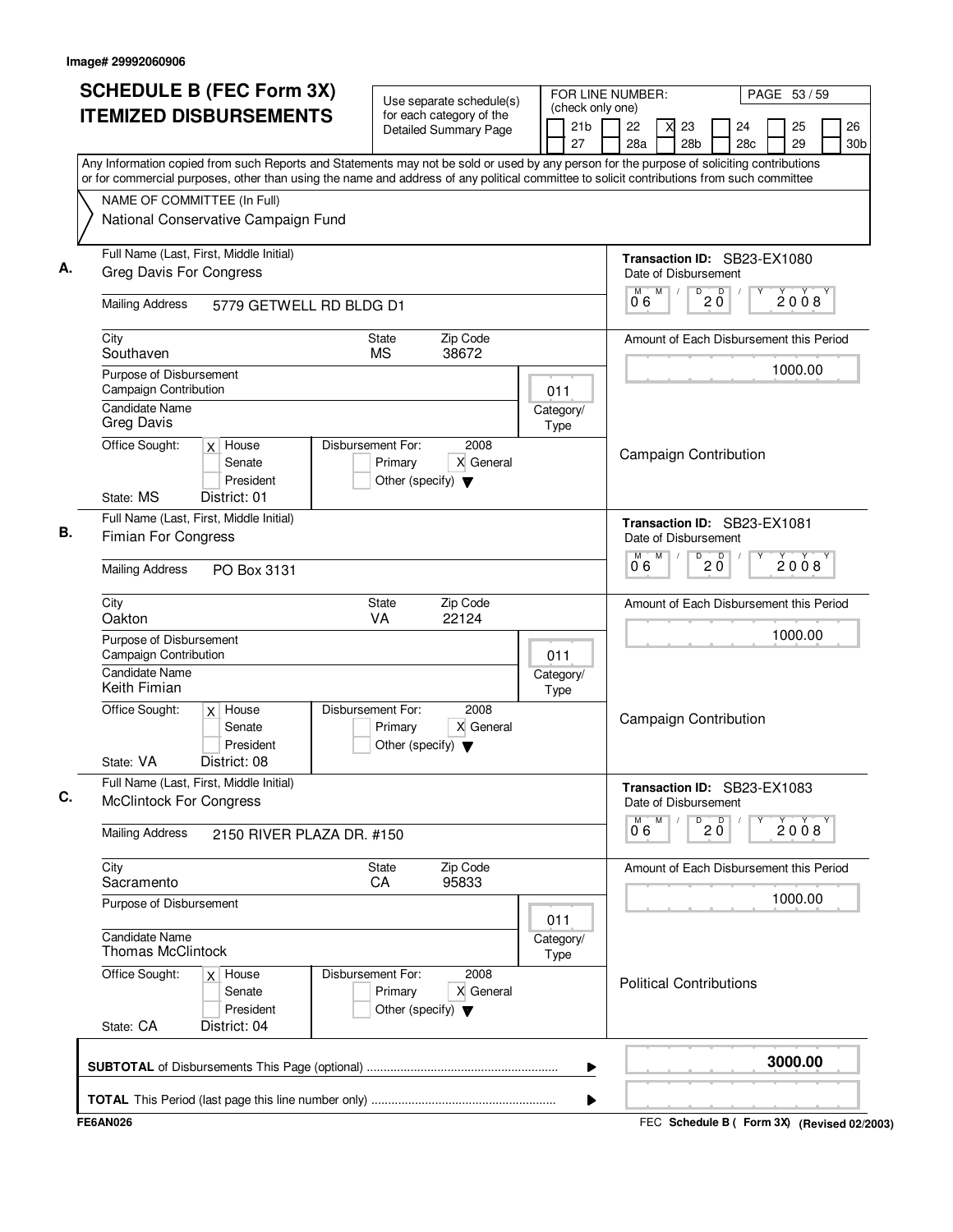| <b>SCHEDULE B (FEC Form 3X)</b>                                                                                                           | Use separate schedule(s)                                                                  | FOR LINE NUMBER:                          |                                                       | PAGE 54 / 59                                               |
|-------------------------------------------------------------------------------------------------------------------------------------------|-------------------------------------------------------------------------------------------|-------------------------------------------|-------------------------------------------------------|------------------------------------------------------------|
| <b>ITEMIZED DISBURSEMENTS</b>                                                                                                             | for each category of the<br><b>Detailed Summary Page</b>                                  | (check only one)<br>21 <sub>b</sub><br>27 | 22<br>23<br>28a<br>28 <sub>b</sub>                    | 26<br>25<br>24<br>28 <sub>c</sub><br>29<br>30 <sub>b</sub> |
| Any Information copied from such Reports and Statements may not be sold or used by any person for the purpose of soliciting contributions |                                                                                           |                                           |                                                       |                                                            |
| or for commercial purposes, other than using the name and address of any political committee to solicit contributions from such committee |                                                                                           |                                           |                                                       |                                                            |
| NAME OF COMMITTEE (In Full)<br>National Conservative Campaign Fund                                                                        |                                                                                           |                                           |                                                       |                                                            |
| Full Name (Last, First, Middle Initial)<br><b>Schock For Congress</b>                                                                     |                                                                                           |                                           | Date of Disbursement                                  | Transaction ID: SB23-EX1085                                |
| <b>Mailing Address</b><br>P.O. Box 10555                                                                                                  |                                                                                           |                                           | M<br>$\sqrt{\frac{D}{2}}\underline{\mathbf{0}}$<br>06 | 2008                                                       |
| City<br>Peoria                                                                                                                            | State<br>Zip Code<br>61612<br>IL                                                          |                                           |                                                       | Amount of Each Disbursement this Period                    |
| Purpose of Disbursement<br>Campaign Contribution                                                                                          |                                                                                           | 011                                       |                                                       | 1000.00                                                    |
| Candidate Name<br>Aaron Schock                                                                                                            |                                                                                           | Category/<br>Type                         |                                                       |                                                            |
| Office Sought:<br>$x$ House<br>Senate<br>President<br>State: IL<br>District: 18                                                           | Disbursement For:<br>2008<br>X General<br>Primary<br>Other (specify) $\blacktriangledown$ |                                           | <b>Campaign Contribution</b>                          |                                                            |
| Full Name (Last, First, Middle Initial)<br>Darren White For Congress                                                                      |                                                                                           |                                           | Date of Disbursement                                  | Transaction ID: SB23-EX1087                                |
| <b>Mailing Address</b><br>P.O. Box 16601                                                                                                  |                                                                                           |                                           | M<br>D<br>2 Ŏ<br>06                                   | D<br>2008                                                  |
| City<br>Albuquerque                                                                                                                       | Zip Code<br>State<br>87191<br><b>NM</b>                                                   |                                           |                                                       | Amount of Each Disbursement this Period                    |
| Purpose of Disbursement<br>Campaign Contribution                                                                                          |                                                                                           | 011                                       |                                                       | 1000.00                                                    |
| <b>Candidate Name</b><br>Darren White                                                                                                     |                                                                                           | Category/<br>Type                         |                                                       |                                                            |
| Office Sought:<br>$x$ House<br>Senate<br>President<br>District: 01<br>State: NM                                                           | Disbursement For:<br>2008<br>X General<br>Primary<br>Other (specify) $\blacktriangledown$ |                                           | <b>Campaign Contribution</b>                          |                                                            |
| Full Name (Last, First, Middle Initial)<br>Committee to Elect Sydney Hay to Congress                                                      |                                                                                           |                                           | Date of Disbursement                                  | Transaction ID: SB23-EX1088                                |
| <b>Mailing Address</b><br>PO BOX 17576                                                                                                    |                                                                                           |                                           | M<br>D<br>0.6                                         | $20^{\circ}$<br>2008                                       |
| City<br><b>Munds Park</b>                                                                                                                 | Zip Code<br>State<br>86017<br>AZ                                                          |                                           |                                                       | Amount of Each Disbursement this Period                    |
| Purpose of Disbursement<br>Campaign Contrbution                                                                                           |                                                                                           | 011                                       |                                                       | 1000.00                                                    |
| Candidate Name<br>Sydney Hay                                                                                                              |                                                                                           | Category/<br>Type                         |                                                       |                                                            |
| Office Sought:<br>$x$ House<br>Senate<br>President<br>State: AZ<br>District: 01                                                           | Disbursement For:<br>2008<br>Primary<br>X General<br>Other (specify) $\blacktriangledown$ |                                           | Campaign Contrbution                                  |                                                            |
|                                                                                                                                           |                                                                                           | ▶                                         |                                                       | 3000.00                                                    |
|                                                                                                                                           |                                                                                           | ▶                                         |                                                       |                                                            |
| <b>FE6AN026</b>                                                                                                                           |                                                                                           |                                           |                                                       | FEC Schedule B ( Form 3X) (Revised 02/2003)                |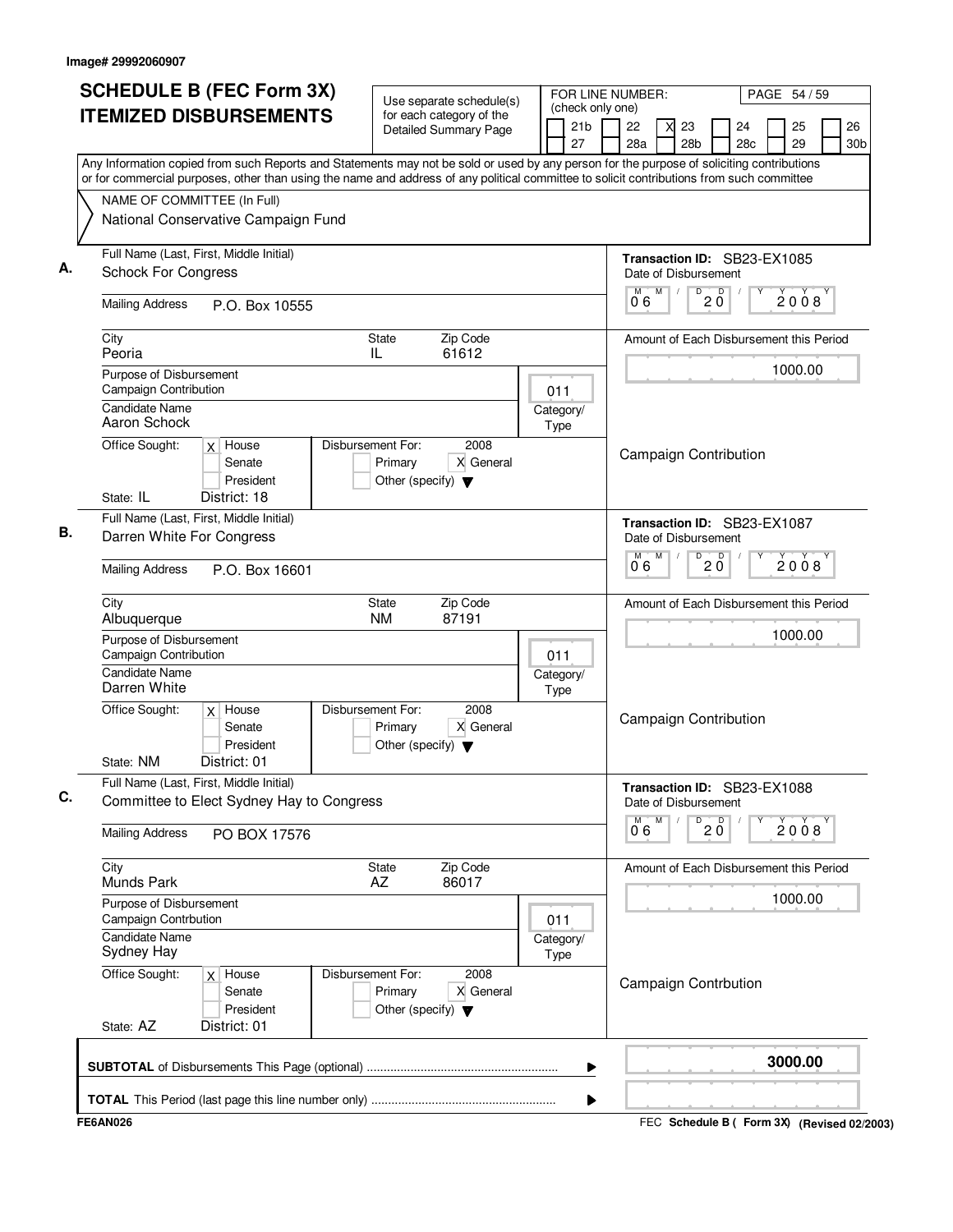|    | <b>SCHEDULE B (FEC Form 3X)</b>                                                                                                                                                                                                                                                        |                                                                      |                                                          |                   |                              | FOR LINE NUMBER:     |   |                                        |              |                                         |              |                 |
|----|----------------------------------------------------------------------------------------------------------------------------------------------------------------------------------------------------------------------------------------------------------------------------------------|----------------------------------------------------------------------|----------------------------------------------------------|-------------------|------------------------------|----------------------|---|----------------------------------------|--------------|-----------------------------------------|--------------|-----------------|
|    |                                                                                                                                                                                                                                                                                        |                                                                      | Use separate schedule(s)                                 |                   |                              | (check only one)     |   |                                        |              |                                         | PAGE 55 / 59 |                 |
|    | <b>ITEMIZED DISBURSEMENTS</b>                                                                                                                                                                                                                                                          |                                                                      | for each category of the<br><b>Detailed Summary Page</b> |                   | 21 <sub>b</sub>              | 22                   | X | 23                                     |              | 24                                      | 25           | 26              |
|    |                                                                                                                                                                                                                                                                                        |                                                                      |                                                          |                   | 27                           | 28a                  |   | 28 <sub>b</sub>                        |              | 28 <sub>c</sub>                         | 29           | 30 <sub>b</sub> |
|    | Any Information copied from such Reports and Statements may not be sold or used by any person for the purpose of soliciting contributions<br>or for commercial purposes, other than using the name and address of any political committee to solicit contributions from such committee |                                                                      |                                                          |                   |                              |                      |   |                                        |              |                                         |              |                 |
|    | NAME OF COMMITTEE (In Full)                                                                                                                                                                                                                                                            |                                                                      |                                                          |                   |                              |                      |   |                                        |              |                                         |              |                 |
|    | National Conservative Campaign Fund                                                                                                                                                                                                                                                    |                                                                      |                                                          |                   |                              |                      |   |                                        |              |                                         |              |                 |
|    | Full Name (Last, First, Middle Initial)                                                                                                                                                                                                                                                |                                                                      |                                                          |                   |                              |                      |   |                                        |              | Transaction ID: SB23-EX1089             |              |                 |
| А. | <b>Chris Hackett For Congress</b>                                                                                                                                                                                                                                                      |                                                                      |                                                          |                   |                              |                      |   | Date of Disbursement                   |              |                                         |              |                 |
|    | <b>Mailing Address</b><br>23 Dallas Shopping Center                                                                                                                                                                                                                                    |                                                                      |                                                          |                   |                              | $0^{\overline{M}}$ 6 | M | $\sqrt{ }$<br>$\overline{D}$           | $20^{\circ}$ |                                         | 2008         |                 |
|    | City<br>Dallas                                                                                                                                                                                                                                                                         | <b>State</b><br>PA                                                   | Zip Code<br>18612                                        |                   |                              |                      |   |                                        |              | Amount of Each Disbursement this Period |              |                 |
|    | Purpose of Disbursement<br>Campaign Contribution                                                                                                                                                                                                                                       |                                                                      |                                                          | 011               |                              |                      |   |                                        |              |                                         | 1000.00      |                 |
|    | <b>Candidate Name</b><br>Chris Hackett                                                                                                                                                                                                                                                 |                                                                      |                                                          | Category/<br>Type |                              |                      |   |                                        |              |                                         |              |                 |
|    | Office Sought:<br>$x$ House<br>Senate<br>President<br>District: 10<br>State: PA                                                                                                                                                                                                        | Disbursement For:<br>Primary<br>Other (specify) $\blacktriangledown$ | 2008<br>X General                                        |                   |                              |                      |   |                                        |              | <b>Campaign Contribution</b>            |              |                 |
| В. | Full Name (Last, First, Middle Initial)<br>Jim Ryun For Congress                                                                                                                                                                                                                       |                                                                      |                                                          |                   |                              | M                    | M | Date of Disbursement<br>$\overline{D}$ | D            | Transaction ID: SB23-EX1090             |              |                 |
|    | <b>Mailing Address</b><br>PO Box 826                                                                                                                                                                                                                                                   |                                                                      |                                                          |                   |                              | 06                   |   |                                        | 20           |                                         | 2008         |                 |
|    | City<br>Topeka                                                                                                                                                                                                                                                                         | State<br><b>KS</b>                                                   | Zip Code<br>66601                                        |                   |                              |                      |   |                                        |              | Amount of Each Disbursement this Period |              |                 |
|    | Purpose of Disbursement<br>Campaign Contribution                                                                                                                                                                                                                                       |                                                                      |                                                          | 011               |                              |                      |   |                                        |              |                                         | 1000.00      |                 |
|    | <b>Candidate Name</b><br>Jim Ryun                                                                                                                                                                                                                                                      |                                                                      |                                                          | Category/<br>Type |                              |                      |   |                                        |              |                                         |              |                 |
|    | Office Sought:<br>$x$ House<br>Senate<br>President                                                                                                                                                                                                                                     | Disbursement For:<br>Primary<br>Other (specify) $\blacktriangledown$ | 2008<br>X General                                        |                   | <b>Campaign Contribution</b> |                      |   |                                        |              |                                         |              |                 |
|    | District: 02<br>State: KS                                                                                                                                                                                                                                                              |                                                                      |                                                          |                   |                              |                      |   |                                        |              |                                         |              |                 |

| FE6AN026 | FEC Schedule B ( Form 3X) (Revised 02/2003) |
|----------|---------------------------------------------|
|          | 30500.00                                    |
|          | 2000.00                                     |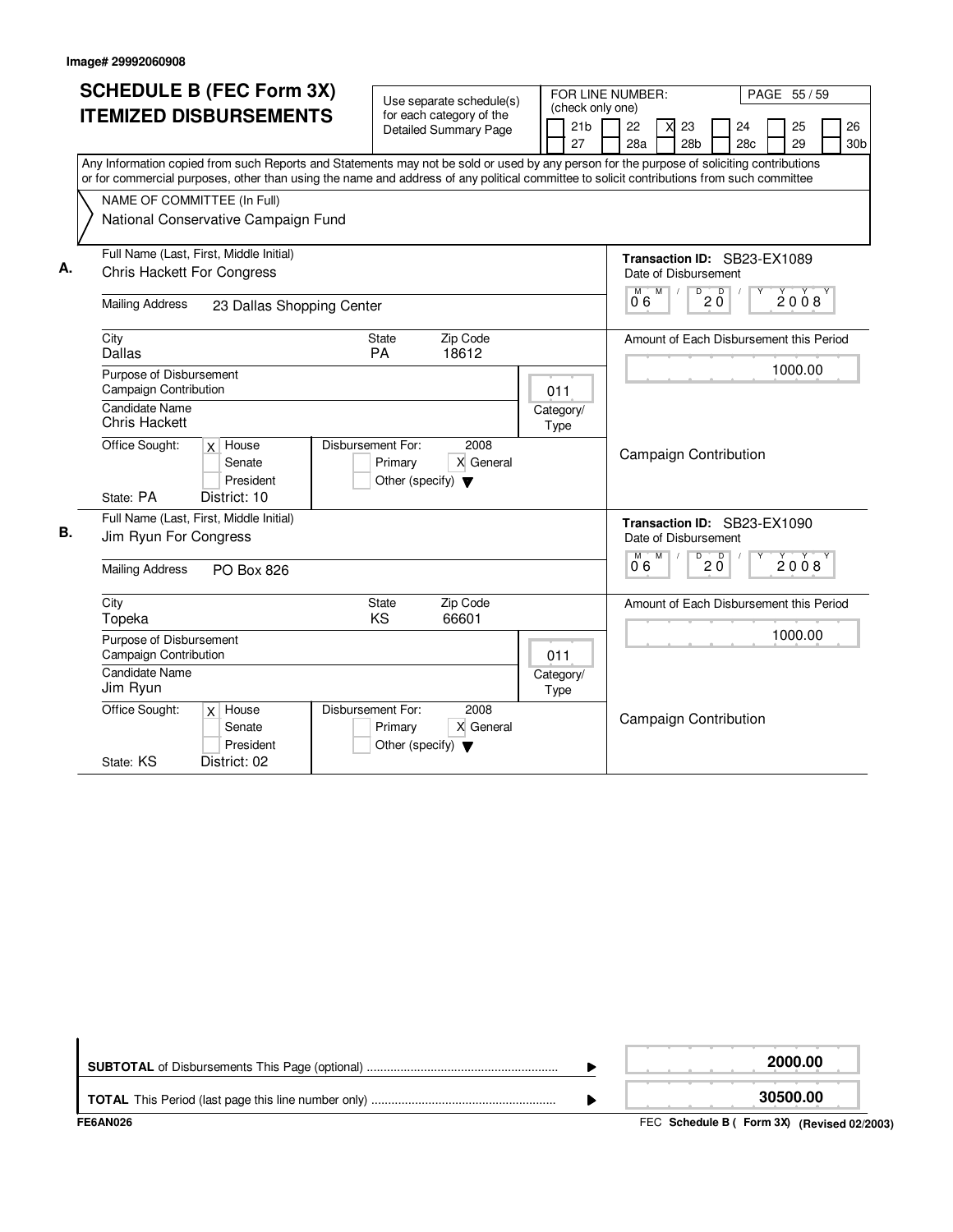|                                                                |                                                                  |                                                                                         |                         | PAGE 56 / 59                                  |  |  |
|----------------------------------------------------------------|------------------------------------------------------------------|-----------------------------------------------------------------------------------------|-------------------------|-----------------------------------------------|--|--|
| <b>SCHEDULE D (FEC Form 3X)</b>                                |                                                                  |                                                                                         | (Use separate           |                                               |  |  |
| <b>DEBTS AND OBLIGATIONS</b>                                   |                                                                  |                                                                                         | schedule(s)<br>for each | FOR LINE NUMBER:<br>9<br>(check only one)     |  |  |
| <b>Excluding Loans</b>                                         |                                                                  | numbered line)                                                                          | x <sub>l</sub><br>10    |                                               |  |  |
| NAME OF COMMITTEE (In Full)                                    |                                                                  |                                                                                         |                         |                                               |  |  |
| National Conservative Campaign Fund                            |                                                                  |                                                                                         |                         |                                               |  |  |
|                                                                | A. Full Name (Last, First, Middle Initial) of Debtor or Creditor |                                                                                         |                         |                                               |  |  |
| D.Jeffrey Hollingsworth                                        |                                                                  |                                                                                         |                         | Nature of Debt (Purpose):                     |  |  |
|                                                                |                                                                  |                                                                                         |                         | Invoice: Postage Reimburs-<br>ement Administr |  |  |
|                                                                | Mailing Address 1 Massachusetts Ave. NW                          |                                                                                         |                         |                                               |  |  |
|                                                                |                                                                  |                                                                                         |                         |                                               |  |  |
| City                                                           | State                                                            | <b>ZIP Code</b>                                                                         |                         |                                               |  |  |
| Washington                                                     | DC                                                               | 20001                                                                                   |                         |                                               |  |  |
|                                                                | Outstanding Balance Beginning This Period                        |                                                                                         |                         | Transaction ID: SD10-INV958                   |  |  |
|                                                                | 16.40                                                            |                                                                                         |                         |                                               |  |  |
|                                                                | Amount Incurred This Period                                      | <b>Payment This Period</b>                                                              |                         | Outstanding Balance at Close of This Period   |  |  |
|                                                                |                                                                  |                                                                                         |                         |                                               |  |  |
|                                                                | .00                                                              | 16.40                                                                                   |                         | .00.                                          |  |  |
|                                                                | B. Full Name (Last, First, Middle Initial) of Debtor or Creditor |                                                                                         |                         | Nature of Debt (Purpose):                     |  |  |
| Eagle Direct                                                   |                                                                  |                                                                                         |                         | Invoice: Print and Mail                       |  |  |
|                                                                |                                                                  |                                                                                         |                         | PAC fundraiser S                              |  |  |
|                                                                | Mailing Address 1 Massachusetts Ave. NW                          |                                                                                         |                         |                                               |  |  |
|                                                                |                                                                  |                                                                                         |                         |                                               |  |  |
| City                                                           | State                                                            | ZIP Code                                                                                |                         |                                               |  |  |
| Washington                                                     | DC                                                               | 20001                                                                                   |                         |                                               |  |  |
|                                                                | Outstanding Balance Beginning This Period                        |                                                                                         |                         | Transaction ID: SD10-INV917                   |  |  |
|                                                                | 3000.00                                                          |                                                                                         |                         |                                               |  |  |
|                                                                | Amount Incurred This Period                                      | <b>Payment This Period</b>                                                              |                         | Outstanding Balance at Close of This Period   |  |  |
|                                                                |                                                                  |                                                                                         |                         |                                               |  |  |
|                                                                | .00                                                              | 3000.00                                                                                 |                         | .00.                                          |  |  |
|                                                                |                                                                  |                                                                                         |                         |                                               |  |  |
|                                                                | C. Full Name (Last, First, Middle Initial) of Debtor or Creditor |                                                                                         |                         | Nature of Debt (Purpose):                     |  |  |
|                                                                | Eagle Publishing                                                 |                                                                                         |                         | Invoice: Administrative<br>support PAC only   |  |  |
|                                                                |                                                                  |                                                                                         |                         |                                               |  |  |
| Mailing Address 1 Massachusetts Ave.                           |                                                                  |                                                                                         |                         |                                               |  |  |
| City                                                           | State                                                            | ZIP Code                                                                                |                         |                                               |  |  |
| Washington                                                     | DC                                                               | 20001                                                                                   |                         |                                               |  |  |
|                                                                | Outstanding Balance Beginning This Period                        |                                                                                         |                         | Transaction ID: SD10-INV919                   |  |  |
|                                                                |                                                                  |                                                                                         |                         |                                               |  |  |
|                                                                | 1791.65                                                          |                                                                                         |                         |                                               |  |  |
|                                                                | Amount Incurred This Period                                      | <b>Payment This Period</b>                                                              |                         | Outstanding Balance at Close of This Period   |  |  |
|                                                                | .00                                                              | 1791.65                                                                                 |                         | .00                                           |  |  |
|                                                                |                                                                  |                                                                                         |                         |                                               |  |  |
|                                                                |                                                                  |                                                                                         |                         |                                               |  |  |
|                                                                |                                                                  |                                                                                         |                         | 0.00                                          |  |  |
|                                                                |                                                                  |                                                                                         |                         |                                               |  |  |
|                                                                |                                                                  |                                                                                         |                         |                                               |  |  |
|                                                                |                                                                  |                                                                                         |                         |                                               |  |  |
| 3) TOTAL OUTSTANDING LOANS<br>from Schedule C (last page only) |                                                                  |                                                                                         |                         |                                               |  |  |
|                                                                |                                                                  |                                                                                         | ▶                       |                                               |  |  |
|                                                                |                                                                  | 4) ADD 2) and 3) and carry forward to appropriate line of Summary Page (last page only) |                         |                                               |  |  |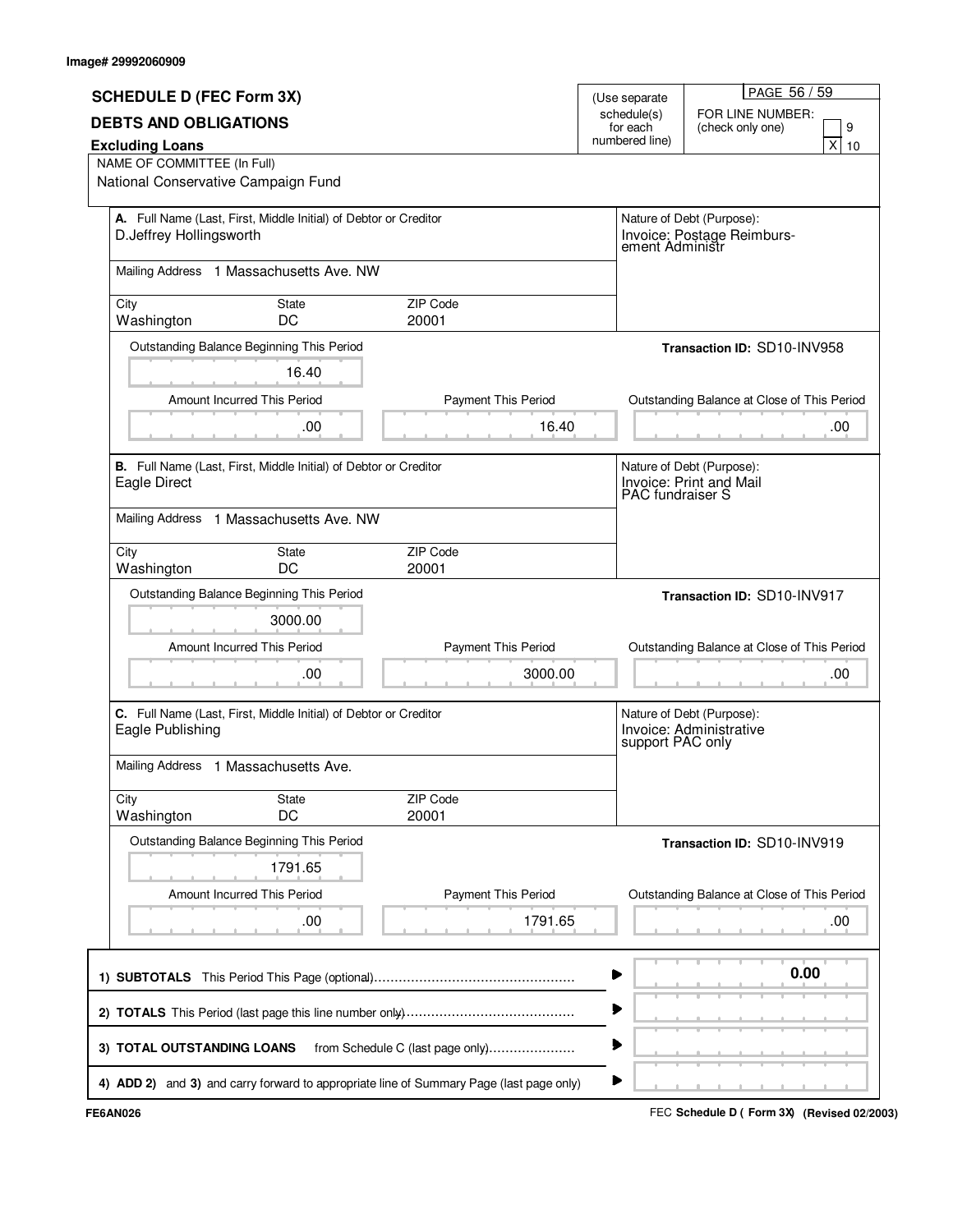|                                                                |                                                                  |                                                                                         |                |                                               | PAGE 57 / 59                                |  |
|----------------------------------------------------------------|------------------------------------------------------------------|-----------------------------------------------------------------------------------------|----------------|-----------------------------------------------|---------------------------------------------|--|
| <b>SCHEDULE D (FEC Form 3X)</b>                                |                                                                  |                                                                                         |                | (Use separate                                 |                                             |  |
| <b>DEBTS AND OBLIGATIONS</b>                                   |                                                                  |                                                                                         |                | schedule(s)<br>for each                       | FOR LINE NUMBER:<br>9<br>(check only one)   |  |
| <b>Excluding Loans</b>                                         |                                                                  |                                                                                         | numbered line) | x<br>10                                       |                                             |  |
| NAME OF COMMITTEE (In Full)                                    |                                                                  |                                                                                         |                |                                               |                                             |  |
| National Conservative Campaign Fund                            |                                                                  |                                                                                         |                |                                               |                                             |  |
|                                                                |                                                                  |                                                                                         |                |                                               |                                             |  |
|                                                                | A. Full Name (Last, First, Middle Initial) of Debtor or Creditor |                                                                                         |                | Nature of Debt (Purpose):                     |                                             |  |
| Eagle Interactive                                              |                                                                  |                                                                                         |                | Invoice: Meese email Soli-<br>tication and Fu |                                             |  |
|                                                                |                                                                  |                                                                                         |                |                                               |                                             |  |
|                                                                | Mailing Address 1 Massachusetts Ave NW<br>6th Floor              |                                                                                         |                |                                               |                                             |  |
| City                                                           | State                                                            | <b>ZIP Code</b>                                                                         |                |                                               |                                             |  |
| Washington                                                     | DC                                                               | 20001                                                                                   |                |                                               |                                             |  |
|                                                                | Outstanding Balance Beginning This Period                        |                                                                                         |                |                                               | Transaction ID: SD10-INV939                 |  |
|                                                                | 3000.00                                                          |                                                                                         |                |                                               |                                             |  |
|                                                                |                                                                  |                                                                                         |                |                                               |                                             |  |
|                                                                | Amount Incurred This Period                                      | <b>Payment This Period</b>                                                              |                |                                               | Outstanding Balance at Close of This Period |  |
|                                                                | .00                                                              | 3000.00                                                                                 |                |                                               | .00.                                        |  |
|                                                                | B. Full Name (Last, First, Middle Initial) of Debtor or Creditor |                                                                                         |                |                                               | Nature of Debt (Purpose):                   |  |
| <b>Trail Blazer</b>                                            |                                                                  |                                                                                         |                |                                               | Invoice: Software license                   |  |
|                                                                |                                                                  |                                                                                         |                | renewal-PAC on                                |                                             |  |
|                                                                | Mailing Address 5115 Excelsior Blvd 103                          |                                                                                         |                |                                               |                                             |  |
| City                                                           | <b>State</b>                                                     | ZIP Code                                                                                |                |                                               |                                             |  |
| Minneapolis                                                    | MN                                                               | 55416                                                                                   |                |                                               |                                             |  |
|                                                                | Outstanding Balance Beginning This Period                        |                                                                                         |                |                                               | Transaction ID: SD10-INV936                 |  |
|                                                                | 1500.00                                                          |                                                                                         |                |                                               |                                             |  |
|                                                                | Amount Incurred This Period                                      | <b>Payment This Period</b>                                                              |                |                                               | Outstanding Balance at Close of This Period |  |
|                                                                | .00                                                              | 1500.00                                                                                 |                |                                               | .00                                         |  |
|                                                                |                                                                  |                                                                                         |                |                                               |                                             |  |
|                                                                |                                                                  |                                                                                         |                |                                               | Nature of Debt (Purpose):                   |  |
| Eagle Publishing                                               | C. Full Name (Last, First, Middle Initial) of Debtor or Creditor |                                                                                         |                |                                               |                                             |  |
|                                                                |                                                                  |                                                                                         |                |                                               | Invoice: Administrative<br>support PAC only |  |
| Mailing Address 1 Massachusetts Ave.                           |                                                                  |                                                                                         |                |                                               |                                             |  |
| City                                                           | State                                                            | ZIP Code                                                                                |                |                                               |                                             |  |
| Washington                                                     | DC                                                               | 20001                                                                                   |                |                                               |                                             |  |
|                                                                | Outstanding Balance Beginning This Period                        |                                                                                         |                |                                               | Transaction ID: SD10-INV945                 |  |
|                                                                |                                                                  |                                                                                         |                |                                               |                                             |  |
|                                                                | 1929.62                                                          |                                                                                         |                |                                               |                                             |  |
|                                                                | <b>Amount Incurred This Period</b>                               | <b>Payment This Period</b>                                                              |                |                                               | Outstanding Balance at Close of This Period |  |
|                                                                | .00                                                              | 1929.62                                                                                 |                |                                               |                                             |  |
|                                                                |                                                                  |                                                                                         |                |                                               | .00                                         |  |
|                                                                |                                                                  |                                                                                         |                |                                               |                                             |  |
|                                                                | 0.00                                                             |                                                                                         |                |                                               |                                             |  |
|                                                                |                                                                  |                                                                                         |                |                                               |                                             |  |
|                                                                |                                                                  |                                                                                         |                |                                               |                                             |  |
|                                                                |                                                                  |                                                                                         |                |                                               |                                             |  |
| 3) TOTAL OUTSTANDING LOANS<br>from Schedule C (last page only) |                                                                  |                                                                                         |                |                                               |                                             |  |
|                                                                |                                                                  |                                                                                         | ▶              |                                               |                                             |  |
|                                                                |                                                                  | 4) ADD 2) and 3) and carry forward to appropriate line of Summary Page (last page only) |                |                                               |                                             |  |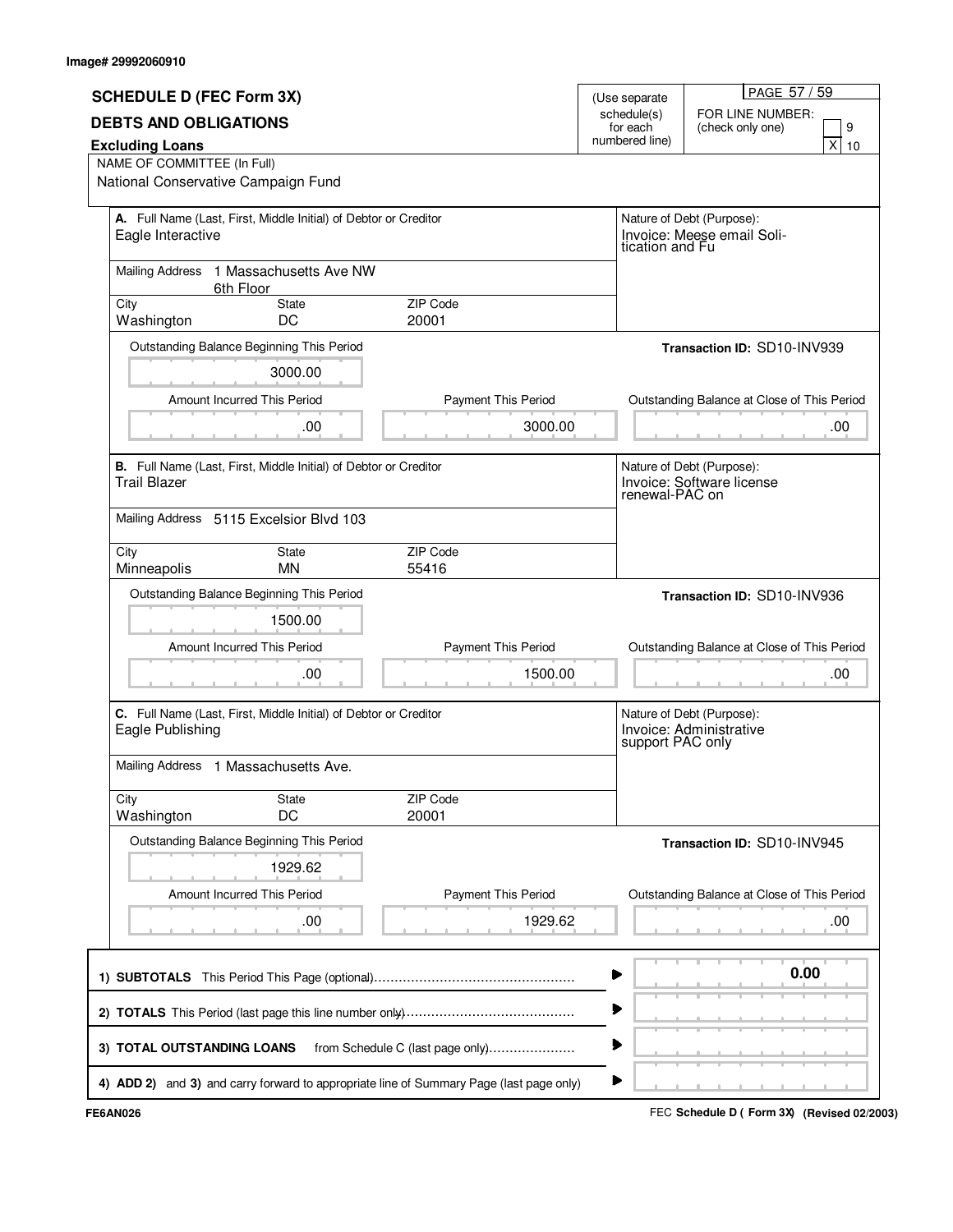|                                     |                                                                                                                                 |                                  |                           | PAGE 58 / 59                                                               |  |
|-------------------------------------|---------------------------------------------------------------------------------------------------------------------------------|----------------------------------|---------------------------|----------------------------------------------------------------------------|--|
| <b>SCHEDULE D (FEC Form 3X)</b>     |                                                                                                                                 |                                  | (Use separate             |                                                                            |  |
| <b>DEBTS AND OBLIGATIONS</b>        |                                                                                                                                 |                                  | schedule(s)<br>for each   | FOR LINE NUMBER:<br>9<br>(check only one)                                  |  |
| <b>Excluding Loans</b>              |                                                                                                                                 |                                  | numbered line)            | x <sub>l</sub><br>10                                                       |  |
| NAME OF COMMITTEE (In Full)         |                                                                                                                                 |                                  |                           |                                                                            |  |
| National Conservative Campaign Fund |                                                                                                                                 |                                  |                           |                                                                            |  |
|                                     |                                                                                                                                 |                                  | Nature of Debt (Purpose): |                                                                            |  |
|                                     | A. Full Name (Last, First, Middle Initial) of Debtor or Creditor<br>Wachovia Bank N.A.                                          |                                  |                           | Invoice: Bank Fees Admini-<br>strative/Salary                              |  |
|                                     | Mailing Address North Capitol and E St.                                                                                         |                                  |                           |                                                                            |  |
| City                                | State                                                                                                                           | <b>ZIP Code</b>                  |                           |                                                                            |  |
| Washington                          | DC                                                                                                                              | 20001                            |                           |                                                                            |  |
|                                     | Outstanding Balance Beginning This Period                                                                                       |                                  |                           | Transaction ID: SD10-INV990                                                |  |
|                                     | 98.69                                                                                                                           |                                  |                           |                                                                            |  |
|                                     | Amount Incurred This Period                                                                                                     | <b>Payment This Period</b>       |                           | Outstanding Balance at Close of This Period                                |  |
|                                     | .00                                                                                                                             | 98.69                            |                           | .00                                                                        |  |
|                                     | B. Full Name (Last, First, Middle Initial) of Debtor or Creditor<br>Annapolis Web Publishing<br>Mailing Address 14 State Circle |                                  |                           | Nature of Debt (Purpose):<br>Invoice: PAC Website Main-<br>tenance Adminis |  |
|                                     |                                                                                                                                 |                                  |                           |                                                                            |  |
| City<br>Annapolis                   | State<br><b>MD</b>                                                                                                              | ZIP Code<br>21401                |                           |                                                                            |  |
|                                     |                                                                                                                                 |                                  |                           |                                                                            |  |
|                                     |                                                                                                                                 |                                  |                           |                                                                            |  |
|                                     | Outstanding Balance Beginning This Period                                                                                       |                                  |                           | Transaction ID: SD10-INV1003                                               |  |
|                                     | 150.00                                                                                                                          |                                  |                           |                                                                            |  |
|                                     | Amount Incurred This Period                                                                                                     | Payment This Period              |                           | Outstanding Balance at Close of This Period                                |  |
|                                     | .00                                                                                                                             | 150.00                           |                           | .00                                                                        |  |
| Commercial Printing Inc.            | C. Full Name (Last, First, Middle Initial) of Debtor or Creditor                                                                |                                  |                           | Nature of Debt (Purpose):<br>Invoice: Printing Invit'ns<br>- PAC Fundrai   |  |
| Mailing Address 809 Barkwood Court  |                                                                                                                                 |                                  |                           |                                                                            |  |
| City                                | State                                                                                                                           | ZIP Code                         |                           |                                                                            |  |
| Linthicum Heights                   | <b>MD</b>                                                                                                                       | 21090                            |                           |                                                                            |  |
|                                     | Outstanding Balance Beginning This Period                                                                                       |                                  |                           | Transaction ID: SD10-INV999                                                |  |
|                                     | .00                                                                                                                             |                                  |                           |                                                                            |  |
|                                     | Amount Incurred This Period                                                                                                     |                                  |                           |                                                                            |  |
|                                     |                                                                                                                                 | <b>Payment This Period</b>       |                           | Outstanding Balance at Close of This Period                                |  |
|                                     | 1890.00                                                                                                                         | .00                              |                           | 1890.00                                                                    |  |
|                                     |                                                                                                                                 |                                  |                           | 1890.00                                                                    |  |
|                                     |                                                                                                                                 |                                  |                           |                                                                            |  |
|                                     |                                                                                                                                 |                                  |                           |                                                                            |  |
| 3) TOTAL OUTSTANDING LOANS          |                                                                                                                                 | from Schedule C (last page only) |                           |                                                                            |  |